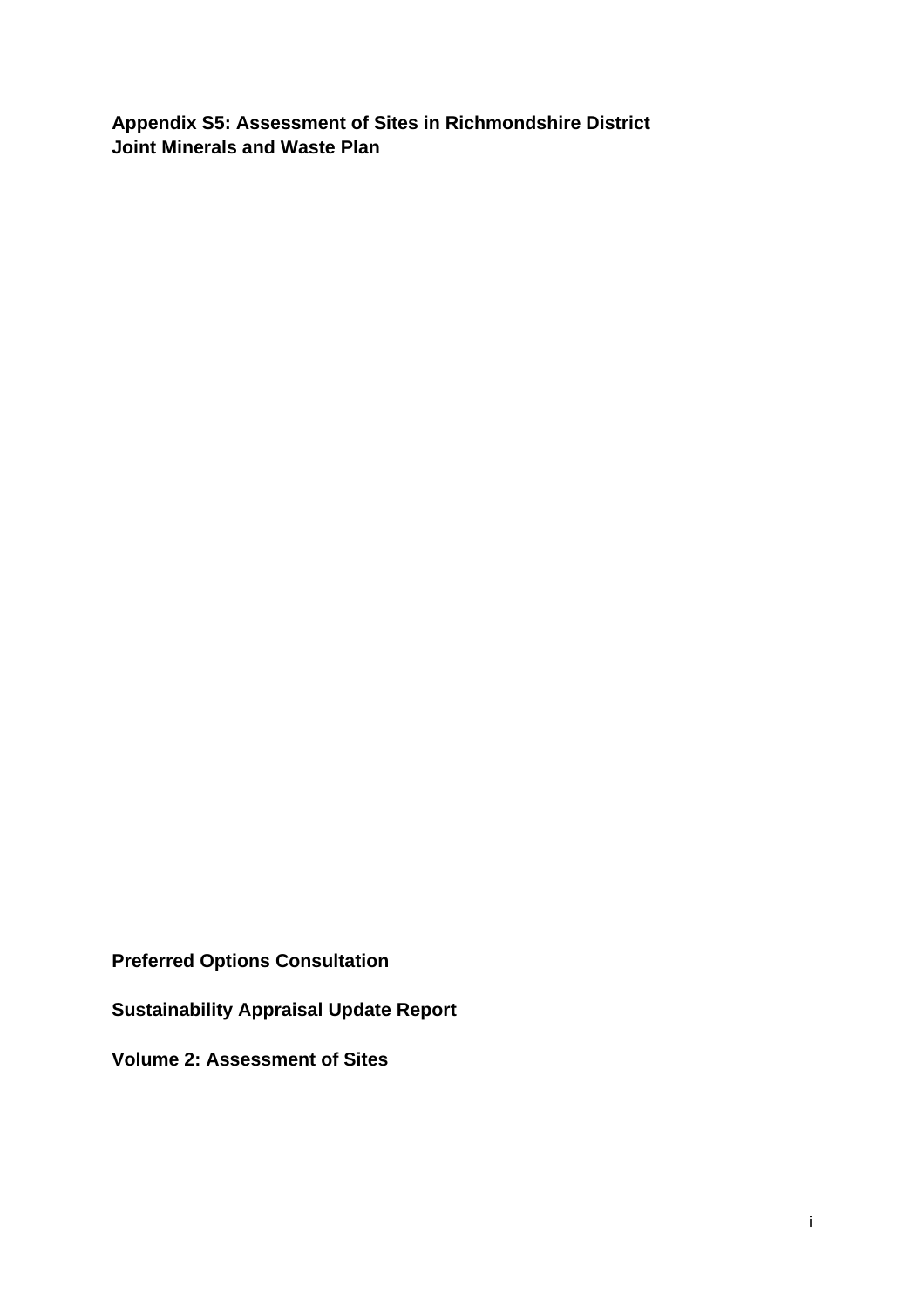## **Contents**

| <b>Reference</b> | <b>Site Name</b>                                    | <b>Preferred or</b><br><b>Discounted</b> | <b>Type of site</b>                                                                               | Page |
|------------------|-----------------------------------------------------|------------------------------------------|---------------------------------------------------------------------------------------------------|------|
| MJP03            | Scarborough Field,<br>adjacent to Forcett<br>Quarry | Preferred                                | <b>Extraction of Carboniferous</b><br>limestone                                                   |      |
| MJP62            | Land at Toft Hill,<br>near Kiplin                   | <b>Discounted</b>                        | Extraction of sand and gravel                                                                     | 16   |
| MJP46            | Kiplin plant<br>processing site,<br>Kiplin          | Discounted                               | Retention of sand and gravel<br>processing plant site                                             | 29   |
| WJP01            | Hillcrest, Harmby                                   | Preferred                                | <b>Waste Transfer Station</b><br>(including recycling)                                            | 41   |
| WJP18            | Tancred, near<br>Scorton                            | Preferred                                | Landfill, recycling (including<br>treatment, bulking and<br>transfer), open windrow<br>composting | 52   |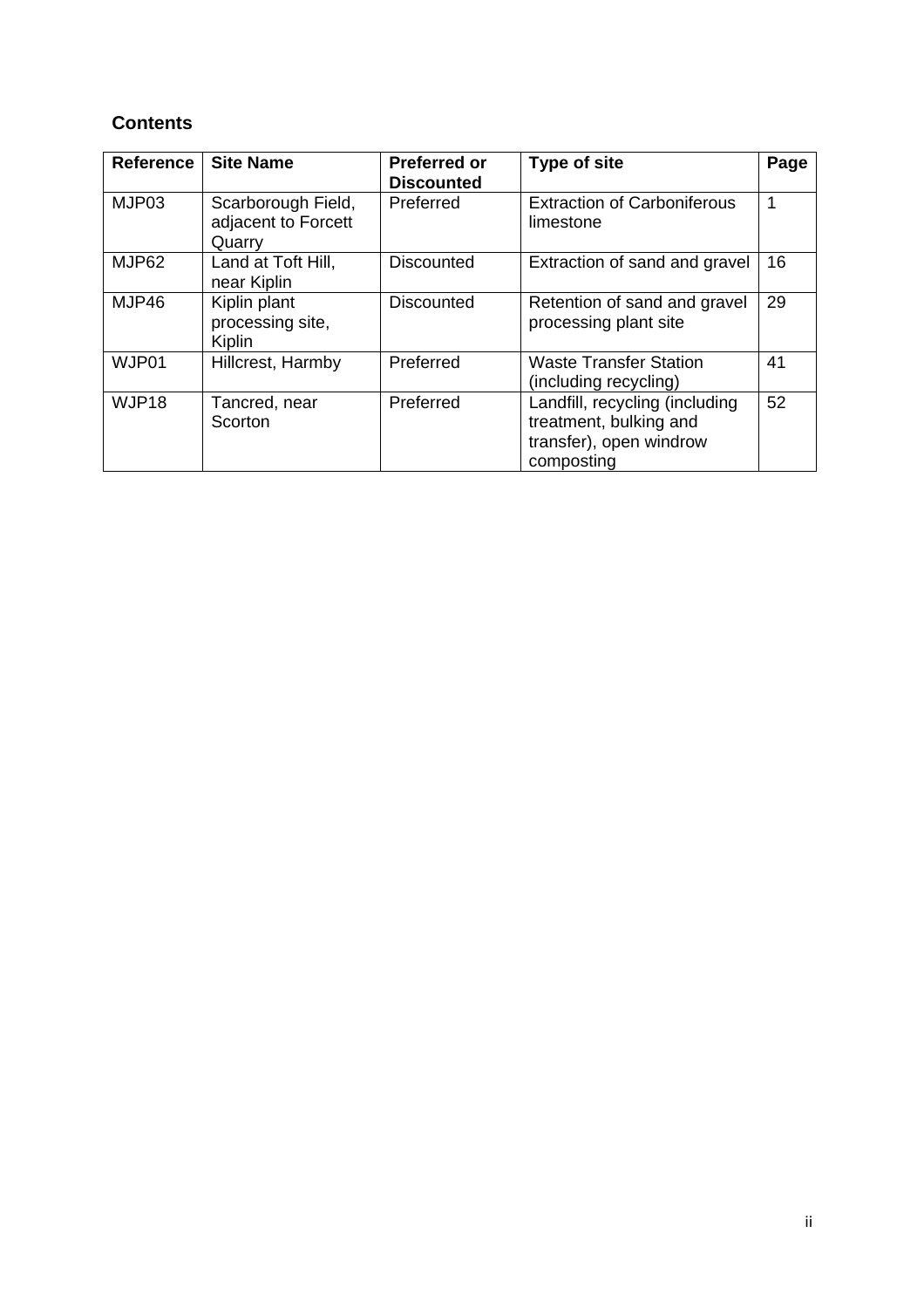### **MJP03 – Scarborough Field, adjacent to Forcett Quarry**

| Site Name                   | MJP03 (Scarborough Field, adjacent to Forcett Quarry, East Layton)                               |
|-----------------------------|--------------------------------------------------------------------------------------------------|
| <b>Current Use</b>          | Agriculture                                                                                      |
| Nature of Planning Proposal | <b>Extraction of limestone</b>                                                                   |
| <b>Size</b>                 | 13.3 <sub>ha</sub>                                                                               |
| Proposed life of site       | 10-20 years                                                                                      |
| <b>Notes</b>                | Possible restoration noted as agriculture. Site is proposed extension to existing (but currently |
|                             | mothballed) quarry                                                                               |

| <b>Proposed</b><br><b>Sustainability</b> | Key Facts for Consideration by the Assessment Panel and Initial Observations on Significance                  |   |   |              |  | <b>Score</b> |                |  |
|------------------------------------------|---------------------------------------------------------------------------------------------------------------|---|---|--------------|--|--------------|----------------|--|
| <b>Objective</b>                         |                                                                                                               | Р |   | D            |  | S.           | M              |  |
| 1. To protect                            | Proximity of international / national and local designations and key features Natura 2000: 8.5 km to          | ✓ | ✓ | $\checkmark$ |  | $\Omega$     | $\Omega$       |  |
| and enhance                              | the south lies North Pennine Dales and Meadows Special Area of Conservation (SAC); Site of Special            |   |   |              |  |              |                |  |
| biodiversity                             | Scientific Interest (SSSI): 8.1km from Gingerfields SSSI, 7.72km from Brignall Banks SSSI; Site of            |   |   |              |  |              | $\overline{ }$ |  |
| and geo-                                 | Importance for Nature Conservation (SINC): 2 SINCs border the site at 0m (Forcett Quarry North                |   |   |              |  |              |                |  |
| diversity and                            | (potential) / Forcett Quarry (existing). A third SINC lies 0.4 km away (Scott Butt Quarry). Forcett Lake      |   |   |              |  |              |                |  |
| improve                                  | SINC and Dairy Wood SINC (deleted SINC) also circa 1 km away.                                                 |   |   |              |  |              |                |  |
| habitat                                  |                                                                                                               |   |   |              |  |              |                |  |
| connectivity                             | Priority habitats: Deciduous wood immediately adjacent to north (with very slight overlap) and east of site.  |   |   |              |  |              |                |  |
|                                          | No ancient woodland on site - nearest c400m to east. Green Infrastructure (GI) network: site is within        |   |   |              |  |              |                |  |
|                                          | Forcett/Cliffe District Level GI Network supported by Richmondshire Local Plan. Site visit noted ephemeral    |   |   |              |  |              |                |  |
|                                          | pond and some boundary trees, woodland and hedgerow perimeter planting.                                       |   |   |              |  |              |                |  |
|                                          | Summary of effects on designated sites and important features for biodiversity / geo-diversity                |   |   |              |  |              |                |  |
|                                          | Considering sources, pathways and receptors for this site it is considered that there would be no significant |   |   |              |  |              |                |  |
|                                          | effect on any Natura 2000 site. Similarly, there is unlikely to be impacts on SSSIs. It is possible there     |   |   |              |  |              |                |  |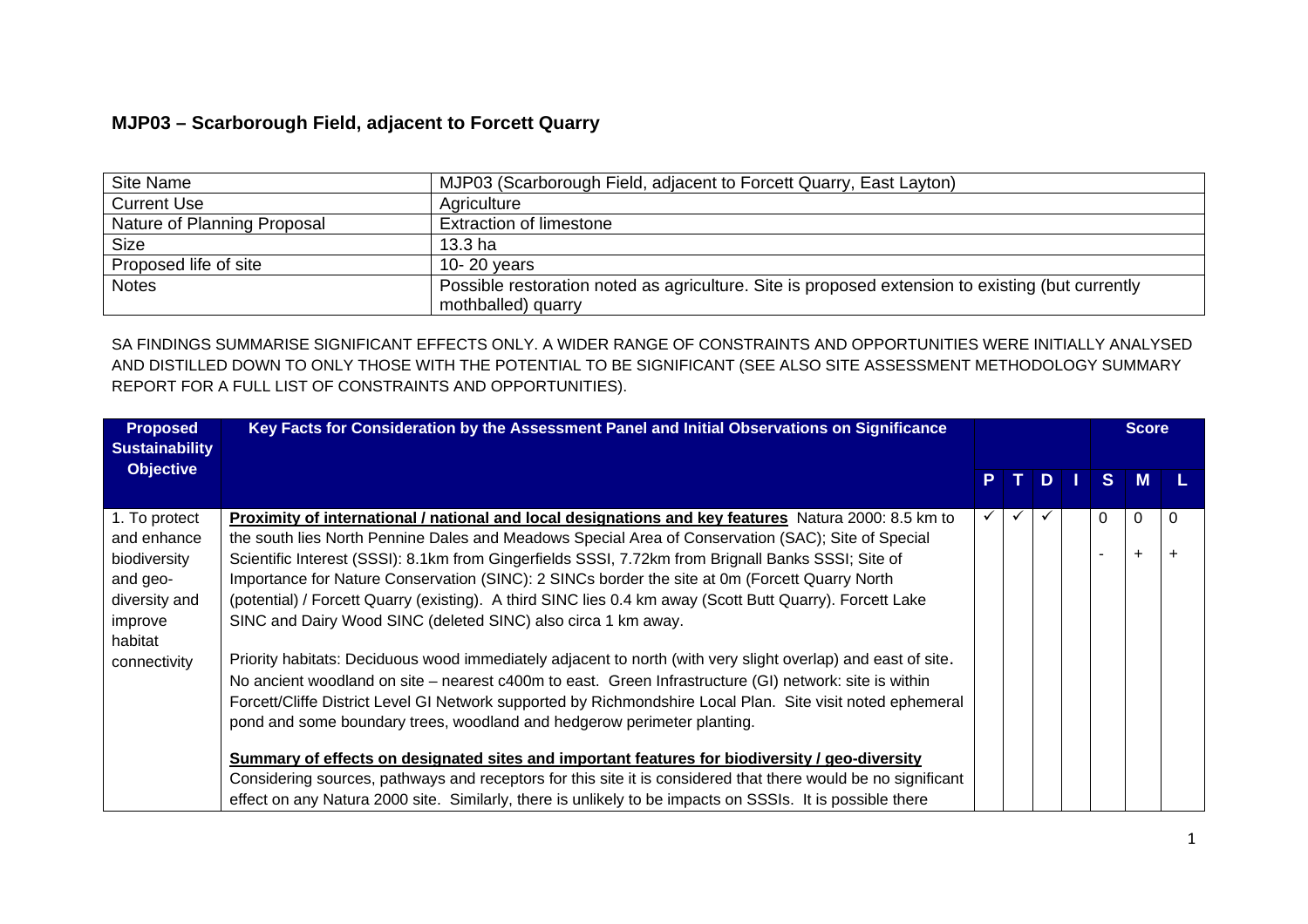| <b>Proposed</b><br><b>Sustainability</b>                                      | Key Facts for Consideration by the Assessment Panel and Initial Observations on Significance                                                                                                                                                                                                                                                                                                                                                                                                                                                                                                                                          |  |   |                                | <b>Score</b>     |               |
|-------------------------------------------------------------------------------|---------------------------------------------------------------------------------------------------------------------------------------------------------------------------------------------------------------------------------------------------------------------------------------------------------------------------------------------------------------------------------------------------------------------------------------------------------------------------------------------------------------------------------------------------------------------------------------------------------------------------------------|--|---|--------------------------------|------------------|---------------|
| <b>Objective</b>                                                              |                                                                                                                                                                                                                                                                                                                                                                                                                                                                                                                                                                                                                                       |  | D | S.                             |                  |               |
|                                                                               | would be impacts to the two SINCs bordering the proposed site. However, there is a lack of up-to-date<br>survey information for these SINCs, so further information on the current ecological interest and the<br>proposed quarry operation is needed to fully assess any impacts.                                                                                                                                                                                                                                                                                                                                                    |  |   |                                |                  |               |
|                                                                               | Based on the habitats on or adjacent to the site (mainly arable with boundary hedges & trees) protected<br>species present could include: badger, bats, nesting birds, and possibly water vole along the beck to the<br>west of the site. There is also a possible loss of some mature trees along site boundaries (there is a risk<br>that without careful design there will be a detrimental impact on Hallmires Plantation by it becoming<br>isolated on a promontory).                                                                                                                                                            |  |   |                                |                  |               |
|                                                                               | The SA notes that, although the proposed restoration is likely to be agriculture, there are opportunities to<br>create significant areas of priority habitats e.g. species-rich limestone grassland by extension of the<br>existing restoration scheme for Forcett Quarry and by linking to the two former quarry SINCs bordering the<br>site. These SINCs are shown as already supporting priority habitats and opportunities for the enhancement<br>and appropriate long term management of these could be taken.<br>In terms of geodiversity, there could be minor positive impacts as there is a possibility that this site could |  |   |                                |                  |               |
|                                                                               | create a future Regionally Important Geological Site (RIGS).                                                                                                                                                                                                                                                                                                                                                                                                                                                                                                                                                                          |  |   |                                |                  |               |
| 2. To enhance<br>or maintain<br>water quality<br>and improve<br>efficiency of | <b>Proximity of water quality / quantity receptors</b> Site is in a Nitrate Vulnerable Zone (Surface water)<br>(NVZ); Not in a Source Protection Zone; Site is in Northumbria River Basin Management Plan (RBMP).<br>Nearest section of river is Forcett Park Catchments (tributary of Aldborough Beck) 400m north. Current<br>ecological status is good. Current overall potential is good by 2015. Status objective 'good by 2015'.<br>Groundwater: Site is in 'Tees Carboniferous Limestone and Millstone Grit' groundwater body: Current                                                                                          |  |   | $\Omega$<br>$\overline{\cdot}$ | 0<br>$\tilde{?}$ | $\Omega$<br>? |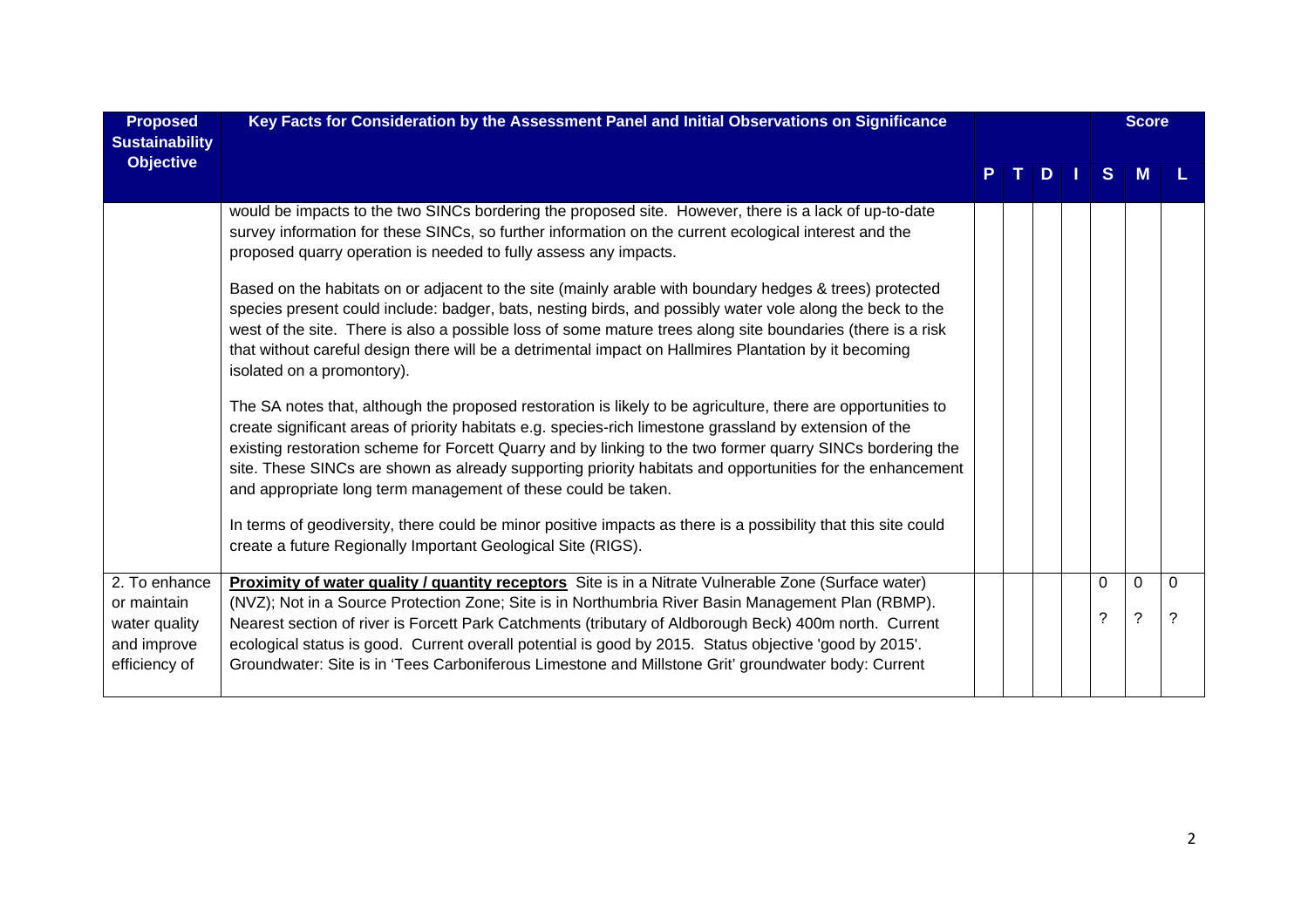| <b>Proposed</b><br><b>Sustainability</b> | Key Facts for Consideration by the Assessment Panel and Initial Observations on Significance                                                                                                                                                                                                                                                                                                                                                                                                                                                                                                                                                                                                                                                                                                                                                                                                                                                                                                                                                  |  |  |              | <b>Score</b> |              |   |          |
|------------------------------------------|-----------------------------------------------------------------------------------------------------------------------------------------------------------------------------------------------------------------------------------------------------------------------------------------------------------------------------------------------------------------------------------------------------------------------------------------------------------------------------------------------------------------------------------------------------------------------------------------------------------------------------------------------------------------------------------------------------------------------------------------------------------------------------------------------------------------------------------------------------------------------------------------------------------------------------------------------------------------------------------------------------------------------------------------------|--|--|--------------|--------------|--------------|---|----------|
| <b>Objective</b>                         |                                                                                                                                                                                                                                                                                                                                                                                                                                                                                                                                                                                                                                                                                                                                                                                                                                                                                                                                                                                                                                               |  |  | D            |              | <sub>S</sub> |   |          |
| water use                                | overall quality is good. Objective: Good quantitative status by 2015, good chemical status by 2015.                                                                                                                                                                                                                                                                                                                                                                                                                                                                                                                                                                                                                                                                                                                                                                                                                                                                                                                                           |  |  |              |              |              |   |          |
|                                          | Site is in Tees Catchment Abstraction Management Strategy (CAMS): CAMS: surface water resources<br>available at less than 30% of the time. New extraction licenses are likely to be restricted <sup>1</sup>                                                                                                                                                                                                                                                                                                                                                                                                                                                                                                                                                                                                                                                                                                                                                                                                                                   |  |  |              |              |              |   |          |
|                                          | Summary of effects on water quality Maps do not show any surface connectivity with the Forcett Park<br>catchment (though aerial photos show a small beck with an unknown destination several meters to the<br>west (separated by a vegetated buffer), while the current quality of the groundwater unit is good. It seems<br>unlikely that a site of this scale and type would hinder the achievement of water quality objectives (which<br>are already at or close to being achieved). Although there may be minor risks to groundwater and surface<br>water from fuel spills etc. this is not expected to pose a major risk and could potentially be mitigated. A<br>greater risk would come from extraction below the saturated zone however it is not known if this would be<br>the case, so uncertainty is highlighted until such time that a hydrological survey can be undertaken.<br>Uncertainty over water availability is also noted, which will need to be resolved through the licensing<br>regime if water extraction is needed. |  |  |              |              |              |   |          |
| 3. To reduce                             | Proximity of transport receptors Site is within 5 miles of the A1 giving reasonably good access to                                                                                                                                                                                                                                                                                                                                                                                                                                                                                                                                                                                                                                                                                                                                                                                                                                                                                                                                            |  |  | $\checkmark$ |              |              |   |          |
| transport<br>miles and                   | markets to the north of the Plan Area; Access: Would be worked direct from existing Forcett Quarry and<br>stone would leave using the existing access onto Limekiln Lane (unclassified U1330) & existing private                                                                                                                                                                                                                                                                                                                                                                                                                                                                                                                                                                                                                                                                                                                                                                                                                              |  |  |              |              |              |   |          |
| associated                               | quarry haul road (which bypasses the village to the west of Moor Lane) onto Moor Lane (U1333) and then                                                                                                                                                                                                                                                                                                                                                                                                                                                                                                                                                                                                                                                                                                                                                                                                                                                                                                                                        |  |  |              |              |              |   | $\Omega$ |
| emissions                                | to A66. No direct access from MJP03 site to public highway.                                                                                                                                                                                                                                                                                                                                                                                                                                                                                                                                                                                                                                                                                                                                                                                                                                                                                                                                                                                   |  |  |              |              |              |   |          |
| from transport<br>and                    | Light vehicles: 20 (based on most recent application for an extension to Forcett Quarry                                                                                                                                                                                                                                                                                                                                                                                                                                                                                                                                                                                                                                                                                                                                                                                                                                                                                                                                                       |  |  |              |              |              | ? |          |
| encourage the                            | NY/2007/0024/ENV); HGV vehicles: Estimate 80-110 (based on most recent application for an extension                                                                                                                                                                                                                                                                                                                                                                                                                                                                                                                                                                                                                                                                                                                                                                                                                                                                                                                                           |  |  |              |              |              |   |          |
| use of                                   | to Forcett Quarry NY/2007/0024/ENV).                                                                                                                                                                                                                                                                                                                                                                                                                                                                                                                                                                                                                                                                                                                                                                                                                                                                                                                                                                                                          |  |  |              |              |              |   |          |
| sustainable                              |                                                                                                                                                                                                                                                                                                                                                                                                                                                                                                                                                                                                                                                                                                                                                                                                                                                                                                                                                                                                                                               |  |  |              |              |              |   |          |

 $1$  Water may still be available for further licensing at high flows with appropriate restrictions. Water may be available if you can buy (known as licence trading) the amount equivalent to recently abstracted from an existing licence holder.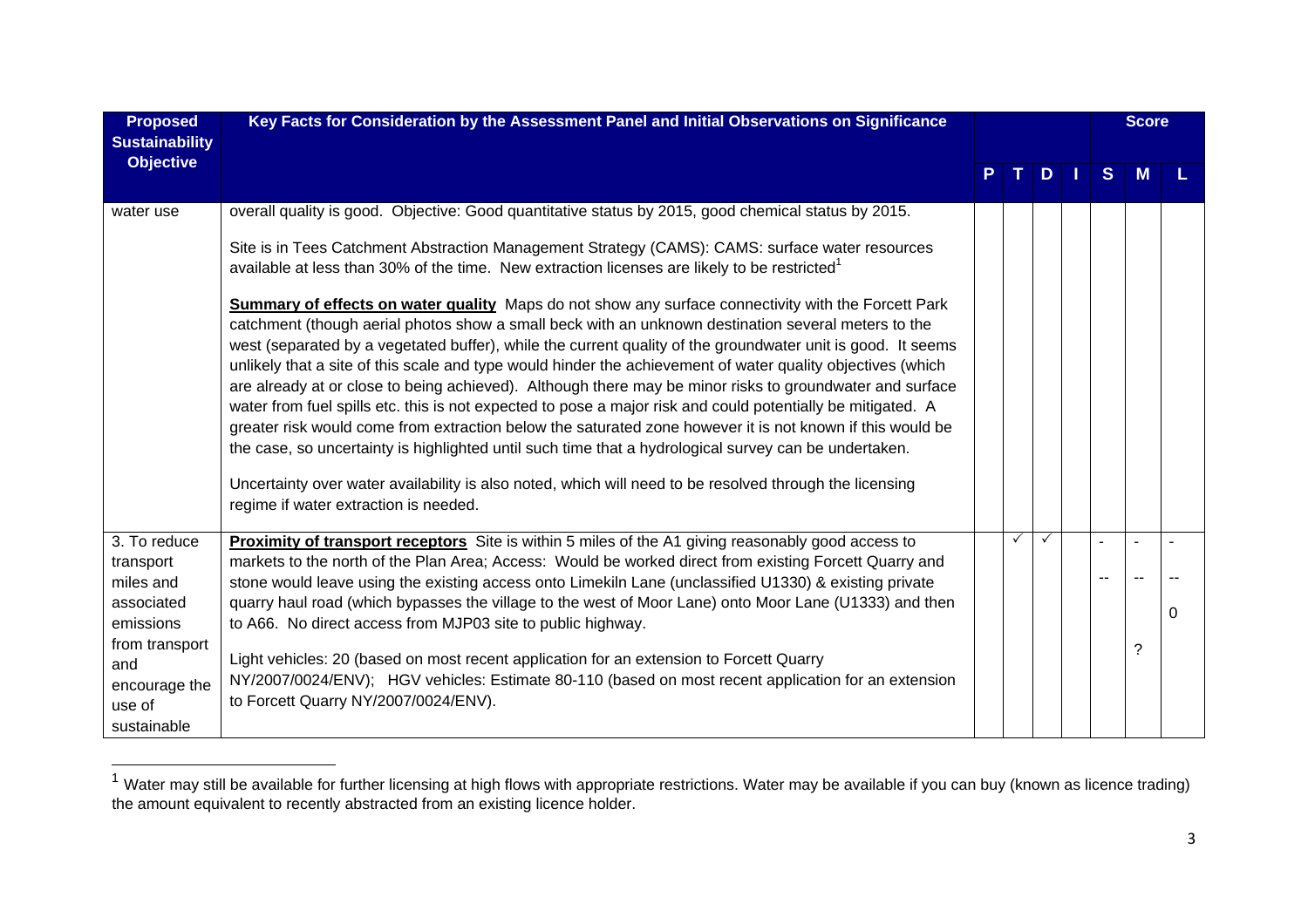| <b>Proposed</b><br><b>Sustainability</b> | Key Facts for Consideration by the Assessment Panel and Initial Observations on Significance                                                                                                                                                                                                                                                                                                                                                                                                                                                                                                                                                                                                                                                                                                                                                                                                                                                                                                                                                                                                                                                                                                                                                                                                                                                                                                                                                                                                                                                                                                                                                                                                                                                                                                                                                                                                                                                                                                                                                           |  |    |   |  |    | <b>Score</b> |  |
|------------------------------------------|--------------------------------------------------------------------------------------------------------------------------------------------------------------------------------------------------------------------------------------------------------------------------------------------------------------------------------------------------------------------------------------------------------------------------------------------------------------------------------------------------------------------------------------------------------------------------------------------------------------------------------------------------------------------------------------------------------------------------------------------------------------------------------------------------------------------------------------------------------------------------------------------------------------------------------------------------------------------------------------------------------------------------------------------------------------------------------------------------------------------------------------------------------------------------------------------------------------------------------------------------------------------------------------------------------------------------------------------------------------------------------------------------------------------------------------------------------------------------------------------------------------------------------------------------------------------------------------------------------------------------------------------------------------------------------------------------------------------------------------------------------------------------------------------------------------------------------------------------------------------------------------------------------------------------------------------------------------------------------------------------------------------------------------------------------|--|----|---|--|----|--------------|--|
| <b>Objective</b>                         |                                                                                                                                                                                                                                                                                                                                                                                                                                                                                                                                                                                                                                                                                                                                                                                                                                                                                                                                                                                                                                                                                                                                                                                                                                                                                                                                                                                                                                                                                                                                                                                                                                                                                                                                                                                                                                                                                                                                                                                                                                                        |  | т. | D |  | S. | M            |  |
| modes of<br>transportation               | Net change in daily two-way trip generation: Light vehicles: 0; HGVs: 0. Traffic assessment rating: yellow.<br>Public Right of Way (PROW): Site is not affected by a registered PROW. However, part of Limekiln Lane<br>(the access road) is also a bridleway.<br>Rail: 12.5km east (nearest station Darlington 13km east) Strategic Road: A66 2km south / A1 6km east.<br>Canal / Freight waterway: none within 20km.<br><b>Summary of effects on transport</b> Site would generate 80-110 HGV and 20 light vehicle movements,<br>however, these are at similar levels to the existing site (which has planning consent until 2016) at this<br>location (so traffic would not get worse, though without this site the generation of these vehicles would be<br>expected to cease). HGV movement is acceptable onto Moor Lane and the A66 (existing haul road<br>bypasses the village and links to Moor Lane using a routing agreement); however, minor works may be<br>required to improve the existing access arrangements (and without such a routing agreement East Layton<br>could be affected by traffic from this site).<br>There may also be a need to mitigate impacts on the bridleway at Limekiln Lane. No sustainable transport<br>is likely to contribute to the site. Proximity to the A1 and northern markets is relatively good. As traffic from<br>this site is expected to bypass settlements (providing the routing agreement is maintained) and proximity to<br>the A1 and northern markets is relatively good, impacts are considered to be minor for the duration of the<br>operation (prior to mitigation, including the routing agreement impacts would be moderate), The traffic<br>assessment also recommends that Personal Injury Collision data for the A66 junction is reviewed at the<br>time of any future planning applications as despite a recent road safety scheme at the junction onto the<br>A66 the collision record for this area is still emerging (this adds a degree of uncertainty to this<br>assessment). |  |    |   |  |    |              |  |
|                                          |                                                                                                                                                                                                                                                                                                                                                                                                                                                                                                                                                                                                                                                                                                                                                                                                                                                                                                                                                                                                                                                                                                                                                                                                                                                                                                                                                                                                                                                                                                                                                                                                                                                                                                                                                                                                                                                                                                                                                                                                                                                        |  |    |   |  |    |              |  |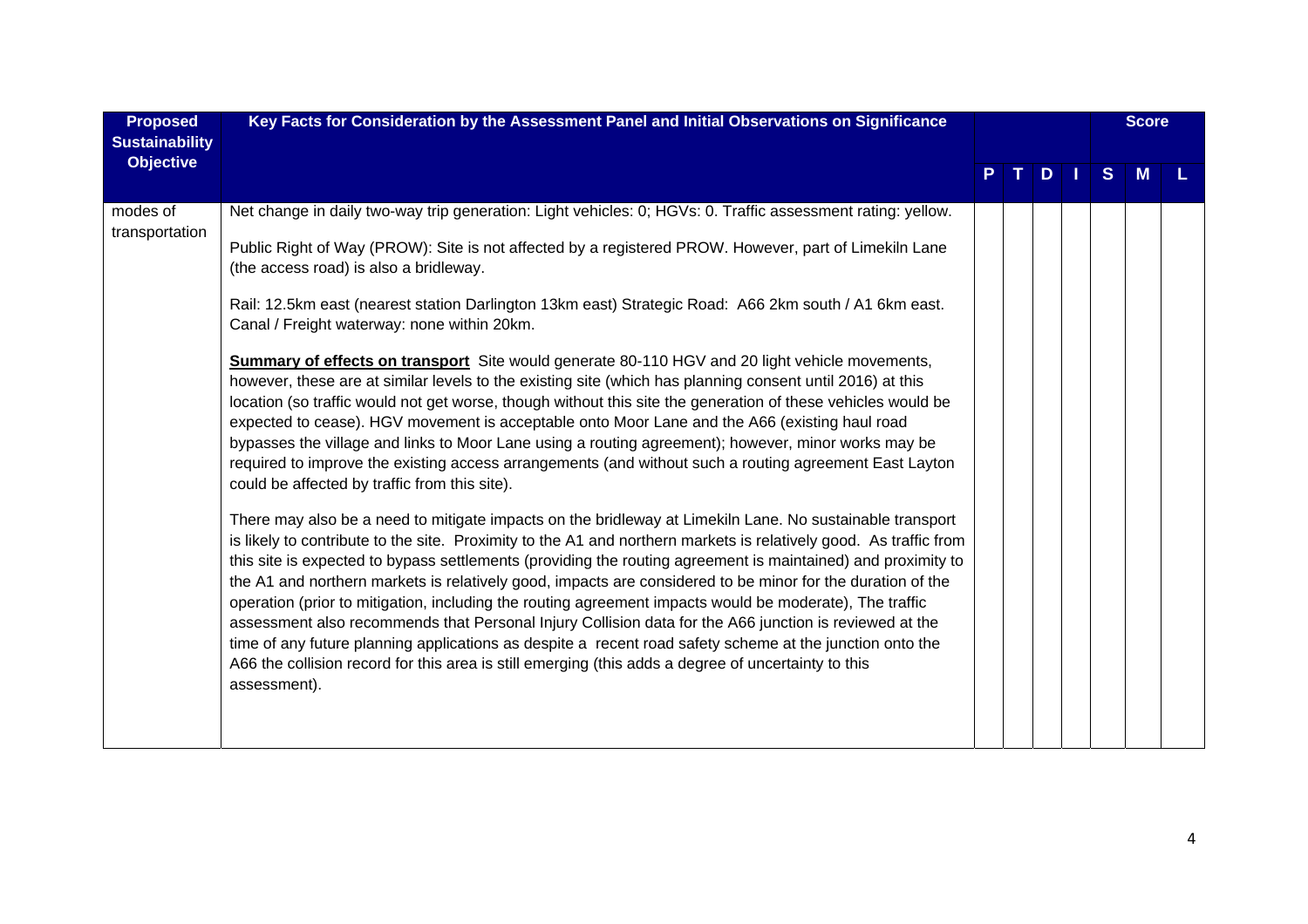| <b>Proposed</b><br><b>Sustainability</b>                                                  | Key Facts for Consideration by the Assessment Panel and Initial Observations on Significance                                                                                                                                                                                                                                                                                                                                                                                                                                                                                                                                                                                                                                                                                                                                                                              |   |    |   |           |    | <b>Score</b> |          |  |  |  |
|-------------------------------------------------------------------------------------------|---------------------------------------------------------------------------------------------------------------------------------------------------------------------------------------------------------------------------------------------------------------------------------------------------------------------------------------------------------------------------------------------------------------------------------------------------------------------------------------------------------------------------------------------------------------------------------------------------------------------------------------------------------------------------------------------------------------------------------------------------------------------------------------------------------------------------------------------------------------------------|---|----|---|-----------|----|--------------|----------|--|--|--|
| <b>Objective</b>                                                                          |                                                                                                                                                                                                                                                                                                                                                                                                                                                                                                                                                                                                                                                                                                                                                                                                                                                                           |   | T. | D | <b>JY</b> | S. | <b>M</b>     |          |  |  |  |
| 4. To protect<br>and improve<br>air quality                                               | <b>Proximity of air quality receptors</b> Not within a hazardous substances consent consultation zone. Not<br>within 2km of an Air Quality Management Area (AQMA). Applying the 1km buffer around a site for possible<br>impacts advised by MPS2 shows that it is possible that areas of East Layton are in range of dust (circa<br>650m S).                                                                                                                                                                                                                                                                                                                                                                                                                                                                                                                              |   |    |   |           |    | $\ddot{?}$   | ?        |  |  |  |
|                                                                                           | Summary of effects on air quality Although dust could be a risk to East Layton and buildings at Carkin<br>Fields, East Layton is relatively well protected by intervening plantation woodlands. There could be<br>possible dust impacts on adjacent priority woodland. Traffic impacts could lead to quite substantial<br>numbers of lorries per day (150,000 tonnes to be transported annually, estimated 80-110 HGV movements<br>daily), though as lorries from this site are expected to bypass settlements (providing the routing agreement<br>is maintained) air pollution impacts are considered to be negligible for the duration of the operation.<br>However, unmitigated, if access to the A66 were to route in close proximity to residential properties minor<br>dust and air pollution impacts could occur. Uncertain to minor negative impacts anticipated. |   |    |   |           |    | 0            | $\Omega$ |  |  |  |
| 5. To use soil<br>and land<br>efficiently and<br>safeguard or<br>enhance their<br>quality | Proximity of soil and land receptors Best and Most Versatile Land (BMV): Most of site is grade 3<br>Agricultural Land, c20% of site is Grade 2 (at southern end); Greenfield site - no known risk factors in<br>relation to contaminated land. In terms of land stability development does not lie within or adjacent to a<br>Coal Board development high risk area.<br>Summary of effects on soil / land Up to 13.3 ha of best and most versatile land could be lost in the short<br>and medium term, possibly continuing to the long term. However, if restoration is to be to agriculture this<br>farmland loss will not be permanent.                                                                                                                                                                                                                                 |   | ✓  | ✓ |           |    | 0            | 0        |  |  |  |
| 6. Reduce the<br>causes of<br>climate                                                     | Proximity of factors relevant to exacerbating climate change Deciduous wood immediately adjacent<br>to north (with very slight overlap) and east of site. Trees and hedgerows noted at site boundaries during<br>site visits.                                                                                                                                                                                                                                                                                                                                                                                                                                                                                                                                                                                                                                             | ✓ |    |   | ✓         |    | $\sim$       |          |  |  |  |
| change                                                                                    | <b>Summary of effects on climate change</b> There would be some loss of vegetation including hedgerows<br>and trees from the site, while dust impacts on nearby woodland may reduce its productivity. However,<br>these impacts are small scale and likely to be insignificant. A higher order impact would come from traffic                                                                                                                                                                                                                                                                                                                                                                                                                                                                                                                                             |   |    |   |           |    | 0            | 0        |  |  |  |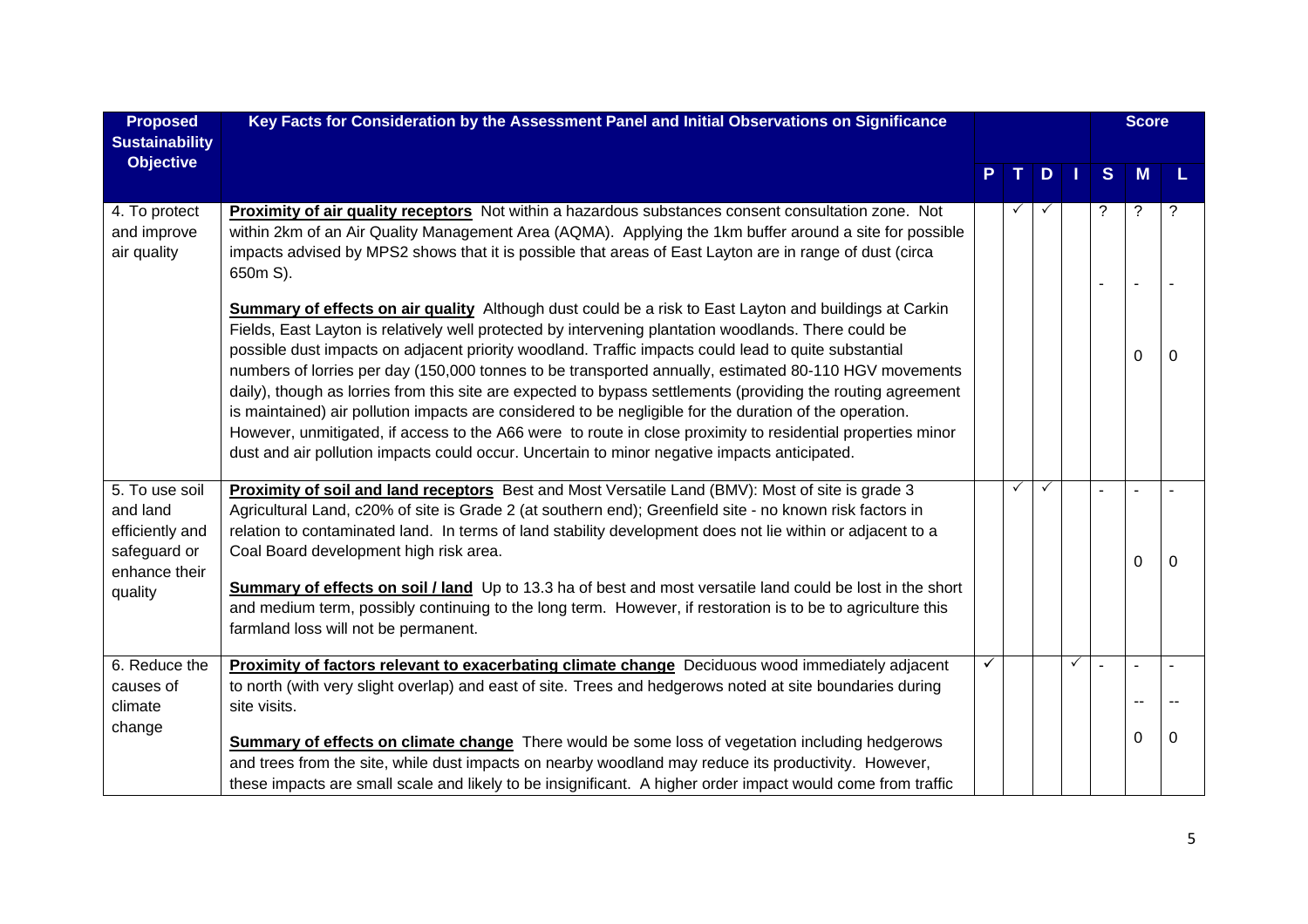| <b>Proposed</b><br><b>Sustainability</b> | Key Facts for Consideration by the Assessment Panel and Initial Observations on Significance                                                                                                                                                                                                                                                                                                         |  |   |              | <b>Score</b> |          |  |
|------------------------------------------|------------------------------------------------------------------------------------------------------------------------------------------------------------------------------------------------------------------------------------------------------------------------------------------------------------------------------------------------------------------------------------------------------|--|---|--------------|--------------|----------|--|
| <b>Objective</b>                         |                                                                                                                                                                                                                                                                                                                                                                                                      |  | D | <sub>S</sub> |              |          |  |
|                                          | from the site which would eventually need to ship limestone offsite at a rate of 150,000 tonnes per year.<br>The site is reasonably proximal to the strategic road network and markets to the north of the Plan Area. A<br>minor negative impact is therefore anticipated in the short term and a moderate negative impact in the<br>medium and long term (as impacts are cumulative and permanent). |  |   |              |              |          |  |
| 7. To respond                            | Proximity of factors relevant to the adaptive capacity <sup>2</sup> of a site Site is in flood zone 1. Surface water                                                                                                                                                                                                                                                                                 |  |   | $\Omega$     | $\Omega$     | $\Omega$ |  |
| and adapt to                             | flooding only affects 2% of the site at a 1 in 30 risk. No EHN adjacent. CAMS: surface water resources                                                                                                                                                                                                                                                                                               |  |   |              |              |          |  |
| the effects of<br>climate                | available at less than 30% of the time. New extraction licenses are likely to be restricted.                                                                                                                                                                                                                                                                                                         |  |   |              |              |          |  |
| change                                   | <b>Summary of effects on climate change adaptation</b> Flooding is not a particular risk to this site and it is                                                                                                                                                                                                                                                                                      |  |   |              |              |          |  |
|                                          | unlikely to impair the movement of species vulnerable to climate changes. Uncertainty over water                                                                                                                                                                                                                                                                                                     |  |   |              |              |          |  |
|                                          | availability is also noted, which will need to be resolved through the licensing regime if water extraction is                                                                                                                                                                                                                                                                                       |  |   |              |              |          |  |
|                                          | needed.                                                                                                                                                                                                                                                                                                                                                                                              |  |   |              |              |          |  |
| 8. To minimise                           | Proximity of factors relevant to the resource usage of a site No spatial factors identified.                                                                                                                                                                                                                                                                                                         |  |   |              |              |          |  |
| the use of                               |                                                                                                                                                                                                                                                                                                                                                                                                      |  |   |              |              |          |  |
| resources and                            | <b>Summary of effects on resource usage</b> This site will contribute to the need for limestone. However,                                                                                                                                                                                                                                                                                            |  |   |              |              |          |  |
| encourage                                | depending on whether it is extracted as crushed rock or whether some building stone is extracted it may to                                                                                                                                                                                                                                                                                           |  |   |              | 0            |          |  |
| their re-use                             | a degree offset recycled materials that could potentially replace them. However, this impact can only be                                                                                                                                                                                                                                                                                             |  |   |              |              |          |  |
| and                                      | considered at the plan level rather than in relation to an individual site. All that can be said here is that                                                                                                                                                                                                                                                                                        |  |   |              |              |          |  |
| safeguarding                             | 150,000 tonnes of virgin minerals would be extracted each year which will be unavailable for future use<br>(unless recycled). This works against the SA objective and is scored as a moderate negative impact.                                                                                                                                                                                       |  |   |              |              |          |  |
|                                          |                                                                                                                                                                                                                                                                                                                                                                                                      |  |   |              |              |          |  |

 $^2$  Adaptive capacity is defined as the ability of a system to adjust to climate change to moderate potential; damage or take advantage of opportunities (adapted from CARE International, 2015. Adaptive Capacity [URL: http://www.careclimatechange.org/tk/integration/en/key\_concepts/adaptive\_capacity.html ]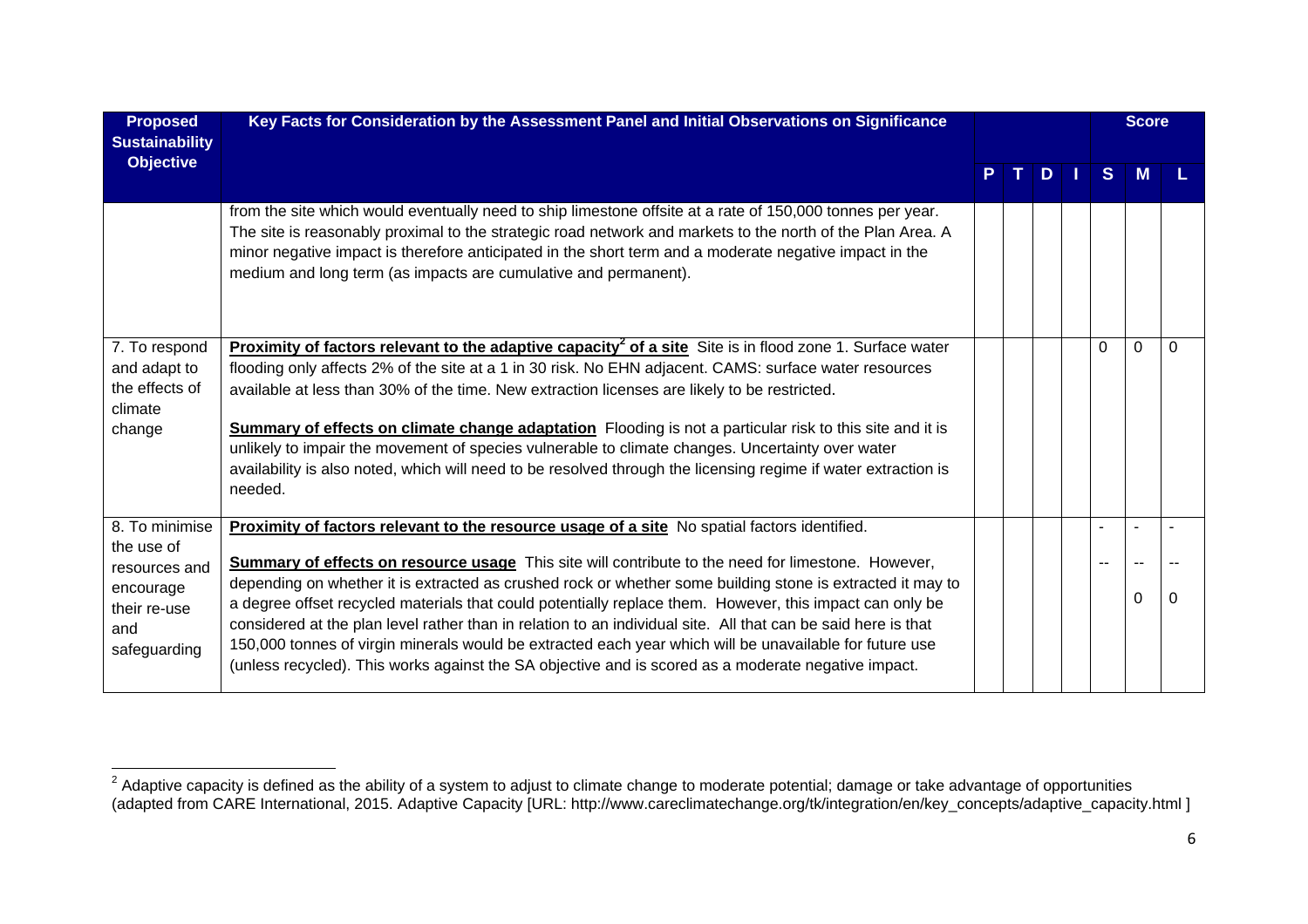| <b>Proposed</b><br><b>Sustainability</b>                                                                                                    | Key Facts for Consideration by the Assessment Panel and Initial Observations on Significance                                                                                                                                                                                                                                                                                                                                                                                                                                                                                                                                                                                                                                                                                                                                                                                                                                                                                                                                                                                                                                                                                                                                                                                                                                                                                                                                           |   |    |              |              |                   | <b>Score</b>      |         |  |  |
|---------------------------------------------------------------------------------------------------------------------------------------------|----------------------------------------------------------------------------------------------------------------------------------------------------------------------------------------------------------------------------------------------------------------------------------------------------------------------------------------------------------------------------------------------------------------------------------------------------------------------------------------------------------------------------------------------------------------------------------------------------------------------------------------------------------------------------------------------------------------------------------------------------------------------------------------------------------------------------------------------------------------------------------------------------------------------------------------------------------------------------------------------------------------------------------------------------------------------------------------------------------------------------------------------------------------------------------------------------------------------------------------------------------------------------------------------------------------------------------------------------------------------------------------------------------------------------------------|---|----|--------------|--------------|-------------------|-------------------|---------|--|--|
| <b>Objective</b>                                                                                                                            |                                                                                                                                                                                                                                                                                                                                                                                                                                                                                                                                                                                                                                                                                                                                                                                                                                                                                                                                                                                                                                                                                                                                                                                                                                                                                                                                                                                                                                        |   | T. | D            |              | S                 | M                 |         |  |  |
| 9. To minimise<br>waste<br>generation<br>and prioritise<br>management<br>of waste as<br>high up the<br>waste<br>hierarchy as<br>practicable | <b>Proximity of factors relevant to managing waste higher up the waste hierarchy</b> No spatial factors<br>identified.<br><b>Summary of effects on the waste hierarchy</b> The site would not deal with waste and no details are<br>provided of how waste would be managed on site.                                                                                                                                                                                                                                                                                                                                                                                                                                                                                                                                                                                                                                                                                                                                                                                                                                                                                                                                                                                                                                                                                                                                                    |   |    |              |              | 0                 | 0                 | 0       |  |  |
| $10.$ To<br>conserve or<br>enhance the<br>historic<br>environment<br>and its setting,<br>cultural<br>heritage and<br>character              | Proximity of historic environment receptors East Layton conservation area is 0.5km to the south.<br>Forcett Hall Grade 2 registered park and garden (ID1,001,063) is 0.5km north east.<br>Several scheduled monuments within 2km: 'Stanwick Late Iron Age Oppidum, iron age and medieval<br>settlement, early Christian church and sculpture and post-medieval emparkment' (ID 1,016,199) is 350m<br>east at closest point (this is a nationally important proto town and fortifications of the town spread out to the<br>site location); 'Two moated sites (the site of a dovecote and further associated features120m northwest<br>and 180m north of the Old Hall- ID 1,021,039)' are located 560m south of the site.<br>In addition to the above constraints, the site is 430m from the 'named designed landscape' Forcett Park,<br>which lies to the east, while Stanwick Park also lies around 1.5 km to the east (this dataset is purely<br>contextual and merely flags up the potential for impacts as the data set does not provide information the<br>extent of survival of those assets.)<br>Historic Land Characterisation (HLC) Broad type - Enclosed land: HLC Type - Unknown planned<br>enclosure.<br><b>Summary of effects on the historic environment</b> The HLC type of this area is unknown planned<br>enclosure and the allocation site is a smaller part of a larger area of similar character type, of which the | ✓ |    | $\checkmark$ | $\checkmark$ | --<br>$\tilde{?}$ | --<br>$\tilde{?}$ | --<br>? |  |  |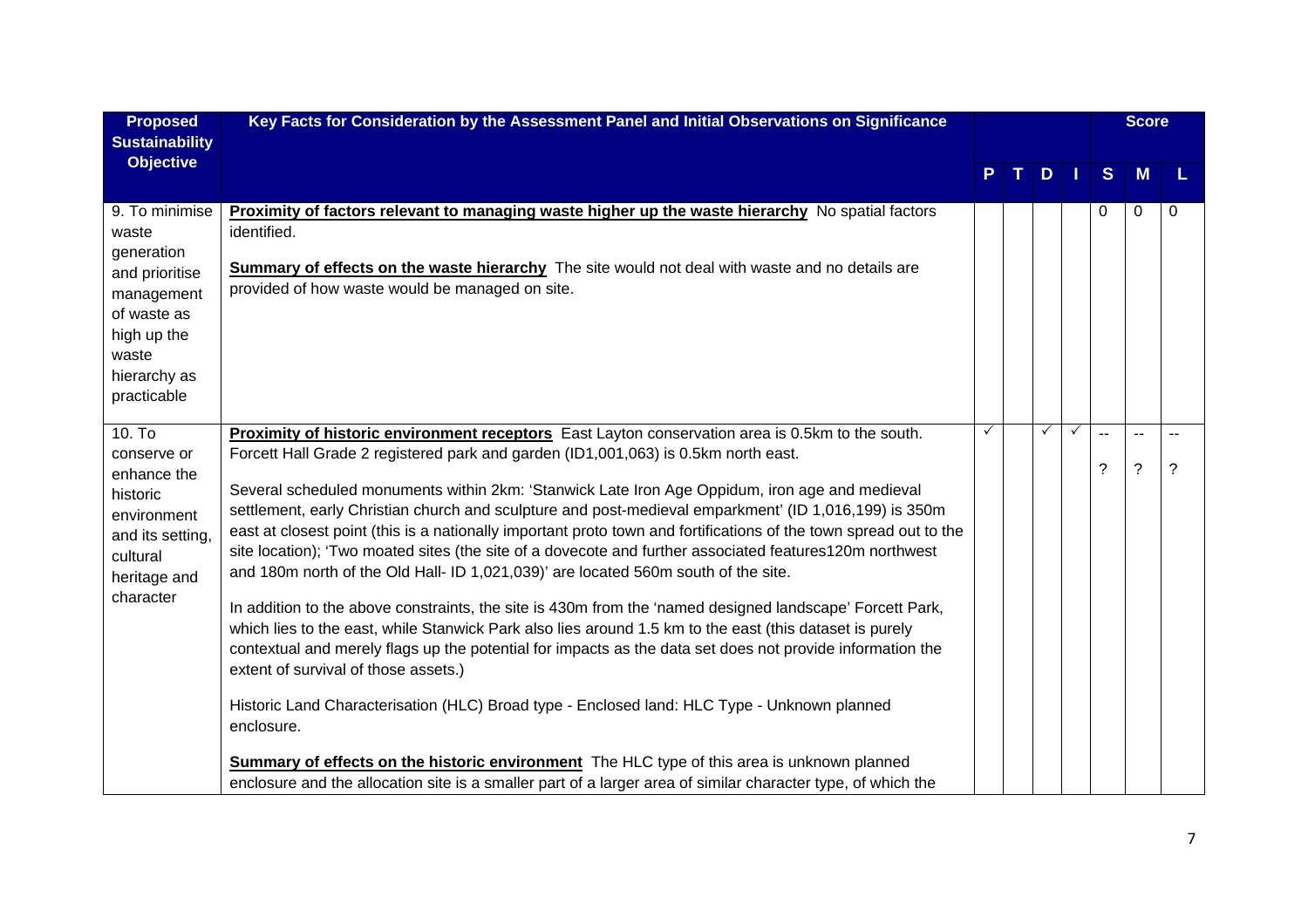| <b>Proposed</b><br><b>Sustainability</b>                                              | Key Facts for Consideration by the Assessment Panel and Initial Observations on Significance                                                                                                                                                                                                                                                                                                                                                                                                                                   |              |              |              | <b>Score</b> |                          |                          |   |
|---------------------------------------------------------------------------------------|--------------------------------------------------------------------------------------------------------------------------------------------------------------------------------------------------------------------------------------------------------------------------------------------------------------------------------------------------------------------------------------------------------------------------------------------------------------------------------------------------------------------------------|--------------|--------------|--------------|--------------|--------------------------|--------------------------|---|
| <b>Objective</b>                                                                      |                                                                                                                                                                                                                                                                                                                                                                                                                                                                                                                                |              | т            | D            |              | <sub>S</sub>             |                          |   |
|                                                                                       | legibility is partial. The proposed extraction is unlikely to have a major impact upon the historic landscape<br>character of the immediately surrounding area, although it is acknowledged that within the site the historic<br>landscape character will become invisible as development will replace an earlier field system. As 17% of<br>the whole HLC project area has been identified as planned enclosure, this effect is not considered to be<br>significant.                                                          |              |              |              |              |                          |                          |   |
|                                                                                       | There is high archaeological potential for the survival of archaeological remains within the site from the<br>later prehistoric period onwards and, although the site has not been archaeologically evaluated, it is<br>assumed that allocating this site would be likely to cause the loss of these archaeological remains if the<br>site is extracted without mitigation. Archaeological potential is deemed uncertain until such time as an<br>archaeological field evaluation is carried out.                              |              |              |              |              |                          |                          |   |
|                                                                                       | It is assumed that the archaeological impact will occur throughout the duration of extraction for however<br>many years this will be. It is assumed that mineral extraction will result in the total destruction of the<br>undesignated archaeological remains. As archaeology is a finite, irreplaceable resource, the impact will<br>therefore be significant.                                                                                                                                                               |              |              |              |              |                          |                          |   |
|                                                                                       | The impact upon historic landscape character is not felt to be significant.                                                                                                                                                                                                                                                                                                                                                                                                                                                    |              |              |              |              |                          |                          |   |
| 11. To protect<br>and enhance<br>the quality and<br>character of<br>landscapes<br>and | Proximity of landscape / townscape receptors and summary of character National Parks / Areas of<br>Outstanding Natural Beauty (AONBS): None within 10km; Heritage Coast: None within 10km; Inheritance<br>Tax Exemption Land (ITE): None within 5km; District level landscape designations: none within 5km (but<br>site is close to an area which had a local landscape designation under the previous Richmondshire Local<br>Plan. It is also 0.5 km from Forcett Park, which is grade II on the Historic England Register). | $\checkmark$ | $\checkmark$ | $\checkmark$ | $\checkmark$ | $\overline{\phantom{a}}$ | $\overline{\phantom{0}}$ | ? |
| townscapes                                                                            | National Character Area (NCA): 'Tees Lowlands'; North Yorkshire Landscape Character Assessment<br>(NYLCA): Landscape Character Type 13 'Moors Fringe' but towards its northern edge and is transitional in<br>character with Type 27 Vale Farmland with Dispersed Settlements (Farmed, Lowland and Valley                                                                                                                                                                                                                      |              |              |              |              |                          |                          |   |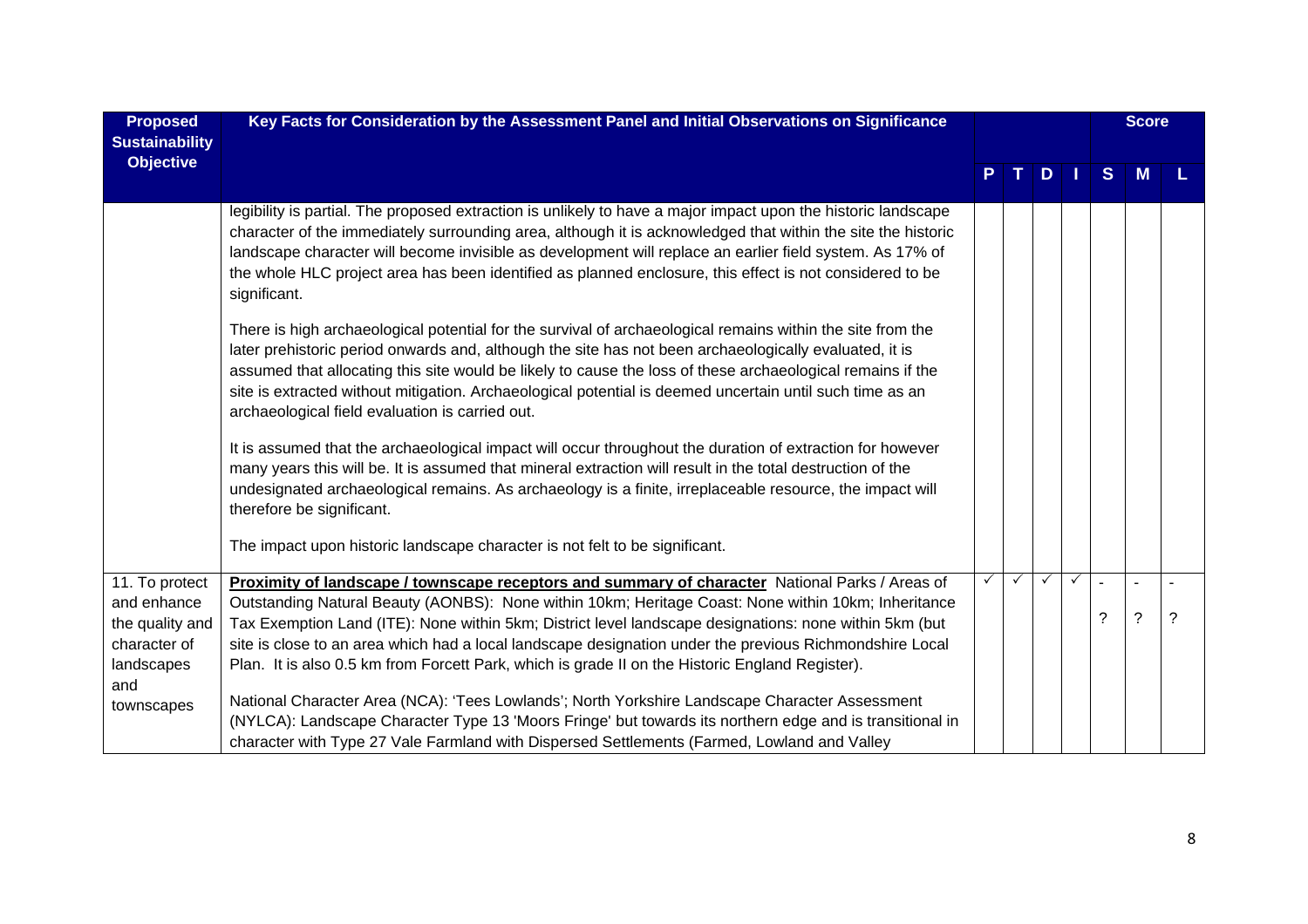| <b>Proposed</b><br><b>Sustainability</b> | Key Facts for Consideration by the Assessment Panel and Initial Observations on Significance                                                                                                                                                                                                                                                                                                                                                                                                                                                                                                                                                                                                                                                                                                                   |  |    |     | <b>Score</b> |   |  |
|------------------------------------------|----------------------------------------------------------------------------------------------------------------------------------------------------------------------------------------------------------------------------------------------------------------------------------------------------------------------------------------------------------------------------------------------------------------------------------------------------------------------------------------------------------------------------------------------------------------------------------------------------------------------------------------------------------------------------------------------------------------------------------------------------------------------------------------------------------------|--|----|-----|--------------|---|--|
| <b>Objective</b>                         |                                                                                                                                                                                                                                                                                                                                                                                                                                                                                                                                                                                                                                                                                                                                                                                                                |  | т. | $D$ | S.           | M |  |
|                                          | Landscapes Broad Type). The inclusion of this area within the Tees Lowlands NCA shows that it has<br>affinities with lower lying areas; Local LCA: - none available for Richmondshire; Intrusion: Undisturbed <sup>3</sup> .                                                                                                                                                                                                                                                                                                                                                                                                                                                                                                                                                                                   |  |    |     |              |   |  |
|                                          | <b>Summary of effects on landscape / townscape</b> There are unlikely to be effects on nationally or locally<br>identified landscapes.                                                                                                                                                                                                                                                                                                                                                                                                                                                                                                                                                                                                                                                                         |  |    |     |              |   |  |
|                                          | There would probably be little or no effect on the setting of settlements, as there is already an existing<br>active quarry close to the village. East Layton lies on a minor ridge at around 165-170m AOD, whilst the<br>quarry site lies on lower ground at around 140-145m AOD to the north. Hallmires Plantation, which<br>currently intervenes, has been greatly reduced in size by the expansion of the existing quarry. The<br>restoration plan for the current quarry to the south of the site shows land sloping steeply from the ridge,<br>down to a lake, with a wide belt of plantation woodland to the west, thinning to the boundary with the<br>proposed site. There is therefore potential for the site to be visible in the short and medium term,<br>depending on the restoration programme. |  |    |     |              |   |  |
|                                          | The site lies in an area of undulating topography that is transitional in character, between the Pennine<br>Fringe and the Tees Lowlands. The local area has a remnant estate character, with plantations and other<br>historic landscape features present, as well as extensive historic quarrying. The varied topography,<br>together with intervening hedgerows, trees and areas of woodland will help to reduce visual impact if the<br>proposed site is quarried. There will however be cumulative effects with existing and previous areas of                                                                                                                                                                                                                                                            |  |    |     |              |   |  |

 $3$  In terms of urban intrusion this is not a particularly tranquil area. Although the wider landscape is undisturbed the existing quarry represents an area of local intrusion (disturbance to cultural landscape features and pattern, noise when active). The area lies 2 km from the A1 and could also be affected by distant traffic noise. In terms of light pollution, the area is relatively dark (score is 40 on CPRE scale of 1-255, with 1 representing maximum darkness). Overall, the locality has a low-moderate level of intrusion.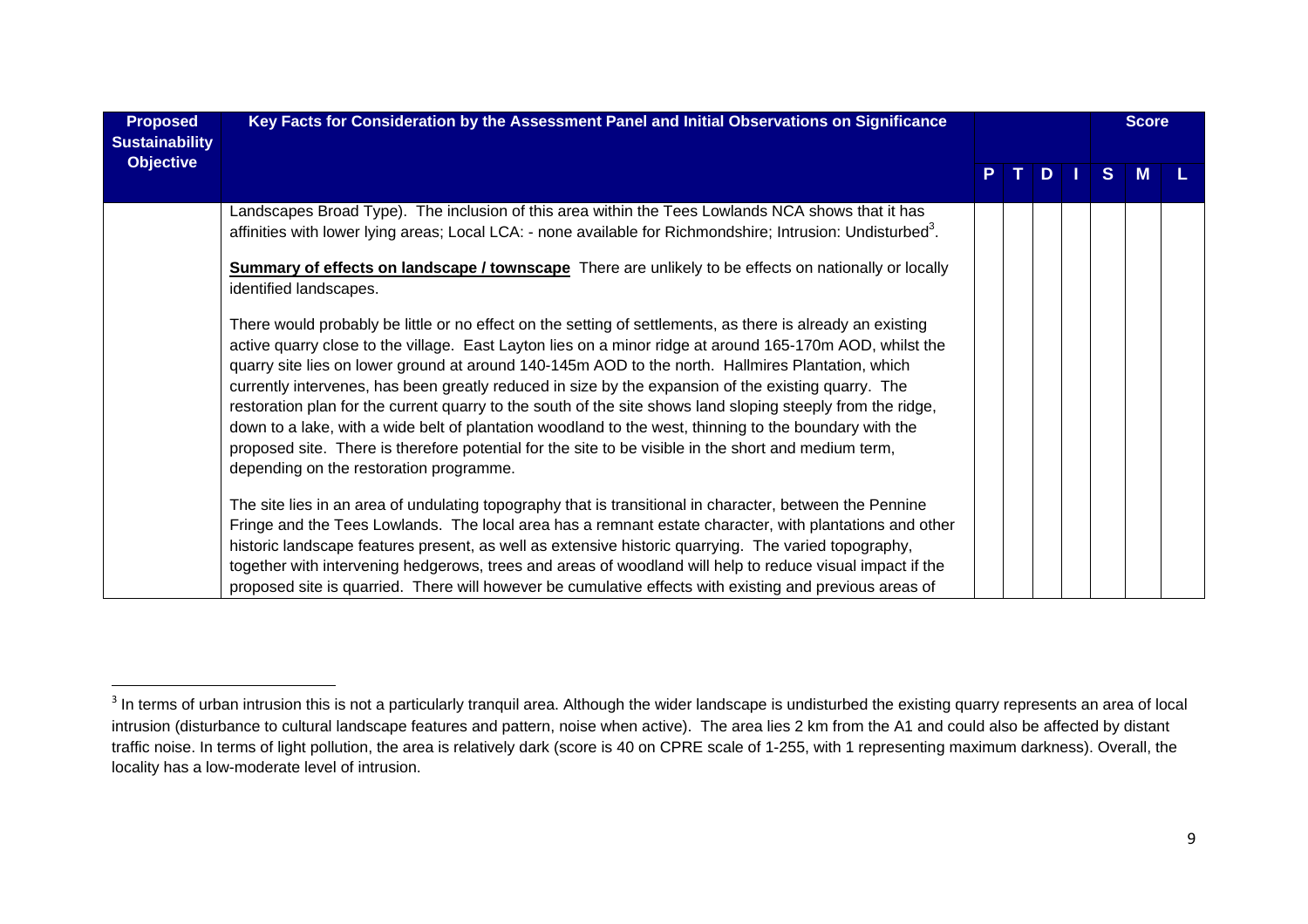| <b>Proposed</b><br><b>Sustainability</b> | Key Facts for Consideration by the Assessment Panel and Initial Observations on Significance                                                                                                                                                                                                                                                                                |    |              |              |      | <b>Score</b> |       |
|------------------------------------------|-----------------------------------------------------------------------------------------------------------------------------------------------------------------------------------------------------------------------------------------------------------------------------------------------------------------------------------------------------------------------------|----|--------------|--------------|------|--------------|-------|
| <b>Objective</b>                         |                                                                                                                                                                                                                                                                                                                                                                             | т. | D            |              | S.   | M            |       |
|                                          | extraction, leading to an area of future landscape with even greater disturbance to topography and historic<br>landscape features than at present <sup>4</sup> .                                                                                                                                                                                                            |    |              |              |      |              |       |
|                                          | It is likely that the varied topography, together with intervening hedgerows, trees and areas of woodland<br>will help to reduce visual impact if the proposed site is quarried. However this would need to be checked.                                                                                                                                                     |    |              |              |      |              |       |
|                                          | In terms of urban intrusion this is not a particularly tranquil area. Vehicle movements are not expected to<br>change the character of the existing area.                                                                                                                                                                                                                   |    |              |              |      |              |       |
|                                          | This assessment is dependent on a) further information on cumulative effects with historic quarrying and<br>on historic landscape and b) the timescale for working and restoration of the adjoining active quarry to the<br>south, south west and west.                                                                                                                     |    |              |              |      |              |       |
| 12. Achieve                              | <b>Proximity of factors relevant to sustainable economic growth</b> Site is within 5 miles of the A1 giving                                                                                                                                                                                                                                                                 |    | $\checkmark$ | $\checkmark$ | $+$  | $\ddot{}$    | $\pm$ |
| sustainable<br>economic<br>growth and    | reasonably good access to markets to the north of the Plan Area.<br>Summary of effects on sustainable economic growth This site would ultimately result in 3 million                                                                                                                                                                                                        |    |              |              | $++$ | $++$         |       |
| create and<br>support jobs               | tonnes of limestone being made available to the market. This would make a significant contribution to the<br>building sector by helping to boost supply of a key building material. It would also directly support jobs in<br>extraction and freight. In the medium to long term (depending on the actual lifetime of the site) conditions<br>would return to the baseline. |    |              |              |      | 0            |       |

 $^4$  The local landscape has been subject to considerable change over the last century or so as small quarries have developed into larger ones. The 1<sup>st</sup> edition and 5<sup>th</sup> edition OS maps show that an area of mixed deciduous and coniferous woodland (possibly an estate plantation associated with Forcett Park) called Fox Covert was lost from the SE corner of the site between 1954 and 1978 (air photo evidence). Similar plantations are still characteristic of the area, although Hallmires Plantation to the south has been greatly reduced by the expansion of the current quarry. Small, sometimes odd, areas of new woodland have been established in conjunction with quarrying.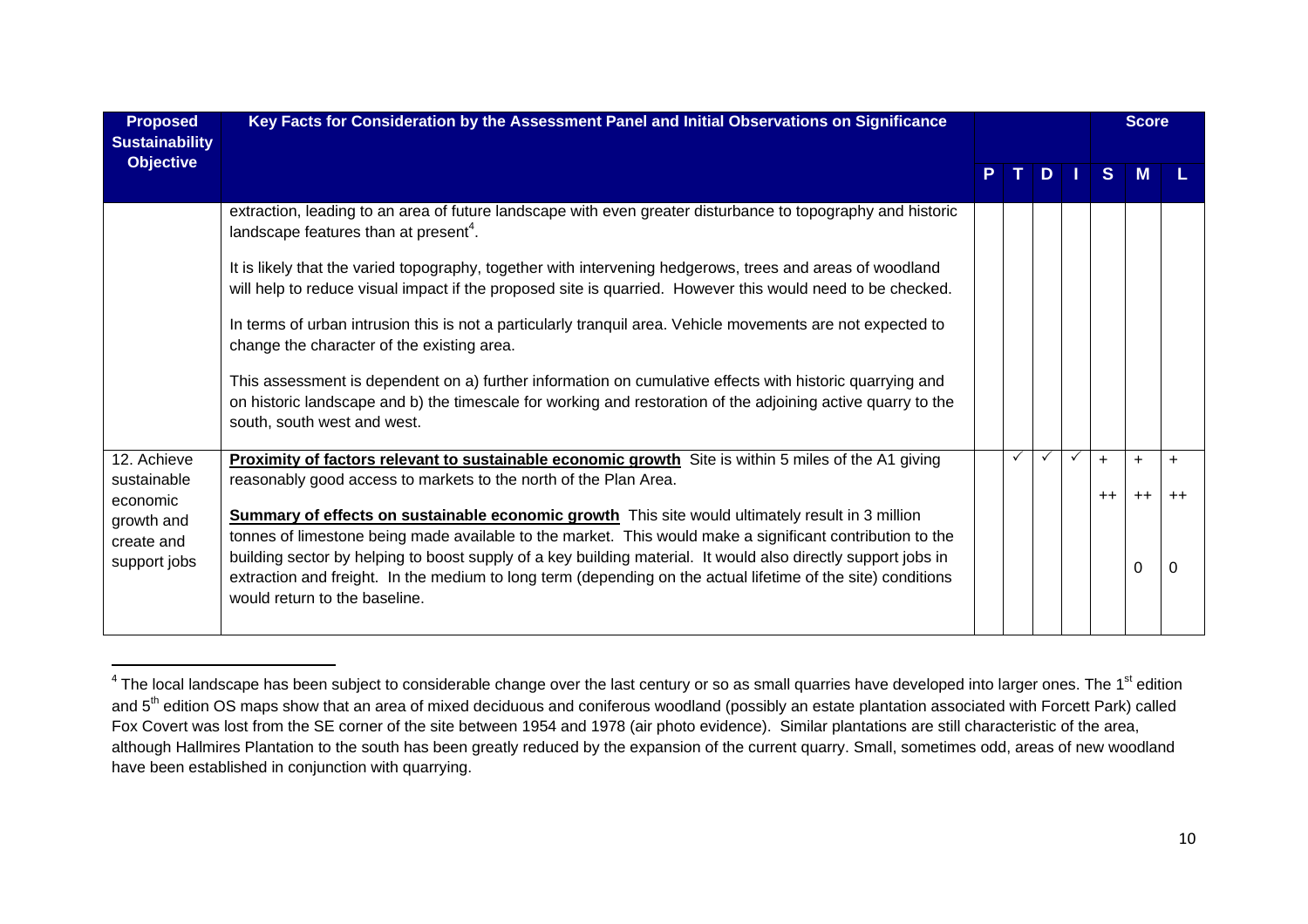| <b>Proposed</b>                                                                         | Key Facts for Consideration by the Assessment Panel and Initial Observations on Significance                                                                                                                                                                                                                                                                                                                                                                                                                                                                                                                                                       |              |              |              |   | <b>Score</b> |   |  |
|-----------------------------------------------------------------------------------------|----------------------------------------------------------------------------------------------------------------------------------------------------------------------------------------------------------------------------------------------------------------------------------------------------------------------------------------------------------------------------------------------------------------------------------------------------------------------------------------------------------------------------------------------------------------------------------------------------------------------------------------------------|--------------|--------------|--------------|---|--------------|---|--|
| <b>Sustainability</b>                                                                   |                                                                                                                                                                                                                                                                                                                                                                                                                                                                                                                                                                                                                                                    |              |              |              |   |              |   |  |
| <b>Objective</b>                                                                        |                                                                                                                                                                                                                                                                                                                                                                                                                                                                                                                                                                                                                                                    |              | D            |              | S | M            |   |  |
| 13. Maintain<br>and enhance<br>the viability<br>and vitality of<br>local<br>communities | Proximity of factors relevant to community vitality / viability Index of Multiple Deprivation (IMD):<br>Newsham and Eppleby - rank- 19,997 - Not in most deprived 20%.<br>East Layton is the nearest Settlement at 650m south. The following significant settlements are within 2km<br>of MJP03: East Layton, West Layton, and Forcett. These are defined as 'elsewhere in the plan area'. 5%<br>of housing development is directed towards 'Elsewhere in the Plan Area'. The site is located in the North<br>Richmondshire sub area of the district and in this area housing growth is low (there are no major housing<br>developments proposed). |              |              |              | 0 | $\mathbf 0$  | 0 |  |
|                                                                                         | <b>Summary of effects on vitality / viability</b> Job opportunities arising from this site are likely to be limited,<br>and while the site would provide a source of limestone which could aid future development, the immediate<br>settlements are unlikely to directly benefit in any significant way. The site is unlikely to either hinder or<br>boost local tourism. Overall any effect is considered to be insignificant.                                                                                                                                                                                                                    |              |              |              |   |              |   |  |
| 14. To provide                                                                          | Proximity to recreation, leisure and learning receptors No PROW adjacent to site, though site access                                                                                                                                                                                                                                                                                                                                                                                                                                                                                                                                               | $\checkmark$ | $\checkmark$ | $\checkmark$ |   |              |   |  |
| opportunities                                                                           | is shared with a bridleway on part of Limekiln Lane. Bridleway 20.23/2/1 is 510m south-west and running                                                                                                                                                                                                                                                                                                                                                                                                                                                                                                                                            |              |              |              |   |              |   |  |
| to enable<br>recreation,                                                                | parallel to the west of the site. A footpath also follows a similar route to the bridleway though gets slightly<br>closer to the western point of this site (600m west). Footpath 20.30/3/1 is 340m south-east. No village                                                                                                                                                                                                                                                                                                                                                                                                                         |              |              |              |   |              |   |  |
| leisure and                                                                             | greens or common land within 500m.                                                                                                                                                                                                                                                                                                                                                                                                                                                                                                                                                                                                                 |              |              |              |   | $\Omega$     |   |  |
| learning                                                                                |                                                                                                                                                                                                                                                                                                                                                                                                                                                                                                                                                                                                                                                    |              |              |              |   |              |   |  |
|                                                                                         | Summary of effects on recreation, leisure and learning Public Rights of Way are relatively distant from<br>this site, though a bridleway runs along part of Limekiln Lane which is also used for site access. Given the                                                                                                                                                                                                                                                                                                                                                                                                                            |              |              |              |   |              |   |  |
|                                                                                         | levels of traffic generated an acceptable form of mitigation, such as separating out traffic will be needed.                                                                                                                                                                                                                                                                                                                                                                                                                                                                                                                                       |              |              |              |   |              |   |  |
|                                                                                         | Intervening woodland should to a degree help partially screen this footpath from dust, noise and visual                                                                                                                                                                                                                                                                                                                                                                                                                                                                                                                                            |              |              |              |   |              |   |  |
|                                                                                         | impacts from the site, though views from the footpath and bridleway to the west may be more open.                                                                                                                                                                                                                                                                                                                                                                                                                                                                                                                                                  |              |              |              |   |              |   |  |
|                                                                                         | Effects are considered to be moderate negative.                                                                                                                                                                                                                                                                                                                                                                                                                                                                                                                                                                                                    |              |              |              |   |              |   |  |
| 15. To protect                                                                          | Proximity to population / community receptors / factors relevant to health and wellbeing No schools                                                                                                                                                                                                                                                                                                                                                                                                                                                                                                                                                | $\checkmark$ | $\checkmark$ |              |   |              |   |  |
| and improve                                                                             | or health centres within 1km. Nearest settlement is East Layton 650m to the south.                                                                                                                                                                                                                                                                                                                                                                                                                                                                                                                                                                 |              |              |              |   |              |   |  |
| the wellbeing,                                                                          | Summary of effects on health and wellbeing Without mitigation it is possible that noise, dust, traffic and                                                                                                                                                                                                                                                                                                                                                                                                                                                                                                                                         |              |              |              |   |              |   |  |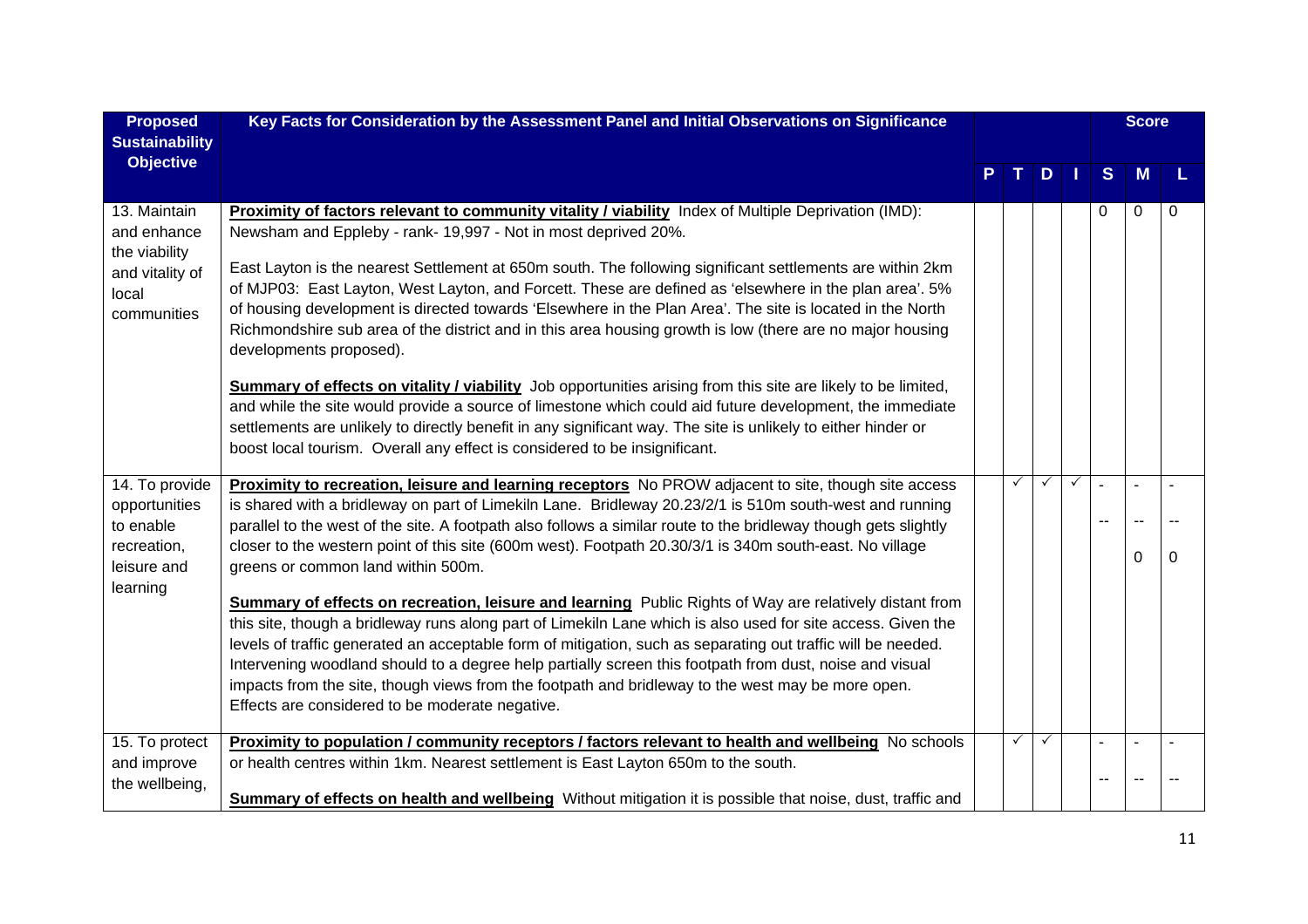| <b>Proposed</b><br><b>Sustainability</b>                                                                     | Key Facts for Consideration by the Assessment Panel and Initial Observations on Significance                                                                                                                                                                                                                                                                                                                                                                                                 |              |              |              | <b>Score</b>   |              |
|--------------------------------------------------------------------------------------------------------------|----------------------------------------------------------------------------------------------------------------------------------------------------------------------------------------------------------------------------------------------------------------------------------------------------------------------------------------------------------------------------------------------------------------------------------------------------------------------------------------------|--------------|--------------|--------------|----------------|--------------|
| <b>Objective</b>                                                                                             |                                                                                                                                                                                                                                                                                                                                                                                                                                                                                              | T I          | D            | S.           | M              |              |
| health and<br>safety of local<br>communities                                                                 | fumes could affect East Layton and nearby properties at Carkin Fields, so full assessment of these impacts<br>will be needed, though intervening blocks of trees and distance suggests the significance of any impacts<br>from dust would be relatively low. Increased traffic on the A66 in proximity to this site may have an<br>uncertain negative impact in terms of health and safety as this is an undulating, single carriageway stretch<br>with a high level of accidents occurring. |              |              |              | ?              | ?<br>0       |
| 16. T <sub>o</sub><br>minimise flood<br>risk and<br>reduce the<br>impact of<br>flooding                      | Proximity to flood zones Site is in flood zone 1. Surface water flooding only affects 2% of the site at a 1<br>in 30 risk.<br><b>Summary of effects on flooding</b> Flooding is not a significant issue.                                                                                                                                                                                                                                                                                     |              |              | $\mathbf{0}$ | $\Omega$       | $\Omega$     |
| 17. To<br>address the<br>needs of a<br>changing<br>population in<br>a sustainable<br>and inclusive<br>manner | Proximity to factors relevant to the needs of a changing population The site does not conflict with any<br>known allocations in other plans.<br>Summary of effects on a changing population The site would make a significant contribution to self-<br>sufficiency in the supply of Magnesian limestone and may also support markets outside of the plan area.                                                                                                                               | $\checkmark$ | $\checkmark$ | $\ddot{}$    | 0<br>$\ddot{}$ | $\mathbf{0}$ |
| Cumulative<br>effects                                                                                        | <b>Cumulative / Synergistic effects</b><br>Planning context: East Layton is the nearest Settlement at 650m south. The following significant<br>settlements are within 2km of MJP03: East Layton, West Layton, and Forcett. These are either defined as<br>'elsewhere in the plan area'. 5% of housing development is directed towards 'Elsewhere in the Plan Area'.<br>The site is located in the North Richmondshire sub area of the district and in this area housing growth is            |              |              |              |                |              |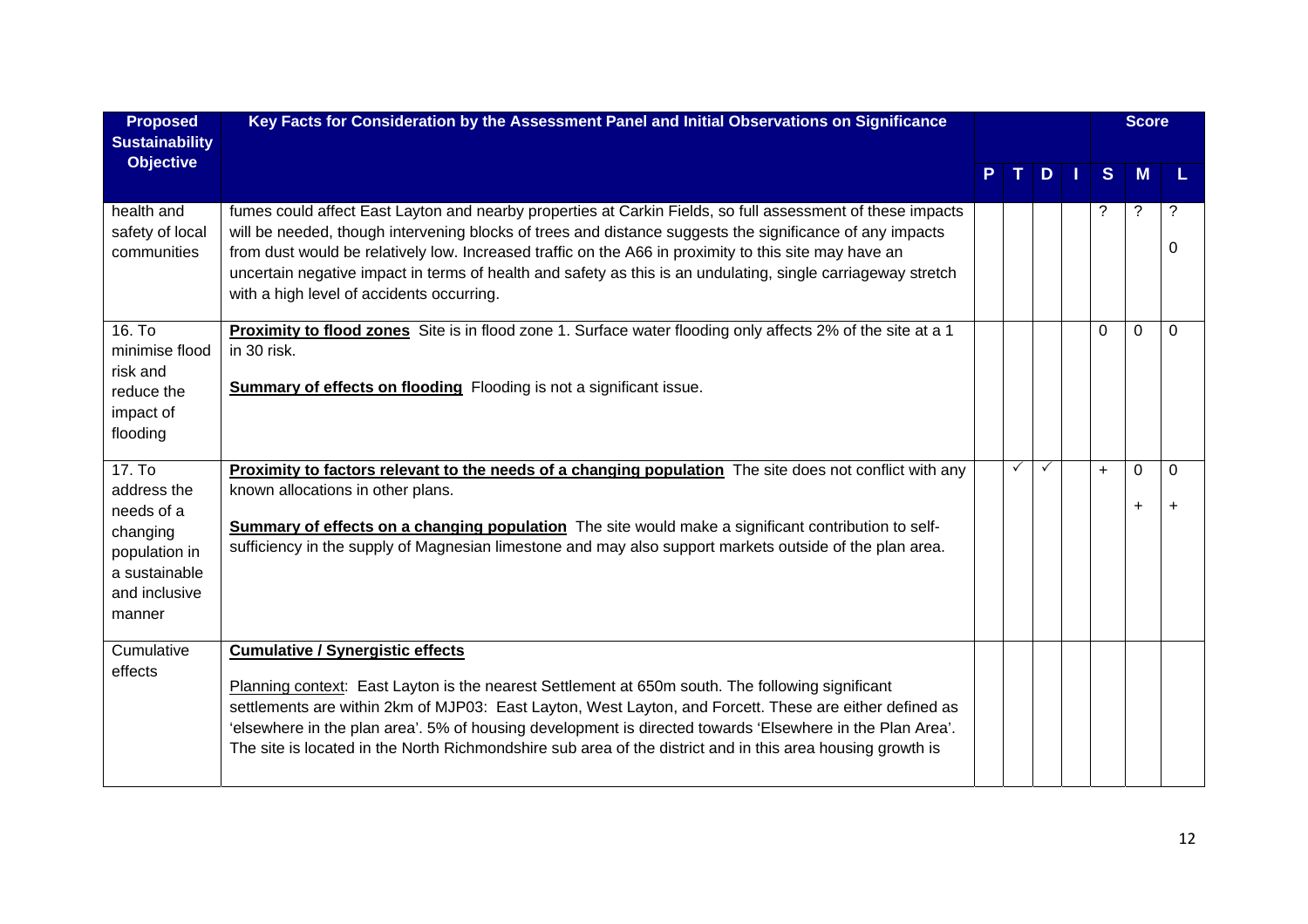| <b>Proposed</b><br><b>Sustainability</b> | Key Facts for Consideration by the Assessment Panel and Initial Observations on Significance                                                                                                                                                                                       |              |    |          | <b>Score</b> |  |  |
|------------------------------------------|------------------------------------------------------------------------------------------------------------------------------------------------------------------------------------------------------------------------------------------------------------------------------------|--------------|----|----------|--------------|--|--|
| <b>Objective</b>                         |                                                                                                                                                                                                                                                                                    |              | D. | S.       | M            |  |  |
|                                          | low (there are no major housing developments proposed).                                                                                                                                                                                                                            |              |    |          |              |  |  |
|                                          | Policy 23 of the earlier local plan is the only saved policy within that plan, which allows development within<br>development limits. As the site does not lie within any settlement limits it does not conflict with any<br>allocations.                                          |              |    |          |              |  |  |
|                                          | Other Joint Minerals and Waste Plan Sites: No other MWJP sites lie within 2km.                                                                                                                                                                                                     |              |    | $\Omega$ | $\ddot{}$    |  |  |
|                                          | <b>Historic Minerals and Waste Sites: Several previous applications have been associated with Forcett</b>                                                                                                                                                                          |              |    |          |              |  |  |
|                                          | Quarry, including for extraction and plant. Further (1.8km) west lies West Layton Quarry (granted 1970s).                                                                                                                                                                          | $\checkmark$ | ✓  |          |              |  |  |
|                                          | There are opportunities to create significant areas of priority habitats e.g. species-rich limestone grassland<br>by extension of the existing restoration scheme for Forcett Quarry and by linking to the two former quarry<br>SINCs bordering the site.                          |              |    |          |              |  |  |
|                                          | In terms of landscape and visual impacts, there will be cumulative effects with existing and previous areas<br>of extraction, leading to an area of future landscape with even greater disturbance to topography and<br>historic landscape features than at present <sup>5</sup> . |              |    |          |              |  |  |
| Limitations /                            | No significant data gaps. More detailed assessment would be required to fully evaluate a number of effects however. This should be                                                                                                                                                 |              |    |          |              |  |  |
| data gaps                                | addressed at any subsequent planning application stage.                                                                                                                                                                                                                            |              |    |          |              |  |  |

 $^5$  The local landscape has been subject to considerable change over the last century or so as small quarries have developed into larger ones. The 1<sup>st</sup> edition and 5<sup>th</sup> edition OS maps show that an area of mixed deciduous and coniferous woodland (possibly an estate plantation associated with Forcett Park) called Fox Covert was lost from the SE corner of the site between 1954 and 1978 (air photo evidence). Similar plantations are still characteristic of the area, although Hallmires Plantation to the south has been greatly reduced by the expansion of the current quarry. Small, sometimes odd, areas of new woodland have been established in conjunction with quarrying.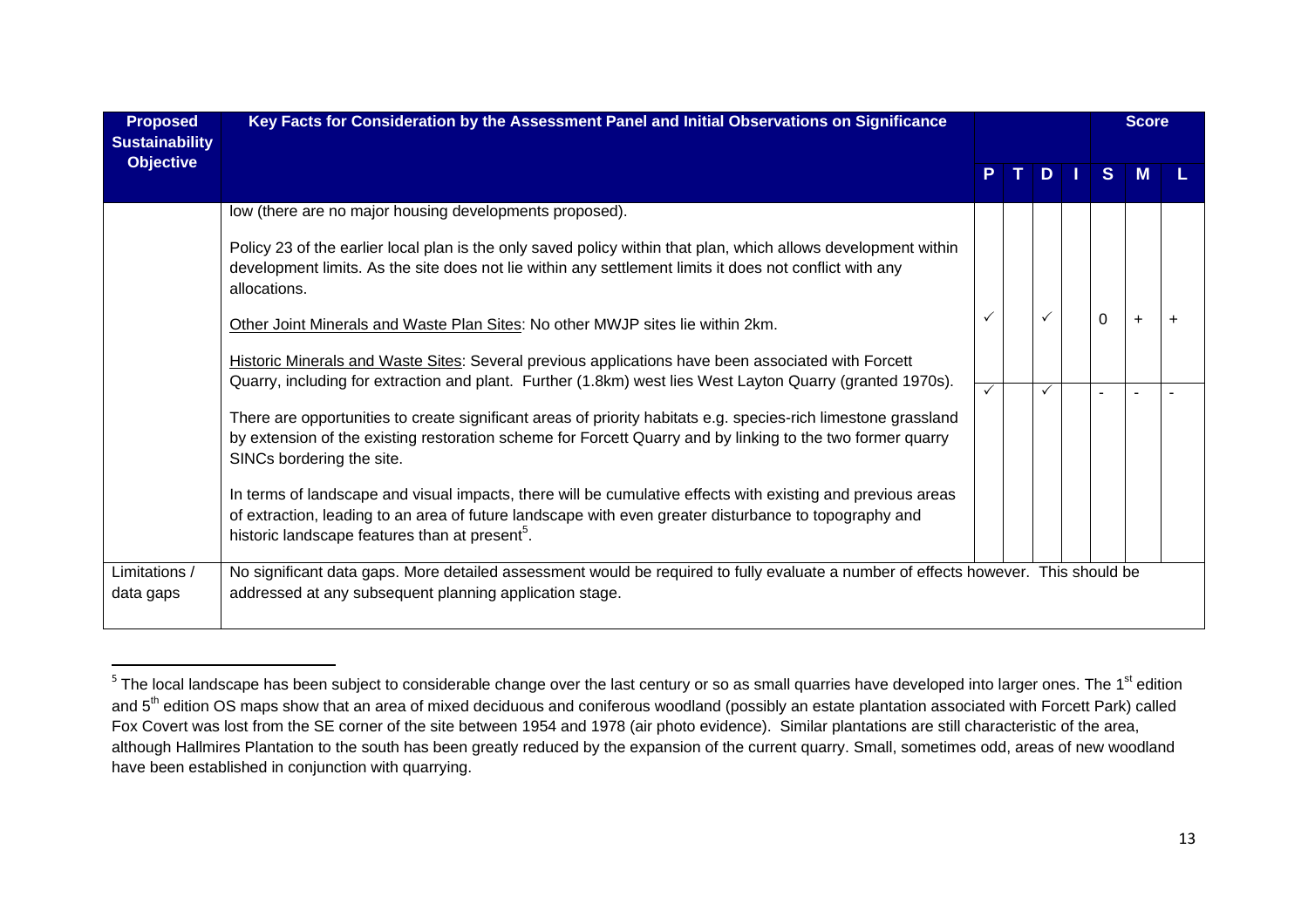| <b>Proposed</b><br><b>Sustainability</b> | Key Facts for Consideration by the Assessment Panel and Initial Observations on Significance                                                                                                                                                                                    |  |  |  | <b>Score</b> |       |   |  |  |  |
|------------------------------------------|---------------------------------------------------------------------------------------------------------------------------------------------------------------------------------------------------------------------------------------------------------------------------------|--|--|--|--------------|-------|---|--|--|--|
| <b>Objective</b>                         |                                                                                                                                                                                                                                                                                 |  |  |  |              | PTDIS | M |  |  |  |
| <b>Score</b>                             |                                                                                                                                                                                                                                                                                 |  |  |  |              |       |   |  |  |  |
| $++$                                     | The Site option is predicted to have major positive effects on the achievement of the SA objective. For example, this may include a significant<br>contribution to issues or receptor of more than local significance, or to several issues or receptors of local significance. |  |  |  |              |       |   |  |  |  |
| $\ddot{}$                                | The Site option is predicted to have minor positive effects on achievement of the SA objective. For example, this may include a significant<br>contribution to an issue or receptor of more local significance.                                                                 |  |  |  |              |       |   |  |  |  |
| 0                                        | The Site option will have no effect on the achievement of the SA objective <sup>6</sup> .                                                                                                                                                                                       |  |  |  |              |       |   |  |  |  |
|                                          | The Site option is predicted to have minor negative effects on the achievement of the SA objective. For example, this may include a negative<br>contribution to an issue or receptor of local significance.                                                                     |  |  |  |              |       |   |  |  |  |
|                                          | The Site option is predicted to have major negative effects on the achievement of the SA objective. For example, this may include a significant<br>negative contribution to an issue or receptor of more than local significance.                                               |  |  |  |              |       |   |  |  |  |
| ?                                        | The impact of the Site option on the SA objective is uncertain.                                                                                                                                                                                                                 |  |  |  |              |       |   |  |  |  |

| <b>Mitigation Requirements</b>                                                                                                           |
|------------------------------------------------------------------------------------------------------------------------------------------|
| Design to mitigate impact on ecological issues                                                                                           |
| Design to mitigate impact on best and most versatile agricultural land                                                                   |
| Design to include suitable flood risk assessment, attenuation and surface water drainage                                                 |
| Design to include landscaping to mitigate impact on heritage assets (Scheduled Monuments, other potential archaeological remains, listed |
| buildings, registered park and garden, Conservation Area) and their settings, and on local landscape features                            |

- Design to include suitable arrangements for access and local roads
- Appropriate arrangements for control of and mitigation of the effects of noise and dust, etc. on amenity

 $6$  This includes where there is no clear link between the site SA objective and the site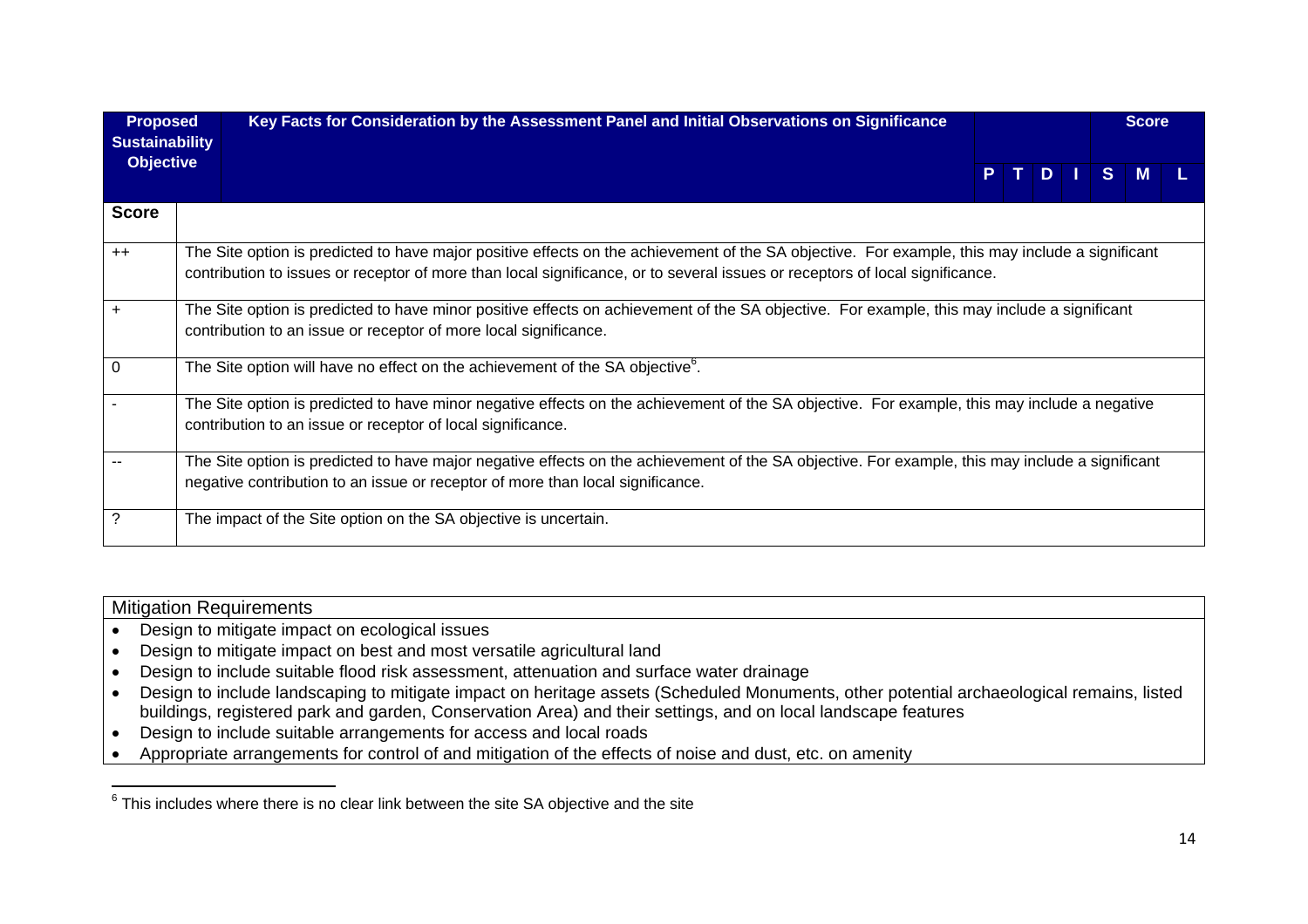Appropriate restoration design including potential for habitat creation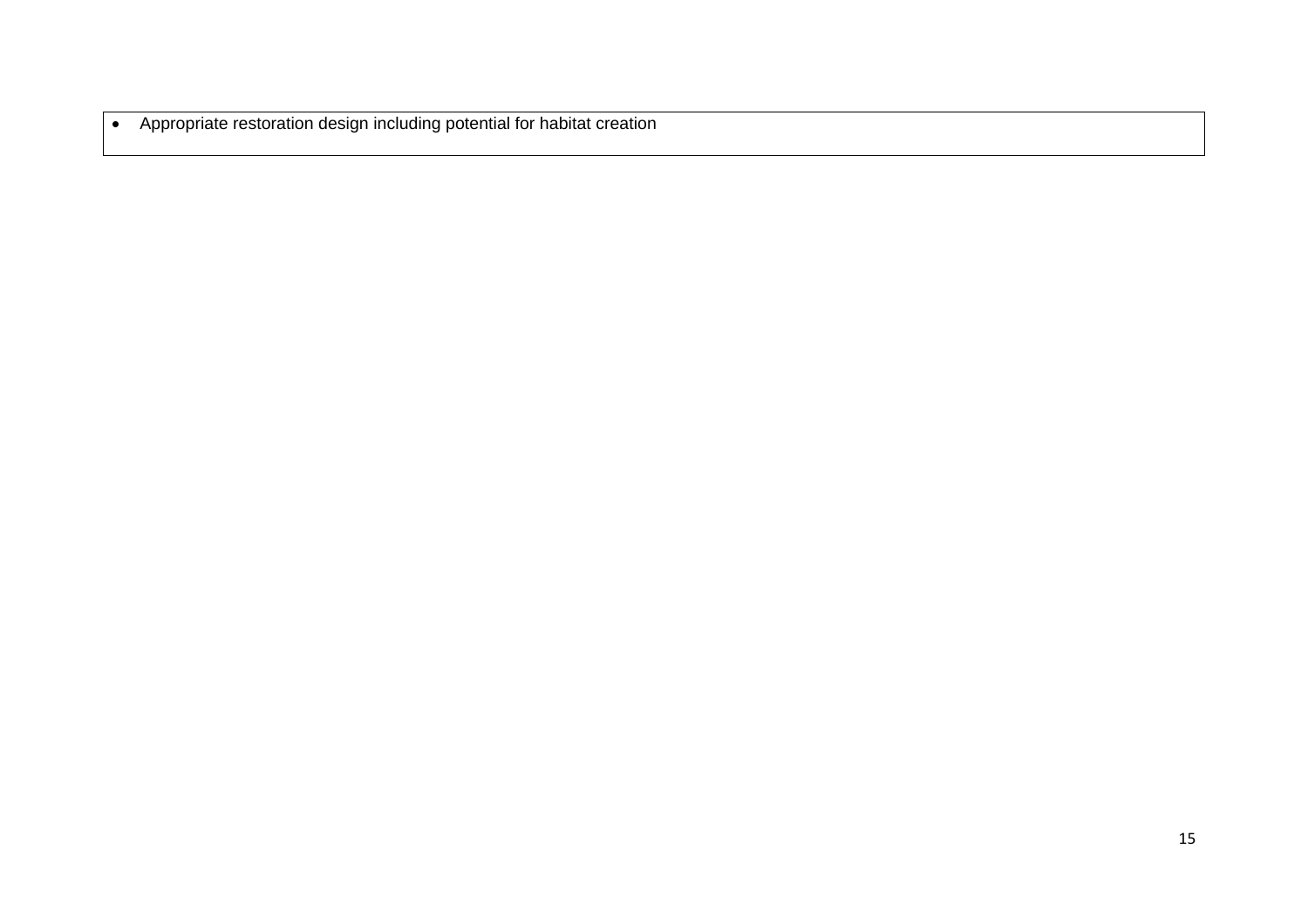### **MJP62 – Land at Toft Hill, near Kiplin**

| Site Name                   | Land at Toft Hill, Near Kiplin, Sled Lane, Ellerton upon Swale, Richmondshire                         |
|-----------------------------|-------------------------------------------------------------------------------------------------------|
| <b>Current Use</b>          | Agriculture                                                                                           |
| Nature of Planning Proposal | Extraction of sand and gravel                                                                         |
| Size                        | 8.7 ha                                                                                                |
| Proposed life of site       | Commence in 2015-16, with $8 - 10$ year life                                                          |
| <b>Notes</b>                | Proposed new quarry with mineral to be processed at existing Kiplin plant site. Possible restoration: |
|                             | lake with partial reed fringe, extension to Toft Hill copse & grassland (to be managed for a species- |
|                             | rich sward) & new/reinforced hedgerow along B6271 & Sled Lane.                                        |

| <b>Proposed</b><br><b>Sustainability</b>                                                                        | Key Facts for Consideration by the Assessment Panel and Initial Observations on Significance                                                                                                                                                                                                                                                                                                                                                                                                                                                                                                                                                                                                                                                            |    |  |  |  |    | <b>Score</b> |   |
|-----------------------------------------------------------------------------------------------------------------|---------------------------------------------------------------------------------------------------------------------------------------------------------------------------------------------------------------------------------------------------------------------------------------------------------------------------------------------------------------------------------------------------------------------------------------------------------------------------------------------------------------------------------------------------------------------------------------------------------------------------------------------------------------------------------------------------------------------------------------------------------|----|--|--|--|----|--------------|---|
| <b>Objective</b>                                                                                                |                                                                                                                                                                                                                                                                                                                                                                                                                                                                                                                                                                                                                                                                                                                                                         | P. |  |  |  | S. | M            |   |
| 1. To protect<br>and enhance<br>biodiversity<br>and geo-<br>diversity and<br>improve<br>habitat<br>connectivity | Proximity of international / national and local designations and key features Natura 2000: 8.9km<br>north-west; North Pennine Dales Meadows; SSSI: 0.565 km from nearest SSSI (Swale Lakes); SINC:<br>Nearest SINC 800m away (SE29-04 River Swale, Great Langston to Kiplin).<br>UK Priority Habitats: Deciduous woodland c0.37 km to south. Site visit: The following features were found<br>on site - Pasture / grassland, hedgerows, one standalone tree, (and aerial photos indicate occasional<br>arable use); Eco networks: Site almost entirely within NY08 Swale Washlands Living Landscape; site within<br>Bee Lines buffer; GI: Site lies entirely in R13 Swale Regional GI Corridor. Supported by Richmondshire's<br>local plan policy CP12. | ✓  |  |  |  | 0  | $\Omega$     | 0 |
|                                                                                                                 | Summary of effects on designated sites and important features for biodiversity / geodiversity No<br>significant effects predicted for Natura 2000 sites. However, hydrological links with the nearby Swale Lakes<br>SSSI will need investigating (uncertainty noted). No direct impacts are predicted for local SINC sites, though<br>any impact of dewatering on SINCs will need to be investigated. Protection of the river corridor from indirect                                                                                                                                                                                                                                                                                                    |    |  |  |  |    |              |   |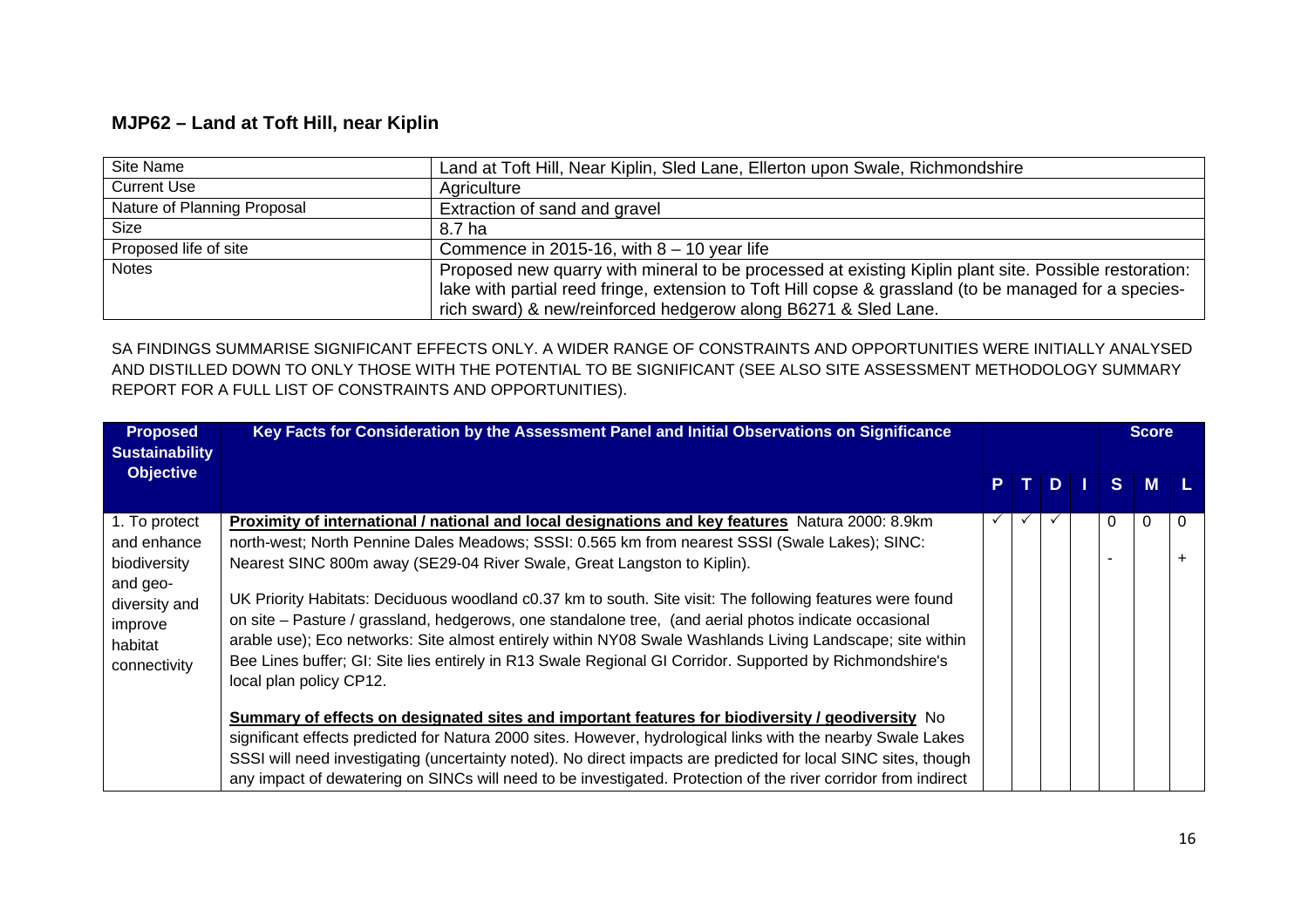| <b>Proposed</b><br><b>Sustainability</b>                                                   | Key Facts for Consideration by the Assessment Panel and Initial Observations on Significance                                                                                                                                                                                                                                                                                                                                                                                                                                                                                                                                                     |  |   |    |  |              | <b>Score</b> |          |
|--------------------------------------------------------------------------------------------|--------------------------------------------------------------------------------------------------------------------------------------------------------------------------------------------------------------------------------------------------------------------------------------------------------------------------------------------------------------------------------------------------------------------------------------------------------------------------------------------------------------------------------------------------------------------------------------------------------------------------------------------------|--|---|----|--|--------------|--------------|----------|
| <b>Objective</b>                                                                           |                                                                                                                                                                                                                                                                                                                                                                                                                                                                                                                                                                                                                                                  |  |   | D. |  | <sub>S</sub> | M            |          |
|                                                                                            | impacts will need to form part of any application.                                                                                                                                                                                                                                                                                                                                                                                                                                                                                                                                                                                               |  |   |    |  |              |              |          |
|                                                                                            | Protected species associated with habitats on site include bats, badger, water vole, great crested newt,<br>birds and brown hare. There are trees associated with field boundaries at the site, which will need to be<br>identified.                                                                                                                                                                                                                                                                                                                                                                                                             |  |   |    |  |              |              |          |
|                                                                                            | Restoration is noted as being to open water with nature conservation habitats. There are opportunities to<br>create priority habitats for biodiversity. Long term management of this area will be key to the delivery of the<br>benefits. There is, however, a need to consider MoD bird strike issues (the site lies within Leeming<br>aerodrome and technical consultation zone) so that there are not conflicts with the intended after use. It is<br>not clear how achievable the nature conservation element will be.                                                                                                                       |  |   |    |  |              |              |          |
|                                                                                            | Japanese knotweed and Himalayan Balsam are known from the river corridor.                                                                                                                                                                                                                                                                                                                                                                                                                                                                                                                                                                        |  |   |    |  |              |              |          |
|                                                                                            | Cumulative impacts related to disturbance to species and loss of habitat in conjunction with Killerby<br>(MJP21), Home Farm (MJP33) and existing sites at Scorton and Ellerton are possible. However, if high<br>quality habitat is created as the predominant after use and the management of the site can be secured then<br>there is the potential for significant cumulative benefits for biodiversity.                                                                                                                                                                                                                                      |  |   |    |  |              |              |          |
|                                                                                            | To summarise, in the short term there would be impacts relating to loss of habitat and disturbance to<br>species. In the medium term these impacts would largely be neutral, but in the long term positive effects<br>may occur depending on the level of biodiversity measures incorporated into the scheme and the degree to<br>which these are secured in the long term.                                                                                                                                                                                                                                                                      |  |   |    |  |              |              |          |
| 2. To enhance<br>or maintain<br>water quality<br>and improve<br>efficiency of<br>water use | Proximity of water quality / quantity receptors No NVZ or groundwater source protection zone present.<br>RBMP: In SUNO Management Catchment. Boundary of site seemingly connected with Scorton Beck from<br>Source to River Swale. Moderate ecological status / chemical: does not require assessment. Floodplain may<br>connect the corner of the site to Swale from Muker Bk to Bedale Beck (Ecological quality - moderate<br>potential / chemical: does not require assessment with overall potential moderate. Objective is good by<br>2027. No RBMP lakes. Groundwater: SUNO Magnesian Limestone (overall status: good / objective: good by |  | ✓ |    |  |              |              | $\Omega$ |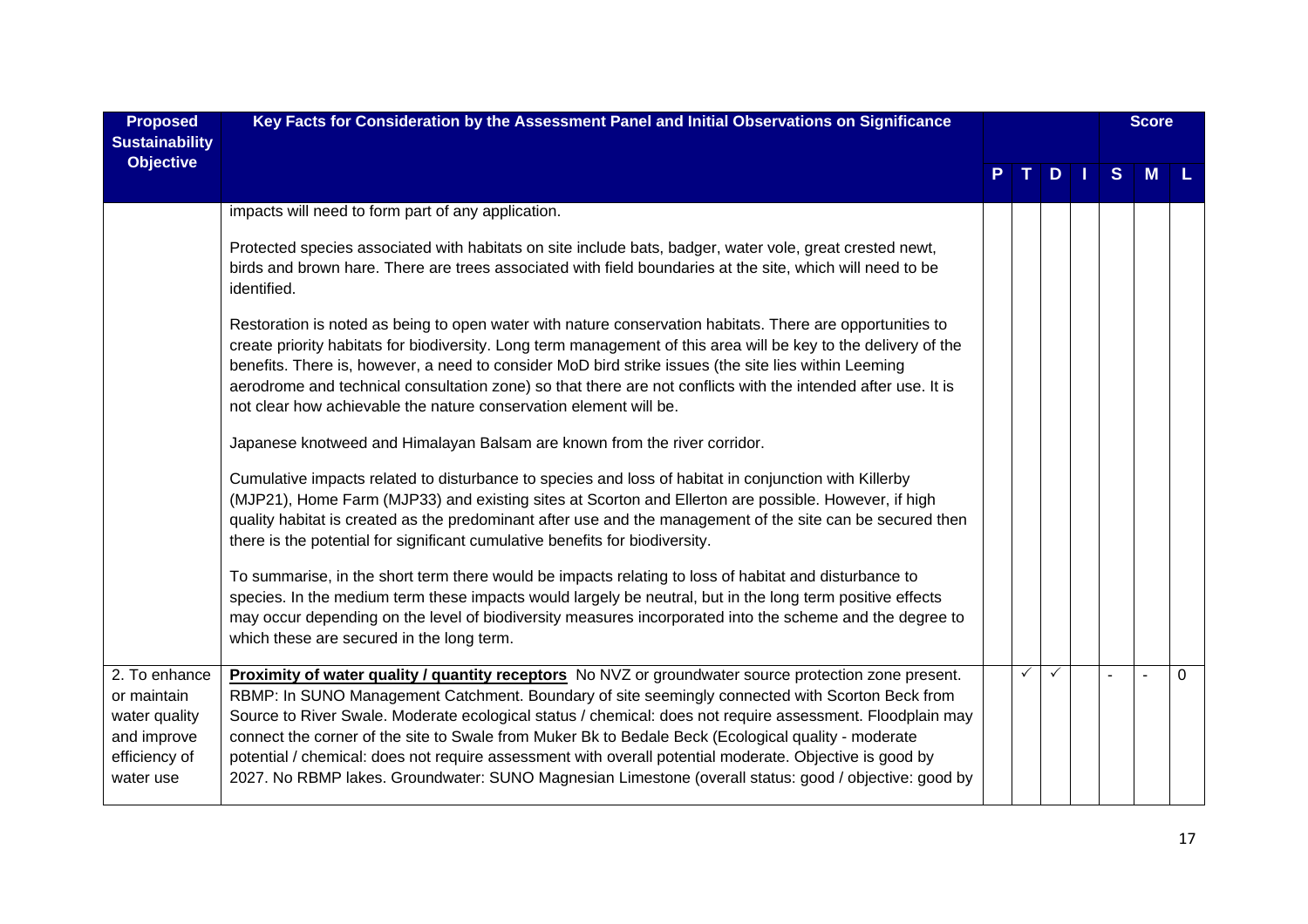| Key Facts for Consideration by the Assessment Panel and Initial Observations on Significance                                                                                                                                                                                                                                                                                                                                                                                                                                                                                                       |                                                                                                                                                                                                                                                                                                                                                                                                                                                                                                                                                                                                                                                                                                                                                                                                                                                                        |   |   |              |             |                |                            |
|----------------------------------------------------------------------------------------------------------------------------------------------------------------------------------------------------------------------------------------------------------------------------------------------------------------------------------------------------------------------------------------------------------------------------------------------------------------------------------------------------------------------------------------------------------------------------------------------------|------------------------------------------------------------------------------------------------------------------------------------------------------------------------------------------------------------------------------------------------------------------------------------------------------------------------------------------------------------------------------------------------------------------------------------------------------------------------------------------------------------------------------------------------------------------------------------------------------------------------------------------------------------------------------------------------------------------------------------------------------------------------------------------------------------------------------------------------------------------------|---|---|--------------|-------------|----------------|----------------------------|
|                                                                                                                                                                                                                                                                                                                                                                                                                                                                                                                                                                                                    |                                                                                                                                                                                                                                                                                                                                                                                                                                                                                                                                                                                                                                                                                                                                                                                                                                                                        |   | D |              | S           | M              |                            |
| $2015$ ).                                                                                                                                                                                                                                                                                                                                                                                                                                                                                                                                                                                          |                                                                                                                                                                                                                                                                                                                                                                                                                                                                                                                                                                                                                                                                                                                                                                                                                                                                        |   |   |              |             |                |                            |
| CAMS: surface water resources available at least 50% of time. At low flows new extraction licenses may be<br>more restricted.                                                                                                                                                                                                                                                                                                                                                                                                                                                                      |                                                                                                                                                                                                                                                                                                                                                                                                                                                                                                                                                                                                                                                                                                                                                                                                                                                                        |   |   |              |             |                |                            |
| Summary of effects on water quality This is a small site, though there could be pollutant impacts that<br>occur through fuel / chemical spills or run off of overburden when moved. There may also be impacts on<br>groundwater or surface water flow. Impacts are likely to be relatively easy to mitigate, as there are no major<br>constraints, though the Scorton Beck to River Swale water body may, if pollution episodes do occur<br>repeatedly, be less likely to achieve its WFD status objective. Minor impacts could be cumulative with other<br>nearby quarries draining to the Swale. |                                                                                                                                                                                                                                                                                                                                                                                                                                                                                                                                                                                                                                                                                                                                                                                                                                                                        |   |   |              |             |                |                            |
| Proximity of transport receptors The site is reasonably close to the A1 (1.8km although the distance to                                                                                                                                                                                                                                                                                                                                                                                                                                                                                            |                                                                                                                                                                                                                                                                                                                                                                                                                                                                                                                                                                                                                                                                                                                                                                                                                                                                        | ✓ | ✓ | $\checkmark$ | $\mathbf 0$ | $\overline{0}$ | $\mathbf 0$                |
|                                                                                                                                                                                                                                                                                                                                                                                                                                                                                                                                                                                                    |                                                                                                                                                                                                                                                                                                                                                                                                                                                                                                                                                                                                                                                                                                                                                                                                                                                                        |   |   |              |             |                |                            |
| B6271 at Ellerton, with options for transport of the as-raised material being by road on B6271 to the Kiplin                                                                                                                                                                                                                                                                                                                                                                                                                                                                                       |                                                                                                                                                                                                                                                                                                                                                                                                                                                                                                                                                                                                                                                                                                                                                                                                                                                                        |   |   |              |             |                |                            |
| Hall Plant site (MJP46) for processing & distribution; or by conveyor or an off-road haul route to the Kiplin                                                                                                                                                                                                                                                                                                                                                                                                                                                                                      |                                                                                                                                                                                                                                                                                                                                                                                                                                                                                                                                                                                                                                                                                                                                                                                                                                                                        |   |   |              |             |                |                            |
|                                                                                                                                                                                                                                                                                                                                                                                                                                                                                                                                                                                                    |                                                                                                                                                                                                                                                                                                                                                                                                                                                                                                                                                                                                                                                                                                                                                                                                                                                                        |   |   |              |             |                |                            |
|                                                                                                                                                                                                                                                                                                                                                                                                                                                                                                                                                                                                    |                                                                                                                                                                                                                                                                                                                                                                                                                                                                                                                                                                                                                                                                                                                                                                                                                                                                        |   |   |              |             |                |                            |
|                                                                                                                                                                                                                                                                                                                                                                                                                                                                                                                                                                                                    |                                                                                                                                                                                                                                                                                                                                                                                                                                                                                                                                                                                                                                                                                                                                                                                                                                                                        |   |   |              |             |                |                            |
| Rail: 7.7km south; Strategic Road: A1 1.8km west; Canal / Freight waterway: Tees Navigation 17km north-<br>east.                                                                                                                                                                                                                                                                                                                                                                                                                                                                                   |                                                                                                                                                                                                                                                                                                                                                                                                                                                                                                                                                                                                                                                                                                                                                                                                                                                                        |   |   |              |             |                |                            |
| Summary of effects on transport An estimated 24 two-way HGV movements and 6 two-way light vehicle                                                                                                                                                                                                                                                                                                                                                                                                                                                                                                  |                                                                                                                                                                                                                                                                                                                                                                                                                                                                                                                                                                                                                                                                                                                                                                                                                                                                        |   |   |              |             |                |                            |
| movements would occur daily. This site does however lie in close proximity to Kiplin Hall processing plant                                                                                                                                                                                                                                                                                                                                                                                                                                                                                         |                                                                                                                                                                                                                                                                                                                                                                                                                                                                                                                                                                                                                                                                                                                                                                                                                                                                        |   |   |              |             |                |                            |
| where the mineral may be processed depending if permission is granted for the retention of the site. There                                                                                                                                                                                                                                                                                                                                                                                                                                                                                         |                                                                                                                                                                                                                                                                                                                                                                                                                                                                                                                                                                                                                                                                                                                                                                                                                                                                        |   |   |              |             |                |                            |
|                                                                                                                                                                                                                                                                                                                                                                                                                                                                                                                                                                                                    |                                                                                                                                                                                                                                                                                                                                                                                                                                                                                                                                                                                                                                                                                                                                                                                                                                                                        |   |   |              |             |                |                            |
|                                                                                                                                                                                                                                                                                                                                                                                                                                                                                                                                                                                                    |                                                                                                                                                                                                                                                                                                                                                                                                                                                                                                                                                                                                                                                                                                                                                                                                                                                                        |   |   |              |             |                |                            |
|                                                                                                                                                                                                                                                                                                                                                                                                                                                                                                                                                                                                    | the nearest junction would be c. 5km) giving access to York, Leeds and Teesside. Access: Confirmed<br>access to be onto Sled Lane (U1423 unclassified road) which is 85m from Ellerton Cross junction with<br>Hall Plant site (MJP46) for processing & distribution; or by taking the material to another location with<br>existing processing facilities; Light Vehicles: estimate of 6 two-way daily movements; HGV Vehicles:<br>estimate of 24 two-way daily movements; PROW: This site is not affected by a registered public right of way.<br>is also the possibility that material would be transported to the processing plant via a conveyor system<br>thereby reducing the number of on road vehicle movements (this is uncertain at present). The initial<br>highways assessment indicated that movement of HGVs on to the B6271 would be acceptable however |   |   |              |             | ?              | <b>Score</b><br>$\ddot{?}$ |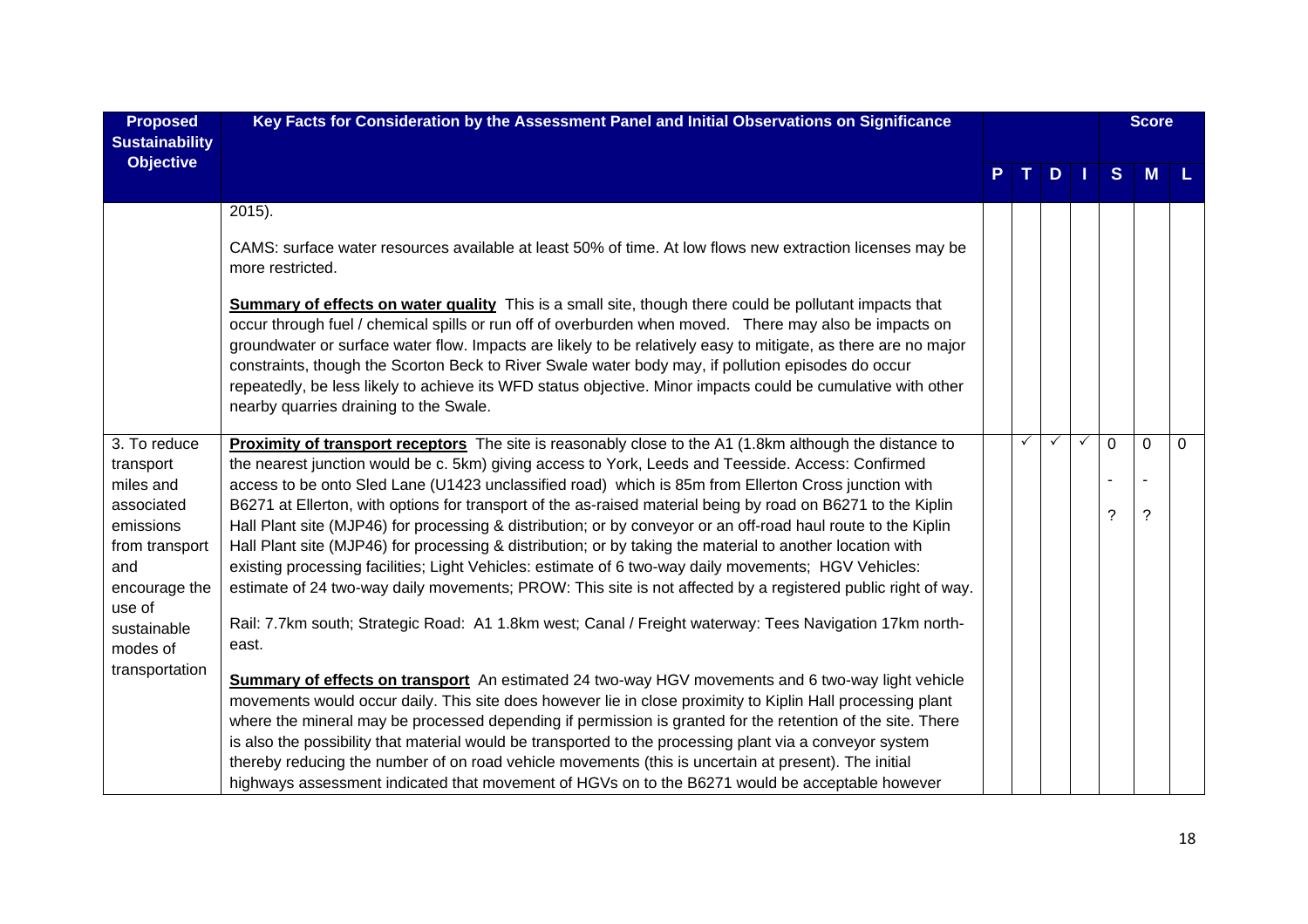| <b>Proposed</b><br><b>Sustainability</b>                                       | Key Facts for Consideration by the Assessment Panel and Initial Observations on Significance                                                                                                                                                                                                                                                                                                                                                                                                                                                                                                                                                                                                                                                                                                                                                                                                                                                                                                                                                                         |              |      |              |              |                | <b>Score</b> |          |
|--------------------------------------------------------------------------------|----------------------------------------------------------------------------------------------------------------------------------------------------------------------------------------------------------------------------------------------------------------------------------------------------------------------------------------------------------------------------------------------------------------------------------------------------------------------------------------------------------------------------------------------------------------------------------------------------------------------------------------------------------------------------------------------------------------------------------------------------------------------------------------------------------------------------------------------------------------------------------------------------------------------------------------------------------------------------------------------------------------------------------------------------------------------|--------------|------|--------------|--------------|----------------|--------------|----------|
| <b>Objective</b>                                                               |                                                                                                                                                                                                                                                                                                                                                                                                                                                                                                                                                                                                                                                                                                                                                                                                                                                                                                                                                                                                                                                                      |              | PTDI |              |              | S              | M            |          |
|                                                                                | works will be required to improve safety at the site access. As there is a lot of cumulative development in<br>this area (existing and proposed quarries, A1 upgrade) the cumulative impact would need to be considered<br>in terms of capacity of the local road network. A traffic assessment would be required for this site.<br>There could be some minor positive impacts associated with this site should a conveyor be installed to<br>transport material to the nearby processing plant thereby reducing overall road transport miles, though there<br>would still be small scale indirect negative effects as the processed mineral would still need to reach market.<br>There is a great deal of uncertainty in this assessment pending the traffic assessment and confirmation of<br>transport arrangements.                                                                                                                                                                                                                                              |              |      |              |              |                |              |          |
| 4. To protect<br>and improve<br>air quality                                    | Proximity of air quality receptors No Hazardous substances consent sites and no AQMAs within 2km.<br><b>Summary of effects on air quality</b> Although this is a relatively small site Ellerton is potentially in range of<br>dust impacts (particularly when overburden is removed and potentially if processes such as drying out of<br>materials takes place on site, or if reprofiling occurs during restoration). Other properties, e.g. at Ellerton Hill<br>may also occasionally be affected at a low level without mitigation. In summary, this is a relatively small site<br>but with proximal receptors, equating to minor negative impacts. However, traffic would route to the nearby<br>Kiplin Plant meaning that receptors would be those between the two sites (i.e. Ellerton Hill which is greater<br>than 250m from the transit route and out of reach of significant traffic pollutants and traffic generated dust <sup>7</sup> )<br>and priority woodland at the side of the road (possibly vulnerable to minor impacts through dust deposition). |              | ✓    | $\checkmark$ | $\checkmark$ | $\overline{a}$ |              | $\Omega$ |
| 5. To use soil<br>and land<br>efficiently and<br>safeguard or<br>enhance their | Proximity of soil and land receptors ALC Grade 3. Greenfield site - No known risk factors for<br>contaminated land. Coal mining subsidence: none noted.<br>Summary of effects on soil / land 8.7 hectares of possible Best and Most Versatile land (it is not known if<br>this land is grade 3a or grade 3b) would be lost and it is not intended that this site would be restored to                                                                                                                                                                                                                                                                                                                                                                                                                                                                                                                                                                                                                                                                                | $\checkmark$ |      | $\checkmark$ |              | $\tilde{?}$    | ?            |          |

 $^7$  Citations needed – Design Manual Roads and Bridges have 200m significance threshold for pollutants and dust from roads (Volume 11, Section 3 Environmental Assessment Techniques). MPS2 looks at small particles from dust from a quarry itself as travelling 1000m or more, but recognises rapid drop off rates moving away from source.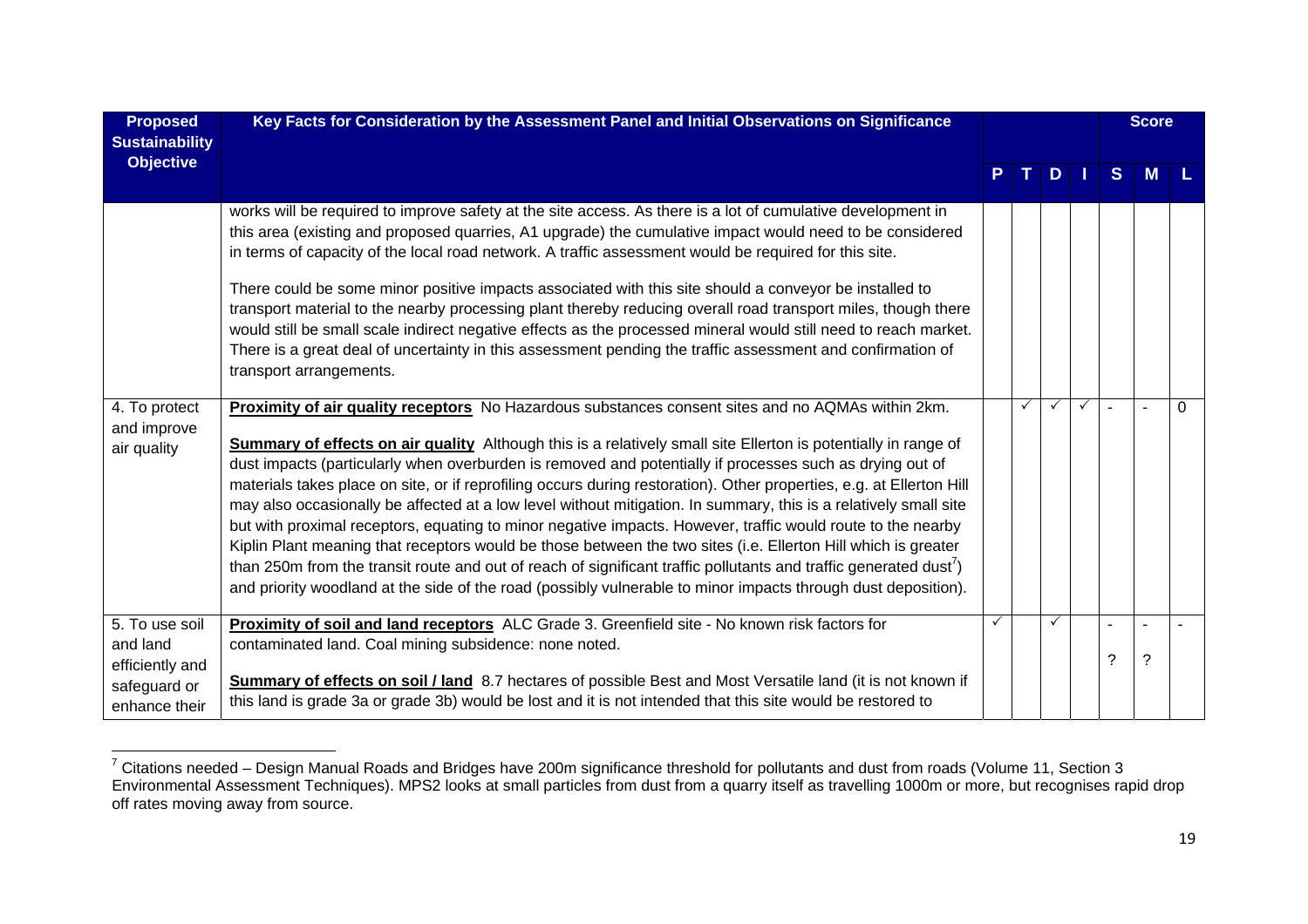| <b>Proposed</b><br><b>Sustainability</b>                             | Key Facts for Consideration by the Assessment Panel and Initial Observations on Significance                                                                                                                                                                                                                                                                                                                                                                                                                                                                                                                                                                                                         |  |   |   |              |                       | <b>Score</b>             |                |  |
|----------------------------------------------------------------------|------------------------------------------------------------------------------------------------------------------------------------------------------------------------------------------------------------------------------------------------------------------------------------------------------------------------------------------------------------------------------------------------------------------------------------------------------------------------------------------------------------------------------------------------------------------------------------------------------------------------------------------------------------------------------------------------------|--|---|---|--------------|-----------------------|--------------------------|----------------|--|
| <b>Objective</b>                                                     |                                                                                                                                                                                                                                                                                                                                                                                                                                                                                                                                                                                                                                                                                                      |  |   | D |              | <sub>S</sub>          | M                        |                |  |
| quality                                                              | agricultural land.                                                                                                                                                                                                                                                                                                                                                                                                                                                                                                                                                                                                                                                                                   |  |   |   |              |                       |                          |                |  |
| 6. Reduce the<br>causes of<br>climate<br>change                      | Proximity of factors relevant to exacerbating climate change Site visit: The following features were<br>found on site - Pasture / grassland, hedgerows, one standalone tree.<br>Summary of effects on climate change Traffic from the site will be relatively low level and only move a<br>short distance to processing. On site habitats have insignificant carbon storage potential. Arguably ensuring<br>local processing would have some benefits for climate change.                                                                                                                                                                                                                            |  |   |   | $\checkmark$ | $\Omega$<br>$\ddot{}$ | $\mathbf 0$<br>$\ddot{}$ | 0<br>$\ddot{}$ |  |
| 7. To respond<br>and adapt to<br>the effects of<br>climate<br>change | <b>Proximity of factors relevant to the adaptive capacity<sup>8</sup> of a site South west and south east corners</b><br>(total <5%) in flood zone 3. Further 15% in flood zone 2 mainly in south east corner and a small patch in the<br>west. There are a few small patches of 1 in 1000 year surface water flooding risk and a tiny (c1%) patch of 1<br>in 100 risk flooding. Ouse CFMP - Unit: Swale Washlands / Policy 6. Site in SUNO CAMS. Eco networks:<br>Site almost entirely within NY08 Swale Washlands Living Landscape; site within Bee Lines buffer.<br>CAMS: surface water resources available at least 50% of time. At low flows new extraction licenses may be<br>more restricted. |  | ✓ |   | ✓            |                       | ÷.<br>÷                  | $+$            |  |
|                                                                      | <b>Summary of effects on climate change adaptation</b> Although the site is barely affected by flooding and is<br>water compatible, there is the prospect that Flood Zone 3, which overlaps the corners of this site could drain<br>into the site during extraction. While it is not known if this site would be wet worked, whether wet or dry<br>worked under such a scenario water levels could rise - so appropriate emergency procedures will need to<br>be planned for. In the longer term there could be an advantage to having water bodies on this site in terms<br>of their flood storage capacity, which would be consistent with the CFMP policy. The site is unlikely to block          |  |   |   |              |                       |                          |                |  |

 $^8$  Adaptive capacity is defined as the ability of a system to adjust to climate change to moderate potential; damage or take advantage of opportunities (adapted from CARE International, 2015. Adaptive Capacity [URL: http://www.careclimatechange.org/tk/integration/en/key\_concepts/adaptive\_capacity.html ]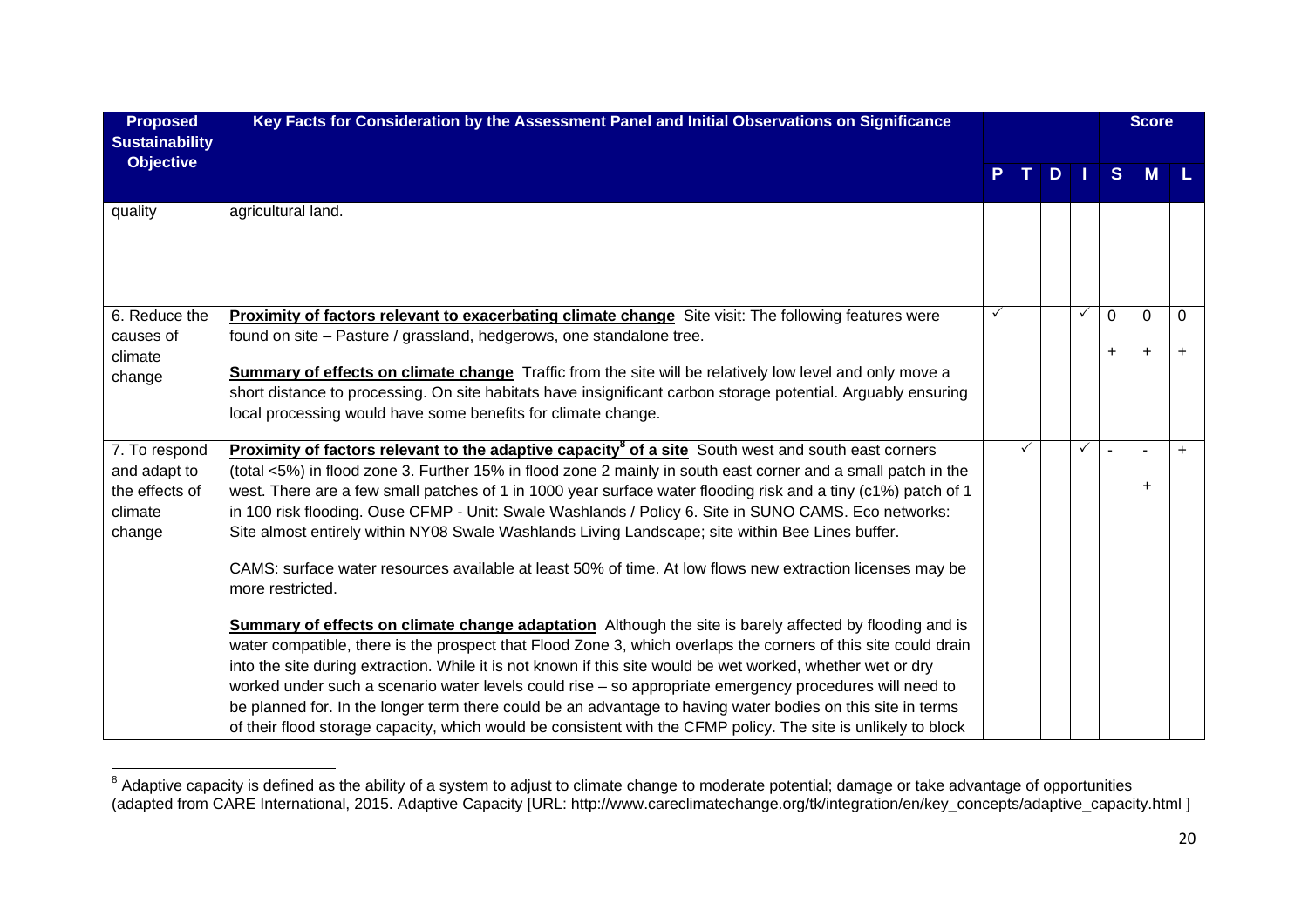| <b>Proposed</b><br><b>Sustainability</b>                                                                                                    | Key Facts for Consideration by the Assessment Panel and Initial Observations on Significance                                                                                                                                                                                                                                                                                                                                                                                                                                                                                                                                                                                                                                                            |              |  |              |    |          | <b>Score</b>   |   |
|---------------------------------------------------------------------------------------------------------------------------------------------|---------------------------------------------------------------------------------------------------------------------------------------------------------------------------------------------------------------------------------------------------------------------------------------------------------------------------------------------------------------------------------------------------------------------------------------------------------------------------------------------------------------------------------------------------------------------------------------------------------------------------------------------------------------------------------------------------------------------------------------------------------|--------------|--|--------------|----|----------|----------------|---|
| <b>Objective</b>                                                                                                                            |                                                                                                                                                                                                                                                                                                                                                                                                                                                                                                                                                                                                                                                                                                                                                         |              |  | D            | H. | S        | M              |   |
|                                                                                                                                             | ecological networks significantly, but could contribute to them in the future through ecological restoration.                                                                                                                                                                                                                                                                                                                                                                                                                                                                                                                                                                                                                                           |              |  |              |    |          |                |   |
| 8. To minimise<br>the use of<br>resources and<br>encourage<br>their re-use<br>and<br>safeguarding                                           | Proximity of factors relevant to the resource usage of a site No spatial factors identified.<br><b>Summary of effects on resource usage</b> This site will contribute to the need for sand and gravel.<br>However, it may to a degree offset recycled materials that could potentially replace sand and gravel.<br>However, this impact can only be considered at the plan level rather than in relation to an individual site. All<br>that can be said here is that 500,000 tonnes of virgin minerals would be extracted which will be unavailable<br>for future use (unless recycled). This works against the SA objective, so it is scored negatively. The impact<br>would continue until such time as extraction ceases.                            | $\checkmark$ |  | $\checkmark$ |    |          | $\overline{a}$ |   |
| 9. To minimise<br>waste<br>generation<br>and prioritise<br>management<br>of waste as<br>high up the<br>waste<br>hierarchy as<br>practicable | <b>Proximity of factors relevant to managing waste higher up the waste hierarchy</b> No spatial factors<br>identified.<br><b>Summary of effects on the waste hierarchy</b> The site would not deal with waste and no details are<br>provided of how waste would be managed on site.                                                                                                                                                                                                                                                                                                                                                                                                                                                                     |              |  |              |    | $\Omega$ | $\mathbf 0$    | 0 |
| 10. T <sub>o</sub><br>conserve or<br>enhance the<br>historic<br>environment<br>and its setting,<br>cultural<br>heritage and                 | Proximity of historic environment receptors Conservation areas: None within 1km. Nearest is Bolton on<br>Swale Conservation area at 1.1 km north-west. Registered Parks and Gardens: Hornby Castle Park (Grade<br>II) is 3.72 km SW. Registered Battlefields: None within 5km. World Heritage Sites: None within 5km;<br>Scheduled Monuments: 4 within 2km. These are: Castle Hills medieval motte and bailey castle, and 20th<br>century airfield defences, 700m north east of Oran House (850m SW of site); World War II fighter pens and<br>associated defence at former RAF Catterick, 120m south and 340m north east of Oran House (1.24 and<br>1.61 km SW); Bainesse Roman roadside settlement and Anglian cemetery (1.89 Km SW); and Pallet Hill |              |  |              | ✓  |          |                |   |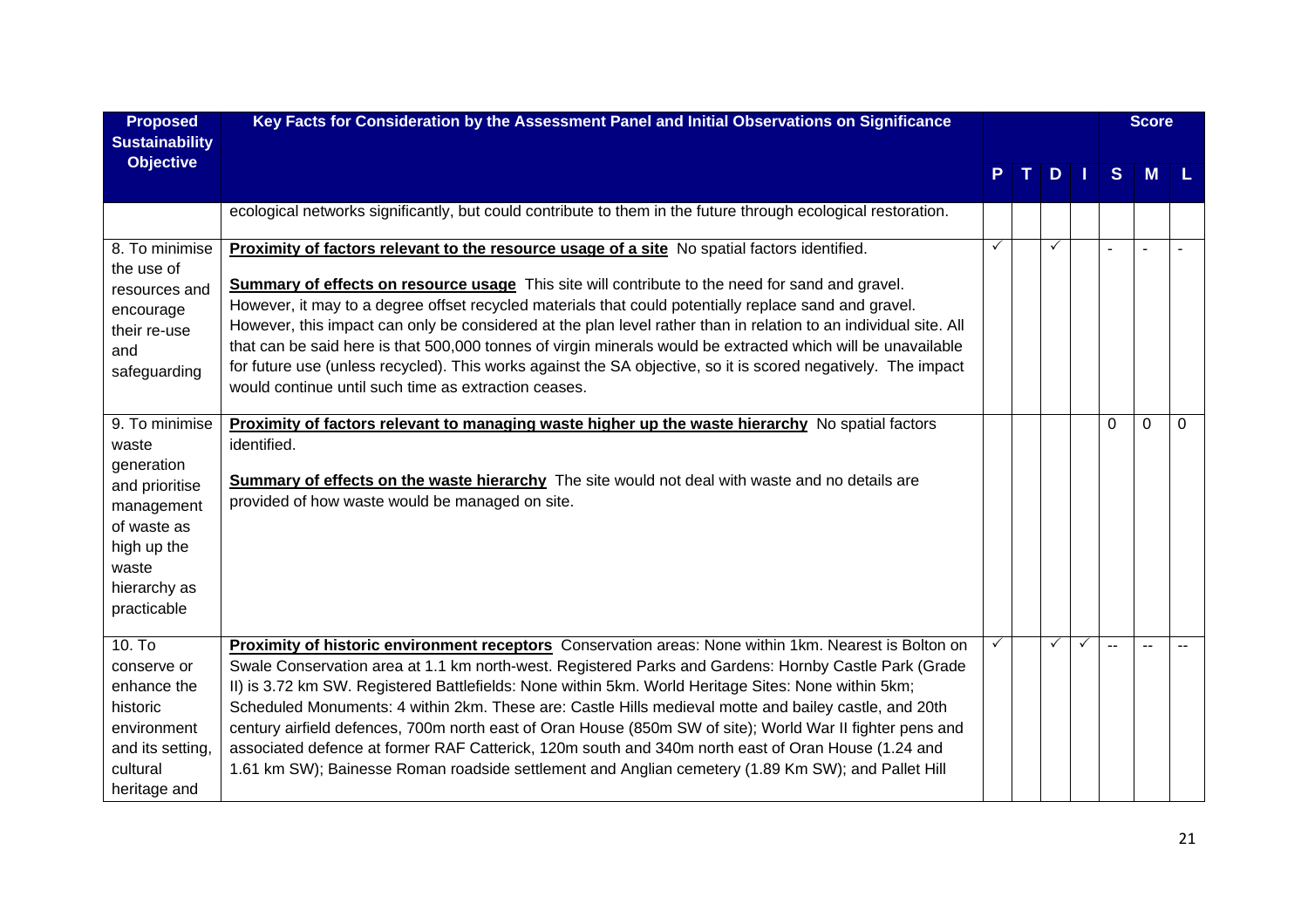| <b>Proposed</b><br><b>Sustainability</b> | Key Facts for Consideration by the Assessment Panel and Initial Observations on Significance                                                                                                                                                                                                                                                                                                                                                                                                                                                                                                                                                                                                                                                                                                             |  |      |   | <b>Score</b> |  |
|------------------------------------------|----------------------------------------------------------------------------------------------------------------------------------------------------------------------------------------------------------------------------------------------------------------------------------------------------------------------------------------------------------------------------------------------------------------------------------------------------------------------------------------------------------------------------------------------------------------------------------------------------------------------------------------------------------------------------------------------------------------------------------------------------------------------------------------------------------|--|------|---|--------------|--|
| <b>Objective</b>                         |                                                                                                                                                                                                                                                                                                                                                                                                                                                                                                                                                                                                                                                                                                                                                                                                          |  | PTDI | S | <b>M</b>     |  |
| character                                | motte and bailey, 80m north west of St Anne's Church (1.92 km W of site).                                                                                                                                                                                                                                                                                                                                                                                                                                                                                                                                                                                                                                                                                                                                |  |      |   |              |  |
|                                          | Listed buildings: 6 listed buildings within 1km (2 at Ellerton, both Grade II; 3 at Kiplin Hall, all grade II).<br>Nearest are at Ellerton (350 - 400m SW); Named designed landscapes: Kiplin Hall (Designed Landscape -<br>unidentified parkland) 570m SE. Killerby Hall 1.4 km S.                                                                                                                                                                                                                                                                                                                                                                                                                                                                                                                      |  |      |   |              |  |
|                                          | HLC Broad type - Enclosed land / HLC Type - piecemeal enclosure. Undesignated archaeology in this area<br>includes the remains of former medieval field systems. There is potential for evidence of earlier settlement<br>and activity pre-dating the medieval period to be present in the area. Although current archaeological<br>evidence for earlier activity in this area is limited, it can be inferred from similar areas of sand and gravel<br>alongside the River Swale where archaeological evaluation has been carried out, which have revealed<br>remains of early human activity in the Mesolithic period, and subsequent settlement and burial activity dating<br>from the later prehistoric period onwards.                                                                               |  |      |   |              |  |
|                                          | <b>Summary of effects on the historic environment</b> The HLC type of this area is piecemeal enclosure. The<br>allocation site is a small part of a larger area of similar character type, of which the legibility is significant. It<br>is felt that the proposed extraction is unlikely to have a major impact upon the historic landscape character<br>of the immediately surrounding area, although it is acknowledged that within the site the historic landscape<br>character will become invisible as development will replace an earlier field system. As 14% of the whole<br>HLC project area has been identified as planned enclosure, this effect is not considered to be significant.<br>Castle Hill Scheduled Monument lies 850m from the site and impacts upon this designated asset would |  |      |   |              |  |
|                                          | need to be considered.<br>There is high archaeological potential for the survival of archaeological remains within the site from the later<br>prehistoric period onwards and, although the site has not been archaeologically evaluated, it is assumed                                                                                                                                                                                                                                                                                                                                                                                                                                                                                                                                                   |  |      |   |              |  |
|                                          | that allocating this site would be likely to cause the loss of these archaeological remains if the site is<br>extracted without mitigation.                                                                                                                                                                                                                                                                                                                                                                                                                                                                                                                                                                                                                                                              |  |      |   |              |  |
|                                          | Archaeological potential is deemed uncertain until such time as an archaeological field evaluation is carried<br>out. The results of such work would provide more certainty about the nature and significance of below                                                                                                                                                                                                                                                                                                                                                                                                                                                                                                                                                                                   |  |      |   |              |  |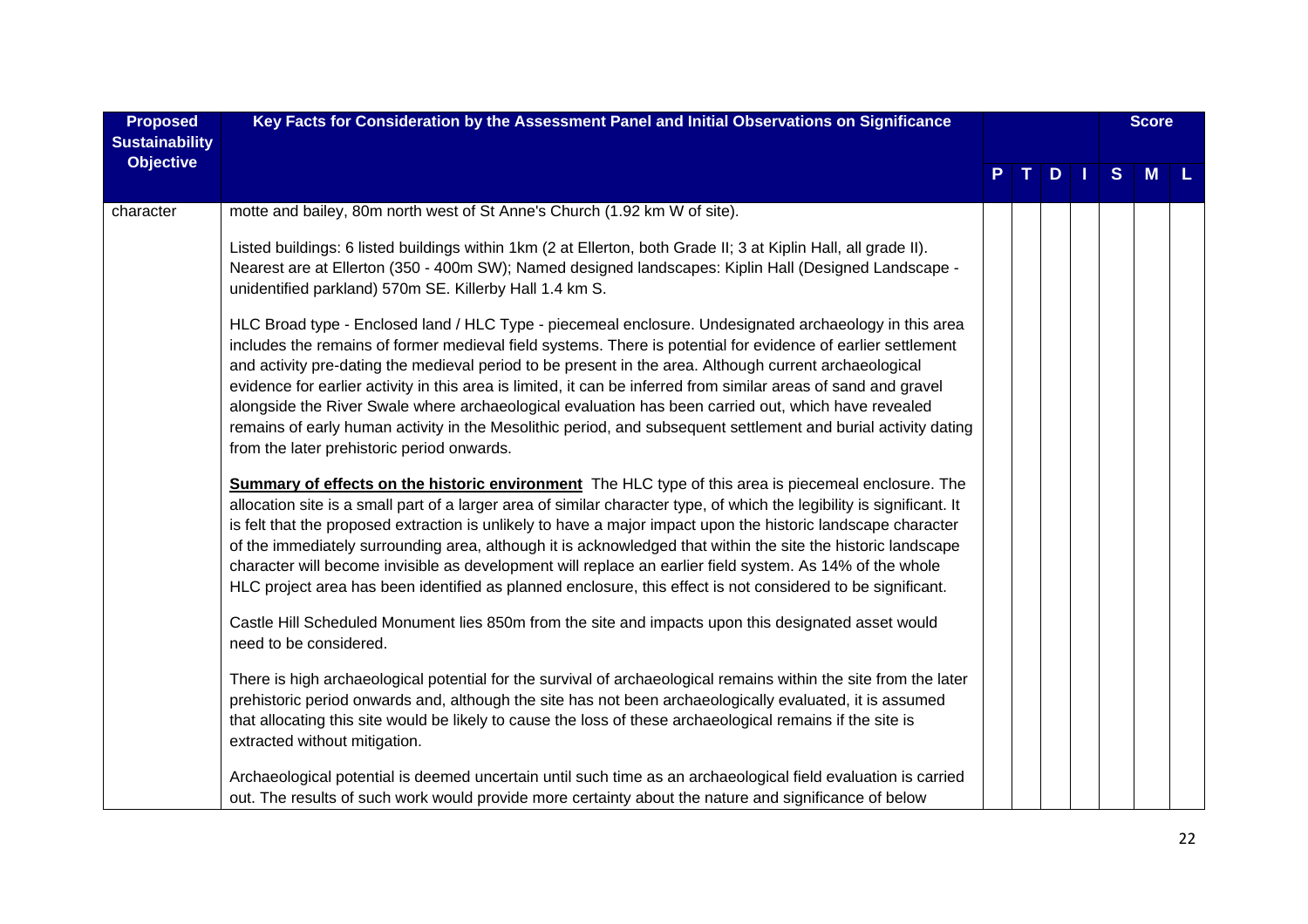| <b>Proposed</b><br><b>Sustainability</b>                                                            | Key Facts for Consideration by the Assessment Panel and Initial Observations on Significance                                                                                                                                                                                                                                                                                                                                                                                                                                                                                                                                                                       |  |   |   | <b>Score</b> |   |
|-----------------------------------------------------------------------------------------------------|--------------------------------------------------------------------------------------------------------------------------------------------------------------------------------------------------------------------------------------------------------------------------------------------------------------------------------------------------------------------------------------------------------------------------------------------------------------------------------------------------------------------------------------------------------------------------------------------------------------------------------------------------------------------|--|---|---|--------------|---|
| <b>Objective</b>                                                                                    |                                                                                                                                                                                                                                                                                                                                                                                                                                                                                                                                                                                                                                                                    |  | D | S | M            |   |
|                                                                                                     | ground deposits.<br>It is assumed that the archaeological impact will occur throughout the duration of extraction. It is assumed<br>that mineral extraction will result in the total destruction of the undesignated archaeological remains. As<br>archaeology is a finite, irreplaceable resource, the impact will therefore be significant.                                                                                                                                                                                                                                                                                                                      |  |   |   |              |   |
| 11. To protect<br>and enhance<br>the quality and<br>character of<br>landscapes<br>and<br>townscapes | Proximity of landscape / townscape receptors and summary of character National Parks / AONBs:<br>None within 10 km; Heritage Coast: None within 10 km; ITE: No. Locally protected landscape: no.<br>NCA: Vale of Mowbray; NY LCA: 24 - River Floodplain. This has high visual sensitivity due to open / flat<br>landform; high ecological sensitivity due to patchwork of habitats; high landscape and cultural sensitivity due<br>to lots of historic assets and 'dynamic' landscape pattern of narrow river corridors. Local LCA: Not covered<br>in local LCA. Light pollution: The site scores 60 on a scale of 1-255, with 1 representing maximum<br>darkness. |  |   |   |              | ? |
|                                                                                                     | <b>Summary of effects on landscape / townscape</b> No impact predicted on nationally or locally designated<br>landscapes. However, the site would have a negative impact on the approach to the small settlement of<br>Ellerton-on-Swale.                                                                                                                                                                                                                                                                                                                                                                                                                          |  |   |   |              |   |
|                                                                                                     | The site is adjacent to the Ellerton Quarry site, although the quarry itself lies to the south and it does not<br>appear that the field to the east has been excavated. To the east lies Kiplin Hall Quarry. There are<br>obviously cumulative effects - the local area is dominated by sand and gravel extraction, past and present,<br>the threshold for it to be accommodated without change in character having been exceeded many years<br>ago. This site would be more conspicuous than some, being bounded on three sides by roads or lanes.                                                                                                                |  |   |   |              |   |
|                                                                                                     | There would be no impact on urban intrusion, although the CPRE map does show it as undisturbed.<br>However the Ellerton-on-Swale area is affected by extensive historic or current quarrying. Overall, this is not<br>a particularly tranquil area, with moderate intrusion.                                                                                                                                                                                                                                                                                                                                                                                       |  |   |   |              |   |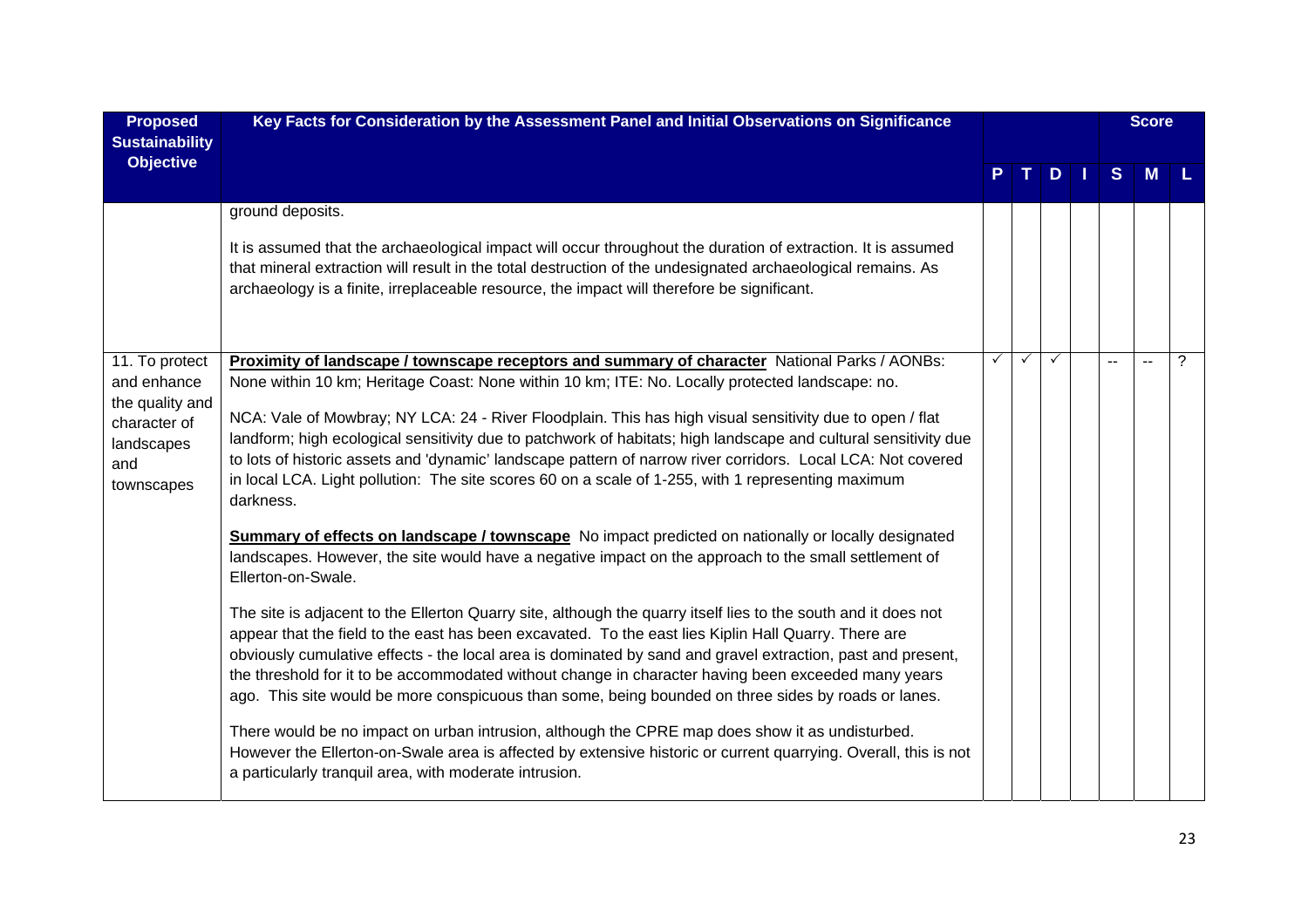| <b>Proposed</b><br><b>Sustainability</b>                                           | Key Facts for Consideration by the Assessment Panel and Initial Observations on Significance                                                                                                                                                                                                                                                                                                                                                                                                                                                                                                                  |              |               |              |           | <b>Score</b> |           |
|------------------------------------------------------------------------------------|---------------------------------------------------------------------------------------------------------------------------------------------------------------------------------------------------------------------------------------------------------------------------------------------------------------------------------------------------------------------------------------------------------------------------------------------------------------------------------------------------------------------------------------------------------------------------------------------------------------|--------------|---------------|--------------|-----------|--------------|-----------|
| <b>Objective</b>                                                                   |                                                                                                                                                                                                                                                                                                                                                                                                                                                                                                                                                                                                               |              | $D \mid \mid$ |              | S         | <b>M</b>     |           |
|                                                                                    | The site is mostly open and not well screened. This site would be very visible from the B6271 road & the<br>track to the east & south of the site; there is also a potential impact on the café at Ellerton. Vehicle<br>movements would not change the character of the area. There would be a loss of productive agricultural<br>land, and yet another water body but as the site is above the floodplain the water level may be lower than at<br>Ellerton Quarry and therefore less capable of satisfactory integration into the landscape.                                                                 |              |               |              |           |              |           |
| 12. Achieve<br>sustainable<br>economic<br>growth and<br>create and<br>support jobs | Proximity of factors relevant to sustainable economic growth The site is reasonably close to the A1<br>giving access to York, Leeds and Teesside.<br>Summary of effects on sustainable economic growth This site would ultimately result in 500,000 tonnes<br>of sand and gravel being made available to the market. This would make a modest contribution to the<br>building sector by helping to boost supply of a key building material.                                                                                                                                                                   |              | $\checkmark$  | ✓            | $\ddot{}$ | $\ddot{}$    | 0         |
| 13. Maintain<br>and enhance<br>the viability<br>and vitality of<br>local           | Proximity of factors relevant to community vitality / viability IMD Area is Brompton on Swale and<br>Scorton - Not in the most deprived 20%. Nearest settlement is Ellerton at 90 metres. The larger Catterick<br>lies 1.5km west while 3.5 km to the north west is Brompton on Swale. Kirkby Fleetham lies 3.4 km south-<br>east.                                                                                                                                                                                                                                                                            | $\checkmark$ | $\checkmark$  | $\checkmark$ | $+$       | $\ddot{}$    | $\ddot{}$ |
| communities                                                                        | <b>Summary of effects on vitality / viability</b> This is a relatively small site that would provide limited jobs, so<br>positive effects are limited. It would however help supply the nearby Kiplin Plant with material, helping to<br>sustain jobs there. There is however some concern that Ellerton on Swale may be affected by dust and the<br>comings and goings of lorries which might have a slightly deleterious effect on community interactions in the<br>settlement. Local people are likely to benefit from the restoration in the longer term in terms of access to<br>accessible countryside. |              |               |              |           |              |           |
| 14. To provide<br>opportunities<br>to enable<br>recreation,<br>leisure and         | Proximity to recreation, leisure and learning receptors Bridleway 20.26/2/1 is 350m north-west. No<br>common land or village greens within 500m. GI: Site lies entirely in R13 Swale Regional GI Corridor.<br>Supported by Richmondshire's local plan policy CP12.<br><b>Summary of effects on recreation, leisure and learning</b> The site does not have any rights of way                                                                                                                                                                                                                                  | ✓            | $\checkmark$  | $\checkmark$ |           |              | $+$       |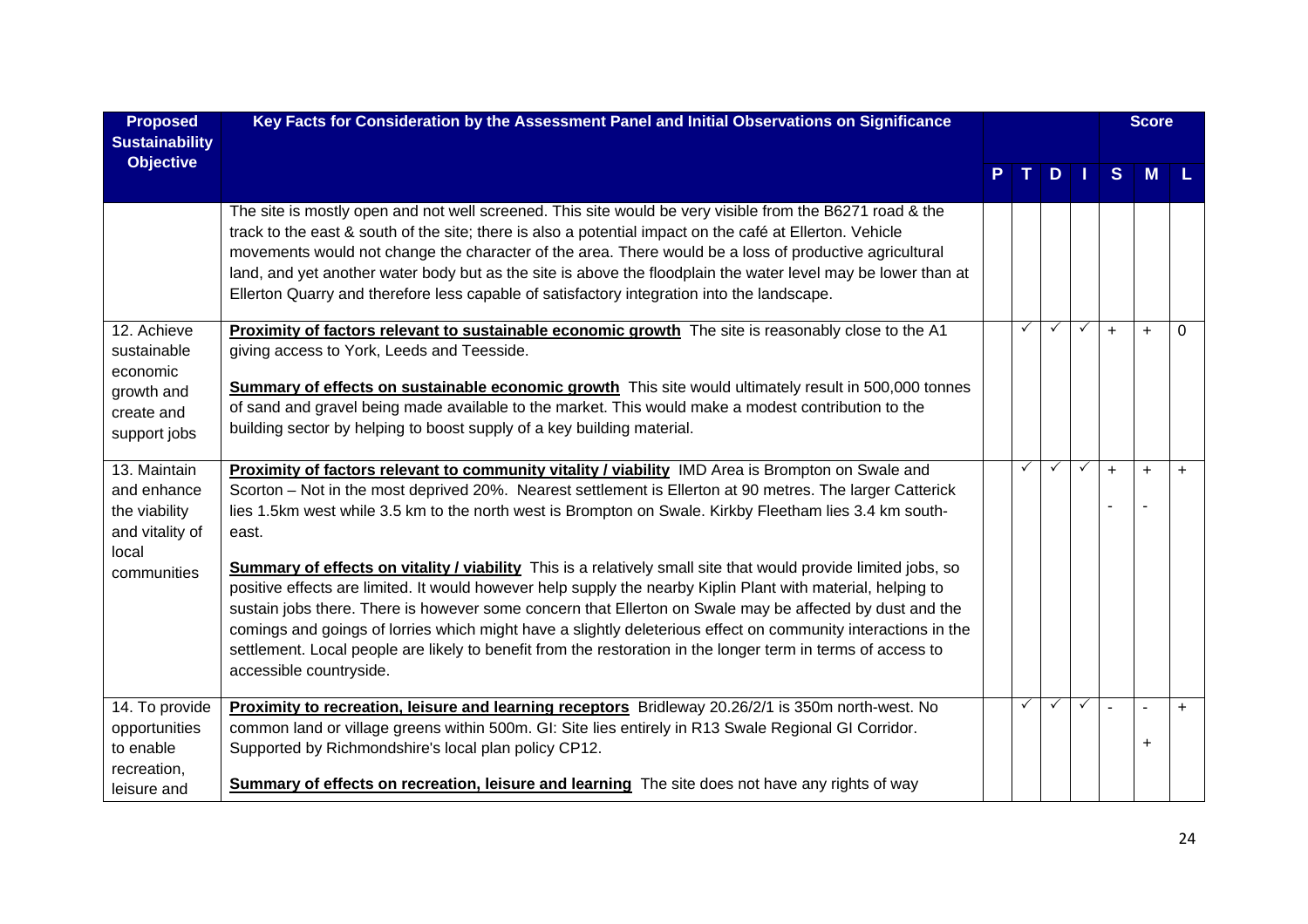| <b>Proposed</b><br><b>Sustainability</b>     | Key Facts for Consideration by the Assessment Panel and Initial Observations on Significance                                                                                                                                                                                                                                                                                                                                                                                                                                                                                                                                                                                                                                                                                                                         |   |              |              |              |          | <b>Score</b> |     |
|----------------------------------------------|----------------------------------------------------------------------------------------------------------------------------------------------------------------------------------------------------------------------------------------------------------------------------------------------------------------------------------------------------------------------------------------------------------------------------------------------------------------------------------------------------------------------------------------------------------------------------------------------------------------------------------------------------------------------------------------------------------------------------------------------------------------------------------------------------------------------|---|--------------|--------------|--------------|----------|--------------|-----|
| <b>Objective</b>                             |                                                                                                                                                                                                                                                                                                                                                                                                                                                                                                                                                                                                                                                                                                                                                                                                                      |   |              | D.           |              | S.       | M            |     |
| learning                                     | immediately adjacent. While there is a bridleway to the north. Short intervening hedges downslope from this<br>receptor may mean that the site is still visible and possibly susceptible to limited noise. Minor negative in the<br>short term, but longer term restoration is likely to be positive.                                                                                                                                                                                                                                                                                                                                                                                                                                                                                                                |   |              |              |              |          |              |     |
| 15. To protect<br>and improve                | Proximity to population / community receptors / factors relevant to health and wellbeing No schools<br>or health centres with 1km. Nearest settlement is Ellerton at 90 metres.                                                                                                                                                                                                                                                                                                                                                                                                                                                                                                                                                                                                                                      |   |              |              | $\checkmark$ |          |              | 0   |
| the wellbeing,                               |                                                                                                                                                                                                                                                                                                                                                                                                                                                                                                                                                                                                                                                                                                                                                                                                                      |   |              |              |              |          |              |     |
| health and<br>safety of local<br>communities | <b>Summary of effects on health and wellbeing</b> Although this is a relatively small site Ellerton is potentially<br>in range of noise and dust impacts (particularly when overburden is removed and potentially if processes<br>such as drying out of materials takes place on site, or if reprofiling occurs during restoration). Other<br>properties, e.g. at Ellerton Hill may also be affected. In summary, this is a relatively small site but with<br>proximal receptors, equating to minor negative impacts. However, traffic may be cumulative with MJP46 and<br>MJP33, depending on the route, so there is uncertainty as to whether dust, noise, vibration, road safety and<br>congestion impacts may combine with the aforementioned proximal impacts to create a lower order major<br>negative effect. |   |              |              |              |          | 0            |     |
| 16. To<br>minimise flood                     | Proximity to flood zones South west and south east corners (total <5%) in flood zone 3. Further 15% in<br>flood zone 2 mainly in south east corner and a small patch in the west. There are a few small patches of 1 in                                                                                                                                                                                                                                                                                                                                                                                                                                                                                                                                                                                              | ✓ | $\checkmark$ | $\checkmark$ |              | $\Omega$ | $\Omega$     | $+$ |
| risk and<br>reduce the                       | 1000 year surface water flooding risk and a tiny (c1%) patch of 1 in 100 risk flooding. Ouse CFMP - Unit:<br>Swale Washlands / Policy 6.                                                                                                                                                                                                                                                                                                                                                                                                                                                                                                                                                                                                                                                                             |   |              |              |              |          | ÷            |     |
| impact of<br>flooding                        | <b>Summary of effects on flooding</b> Flood risk to this site is very small scale and it is water compatible.<br>Nonetheless, it is possible the very small overlap with Flood zone 3 could cause wider flooding (as site<br>would drain the floodplain) depending on which part of the site is being worked so appropriate emergency<br>planning would need to be in place. In the medium to long term flood storage could be offered by this site<br>with small scale positive effects on the catchment.                                                                                                                                                                                                                                                                                                           |   |              |              |              |          |              |     |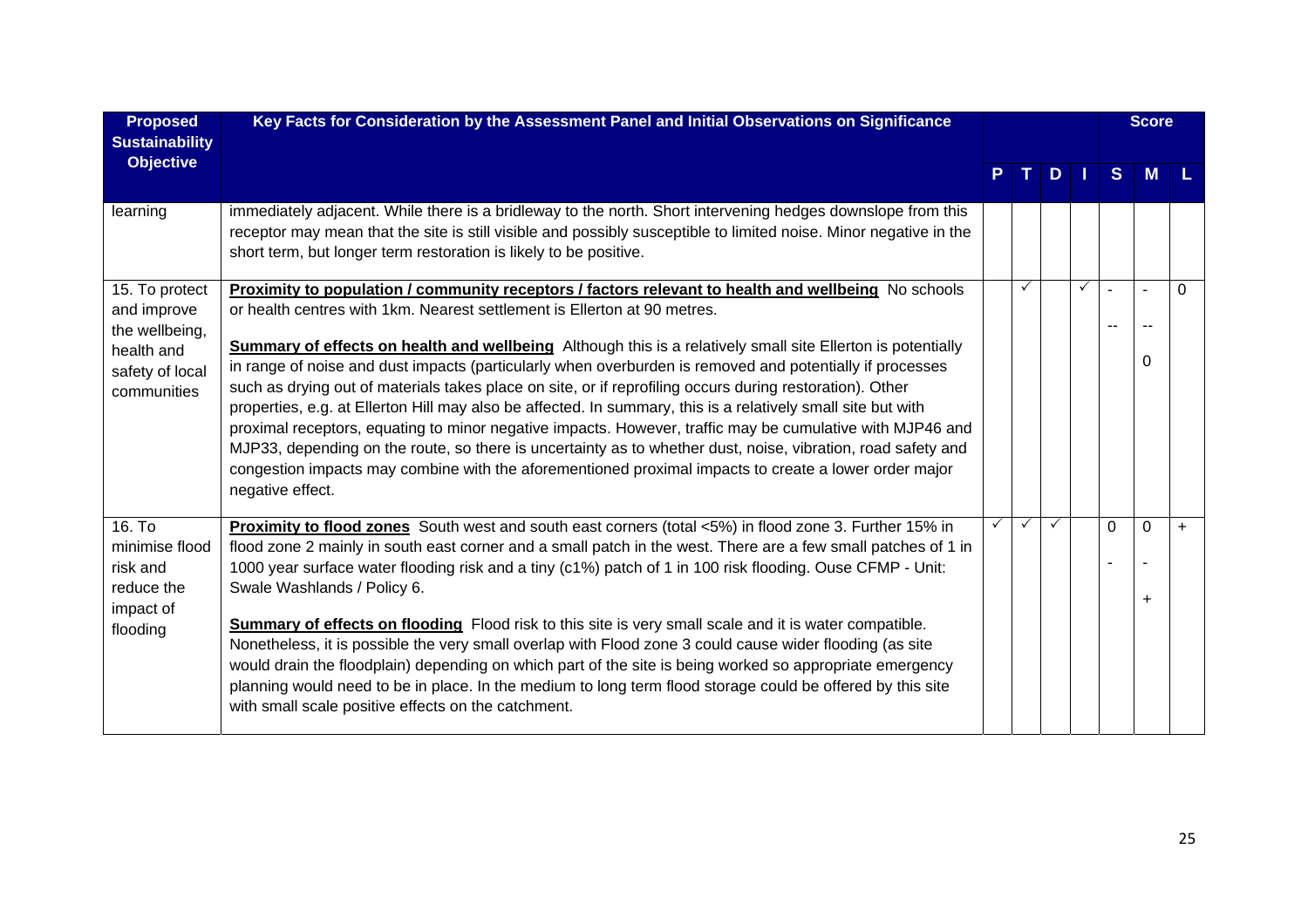| <b>Proposed</b><br><b>Sustainability</b>                                                                     | Key Facts for Consideration by the Assessment Panel and Initial Observations on Significance                                                                                                                                                                                                                                                                                                                                                                                                                                                                                                                                                                                                                                                                                                                                                                                                                                                                                                                                                                                                                                                                                                                                                                                                                                                                                      |              |   |              |           | <b>Score</b> |   |
|--------------------------------------------------------------------------------------------------------------|-----------------------------------------------------------------------------------------------------------------------------------------------------------------------------------------------------------------------------------------------------------------------------------------------------------------------------------------------------------------------------------------------------------------------------------------------------------------------------------------------------------------------------------------------------------------------------------------------------------------------------------------------------------------------------------------------------------------------------------------------------------------------------------------------------------------------------------------------------------------------------------------------------------------------------------------------------------------------------------------------------------------------------------------------------------------------------------------------------------------------------------------------------------------------------------------------------------------------------------------------------------------------------------------------------------------------------------------------------------------------------------|--------------|---|--------------|-----------|--------------|---|
| <b>Objective</b>                                                                                             |                                                                                                                                                                                                                                                                                                                                                                                                                                                                                                                                                                                                                                                                                                                                                                                                                                                                                                                                                                                                                                                                                                                                                                                                                                                                                                                                                                                   |              | D |              | S         | <b>M</b>     |   |
| 17. To<br>address the<br>needs of a<br>changing<br>population in<br>a sustainable<br>and inclusive<br>manner | <b>Proximity to factors relevant to the needs of a changing population</b> The site does not conflict with any<br>known allocations in other plans.<br><b>Summary of effects on a changing population</b> The site would make a modest contribution to self-<br>sufficiency in the supply of sand and gravel.                                                                                                                                                                                                                                                                                                                                                                                                                                                                                                                                                                                                                                                                                                                                                                                                                                                                                                                                                                                                                                                                     | $\checkmark$ |   | $\checkmark$ | $\ddot{}$ | $\ddot{}$    | 0 |
| Cumulative<br>effects                                                                                        | <b>Cumulative / Synergistic effects</b><br>Planning Context: Within 2km the nearest settlement is Ellerton at 90 metres. The Catterick lies 1.5km west.<br>Catterick is a Primary Service Village (provide for fewer services than Local Service Centres that support<br>the needs of rural communities - 13% of housing is directed to these settlements), while Ellerton is<br>'elsewhere in the plan area' (5% of housing development is directed towards 'Elsewhere in the Plan Area').<br>Policy 23 of the earlier local plan is the only saved policy within that plan, which allows development within<br>development limits. As the site does not lie within any settlement limits it does not conflict with any<br>allocations.<br>Other Joint Minerals and Waste Plan Sites: MJP46 is 600m south-west; MJP21 is 800m south; MJP33 is<br>1.6km south-east.<br>Historic Minerals and Waste Sites: to the south of the site lie historic applications (granted 1950s and 1990s)<br>associated with extraction at the River Swale (650m) and Manor House Farm (immediately adjacent). Kiplin<br>Hall extraction is 300m south-east. An historic landfill site, Swale Quarry, lies 720m north-west, with waste<br>disposal taking place at 3 locations across this site. A cluster of historic applications group around Tancred<br>Quarry form 1.6km north-west and beyond. |              |   |              |           |              |   |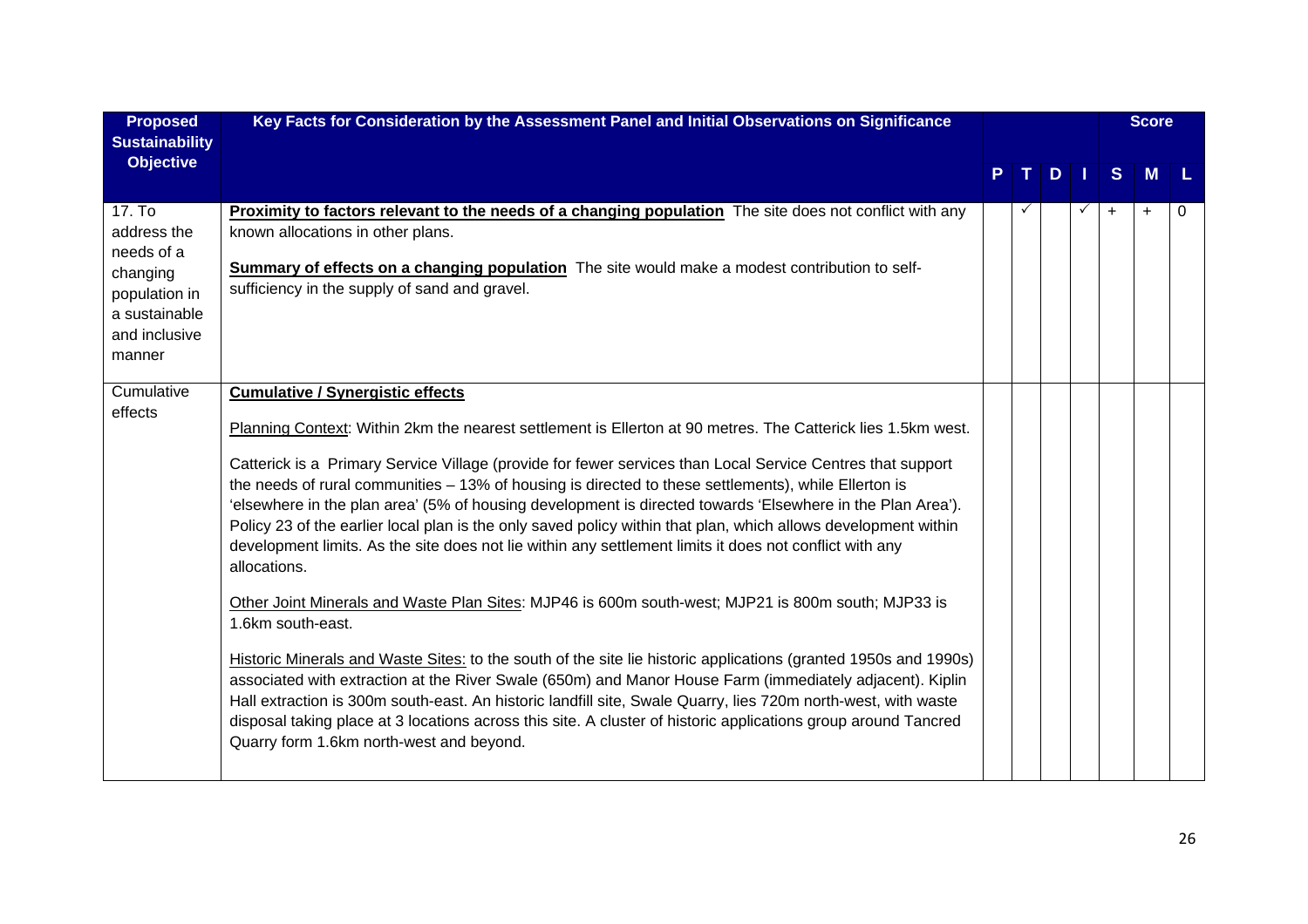| <b>Proposed</b><br><b>Sustainability</b> | Key Facts for Consideration by the Assessment Panel and Initial Observations on Significance                                                                                                                                                                                                                                                                                                                                                                                                                                                                   |  |              |              |     |                          | <b>Score</b>             |           |  |
|------------------------------------------|----------------------------------------------------------------------------------------------------------------------------------------------------------------------------------------------------------------------------------------------------------------------------------------------------------------------------------------------------------------------------------------------------------------------------------------------------------------------------------------------------------------------------------------------------------------|--|--------------|--------------|-----|--------------------------|--------------------------|-----------|--|
| <b>Objective</b>                         |                                                                                                                                                                                                                                                                                                                                                                                                                                                                                                                                                                |  | $T_{\rm{H}}$ |              | $D$ | S                        | M                        |           |  |
|                                          | Biodiversity: Cumulative impacts related to disturbance to species and loss of habitat in conjunction with<br>Killerby (MJP21), Home Farm (MJP33) and existing sites at Scorton and Ellerton are possible. However, if<br>high quality habitat is created as the predominant after use and the management of the site can be secured<br>then there is the potential for significant cumulative benefits for biodiversity.                                                                                                                                      |  |              |              |     | $\Omega$                 | $\Omega$                 | 0         |  |
|                                          | Landscape: The site is adjacent to the Ellerton Quarry site, although the quarry itself lies to the south and it<br>does not appear that the field to the east has been excavated. To the east lies Kiplin Hall Quarry. There are<br>obviously cumulative effects - the local area is dominated by sand and gravel extraction, past and present,<br>the threshold for it to be accommodated without change in character having been exceeded many years<br>ago. This site would be more conspicuous than some, being bounded on three sides by roads or lanes. |  | $\checkmark$ | $\checkmark$ |     | $\overline{\phantom{a}}$ | $\overline{\phantom{a}}$ | $\ddot{}$ |  |
| Limitations /<br>data gaps               | No significant data gaps. More detailed assessment would be required to fully evaluate a number of effects however. This should be<br>addressed at any subsequent planning application stage.                                                                                                                                                                                                                                                                                                                                                                  |  |              |              |     |                          |                          |           |  |
| <b>Score</b>                             |                                                                                                                                                                                                                                                                                                                                                                                                                                                                                                                                                                |  |              |              |     |                          |                          |           |  |
| $++$                                     | The Site option is predicted to have major positive effects on the achievement of the SA objective. For example, this may include a significant<br>contribution to issues or receptor of more than local significance, or to several issues or receptors of local significance.                                                                                                                                                                                                                                                                                |  |              |              |     |                          |                          |           |  |
| $\ddot{}$                                | The Site option is predicted to have minor positive effects on achievement of the SA objective. For example, this may include a significant<br>contribution to an issue or receptor of more local significance.                                                                                                                                                                                                                                                                                                                                                |  |              |              |     |                          |                          |           |  |
| $\mathbf 0$                              | The Site option will have no effect on the achievement of the SA objective <sup>9</sup> .                                                                                                                                                                                                                                                                                                                                                                                                                                                                      |  |              |              |     |                          |                          |           |  |
|                                          | The Site option is predicted to have minor negative effects on the achievement of the SA objective. For example, this may include a negative<br>contribution to an issue or receptor of local significance.                                                                                                                                                                                                                                                                                                                                                    |  |              |              |     |                          |                          |           |  |

 $\overline{9}$  This includes where there is no clear link between the site SA objective and the site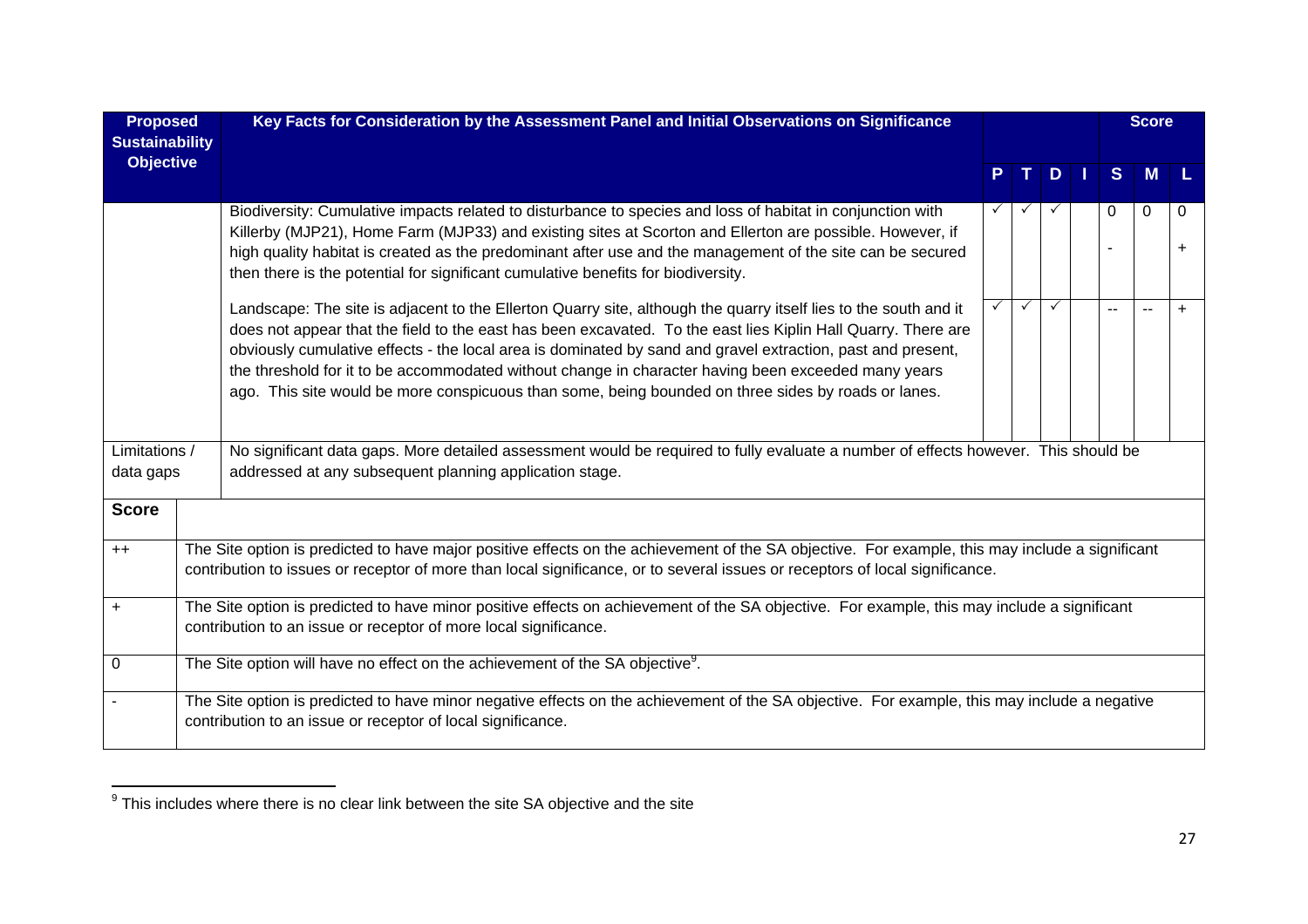| <b>Proposed</b><br><b>Sustainability</b> | Key Facts for Consideration by the Assessment Panel and Initial Observations on Significance                                                                                                                                      |  |  |  |  |  |         |  |  |  |  |  |  |  |  |  |  |  |  |  |  |  | <b>Score</b> |
|------------------------------------------|-----------------------------------------------------------------------------------------------------------------------------------------------------------------------------------------------------------------------------------|--|--|--|--|--|---------|--|--|--|--|--|--|--|--|--|--|--|--|--|--|--|--------------|
| <b>Objective</b>                         |                                                                                                                                                                                                                                   |  |  |  |  |  | PTDISML |  |  |  |  |  |  |  |  |  |  |  |  |  |  |  |              |
|                                          | The Site option is predicted to have major negative effects on the achievement of the SA objective. For example, this may include a significant<br>negative contribution to an issue or receptor of more than local significance. |  |  |  |  |  |         |  |  |  |  |  |  |  |  |  |  |  |  |  |  |  |              |
|                                          | The impact of the Site option on the SA objective is uncertain.                                                                                                                                                                   |  |  |  |  |  |         |  |  |  |  |  |  |  |  |  |  |  |  |  |  |  |              |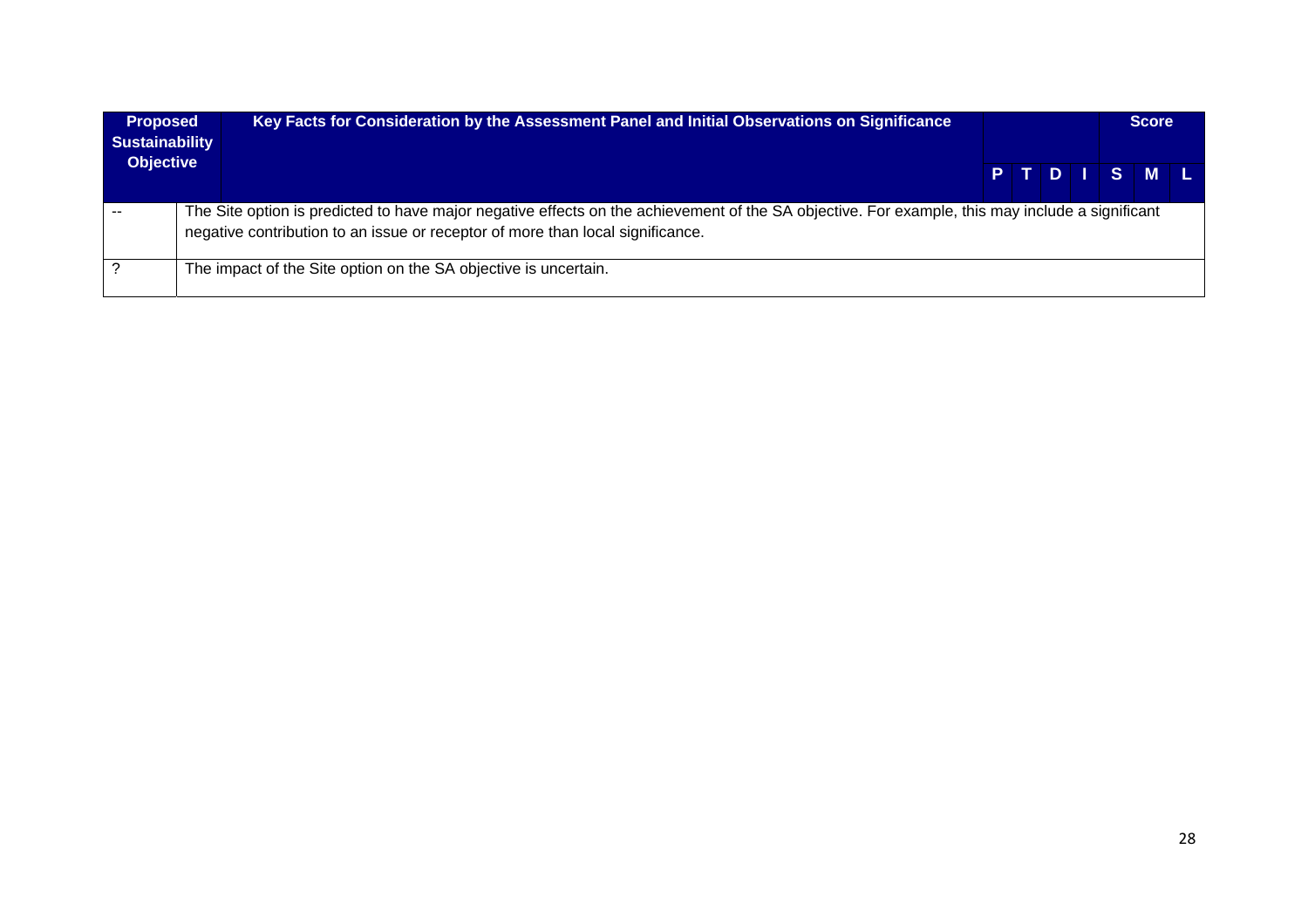## **MJP46 – Kiplin Plant Processing Site**

| Site Name                   | Site MJP46 (Kiplin Processing Plant Site, Kiplin, Richmondshire)                                        |
|-----------------------------|---------------------------------------------------------------------------------------------------------|
| <b>Current Use</b>          | Current Use: Quarry processing plant site                                                               |
| Nature of Planning Proposal | Nature of Planning Proposal: Retention of processing plant site to serve future extraction in the local |
|                             | area                                                                                                    |
| <b>Size</b>                 | Size: 6.7 ha                                                                                            |
| Proposed life of site       | Proposed life of site: 12 years                                                                         |
| <b>Notes</b>                | Notes: Proposal to retain processing plant (which is currently only permitted until 4 June 2017).       |
|                             | Current permission requires restoration to agriculture.                                                 |

| <b>Proposed</b><br><b>Sustainabilit</b>                                                                         | Key Facts for Consideration by the Assessment Panel and Initial Observations on Significance                                                                                                                                                                                                                                                                                                                                                                                                                                                                                                                                                                                                                                                                                                    |    |    |   |  |              | <b>Score</b> |               |
|-----------------------------------------------------------------------------------------------------------------|-------------------------------------------------------------------------------------------------------------------------------------------------------------------------------------------------------------------------------------------------------------------------------------------------------------------------------------------------------------------------------------------------------------------------------------------------------------------------------------------------------------------------------------------------------------------------------------------------------------------------------------------------------------------------------------------------------------------------------------------------------------------------------------------------|----|----|---|--|--------------|--------------|---------------|
| y Objective                                                                                                     |                                                                                                                                                                                                                                                                                                                                                                                                                                                                                                                                                                                                                                                                                                                                                                                                 | P. | т. | D |  | <sub>S</sub> | M            |               |
| 1. To protect<br>and enhance<br>biodiversity<br>and geo-<br>diversity and<br>improve<br>habitat<br>connectivity | Proximity of international / national and local designations and key features Natura 2000 sites-<br>10km north-west - North Pennine Dales Meadows. The site lies 1.59 km from nearest SSSI (Swale<br>Lakes). Nearest SINC 445m south (SE29-04 River Swale, Great Langston to Kiplin) - Functional<br>connectivity-floodplain. In terms of Priority Habitat, the site lies adjacent to / has some overlap with<br>deciduous woodland to the south, east and north.<br>Ecological Networks- Around 30% of the site is covered by core England Habitat Network (eastern area).<br>Site lies within R13 Swale regional GI corridor and entirely within NY08 Swale Washlands Living<br>Landscape (key habitats- River Swale, wetlands. Management issues- Aggregate extraction site<br>restoration). |    |    |   |  | 0            | 0            | $\frac{2}{+}$ |
|                                                                                                                 | Summary of effects on designated sites and important features for biodiversity / geodiversity The<br>plant site and access track are currently in existence and active – therefore unless they were to lie<br>dormant for a period of time it is not considered that there would be any significant impact on international<br>or national sites, priority habitats or protected species or ecological networks as a result of the proposals                                                                                                                                                                                                                                                                                                                                                    |    |    |   |  |              |              |               |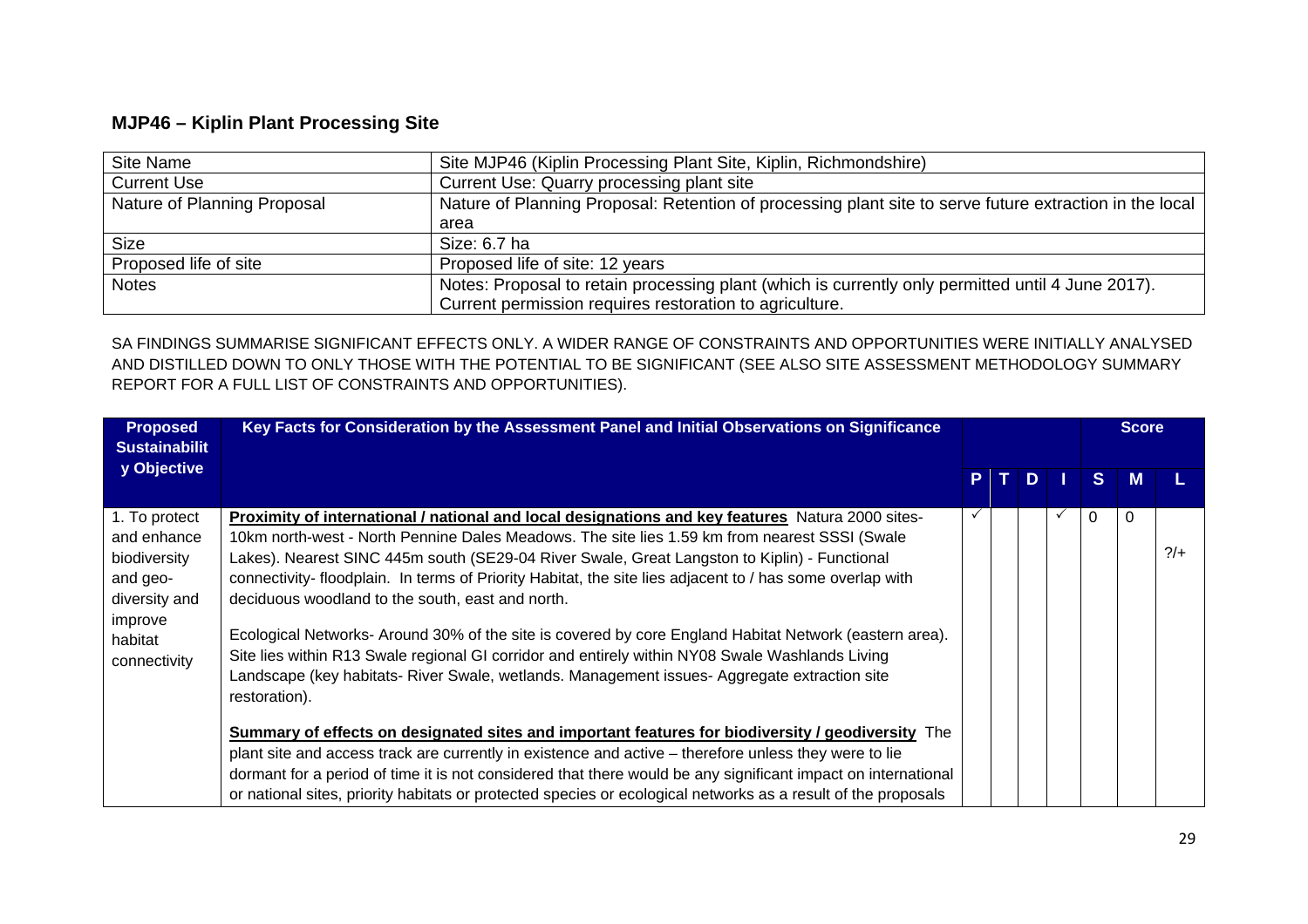| <b>Proposed</b><br><b>Sustainabilit</b>                                                    | Key Facts for Consideration by the Assessment Panel and Initial Observations on Significance                                                                                                                                                                                                                                                                                                                                                                                                                                                                                                                                                                                                                                                                                                                                                                                                                                                                                                                                                                                                                                                                                                                                                                                                                                                                                               |   |              |   |              |                |   |   |  |  |  |  |  |  |  |  |  |  |  |  |  |  |  |  |  |  |  | <b>Score</b> |  |
|--------------------------------------------------------------------------------------------|--------------------------------------------------------------------------------------------------------------------------------------------------------------------------------------------------------------------------------------------------------------------------------------------------------------------------------------------------------------------------------------------------------------------------------------------------------------------------------------------------------------------------------------------------------------------------------------------------------------------------------------------------------------------------------------------------------------------------------------------------------------------------------------------------------------------------------------------------------------------------------------------------------------------------------------------------------------------------------------------------------------------------------------------------------------------------------------------------------------------------------------------------------------------------------------------------------------------------------------------------------------------------------------------------------------------------------------------------------------------------------------------|---|--------------|---|--------------|----------------|---|---|--|--|--|--|--|--|--|--|--|--|--|--|--|--|--|--|--|--|--|--------------|--|
| y Objective                                                                                |                                                                                                                                                                                                                                                                                                                                                                                                                                                                                                                                                                                                                                                                                                                                                                                                                                                                                                                                                                                                                                                                                                                                                                                                                                                                                                                                                                                            | P | $\mathbf{T}$ | D |              | S.             | M |   |  |  |  |  |  |  |  |  |  |  |  |  |  |  |  |  |  |  |  |              |  |
|                                                                                            | (however, there would still be a need to investigate dust deposition and water extraction / discharge<br>impacts on wildlife as conditions may have changed since the site was established).<br>The current permission requires restoration to agriculture which would have limited benefits for<br>biodiversity. It is considered that minor positive impacts could arise should biodiversity enhancements be<br>included or should a non-agricultural restoration scheme be implemented (as this site lies in a Living<br>Landscape this represents an opportunity to restore the site in a way that is sympathetic to this<br>designation) and therefore a result of ?/+ has also been recorded.                                                                                                                                                                                                                                                                                                                                                                                                                                                                                                                                                                                                                                                                                        |   |              |   |              |                |   |   |  |  |  |  |  |  |  |  |  |  |  |  |  |  |  |  |  |  |  |              |  |
| 2. To enhance<br>or maintain<br>water quality<br>and improve<br>efficiency of<br>water use | Proximity of water quality / quantity receptors Site does not lie within a Nitrate Vulnerable Zone. Site<br>is located in Groundwater Source Protection Zone 3.<br>The site is in the Humber RBMP and an RBMP watercourse, Scorton Beck from Source to River Swale,<br>passes through the site (it crosses the access track in the north of the site). This watercourse has<br>moderate status in terms of ecological quality and does not require assessment for chemical quality. In<br>terms of groundwater the RBMP identifies the site as being in the SUNO Sherwood Sandstone water<br>body which has good quantitative quality / poor chemical quality.<br>CAMS: surface water resources available at least 50% of time. At low flows new extraction licenses may<br>be more restricted.<br><b>Summary of effects on water quality</b> The retention (and thus extended operation of the plant) will<br>potentially draw on and dispose of water for screening and washing into the future. While this appears to<br>be acceptable at present (notwithstanding the presence of a source protection zone), the disposal of<br>water has the potential to affect the status of local water bodies and the drawing of water has potential<br>impacts upon water quantity/availability. Until it can be shown that impacts on water are acceptable the<br>effect will remain uncertain. |   | $\checkmark$ |   | $\checkmark$ | $\overline{?}$ | ? | 0 |  |  |  |  |  |  |  |  |  |  |  |  |  |  |  |  |  |  |  |              |  |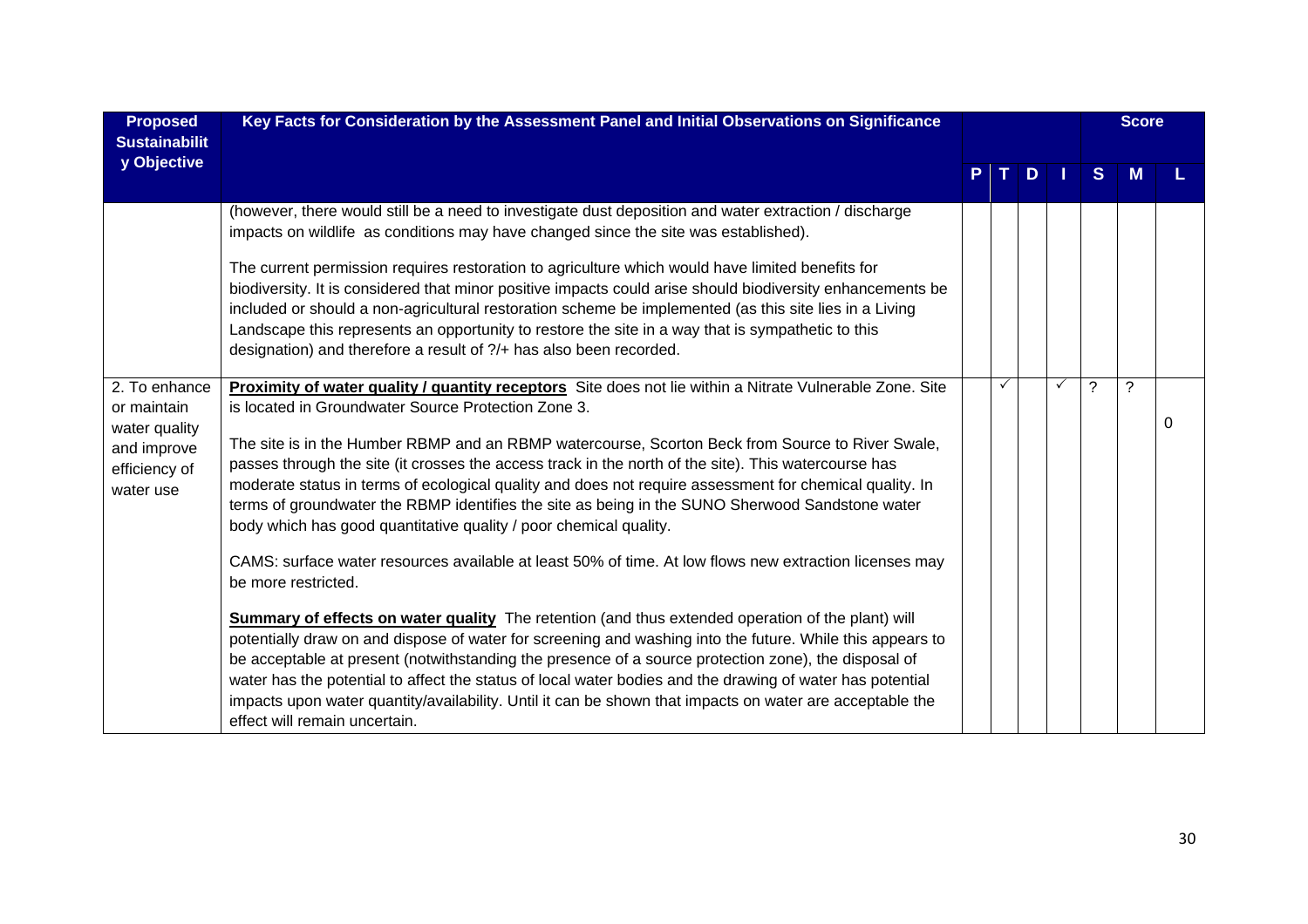| <b>Proposed</b><br><b>Sustainabilit</b>                                                                                                                            | Key Facts for Consideration by the Assessment Panel and Initial Observations on Significance                                                                                                                                                                                                                                                                                                                                                                                                                                                                                                                                                                                                                                                                                                                                                                                                                                                                                                                                                                                                                                                                                                                                                                                                                                                                                                                                                                                                                                         |              |              |              |               | <b>Score</b>  |          |
|--------------------------------------------------------------------------------------------------------------------------------------------------------------------|--------------------------------------------------------------------------------------------------------------------------------------------------------------------------------------------------------------------------------------------------------------------------------------------------------------------------------------------------------------------------------------------------------------------------------------------------------------------------------------------------------------------------------------------------------------------------------------------------------------------------------------------------------------------------------------------------------------------------------------------------------------------------------------------------------------------------------------------------------------------------------------------------------------------------------------------------------------------------------------------------------------------------------------------------------------------------------------------------------------------------------------------------------------------------------------------------------------------------------------------------------------------------------------------------------------------------------------------------------------------------------------------------------------------------------------------------------------------------------------------------------------------------------------|--------------|--------------|--------------|---------------|---------------|----------|
| y Objective                                                                                                                                                        |                                                                                                                                                                                                                                                                                                                                                                                                                                                                                                                                                                                                                                                                                                                                                                                                                                                                                                                                                                                                                                                                                                                                                                                                                                                                                                                                                                                                                                                                                                                                      | T.           | D            | ш            | <sub>S</sub>  | М             |          |
| 3. To reduce<br>transport<br>miles and<br>associated<br>emissions<br>from transport<br>and<br>encourage the<br>use of<br>sustainable<br>modes of<br>transportation | <b>Proximity of transport receptors</b> Site is close to the A1 (2.5km) giving reasonably good access to<br>York, Leeds and Teesside. Access: existing Kiplin Plant site access onto B6271 approximately 440m<br>west of entrance to Kiplin Hall & then via B6271 & A6136; Light Vehicles: 10 two-way daily movements;<br>HGV Vehicles: 24 two-way daily movements; PROW: This site is not affected by a registered public right<br>of way.<br>Rail: Nearest national rail network 7.2km E4.7km south (nearest station Leeming Bar 5.4km south-east);<br>Strategic Road: A1 2.5km west; Canal / Freight waterway: Tees Navigation 16.5km north-east.<br>Summary of effects on transport The retention of this site would mean that existing traffic flows would<br>continue for a further 12 years. As there is a lot of cumulative development in this area (existing and<br>proposed quarries, A1 upgrade) the cumulative impact of retaining this facility would need to be<br>considered in terms of capacity of the road network. The initial highways assessment indicates that HGV<br>movement would be acceptable on to the B6271 although some minor works may be required to upgrade<br>the existing access arrangements. It is not likely that any sustainable modes of transport would be utilised<br>at this site (although there is a possibility that material could arrive at MJP46 from the nearby Toft Hill site<br>via a conveyor- uncertain). Impacts are considered to be minor negative with some uncertainty. | $\checkmark$ | $\checkmark$ |              | ?             | ?<br>0        | $\Omega$ |
| 4. To protect<br>and improve<br>air quality                                                                                                                        | Proximity of air quality receptors Site is not within a hazardous substances consent consultation zone<br>or an AQMA. The site is around 800m from the nearest settlement, Kiplin although a number of isolated<br>properties lie in closer proximity (nearest property 80m NE). The site is bordered by deciduous woodland<br>to the north, east and south and these may be receptors for dust.<br>Summary of effects on air quality Given that the site is some distance from the nearest settlement and<br>individual properties are well screened by intervening woodland, air quality impacts to residential<br>receptors are predicted to be largely insignificant, though there may be small scale minor impacts on the<br>priority woodland surrounding the site (e.g. reduction in tree health) which should be further investigated.                                                                                                                                                                                                                                                                                                                                                                                                                                                                                                                                                                                                                                                                                       | ✓            |              | $\checkmark$ | $\Omega$<br>? | $\Omega$<br>? | 0        |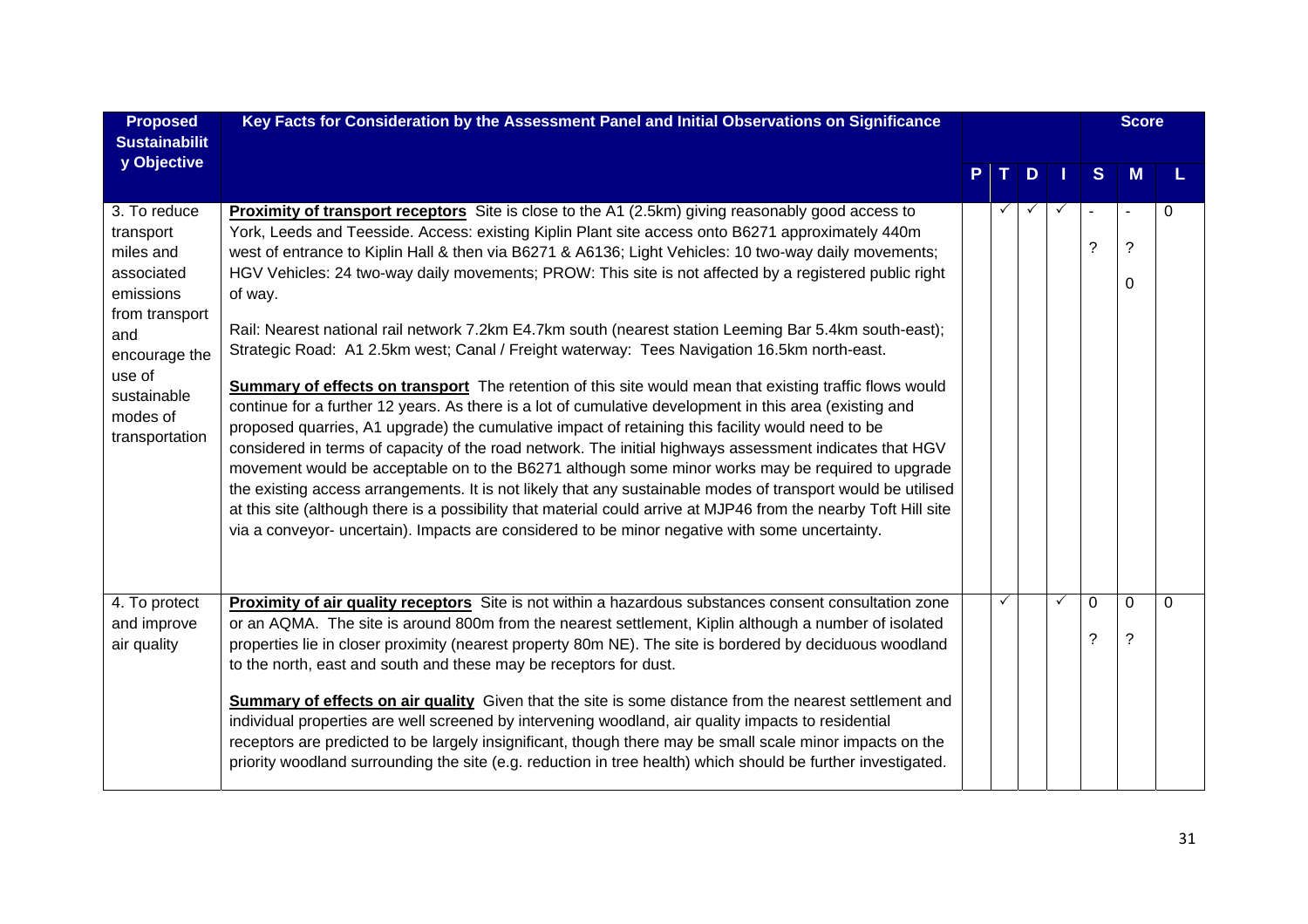| <b>Proposed</b><br><b>Sustainabilit</b>                                                   | Key Facts for Consideration by the Assessment Panel and Initial Observations on Significance                                                                                                                                                                                                                                                                                                                                                                                                                                                                                                                                                                                                                                                                                                     |   |              |            |   |          | <b>Score</b> |   |
|-------------------------------------------------------------------------------------------|--------------------------------------------------------------------------------------------------------------------------------------------------------------------------------------------------------------------------------------------------------------------------------------------------------------------------------------------------------------------------------------------------------------------------------------------------------------------------------------------------------------------------------------------------------------------------------------------------------------------------------------------------------------------------------------------------------------------------------------------------------------------------------------------------|---|--------------|------------|---|----------|--------------|---|
| y Objective                                                                               |                                                                                                                                                                                                                                                                                                                                                                                                                                                                                                                                                                                                                                                                                                                                                                                                  | P | $\mathbf{T}$ | $\bf \Phi$ | Т | S        | М            |   |
| 5. To use soil<br>and land<br>efficiently and<br>safeguard or<br>enhance their<br>quality | Proximity of soil and land receptors Site in on Grade 3 agricultural land though this has already been<br>developed. In terms of land stability development does not lie within or adjacent to a Coal Board<br>development high risk area.<br><b>Summary of effects on soil / land</b> Under the current planning permission, the site would be restored to<br>agriculture after 2017. This allocation would prolong the amount of time that the site is not available for<br>agricultural use. A minor negative impact is therefore recorded during the possible extended operation<br>period of the processing plant.                                                                                                                                                                          |   | ✓            |            |   |          |              | 0 |
| 6. Reduce the<br>causes of<br>climate<br>change                                           | Proximity of factors relevant to exacerbating climate change Woodland lies adjacent to the site.<br>Some woodland and standalone trees lie on site.<br><b>Summary of effects on climate change</b> This site is already in place although possible minor loss of<br>productivity to on site and adjacent trees and woodland from dust deposition on leaves may occur. The<br>continued operation of the site would result in continued vehicle movements to and from site (10 two-way<br>light goods movements and 24 two-way HGV movements) however as material is being received from<br>the nearby Toft Hill site, the retention of this site may negate the need for minerals to be transported<br>further to another processing site. Overall impacts are considered to be largely neutral. |   |              |            |   | $\Omega$ | $\Omega$     | 0 |
| 7. To respond<br>and adapt to<br>the effects of<br>climate<br>change                      | Proximity of factors relevant to the adaptive capacity <sup>10</sup> of a site Surface water flooding affects<br>around 20% of the site at 1000 year return period. C. 75% of site lies in flood zone 3 and 25% in flood<br>zone 2. Ecological Networks-Around 30% of the site is covered by core England Habitat Network<br>(eastern area). Site lies within R13 Swale regional GI corridor and entirely within NY08 Swale Washlands<br>Living Landscape (key habitats- River Swale, wetlands. Management issues- Aggregate extraction site<br>restoration). CAMS: surface water resources available at least 50% of time. At low flows new extraction                                                                                                                                          |   |              |            |   | 0        | $\Omega$     | 0 |

 $^{10}$  Adaptive capacity is defined as the ability of a system to adjust to climate change to moderate potential; damage or take advantage of opportunities (adapted from CARE International, 2015. Adaptive Capacity [URL: http://www.careclimatechange.org/tk/integration/en/key\_concepts/adaptive\_capacity.html ]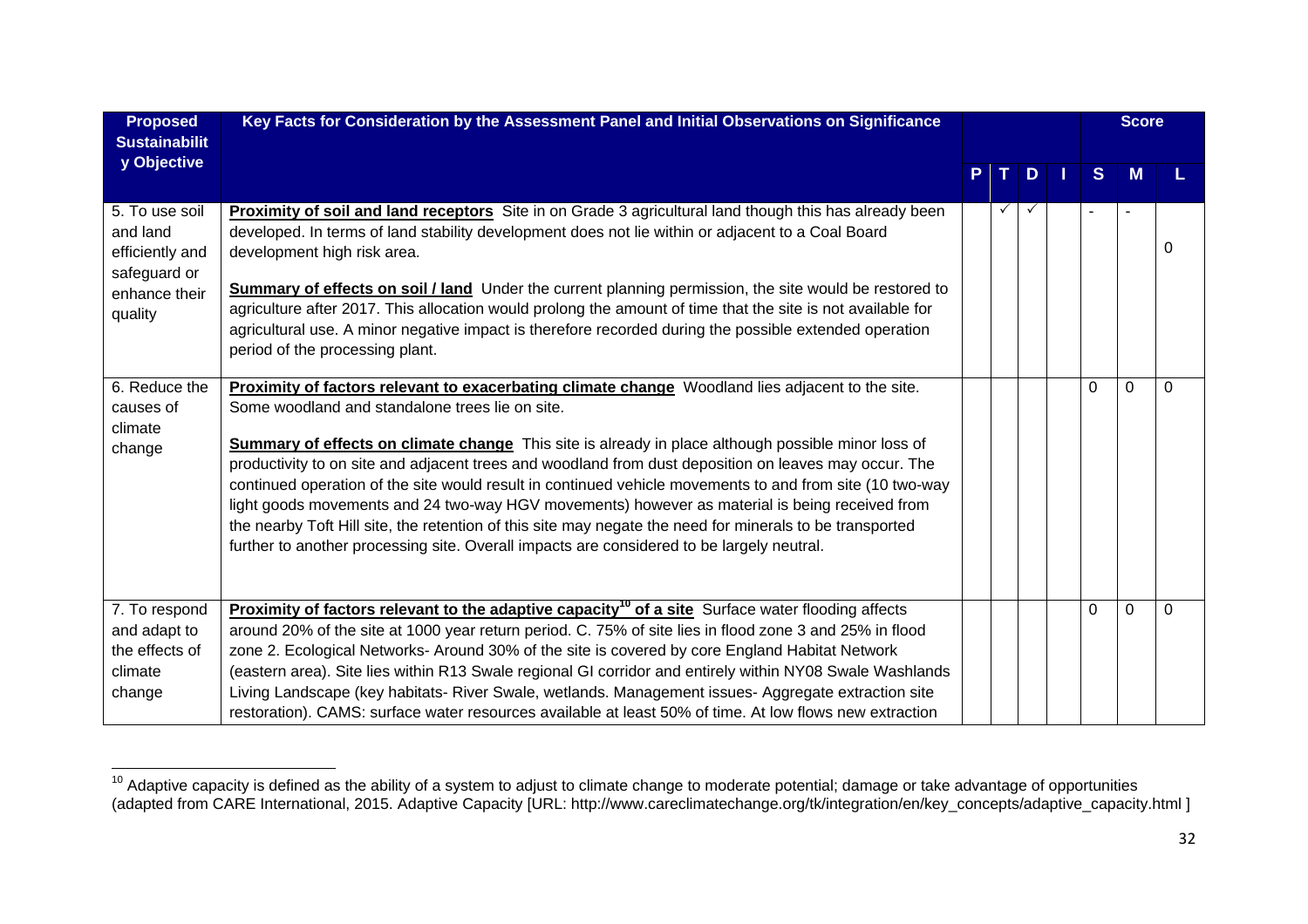| <b>Proposed</b><br><b>Sustainabilit</b>                                                                                                        | Key Facts for Consideration by the Assessment Panel and Initial Observations on Significance                                                                                                                                                                                                                                                                                                                                |   |              |              |   |              | <b>Score</b> |          |
|------------------------------------------------------------------------------------------------------------------------------------------------|-----------------------------------------------------------------------------------------------------------------------------------------------------------------------------------------------------------------------------------------------------------------------------------------------------------------------------------------------------------------------------------------------------------------------------|---|--------------|--------------|---|--------------|--------------|----------|
| y Objective                                                                                                                                    |                                                                                                                                                                                                                                                                                                                                                                                                                             | P | $\mathbf{T}$ | D            | 1 | <sub>S</sub> | M            |          |
|                                                                                                                                                | licenses may be more restricted.<br><b>Summary of effects on climate change adaptation</b> As the plant site is already in place, no additional<br>effects are predicted in relation to this objective.                                                                                                                                                                                                                     |   |              |              |   |              |              |          |
| 8. To<br>minimise the<br>use of<br>resources and<br>encourage<br>their re-use<br>and<br>safeguarding                                           | Proximity of factors relevant to the resource usage of a site No spatial factors identified<br><b>Summary of effects on resource usage</b> This site will contribute to the need for minerals through<br>processing. Although it does not directly lead to minerals extraction, keeping this plant and haulage road<br>in situ will indirectly prevent other plant / roads being required. This is a minor positive impact. |   | $\checkmark$ | $\checkmark$ |   | $+$          | $+$          | $\Omega$ |
| 9. To<br>minimise<br>waste<br>generation<br>and prioritise<br>management<br>of waste as<br>high up the<br>waste<br>hierarchy as<br>practicable | <b>Proximity of factors relevant to managing waste higher up the waste hierarchy</b> No spatial factors<br>identified.<br><b>Summary of effects on the waste hierarchy</b> No impact.                                                                                                                                                                                                                                       |   |              |              |   | $\Omega$     | $\Omega$     | $\Omega$ |
| 10. To<br>conserve or                                                                                                                          | Proximity of historic environment receptors No conservation areas within 1km. Hornby Castle Park<br>(Grade 2) lies 4.1km south-west. No registered battlefields or World Heritage Sites within 5km. Two                                                                                                                                                                                                                     |   |              |              |   | 0            | 0            | 0        |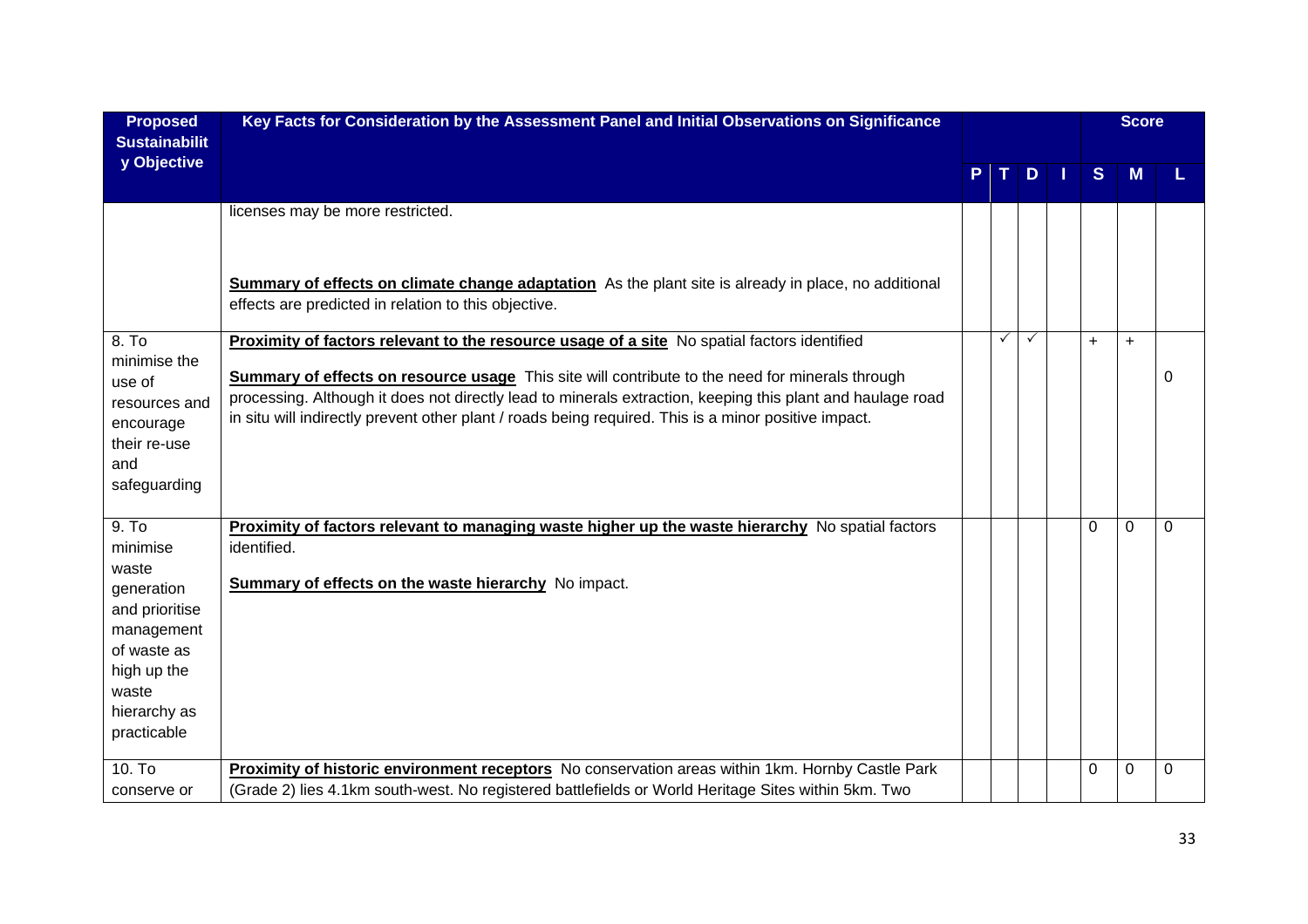| <b>Proposed</b>                                                                                     | Key Facts for Consideration by the Assessment Panel and Initial Observations on Significance                                                                                                                                                                                                                                                                                                                                                                                                                                                                                                                                                                        |   |              |              |              |        | <b>Score</b> |          |
|-----------------------------------------------------------------------------------------------------|---------------------------------------------------------------------------------------------------------------------------------------------------------------------------------------------------------------------------------------------------------------------------------------------------------------------------------------------------------------------------------------------------------------------------------------------------------------------------------------------------------------------------------------------------------------------------------------------------------------------------------------------------------------------|---|--------------|--------------|--------------|--------|--------------|----------|
| <b>Sustainabilit</b>                                                                                |                                                                                                                                                                                                                                                                                                                                                                                                                                                                                                                                                                                                                                                                     |   |              |              |              |        |              |          |
| y Objective                                                                                         |                                                                                                                                                                                                                                                                                                                                                                                                                                                                                                                                                                                                                                                                     | P | $\mathbf{T}$ | D            | 1            | S      | M            |          |
| enhance the<br>historic<br>environment<br>and its setting,<br>cultural<br>heritage and<br>character | Scheduled Monuments within 2km- 1.5km south-west 'Castle Hills medieval motte and bailey castle, and<br>20th century airfield defences, 700m north east of Oran House' (ID 1,020,991), 1.7km south-west 'World<br>War 2 fighter pens and associated defences at former RAF Catterick, 120m south and 340m north east of<br>Oran House' (ID 1,020,990). 10 Listed Buildings within 1km (1 grade 1 and 9 grade 2). The majority of<br>these are related to Kiplin Hall (Grade 1, ID 1,315,476) 280m south-east. Closest Listed Building to site -<br>Boundary Stone (Grade 2, ID 1,150,997) 60m north-east. Site lies within Kiplin Hall Named Designed<br>Landscape. |   |              |              |              |        |              |          |
|                                                                                                     | HLC Broad type – Extractive, HLC Type – Quarry aggregates. Undesignated archaeology in this area<br>includes the remains of former medieval field systems. There is potential for evidence of earlier<br>settlement and activity pre-dating the medieval period to be present in the area, although current<br>archaeological evidence for this is limited.                                                                                                                                                                                                                                                                                                         |   |              |              |              |        |              |          |
|                                                                                                     | <b>Summary of effects on the historic environment</b> The HLC type of this area is quarry aggregates. The<br>allocation site is a smaller part of a larger area of similar character type, of which the legibility is partial.<br>Within the allocation site the previous historic landscape character of piecemeal enclosure has already<br>become invisible as the extractive development has replaced an earlier field system. Accordingly, the<br>continued use of the site for the quarry processing purposes is assumed to have no overall impact. It is<br>anticipated that there will no effect upon historic landscape character.                          |   |              |              |              |        |              |          |
|                                                                                                     | It is anticipated that there will be no impact upon the archaeological resource as the proposed<br>development is for the continuing use of a former quarry, where it is assumed with a high degree of<br>certainty that any archaeological resource has previously been destroyed.                                                                                                                                                                                                                                                                                                                                                                                 |   |              |              |              |        |              |          |
| 11. To protect<br>and enhance<br>the quality<br>and character<br>of landscapes<br>and               | Proximity of landscape / townscape receptors and summary of character No National Parks,<br>AONBs or Heritage Coast within 10km. No Inheritance Tax Exemption Land within 5km. In terms of<br>tranquillity landscape is 'disturbed'. Light pollution: In 2000, the site scored 57 on the CPRE scale of 1-<br>255, with 1 as the maximum darkness, therefore had relatively low levels of light pollution. These may<br>have subsequently increased.                                                                                                                                                                                                                 |   | ✓            | $\checkmark$ | $\checkmark$ | $\sim$ |              | $\Omega$ |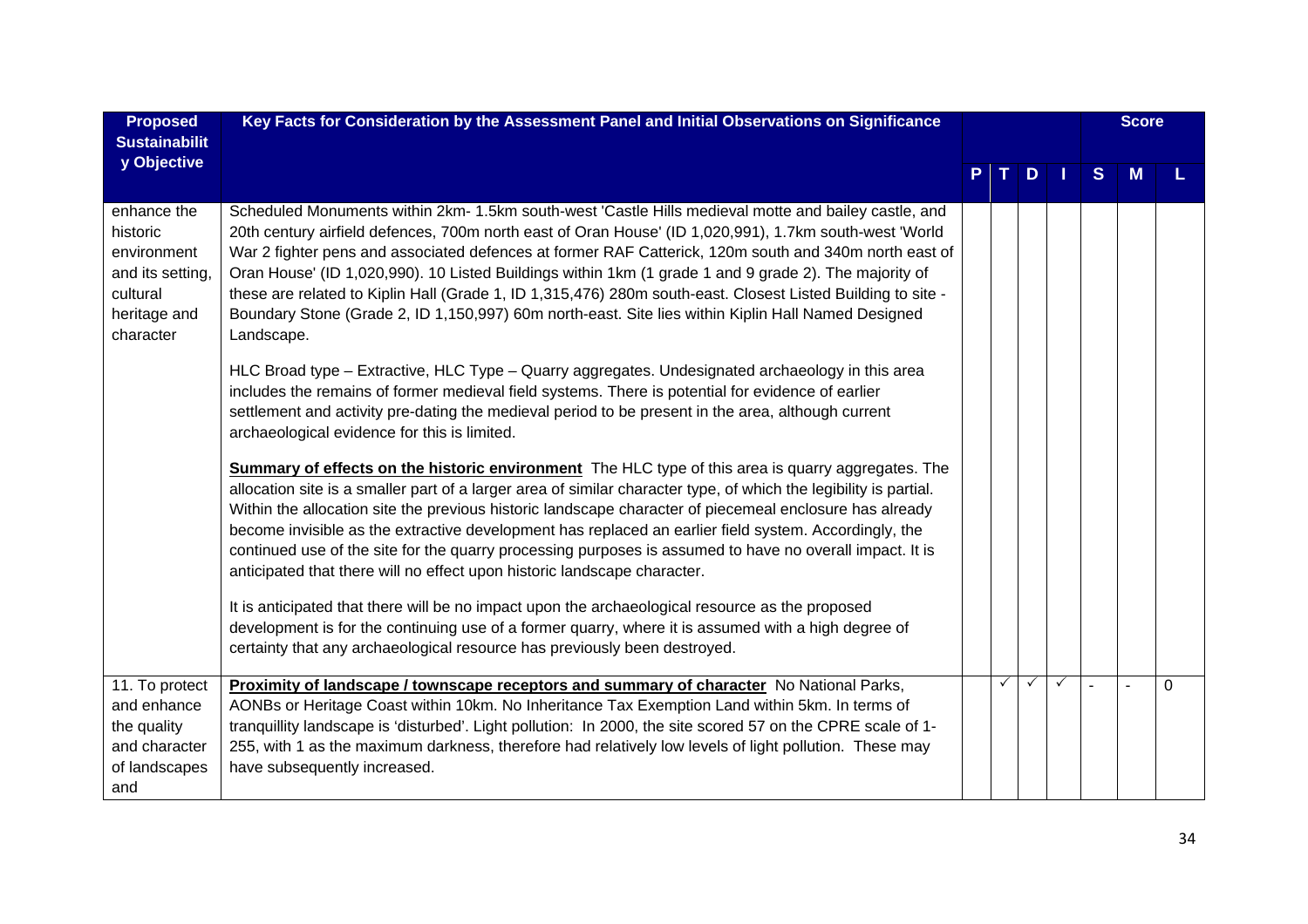| <b>Proposed</b><br><b>Sustainabilit</b> | Key Facts for Consideration by the Assessment Panel and Initial Observations on Significance                                                                                                                                                                                                                                                                                                                                                                                                                                                                                                                                                                                                                                                                                                                                                                                                                                                                                                                                                                                                                                                                                                                                                                                                                                                                                                                                                                                                                               |    |     |             |              | <b>Score</b> |  |
|-----------------------------------------|----------------------------------------------------------------------------------------------------------------------------------------------------------------------------------------------------------------------------------------------------------------------------------------------------------------------------------------------------------------------------------------------------------------------------------------------------------------------------------------------------------------------------------------------------------------------------------------------------------------------------------------------------------------------------------------------------------------------------------------------------------------------------------------------------------------------------------------------------------------------------------------------------------------------------------------------------------------------------------------------------------------------------------------------------------------------------------------------------------------------------------------------------------------------------------------------------------------------------------------------------------------------------------------------------------------------------------------------------------------------------------------------------------------------------------------------------------------------------------------------------------------------------|----|-----|-------------|--------------|--------------|--|
| y Objective                             |                                                                                                                                                                                                                                                                                                                                                                                                                                                                                                                                                                                                                                                                                                                                                                                                                                                                                                                                                                                                                                                                                                                                                                                                                                                                                                                                                                                                                                                                                                                            | P. | IT. | $\mathbf D$ | <sub>S</sub> | M            |  |
| townscapes                              | The site is not within a local landscape designation but it lies within the boundary of the undesignated<br>historic designed landscape of Kiplin Hall, much of which is well maintained and a tourist attraction.<br>Site lies within the Vale of Mowbray National Character Area and is categorised as '24 River Floodplain'<br>in the North Yorkshire and York Landscape Character Assessment. This character type has high visual<br>sensitivity (as a result of the predominantly open character and flat landform (which facilitates long<br>distance open views across the landscape and promotes strong inter-visibility with adjacent Landscape<br>Character Types). High ecological sensitivity as result of the patchwork of fen, flood meadows, floodplain<br>mires, marsh and swamp, inland bare ground and calcareous grassland habitats. Several of these<br>habitats are designated as SSSI and Ramsar sites. High landscape and cultural sensitivity as a result of<br>the presence of numerous historic settlement sites and designated landscapes, coupled with a dynamic<br>landscape pattern of narrow river corridors. The site lies in Richmondshire and is not covered by a<br>district level LCA, however the site is adjacent to the district boundary with Hambleton. The Hambleton<br>LCA identifies the adjoining Kiplin Hall area as 7b Estate Landscape (including parkland).<br><b>Summary of effects on landscape / townscape</b> It is considered that views from Kiplin Hall (a visitor |    |     |             |              |              |  |
|                                         | attraction) would continue to be affected should the processing plant be retained. The site will not affect<br>nearby settlements.<br>The landscape in this area has already been disturbed by extraction of sand and gravel, and by the<br>location of the processing plant on this site. However it is a very sensitive location and the impacts of re-<br>siting the plant elsewhere need to be assessed against the further impact on the historic designed<br>landscape of Kiplin Hall and the potential for restoration that is appropriate for the location. As the<br>retention of the plant is linked to new areas of extraction in the vicinity, there will be new cumulative<br>effects as well as the existing.<br>In terms of visual intrusion, the site is in an area that is generally well screened from the public, though it                                                                                                                                                                                                                                                                                                                                                                                                                                                                                                                                                                                                                                                                             |    |     |             |              |              |  |
|                                         | is in an intrusive location in relation to Kiplin Hall as it is sited on land that was historically parkland<br>(possibly pre-war though). It is partially screened from the remaining parkland and Hall in winter and                                                                                                                                                                                                                                                                                                                                                                                                                                                                                                                                                                                                                                                                                                                                                                                                                                                                                                                                                                                                                                                                                                                                                                                                                                                                                                     |    |     |             |              |              |  |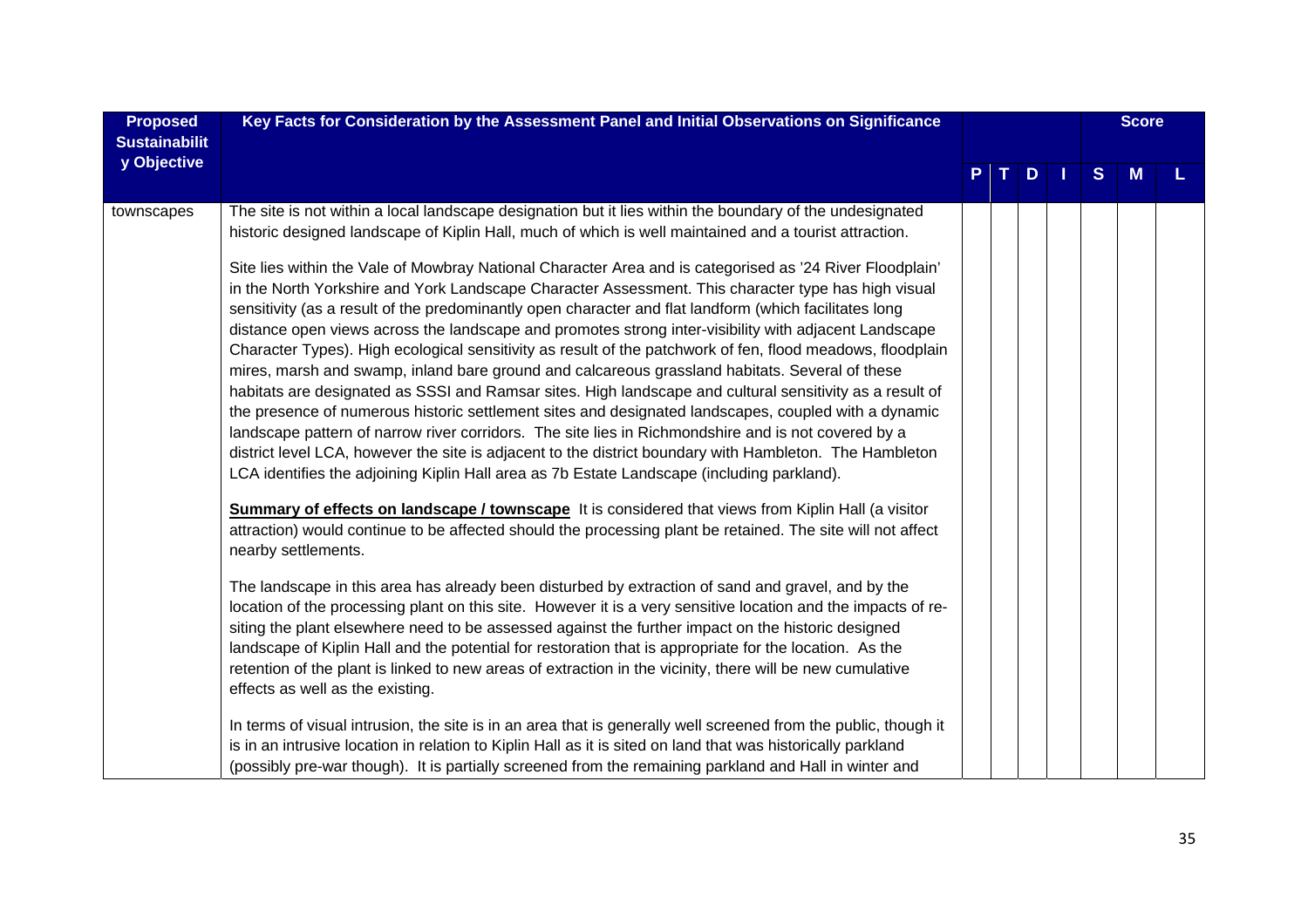| <b>Proposed</b><br><b>Sustainabilit</b>                                            | Key Facts for Consideration by the Assessment Panel and Initial Observations on Significance                                                                                                                                                                                                                                                                                                                                                                                                                                                                                                                                                                                                                                                                                                                                                                                                                                                                                                     |              |              |              |              |                  | <b>Score</b>     |   |  |  |
|------------------------------------------------------------------------------------|--------------------------------------------------------------------------------------------------------------------------------------------------------------------------------------------------------------------------------------------------------------------------------------------------------------------------------------------------------------------------------------------------------------------------------------------------------------------------------------------------------------------------------------------------------------------------------------------------------------------------------------------------------------------------------------------------------------------------------------------------------------------------------------------------------------------------------------------------------------------------------------------------------------------------------------------------------------------------------------------------|--------------|--------------|--------------|--------------|------------------|------------------|---|--|--|
| y Objective                                                                        |                                                                                                                                                                                                                                                                                                                                                                                                                                                                                                                                                                                                                                                                                                                                                                                                                                                                                                                                                                                                  |              |              | D            | п            | S                | M                |   |  |  |
|                                                                                    | probably more effectively in summer.                                                                                                                                                                                                                                                                                                                                                                                                                                                                                                                                                                                                                                                                                                                                                                                                                                                                                                                                                             |              |              |              |              |                  |                  |   |  |  |
|                                                                                    | Although the site is not in a particularly tranquil area, it is in a transitional area between largely unspoilt<br>countryside to the east, and areas affected by mineral extraction, settlement, roads and other urbanising<br>activities to the west.                                                                                                                                                                                                                                                                                                                                                                                                                                                                                                                                                                                                                                                                                                                                          |              |              |              |              |                  |                  |   |  |  |
|                                                                                    | In summary, impacts are considered to be minor negative for the additional 12 years that the site would<br>be operational. Because the lifetime of the plant would be extended, effects are related to this<br>continuation relative to the previously anticipated baseline which would have seen the site restored to<br>agriculture after 2017. It is considered that the site may become more conspicuous in the landscape as<br>other surrounding sites are restored. A more sensitive restoration scheme could fit in with the surrounding<br>parkland.                                                                                                                                                                                                                                                                                                                                                                                                                                     |              |              |              |              |                  |                  |   |  |  |
| 12. Achieve<br>sustainable<br>economic<br>growth and<br>create and<br>support jobs | Proximity of factors relevant to sustainable economic growth Site is close to the A1 giving it good<br>access to key markets such as Darlington (16km) and Middlesbrough (26km) to the north.<br>Summary of effects on sustainable economic growth The site is reasonably proximal to possible<br>markets so will help support growth there. Limited numbers of jobs will be supported, which may support<br>a few workers in nearby areas (most likely existing workers at the site). The site, being for processing,<br>adds value and creates a high quality product using existing infrastructure (which at least in terms of the<br>embodied energy of plant is more sustainable), though does not particularly represent low carbon<br>development however as possible markets are accessed by road, which could increase the carbon<br>footprint of building, though not particularly significantly. The effect overall is however positive during the<br>operational period of the site. |              | $\checkmark$ | ✓            | $\checkmark$ | $\ddot{}$        | $\ddot{}$        | 0 |  |  |
| 13. Maintain<br>and enhance<br>the viability<br>and vitality of<br>local           | Proximity of factors relevant to community vitality / viability IMD area is Brompton-on-Swale and<br>Scorton. Not in worst 20%. Nearest significant communities: Kiplin 800m south-east, Ellerton-on-Swale<br>1.2km west. Properties 80m north-east, Several properties 150m-200m east, Kiplin Hall 250m east,<br>properties as Ellerton Hill 600m north-west and Plantation Farm 720m north.<br>Summary of effects on vitality / viability Given that the site is well screened from nearby receptors,                                                                                                                                                                                                                                                                                                                                                                                                                                                                                          | $\checkmark$ | $\checkmark$ | $\checkmark$ | $\checkmark$ | $+$ /<br>$^{++}$ | $+$ /<br>$^{++}$ | 0 |  |  |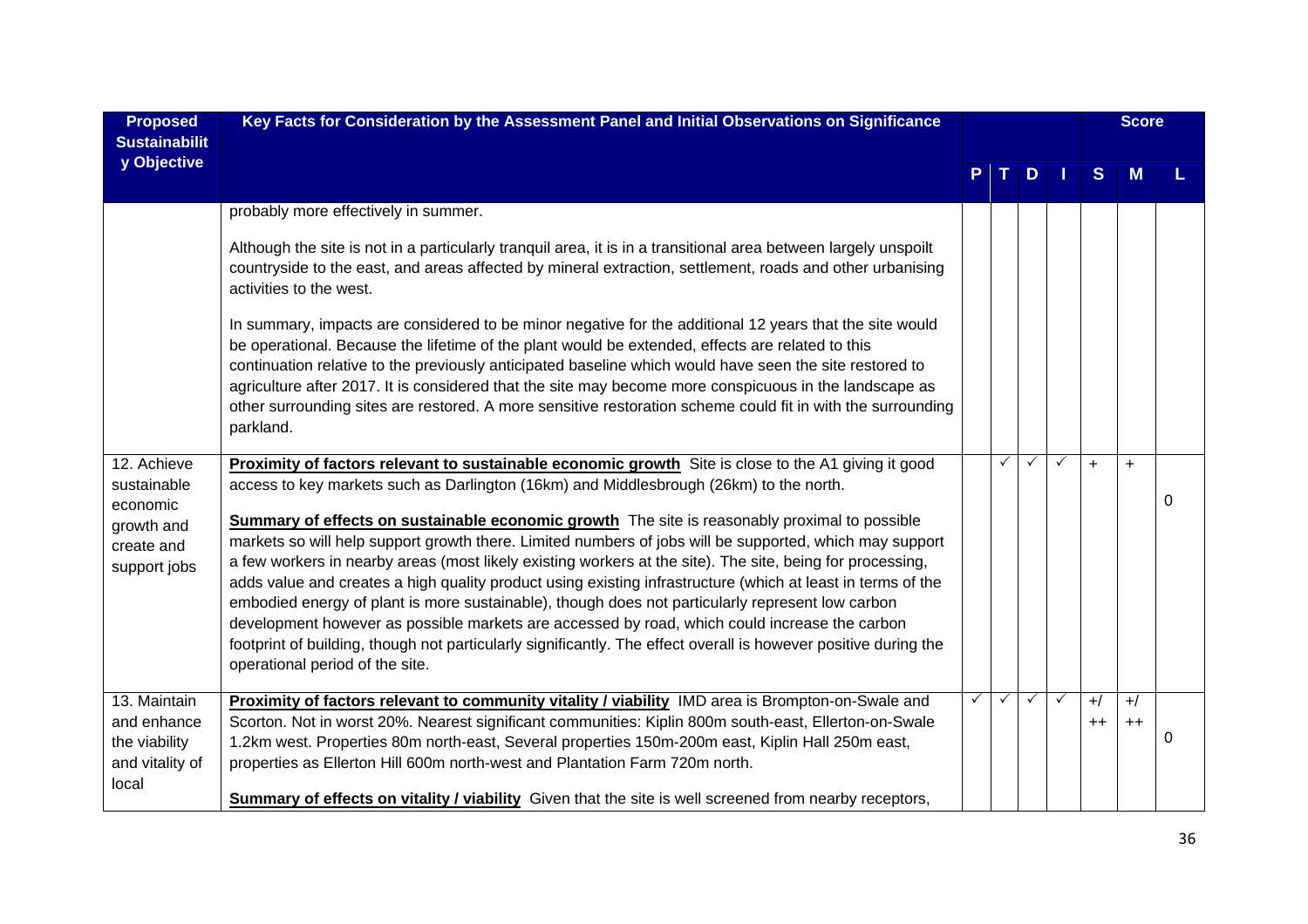| <b>Proposed</b><br><b>Sustainabilit</b>                                                         | Key Facts for Consideration by the Assessment Panel and Initial Observations on Significance                                                                                                                                                                                                                                                                                                                                                                                                                                                                                                                                                                                                                                       |    |   |   |   | <b>Score</b> |              |
|-------------------------------------------------------------------------------------------------|------------------------------------------------------------------------------------------------------------------------------------------------------------------------------------------------------------------------------------------------------------------------------------------------------------------------------------------------------------------------------------------------------------------------------------------------------------------------------------------------------------------------------------------------------------------------------------------------------------------------------------------------------------------------------------------------------------------------------------|----|---|---|---|--------------|--------------|
| y Objective                                                                                     |                                                                                                                                                                                                                                                                                                                                                                                                                                                                                                                                                                                                                                                                                                                                    | т. | D | Ш | S | M            |              |
| communities                                                                                     | visual amenity impacts are considered to be negligible. The processing plant site forms part of the Kiplin<br>Hall Estate and it is understood (from the supporting statement for consent C1/21/16H/CM) that revenues<br>gained from the processing plant site have been re-invested into Kiplin Hall and Estate, an important<br>historic asset and successful tourist attraction. It is therefore considered that the retention of this site may<br>enhance the viability of Kiplin Hall whilst also enabling the provision of locally available construction<br>materials. A moderate positive impact is therefore recorded under this objective.                                                                               |    |   |   |   |              |              |
| 14. To provide<br>opportunities<br>to enable<br>recreation,<br>leisure and<br>learning          | <b>Proximity to recreation, leisure and learning receptors</b> Bridleway 20.26/2/1 begins 150m NW of the<br>site.<br><b>Summary of effects on recreation, leisure and learning</b> The site is well screened and so visual<br>impacts upon users of nearby rights of way are considered to be negligible. The retention of the site<br>would lead to the continued use of B6271 by site traffic although the impacts of this upon users of rights<br>of way that adjoin this road are considered to be negligible.                                                                                                                                                                                                                 |    |   |   | 0 | 0            | $\Omega$     |
| 15. To protect<br>and improve<br>the wellbeing,<br>health and<br>safety of local<br>communities | Proximity to population / community receptors / factors relevant to health and wellbeing No<br>hospitals, clinics or health centres within 1km. The village of Kiplin lies 800m south-east and Ellerton-on-<br>Swale 1.2km west. Individual properties lie 80m north-east, several properties 150m-200m east, Kiplin<br>Hall 250m east, properties as Ellerton Hill 600m north-west and Plantation Farm 720m north.<br><b>Summary of effects on health and wellbeing</b> The retention of this facility would result in the<br>continuation of existing amenity issues including noise, dust and traffic impacts for a further 12 years.<br>This is considered to constitute a minor negative impact in the short and medium term. |    |   |   |   |              | $\Omega$     |
| 16. To<br>minimise flood<br>risk and<br>reduce the<br>impact of<br>flooding                     | Proximity to flood zones Surface water flooding affects around 20% of the site at 1000 year return<br>period. Circa 75% of the site lies in flood zone 3 and 25% in flood zone 2.<br><b>Summary of effects on flooding</b> This allocation would seek to retain a processing site in an area of<br>high flood risk and will be subject to sequential testing as part of the SFRA. Impacts are uncertain<br>pending the outcome of this assessment.                                                                                                                                                                                                                                                                                 |    |   |   | ? | ?            | $\mathbf{0}$ |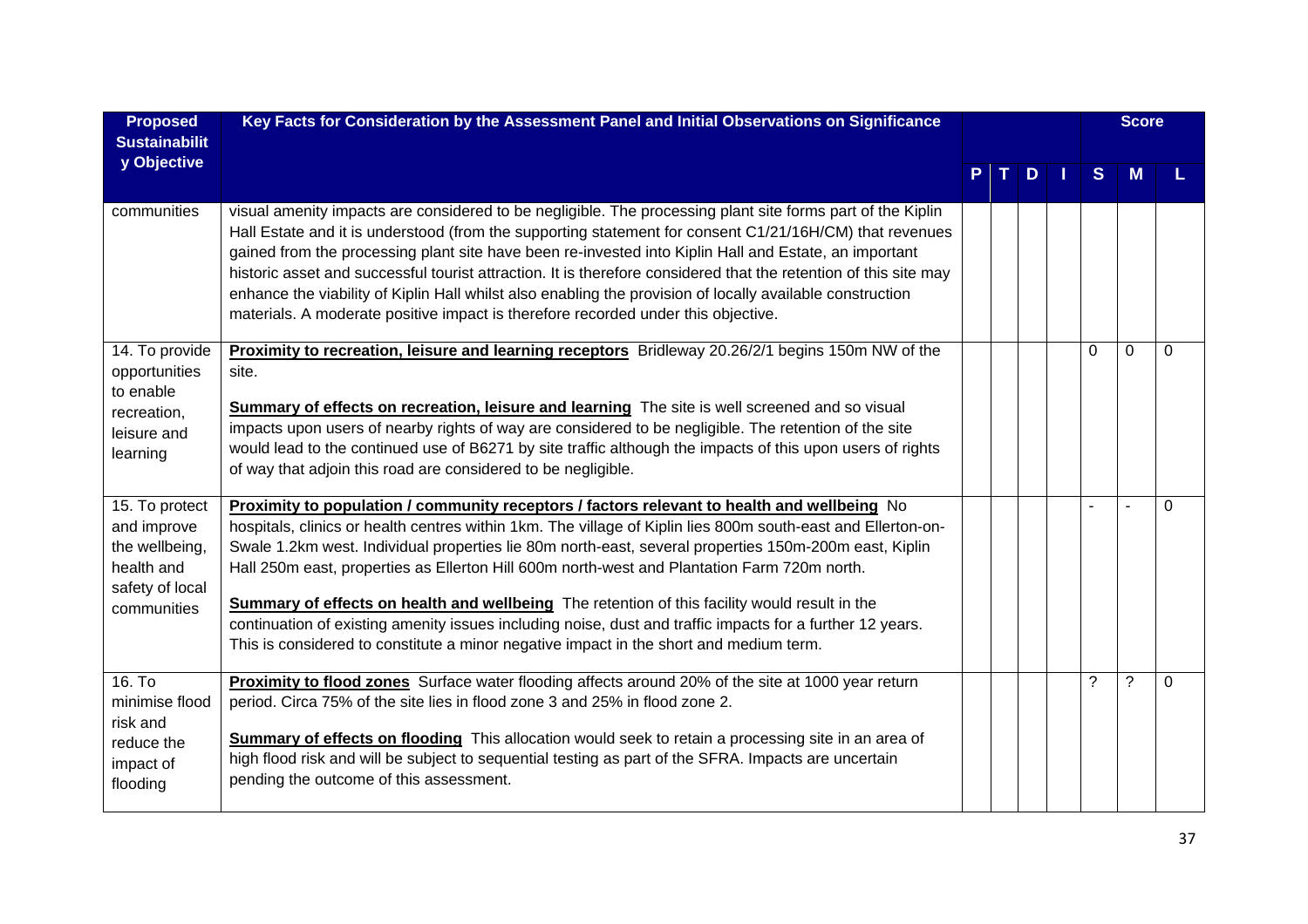| <b>Proposed</b><br><b>Sustainabilit</b>                                                                      | Key Facts for Consideration by the Assessment Panel and Initial Observations on Significance                                                                                                                                                                                                                                                                            |  |     |     | <b>Score</b> |             |   |  |  |
|--------------------------------------------------------------------------------------------------------------|-------------------------------------------------------------------------------------------------------------------------------------------------------------------------------------------------------------------------------------------------------------------------------------------------------------------------------------------------------------------------|--|-----|-----|--------------|-------------|---|--|--|
| y Objective                                                                                                  |                                                                                                                                                                                                                                                                                                                                                                         |  | PTD | -11 | <b>SI</b>    | M           |   |  |  |
| 17. To<br>address the<br>needs of a<br>changing<br>population in<br>a sustainable<br>and inclusive<br>manner | <b>Proximity to factors relevant to the needs of a changing population</b> The site does not conflict with<br>any known allocations in other plans.<br>Summary of effects on a changing population The site would make a small contribution to self-<br>sufficiency in the supply of sand and gravel products and may also support markets outside of the plan<br>area. |  |     |     |              | O<br>$\div$ | 0 |  |  |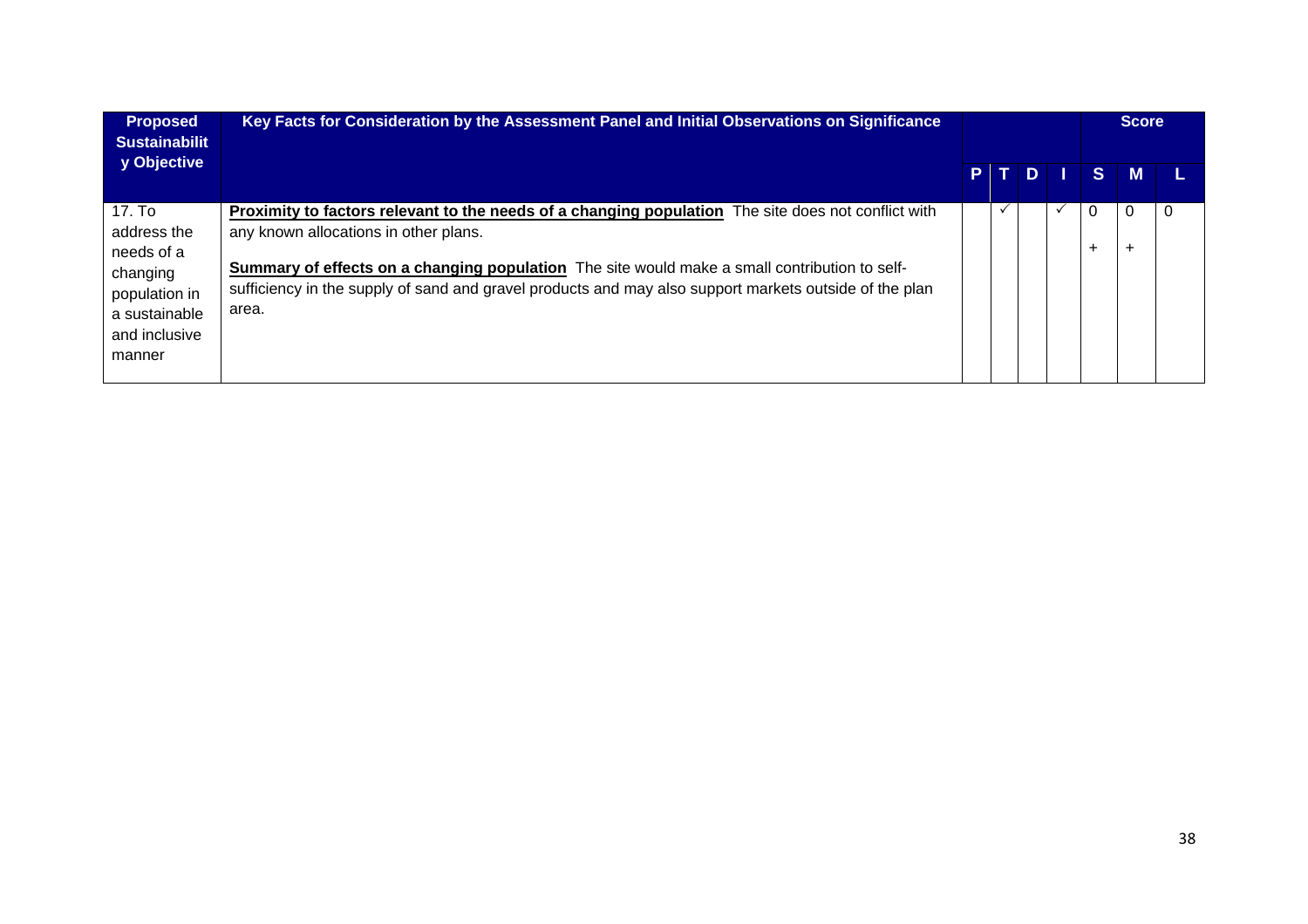| <b>Proposed</b><br><b>Sustainabilit</b> | Key Facts for Consideration by the Assessment Panel and Initial Observations on Significance                                                                                                                                                                                                                                                                                                                                                                                                                                                                                                               |   |   |   |              |   |   |  |  | <b>Score</b> |  |
|-----------------------------------------|------------------------------------------------------------------------------------------------------------------------------------------------------------------------------------------------------------------------------------------------------------------------------------------------------------------------------------------------------------------------------------------------------------------------------------------------------------------------------------------------------------------------------------------------------------------------------------------------------------|---|---|---|--------------|---|---|--|--|--------------|--|
| y Objective                             |                                                                                                                                                                                                                                                                                                                                                                                                                                                                                                                                                                                                            | P |   | D |              | S | М |  |  |              |  |
| Cumulative                              | <b>Cumulative / Synergistic effects</b>                                                                                                                                                                                                                                                                                                                                                                                                                                                                                                                                                                    |   |   |   |              |   |   |  |  |              |  |
| effects                                 | Planning Context: Nearest significant communities: Kiplin 800m south-east, Ellerton-on-Swale 1.2km<br>west. Catterick is 2km west at the nearest point.                                                                                                                                                                                                                                                                                                                                                                                                                                                    |   |   |   |              |   |   |  |  |              |  |
|                                         | Catterick is a Primary Service Village in Richmondshire (provide for fewer services than Local Service<br>Centres that support the needs of rural communities - 13% of housing is directed to these settlements),<br>while Ellerton and Kiplin are 'elsewhere in the plan area' (5% of housing development is directed towards<br>'Elsewhere in the Plan Area'). Policy 23 of the earlier local plan is the only saved policy within that plan,<br>which allows development within development limits. As the site does not lie within any settlement limits it<br>does not conflict with any allocations. |   |   |   |              |   |   |  |  |              |  |
|                                         | Other Joint Minerals and Waste Plan Sites: Other possible allocations lie within 2km of MJP46. These<br>are: MJP62 500m west, MJP21 500m south, MJP33 1.3km south-east.                                                                                                                                                                                                                                                                                                                                                                                                                                    |   |   |   |              |   |   |  |  |              |  |
|                                         | Historic Minerals and Waste Sites: to the south of the site lie historic applications (granted 1950s and<br>1990s) associated with extraction at the River Swale (400m) and Manor House Farm (immediately<br>adjacent). Kiplin Hall extraction is adjacent to the south-east. An historic landfill site, Swale Quarry, lies<br>1.7km north-west, with waste disposal taking place at 3 locations across this site.                                                                                                                                                                                         |   |   |   |              |   |   |  |  |              |  |
|                                         | Landscape: As a number of other existing and proposed quarries exist in the area, the retention of this<br>processing plant combined with other cumulative development may have a cumulative impact upon Kiplin<br>Hall (visual amenity, visitor experience, site traffic etc.).                                                                                                                                                                                                                                                                                                                           |   | ✓ |   | $\checkmark$ |   |   |  |  |              |  |
|                                         |                                                                                                                                                                                                                                                                                                                                                                                                                                                                                                                                                                                                            |   |   |   |              |   |   |  |  |              |  |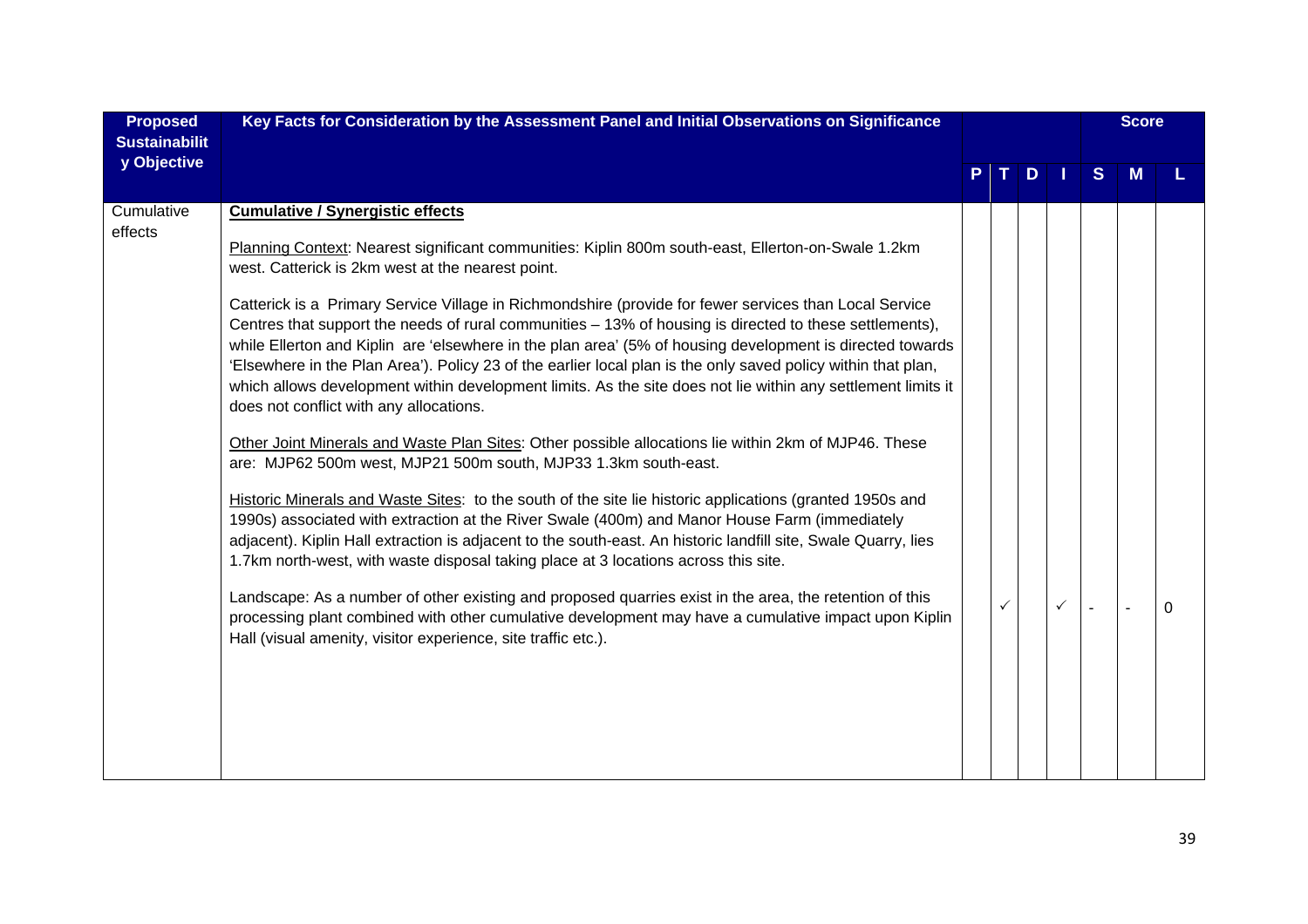| <b>Proposed</b><br><b>Sustainabilit</b> | Key Facts for Consideration by the Assessment Panel and Initial Observations on Significance                                                                                                                                                                                    |       |  |              | <b>Score</b> |  |
|-----------------------------------------|---------------------------------------------------------------------------------------------------------------------------------------------------------------------------------------------------------------------------------------------------------------------------------|-------|--|--------------|--------------|--|
| y Objective                             |                                                                                                                                                                                                                                                                                 | PTDII |  | <sub>S</sub> | M            |  |
| Limitations /<br>data gaps              | No significant data gaps. More detailed assessment would be required to fully evaluate a number of effects however. This should be<br>addressed at any subsequent planning application stage.                                                                                   |       |  |              |              |  |
| <b>Score</b>                            |                                                                                                                                                                                                                                                                                 |       |  |              |              |  |
| $++$                                    | The Site option is predicted to have major positive effects on the achievement of the SA objective. For example, this may include a significant<br>contribution to issues or receptor of more than local significance, or to several issues or receptors of local significance. |       |  |              |              |  |
| $\ddot{}$                               | The Site option is predicted to have minor positive effects on achievement of the SA objective. For example, this may include a significant<br>contribution to an issue or receptor of more local significance.                                                                 |       |  |              |              |  |
| $\Omega$                                | The Site option will have no effect on the achievement of the SA objective <sup>11</sup> .                                                                                                                                                                                      |       |  |              |              |  |
|                                         | The Site option is predicted to have minor negative effects on the achievement of the SA objective. For example, this may include a negative<br>contribution to an issue or receptor of local significance.                                                                     |       |  |              |              |  |
| --                                      | The Site option is predicted to have major negative effects on the achievement of the SA objective. For example, this may include a significant<br>negative contribution to an issue or receptor of more than local significance.                                               |       |  |              |              |  |
| $\ddot{?}$                              | The impact of the Site option on the SA objective is uncertain.                                                                                                                                                                                                                 |       |  |              |              |  |

<sup>&</sup>lt;sup>11</sup> This includes where there is no clear link between the site SA objective and the site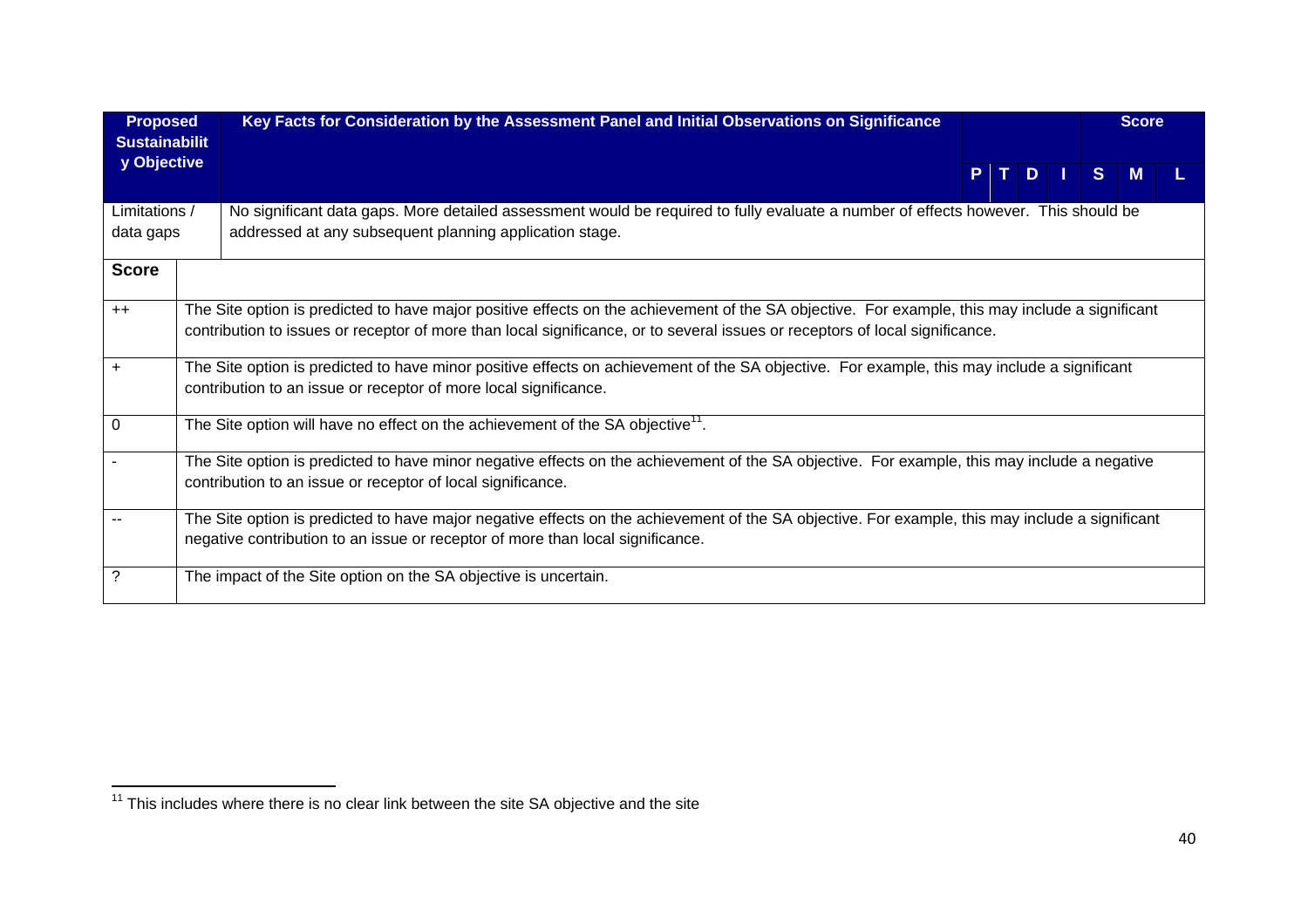#### **WJP01 – Hillcrest, Harmby**

| Site Name                   | Site WJP01 Hillcrest, Harmby, Richmondshire                                                         |
|-----------------------------|-----------------------------------------------------------------------------------------------------|
| <b>Current Use</b>          | Current Use: Scrap yard including end of life vehicle dismantling                                   |
| Nature of Planning Proposal | Nature of Planning Proposal: Waste transfer station (including recycling)                           |
| <b>Size</b>                 | Size: 0.64                                                                                          |
| Proposed life of site       | Proposed life of site: Permanent                                                                    |
| <b>Notes</b>                | This allocation would include a building 30m by 24m, 10m high to be located at the east end of site |
|                             | together with an office/toilet facilities (10m by 7m, one or two storey) by entrance gate           |

| <b>Proposed</b><br><b>Sustainability</b>                                                                        | Key Facts for Consideration by the Assessment Panel and Initial Observations on Significance                                                                                                                                                                                                                                                                                                                                                                                                                                                                                                                                                                                                                                                                                                                                                                                                                                                                                                                                                                                            |    |              |   | <b>Score</b>             |          |          |
|-----------------------------------------------------------------------------------------------------------------|-----------------------------------------------------------------------------------------------------------------------------------------------------------------------------------------------------------------------------------------------------------------------------------------------------------------------------------------------------------------------------------------------------------------------------------------------------------------------------------------------------------------------------------------------------------------------------------------------------------------------------------------------------------------------------------------------------------------------------------------------------------------------------------------------------------------------------------------------------------------------------------------------------------------------------------------------------------------------------------------------------------------------------------------------------------------------------------------|----|--------------|---|--------------------------|----------|----------|
| <b>Objective</b>                                                                                                |                                                                                                                                                                                                                                                                                                                                                                                                                                                                                                                                                                                                                                                                                                                                                                                                                                                                                                                                                                                                                                                                                         | P. |              | D | S.                       | <b>M</b> |          |
| 1. To protect<br>and enhance<br>biodiversity<br>and geo-<br>diversity and<br>improve<br>habitat<br>connectivity | Proximity of international / national and local designations and key features Natura 2000: 4km- North<br>Pennine Moors SAC/SPA, 12km North Pennine Dales Meadows SAC/SPA. 6 SSSIs within 5km. Closest to<br>site is Leyburn Glebe 2.75km west of the site. Others include River Ure Grasslands 3.2km south-east, East<br>Nidderdale Moors (Flamstone Pin-High Ruckles) 4.75km south, Thowker Corner 4.6km west, Bellerby Fields<br>3.5km north-west and Lovely Seat - Stainton Moor 4.1 km north-west.<br>9 SINCs/former SINCs within 2km. Closest is Pasture at Harmby (SE18-16, Deleted SINC) adjacent to the<br>site to the south. All other SINCs/former SINCs lie in excess of 500m from the site.<br>In terms of Priority Habitat, an area of coastal and floodplain grazing marsh lies adjacent to the site to the<br>south and an area of deciduous woodland lies circa65m to the west.<br>Ecological Networks: Site lies entirely within the Ure regional GI corridor.<br>Summary of effects on designated sites and important features for biodiversity / geo-diversity It is |    | $\checkmark$ |   | $\overline{\phantom{a}}$ | $\Omega$ | $\Omega$ |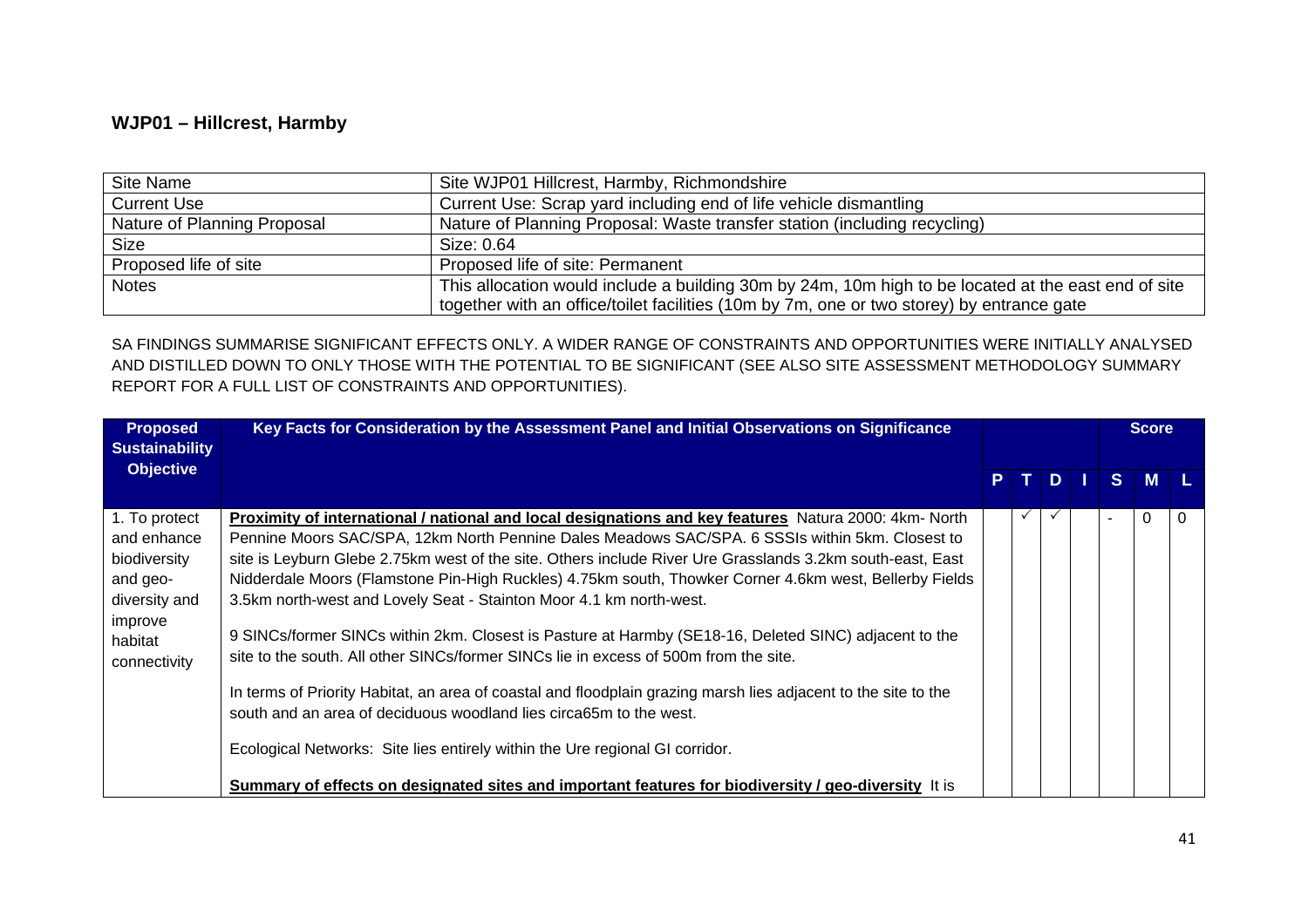| <b>Proposed</b><br><b>Sustainability</b>                                                   | Key Facts for Consideration by the Assessment Panel and Initial Observations on Significance                                                                                                                                                                                                                                                                                                                                                                                                                                                                                                                                                                                                                                                                                                                                                                                                                                                                                                                                                                                                                      |    |     |          | <b>Score</b> |          |
|--------------------------------------------------------------------------------------------|-------------------------------------------------------------------------------------------------------------------------------------------------------------------------------------------------------------------------------------------------------------------------------------------------------------------------------------------------------------------------------------------------------------------------------------------------------------------------------------------------------------------------------------------------------------------------------------------------------------------------------------------------------------------------------------------------------------------------------------------------------------------------------------------------------------------------------------------------------------------------------------------------------------------------------------------------------------------------------------------------------------------------------------------------------------------------------------------------------------------|----|-----|----------|--------------|----------|
| <b>Objective</b>                                                                           |                                                                                                                                                                                                                                                                                                                                                                                                                                                                                                                                                                                                                                                                                                                                                                                                                                                                                                                                                                                                                                                                                                                   | т. | $D$ | S        | <b>M</b>     |          |
|                                                                                            | considered unlikely that there would be any significant effects on Natura 2000 sites, SSSIs or SINCs due to<br>the type and location of development. The site is an existing scrap yard but contains vegetated areas with<br>tall herbs, bramble, scrub, mature trees and ruderal vegetation with potential for protected species such as<br>roosting bats (mature trees) and nesting birds. It is considered that there may be a possible impact on<br>protected species during the construction of the waste transfer/recycling site, particularly if mature trees are<br>affected (there are a number of Tree Preservation Orders locally). Following construction, it is not<br>considered that any further biodiversity impacts would arise during the operation of the site.<br>This is a small site with not many restoration opportunities however things like integrating habitats into<br>buildings and maintaining standoff from trees could be pursued.                                                                                                                                               |    |     |          |              |          |
| 2. To enhance<br>or maintain<br>water quality<br>and improve<br>efficiency of<br>water use | Proximity of water quality / quantity receptors The site is not located within a Nitrate Vulnerable Zone or<br>a Groundwater Source Protection Zone.<br>Humber RBMP: RBMP water body 'Ure from Duerley Beck to Thornton Steward Beck' lies c. 570m E.<br>Ecological Quality: moderate status / Chemical quality: 'does not require assessment'. No local RBMP lakes.<br>RBMP Groundwater: 'SUNO Millstone Grit and Carboniferous Limestone': current quantitative quality - good<br>/ chemical quality - poor.<br>CAMS: surface water resources available at least 50% of time. At low flows new extraction licenses may be<br>more restricted.<br><b>Summary of effects on water quality</b> Site is for waste transfer and recycling so potential impacts will<br>result from construction run off, leachate from storage of waste in the transfer facility and fuel spills / run off<br>from vehicles. These are all expected to be readily resolvable through good site management / vehicle<br>washing etc. Overall impacts in relation to this objective are considered to be neutral as it is assumed that |    |     | $\Omega$ | $\Omega$     | $\Omega$ |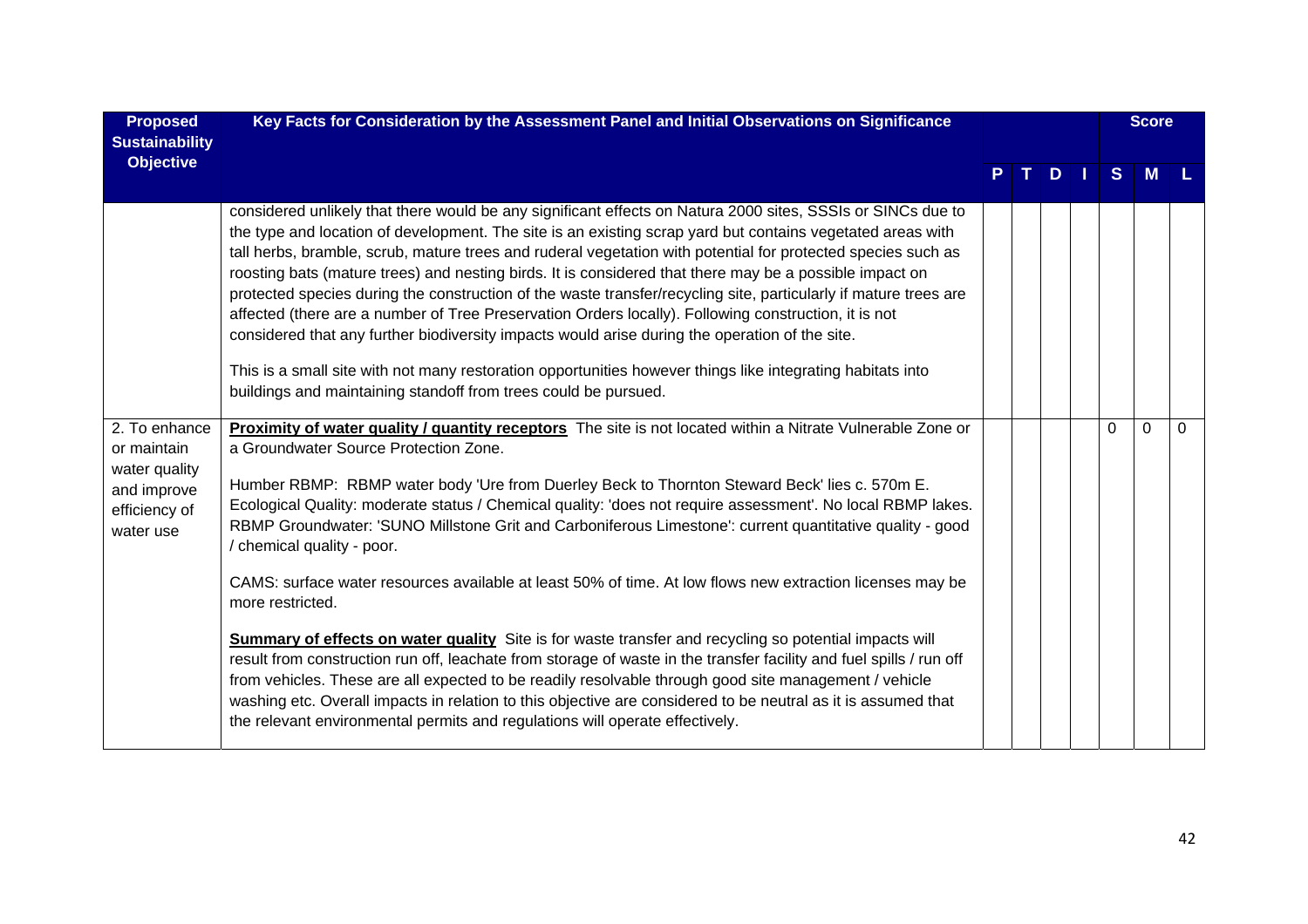| <b>Proposed</b>         | Key Facts for Consideration by the Assessment Panel and Initial Observations on Significance                                                                                                                              |   |   |              |              |   | <b>Score</b>   |           |
|-------------------------|---------------------------------------------------------------------------------------------------------------------------------------------------------------------------------------------------------------------------|---|---|--------------|--------------|---|----------------|-----------|
| <b>Sustainability</b>   |                                                                                                                                                                                                                           |   |   |              |              |   |                |           |
| <b>Objective</b>        |                                                                                                                                                                                                                           |   |   | D            |              | S | M              | L         |
|                         |                                                                                                                                                                                                                           |   |   |              |              |   |                |           |
| 3. To reduce            | Proximity of transport receptors The site is fairly distant from larger markets and other recycling facilities.                                                                                                           |   | ✓ | ✓            | $\checkmark$ | + | $\ddot{}$      | $\ddot{}$ |
| transport               | There are however two additional waste transfer stations located within 4km. Access: Confirmed to be as                                                                                                                   |   |   |              |              |   |                |           |
| miles and<br>associated | existing, which is onto A684 at Harmby, approximately 205m east of the junction with C42 road to                                                                                                                          |   |   |              |              |   |                |           |
| emissions               | Spennithorne; Light Vehicles: estimate of 1-2 two-way daily movements; HGV Vehicles: estimate of up to 10<br>two-way daily movements;                                                                                     |   |   |              |              | ? | $\tilde{?}$    | ?         |
| from transport          |                                                                                                                                                                                                                           |   |   |              |              |   |                |           |
| and                     | Net change in daily two-way trip generation: Light vehicles: 0; HGVs: 0. Traffic assessment rating: yellow.                                                                                                               |   |   |              |              |   |                |           |
| encourage the<br>use of | PROW: This site is not affected by a registered public right of way.                                                                                                                                                      |   |   |              |              |   |                |           |
| sustainable             | Rail: Nearest national rail network 24km east (a private rail network lies c. 100m North); Strategic Road:                                                                                                                |   |   |              |              |   |                |           |
| modes of                | A684 adjacent to the site to the north; Canal / Freight waterway: none within 20km.                                                                                                                                       |   |   |              |              |   |                |           |
| transportation          |                                                                                                                                                                                                                           |   |   |              |              |   |                |           |
|                         | <b>Summary of effects on transport</b> This site would generate a relatively small amount of light vehicle and<br>HGV movements (none above the current site, so the limited number of vehicles associated with this site |   |   |              |              |   |                |           |
|                         | are a continuation of traffic when traffic from this site would have been expected to cease). The initial                                                                                                                 |   |   |              |              |   |                |           |
|                         | Highways Assessment found that HGV movement would be acceptable onto the A684, however works will                                                                                                                         |   |   |              |              |   |                |           |
|                         | be required to improve the existing major road and existing site access. The site is not likely to generate                                                                                                               |   |   |              |              |   |                |           |
|                         | significant travel demand and sustainable modes of transport are considered unlikely to contribute to access                                                                                                              |   |   |              |              |   |                |           |
|                         | to the site.                                                                                                                                                                                                              |   |   |              |              |   |                |           |
|                         | Aside from local effects this site is a transfer station, so it will serve a role in bulking waste from smaller to                                                                                                        |   |   |              |              |   |                |           |
|                         | larger vehicles, this saving on net journeys, which is positive. The site may also be affected by a Highway                                                                                                               |   |   |              |              |   |                |           |
|                         | Authority improvement scheme. Therefore there is an element of uncertainty in this assessment.                                                                                                                            |   |   |              |              |   |                |           |
| 4. To protect           | Proximity of air quality receptors No AQMAs lie within 2km and the site does not lie within a hazardous                                                                                                                   | ✓ |   | $\checkmark$ |              |   | $\overline{a}$ |           |
| and improve             | substances consent consultation zone. In terms of receptors for dust and odour Harmby lies 150m south,                                                                                                                    |   |   |              |              |   |                |           |
| air quality             | Spennithorne 830m south-east, Leyburn 900m west. Individual properties- Argill Farm 280m north, Property                                                                                                                  |   |   |              |              | + | $\ddot{}$      | $\ddot{}$ |
|                         | 120m north-east, Woodlands 550m north. A primary school lies 900m south-east.                                                                                                                                             |   |   |              |              |   |                |           |
|                         | Summary of effects on air quality The site lies in close proximity to a number of residential receptors and                                                                                                               |   |   |              |              |   |                |           |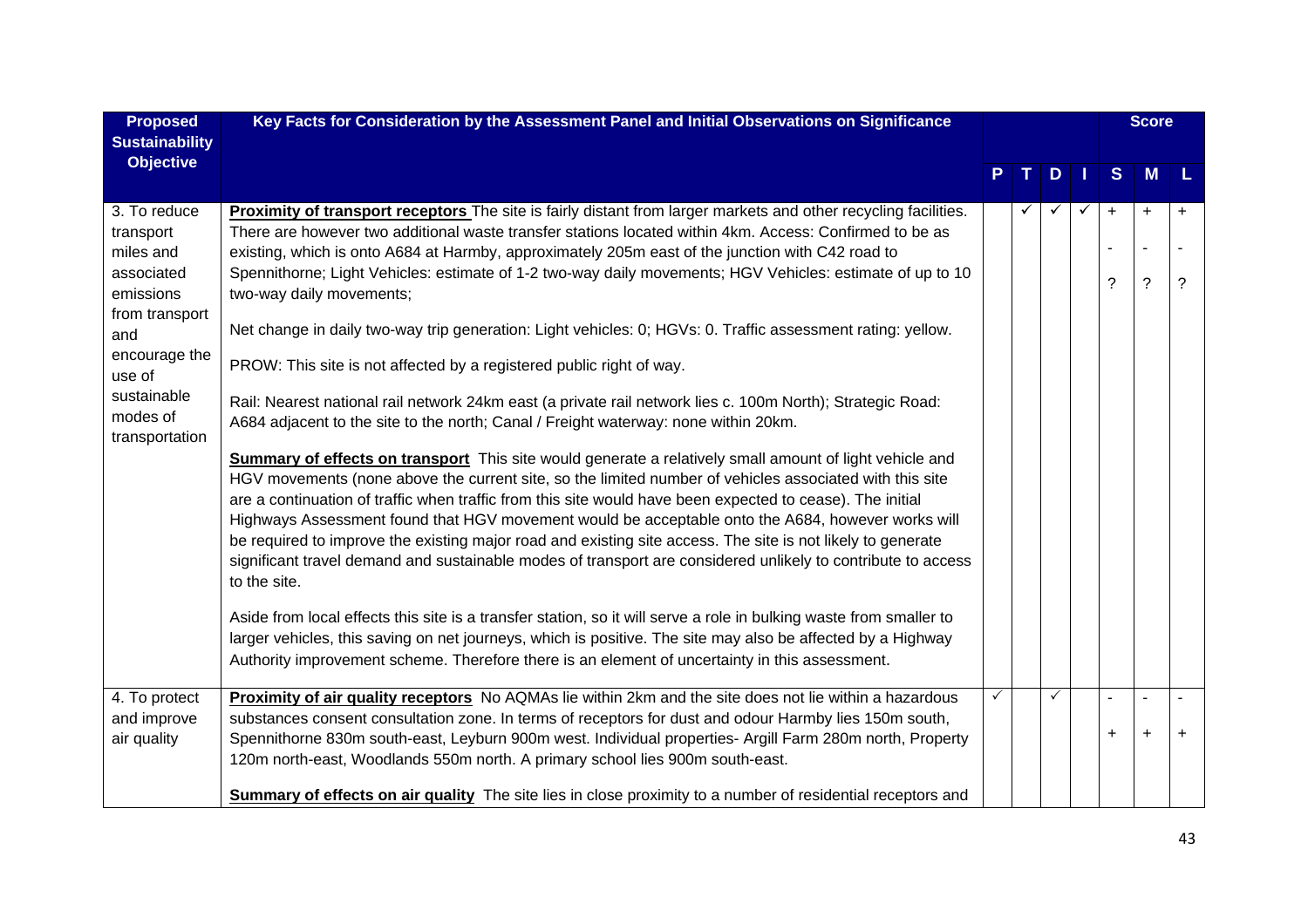| <b>Proposed</b><br><b>Sustainability</b>                                                  | Key Facts for Consideration by the Assessment Panel and Initial Observations on Significance                                                                                                                                                                                                                                                                                                                                                                                                                                                                                                                                                                                                                                                                                |  |   |              |     | <b>Score</b> |          |
|-------------------------------------------------------------------------------------------|-----------------------------------------------------------------------------------------------------------------------------------------------------------------------------------------------------------------------------------------------------------------------------------------------------------------------------------------------------------------------------------------------------------------------------------------------------------------------------------------------------------------------------------------------------------------------------------------------------------------------------------------------------------------------------------------------------------------------------------------------------------------------------|--|---|--------------|-----|--------------|----------|
| <b>Objective</b>                                                                          |                                                                                                                                                                                                                                                                                                                                                                                                                                                                                                                                                                                                                                                                                                                                                                             |  | D |              | S   | M            |          |
|                                                                                           | therefore dust (from construction and vehicles travelling to/from site) and odour may be an issue. It is<br>considered that practices such as vehicle washing and could reduce this impact. Emissions would be<br>generated by vehicles delivering waste to site and possibly by onsite operations (however this process will<br>facilitate the bulking of waste so that it can be transported onwards in a more efficient manor). Positive and<br>negative impacts.                                                                                                                                                                                                                                                                                                        |  |   |              |     |              |          |
| 5. To use soil<br>and land<br>efficiently and<br>safeguard or<br>enhance their<br>quality | Proximity of soil and land receptors Site is located in an area of ALC Grade 3 land however the site<br>currently constitutes a scrap yard and end of life vehicle dismantling facility and historic maps indicate it was<br>previously a quarry. In terms of land stability development does not lie within or adjacent to a Coal Board<br>development high risk area.<br>Summary of effects on soil / land The site is currently developed and therefore no further agricultural land<br>would be lost to the site. Neutral impact.                                                                                                                                                                                                                                       |  |   |              | 0   | $\Omega$     | $\Omega$ |
| 6. Reduce the<br>causes of<br>climate<br>change                                           | Proximity of factors relevant to exacerbating climate change In terms of Priority Habitat, an area of<br>coastal and floodplain grazing marsh lies adjacent to the site to the south and an area of deciduous<br>woodland lies circa 65m to the west. Trees are located onsite in the west and south of the site area. Various<br>areas of woodland lie in close proximity to the site including: unnamed wood abutting south-east corner;<br>Harmby Gill is 65m west/south-west; copse on south side of railway is 60m north; unnamed wood is 230m<br>south-east (north of Colliwath Lane U1137).<br><b>Summary of effects on climate change</b> Should the development of the site lead to the removal of mature                                                          |  |   | $\checkmark$ | $+$ | $\ddot{}$    | $+$      |
|                                                                                           | trees in the southern and western site area, this would result in a loss of carbon storage. Due to the small<br>area involved, this would constitute a very minor negative impact. It is acknowledged that areas of<br>woodland lie in close proximity to the site and is considered that dust deposition on leaves may lead to a<br>minor loss of productivity; however the effect on this objective is considered to be insignificant. It is<br>estimated that the site would receive between 10,000 and 15,000 tonnes of waste per annum. The site<br>would allow waste material to be sorted and bulked up for more efficient transit or recycled, ultimately<br>diverting waste from landfill and saving carbon emissions in waste transportation. Overall, both minor |  |   |              |     |              |          |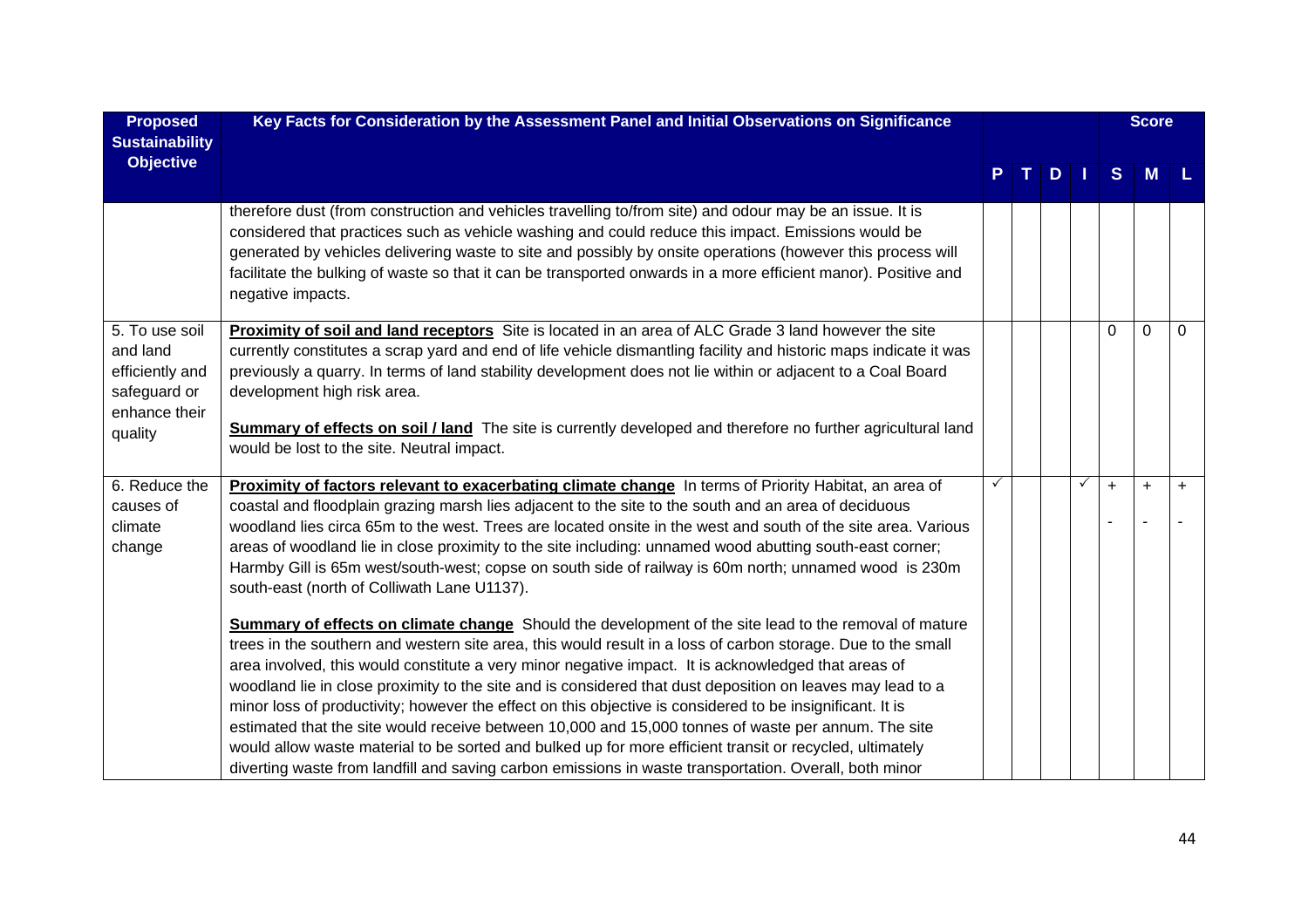| <b>Proposed</b><br><b>Sustainability</b>                                                          | Key Facts for Consideration by the Assessment Panel and Initial Observations on Significance                                                                                                                                                                                                                                                                                                                                                                                                                                       |  |   |              |                   | <b>Score</b>      |                   |
|---------------------------------------------------------------------------------------------------|------------------------------------------------------------------------------------------------------------------------------------------------------------------------------------------------------------------------------------------------------------------------------------------------------------------------------------------------------------------------------------------------------------------------------------------------------------------------------------------------------------------------------------|--|---|--------------|-------------------|-------------------|-------------------|
| <b>Objective</b>                                                                                  |                                                                                                                                                                                                                                                                                                                                                                                                                                                                                                                                    |  | D |              | S.                | M                 |                   |
|                                                                                                   | positive and minor negative impacts are recorded.                                                                                                                                                                                                                                                                                                                                                                                                                                                                                  |  |   |              |                   |                   |                   |
| 7. To respond<br>and adapt to<br>the effects of<br>climate<br>change                              | Proximity of factors relevant to the adaptive capacity <sup>12</sup> of a site Site is not affected by surface water<br>flooding. Site is in Flood Zone 1. CAMS: surface water resources available at least 50% of time. At low flows<br>new extraction licenses may be more restricted.<br>Summary of effects on climate change adaptation The site is not located in an area that is likely to flood<br>and is considered unlikely to block the ability of neighbouring land uses to adapt to climate change. Neutral<br>impact. |  |   |              | $\Omega$          | $\Omega$          | $\Omega$          |
| 8. To minimise<br>the use of<br>resources and<br>encourage<br>their re-use<br>and<br>safeguarding | <b>Proximity of factors relevant to the resource usage of a site</b> The site would transfer/recycle 10,000 to<br>15,000 tonnes of waste per annum.<br>Summary of effects on resource usage A waste transfer station (including recycling) would ultimately<br>help to get waste to recycling and other treatment centres (assisting the circular economy by ultimately<br>reducing resource consumption). Its indirect beneficial effect would be dependent on the final destination of<br>the waste.                             |  |   | $\checkmark$ | $\ddot{}$<br>$++$ | $\ddot{}$<br>$++$ | $\ddot{}$<br>$++$ |

 $12$  Adaptive capacity is defined as the ability of a system to adjust to climate change to moderate potential; damage or take advantage of opportunities (adapted from CARE International, 2015. Adaptive Capacity [URL: http://www.careclimatechange.org/tk/integration/en/key\_concepts/adaptive\_capacity.html ]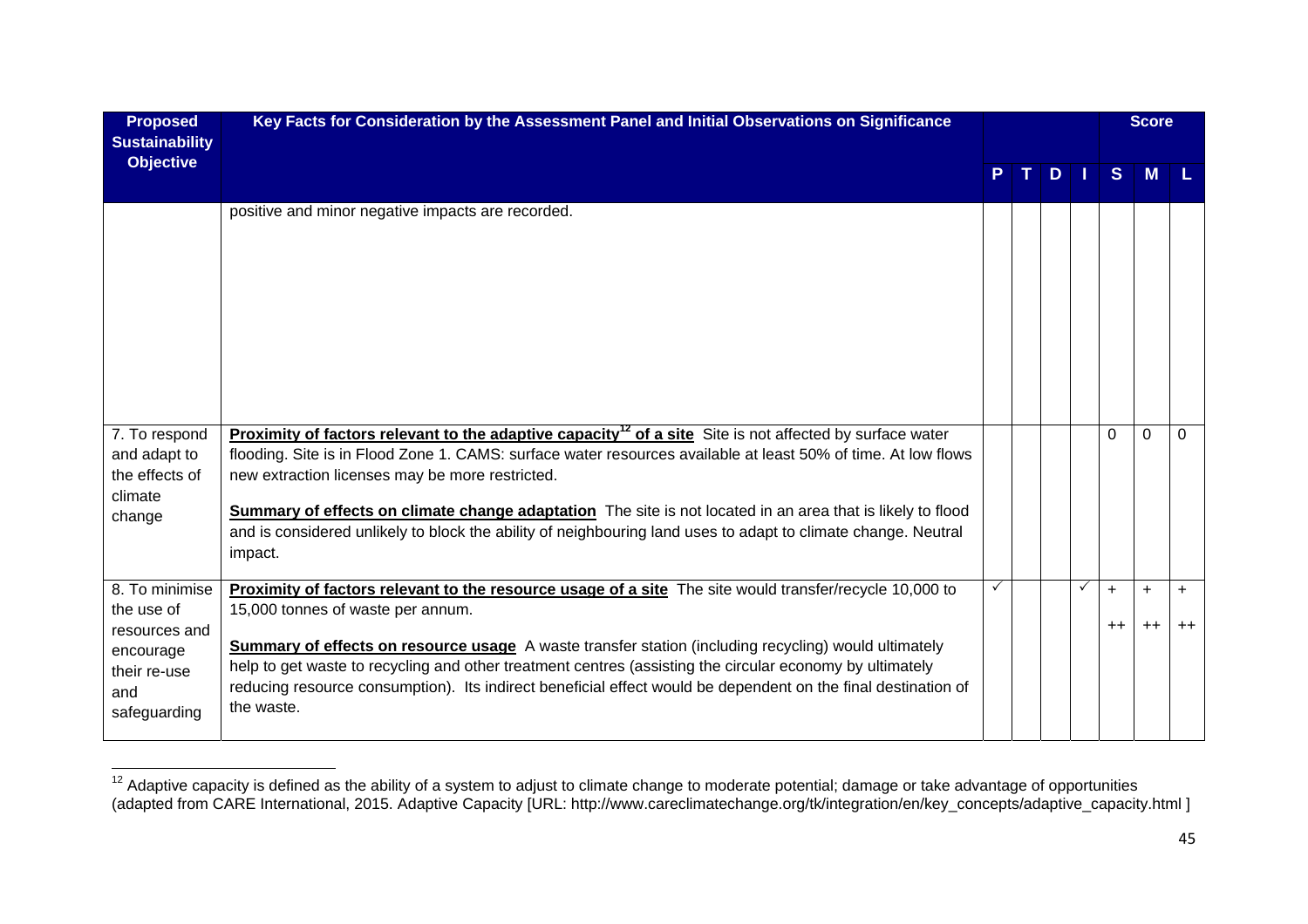| <b>Proposed</b><br><b>Sustainability</b>                                                                                                    | Key Facts for Consideration by the Assessment Panel and Initial Observations on Significance                                                                                                                                                                                                                                                                                                                                                                                                                                                                                                                                                                                                                                                                                                                                                                                                                                                                                                                                                                                                                                                                                                                                                                                                                                                                                                                                                 |  |   |                   | <b>Score</b> |          |
|---------------------------------------------------------------------------------------------------------------------------------------------|----------------------------------------------------------------------------------------------------------------------------------------------------------------------------------------------------------------------------------------------------------------------------------------------------------------------------------------------------------------------------------------------------------------------------------------------------------------------------------------------------------------------------------------------------------------------------------------------------------------------------------------------------------------------------------------------------------------------------------------------------------------------------------------------------------------------------------------------------------------------------------------------------------------------------------------------------------------------------------------------------------------------------------------------------------------------------------------------------------------------------------------------------------------------------------------------------------------------------------------------------------------------------------------------------------------------------------------------------------------------------------------------------------------------------------------------|--|---|-------------------|--------------|----------|
| <b>Objective</b>                                                                                                                            |                                                                                                                                                                                                                                                                                                                                                                                                                                                                                                                                                                                                                                                                                                                                                                                                                                                                                                                                                                                                                                                                                                                                                                                                                                                                                                                                                                                                                                              |  | D | <sub>S</sub>      | M            |          |
| 9. To minimise<br>waste<br>generation<br>and prioritise<br>management<br>of waste as<br>high up the<br>waste<br>hierarchy as<br>practicable | <b>Proximity of factors relevant to managing waste higher up the waste hierarchy</b> No spatial factors<br>identified.<br><b>Summary of effects on the waste hierarchy</b> A waste transfer and recycling facility would ultimately help<br>to get waste to recycling and other treatment centres (moving it up the waste hierarchy in most cases). Its<br>indirect beneficial effect would be dependent on the final destination of the waste.                                                                                                                                                                                                                                                                                                                                                                                                                                                                                                                                                                                                                                                                                                                                                                                                                                                                                                                                                                                              |  |   | $\ddot{}$<br>$++$ | +<br>$++$    | $++$     |
| 10. To<br>conserve or<br>enhance the<br>historic<br>environment<br>and its setting,<br>cultural<br>heritage and<br>character                | Proximity of historic environment receptors Spennithorne conservation area lies 450m south-east.<br>Constable Burton Hall (Grade 2, ID 1,001,060) Registered Park and Garden lies 2.4km north-east. No<br>Registered Battlefields or World Heritage Sites lie within 5km. No Scheduled Monuments lie within 2km. 5<br>listed buildings lie within 1km (all Grade 2), nearest to site- Manor House (Grade 2, ID 1,130, 934) 300m<br>south-west.<br>In terms of historic landscape character, the site lies in HLC Broad Type- Enclosed Land, HLC Type- Open<br>Field. Undesignated archaeology in this area includes former quarrying activity and evidence for medieval<br>and later field systems.<br><b>Summary of effects on the historic environment</b> The HLC type of this area is open field, however, the<br>allocation site has been characterised as such as part of a larger area even though the historic landscape<br>character has already been replaced by the current and previous land use as a quarry and scrapyard, and is<br>therefore invisible. It is anticipated that there will no effect upon historic landscape character. It is anticipated<br>that there will be no impact upon the archaeological resource as the proposed development is for the use of<br>a former quarry/ scrapyard, where it is assumed with a high degree of certainty that any archaeological<br>resource has previously been destroyed. |  |   | 0                 | $\mathbf{0}$ | $\Omega$ |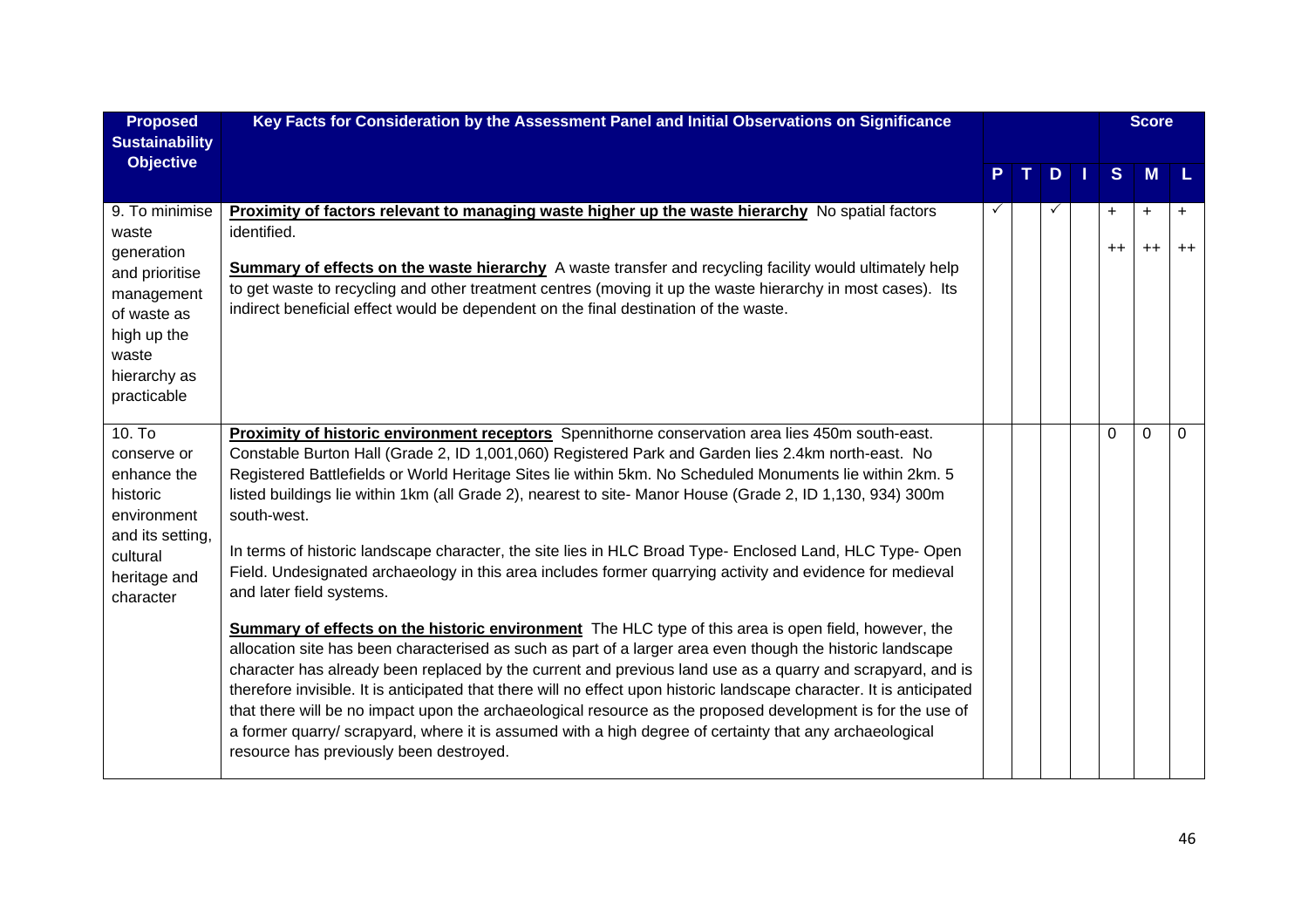| <b>Proposed</b>                                                                                                    | Key Facts for Consideration by the Assessment Panel and Initial Observations on Significance                                                                                                                                                                                                                                                                                                                                                                                                                                                                                                                                                                                                                                                                                                                                                                                                                                                                                                                                                                                                                                                                                                                                                                                                                                                                                                                                                                                                                                                                                                                                                                                                                                                                                                                                                                                                                                                                                                                                                                                                                                                                                                                                                                                                                                                                                                                                                                                                                             |        |        |              |               | <b>Score</b>               |               |
|--------------------------------------------------------------------------------------------------------------------|--------------------------------------------------------------------------------------------------------------------------------------------------------------------------------------------------------------------------------------------------------------------------------------------------------------------------------------------------------------------------------------------------------------------------------------------------------------------------------------------------------------------------------------------------------------------------------------------------------------------------------------------------------------------------------------------------------------------------------------------------------------------------------------------------------------------------------------------------------------------------------------------------------------------------------------------------------------------------------------------------------------------------------------------------------------------------------------------------------------------------------------------------------------------------------------------------------------------------------------------------------------------------------------------------------------------------------------------------------------------------------------------------------------------------------------------------------------------------------------------------------------------------------------------------------------------------------------------------------------------------------------------------------------------------------------------------------------------------------------------------------------------------------------------------------------------------------------------------------------------------------------------------------------------------------------------------------------------------------------------------------------------------------------------------------------------------------------------------------------------------------------------------------------------------------------------------------------------------------------------------------------------------------------------------------------------------------------------------------------------------------------------------------------------------------------------------------------------------------------------------------------------------|--------|--------|--------------|---------------|----------------------------|---------------|
| <b>Sustainability</b>                                                                                              |                                                                                                                                                                                                                                                                                                                                                                                                                                                                                                                                                                                                                                                                                                                                                                                                                                                                                                                                                                                                                                                                                                                                                                                                                                                                                                                                                                                                                                                                                                                                                                                                                                                                                                                                                                                                                                                                                                                                                                                                                                                                                                                                                                                                                                                                                                                                                                                                                                                                                                                          |        |        |              |               |                            |               |
| <b>Objective</b>                                                                                                   |                                                                                                                                                                                                                                                                                                                                                                                                                                                                                                                                                                                                                                                                                                                                                                                                                                                                                                                                                                                                                                                                                                                                                                                                                                                                                                                                                                                                                                                                                                                                                                                                                                                                                                                                                                                                                                                                                                                                                                                                                                                                                                                                                                                                                                                                                                                                                                                                                                                                                                                          |        | D      |              | S             | M                          |               |
| 11. To protect<br>and enhance<br>the quality and<br>character of<br>landscapes<br>and<br>townscapes<br>12. Achieve | <b>Proximity of landscape / townscape receptors and summary of character</b> Yorkshire Dales National<br>Park lies 3.2km west and Nidderdale AONB lies 5.2km south.<br>Bolton Castle Estate Inheritance Tax Exempt land lies 2.5km west.<br>The site is located in Pennine Dales Fringe National Character Area. The North Yorkshire and York<br>Landscape Character Assessment identifies the site as 'Moors Fringe (upland, fringe and valley<br>landscapes)' landscape character type. This area is characterised by: High visual sensitivity as a result of<br>strong inter-visibility with adjacent higher and lower Landscape Character Types; Moderate ecological<br>sensitivity overall as a result of the numerous small woodlands and hedgerows which provide key habitats.<br>These have, however, been depleted in places by agricultural improvement; 'High landscape and cultural<br>sensitivity as a result of the predominantly intact pattern of hedgerows and dry stone walls at field<br>boundaries, the patchwork of historic designed landscapes, predominantly rural character and relatively<br>strong sense of tranquillity. In terms of tranquillity the site is classed as 'undisturbed'.<br><b>Summary of effects on landscape / townscape</b> The site currently detracts from the setting of Harmby as<br>it is visible on the approach from the east on the A684. Although this is a small site, it lies within the Lower<br>Wensleydale sub-area of Richmondshire and constitutes a relatively large development in the local context.<br>There is a former landfill site across the road, which has now been restored therefore no cumulative effects<br>are anticipated. There are mature trees on the boundaries, with a stone wall between the site and the road.<br>A waste transfer station could be as (or more) intrusive as the existing use as new buildings will be required,<br>and mature trees could be damaged. However the site is largely screened from the wider landscape.<br>In summary, minor negative impacts are anticipated in the short, medium and long term as it is considered<br>that a waste transfer station would be likely to require more permanent infrastructure, areas of hard standing<br>and may involve a more densely developed site. There is some uncertainty in this assessment until detailed<br>site layout information is provided.<br>Proximity of factors relevant to sustainable economic growth The site is fairly distant from larger | ✓<br>✓ | ✓<br>✓ | $\checkmark$ | ?<br>$\Omega$ | $\tilde{?}$<br>$\mathbf 0$ | ?<br>$\Omega$ |
| sustainable                                                                                                        | markets and other recycling facilities. There are, however, two additional waste transfer stations located                                                                                                                                                                                                                                                                                                                                                                                                                                                                                                                                                                                                                                                                                                                                                                                                                                                                                                                                                                                                                                                                                                                                                                                                                                                                                                                                                                                                                                                                                                                                                                                                                                                                                                                                                                                                                                                                                                                                                                                                                                                                                                                                                                                                                                                                                                                                                                                                               |        |        |              |               |                            |               |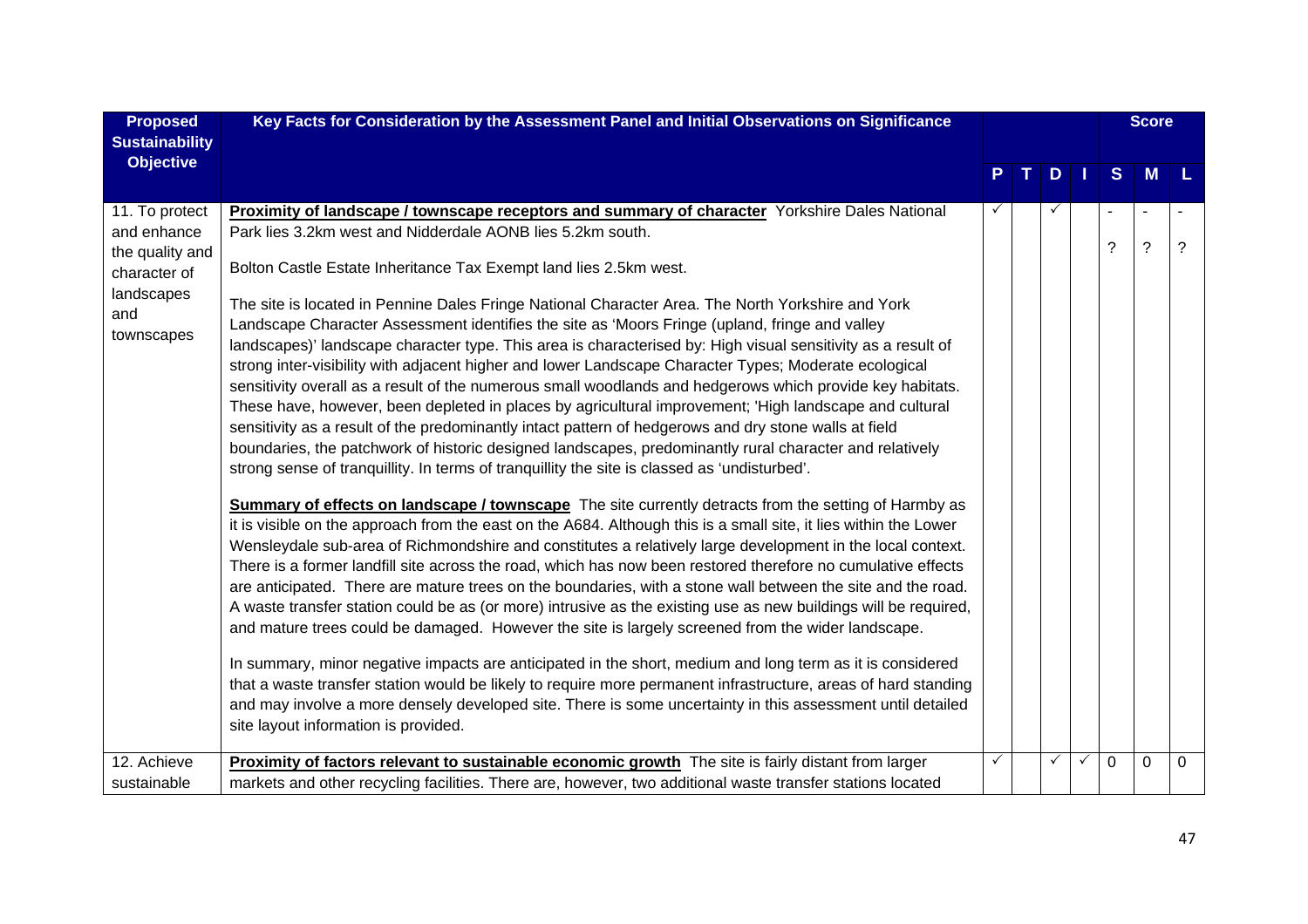| <b>Proposed</b><br><b>Sustainability</b>                                                | Key Facts for Consideration by the Assessment Panel and Initial Observations on Significance                                                                                                                                                                                                                                                                                                                                                                                                                                                                                                                                                                                                                                                                                                                                                                                                                                                                                                                                                                                                                                                                                                                                                                                                                                                                                                                                                                                                                                                                                                                                                                                           |   |   |              |           | <b>Score</b> |     |
|-----------------------------------------------------------------------------------------|----------------------------------------------------------------------------------------------------------------------------------------------------------------------------------------------------------------------------------------------------------------------------------------------------------------------------------------------------------------------------------------------------------------------------------------------------------------------------------------------------------------------------------------------------------------------------------------------------------------------------------------------------------------------------------------------------------------------------------------------------------------------------------------------------------------------------------------------------------------------------------------------------------------------------------------------------------------------------------------------------------------------------------------------------------------------------------------------------------------------------------------------------------------------------------------------------------------------------------------------------------------------------------------------------------------------------------------------------------------------------------------------------------------------------------------------------------------------------------------------------------------------------------------------------------------------------------------------------------------------------------------------------------------------------------------|---|---|--------------|-----------|--------------|-----|
| <b>Objective</b>                                                                        |                                                                                                                                                                                                                                                                                                                                                                                                                                                                                                                                                                                                                                                                                                                                                                                                                                                                                                                                                                                                                                                                                                                                                                                                                                                                                                                                                                                                                                                                                                                                                                                                                                                                                        |   | D |              | S         | M            |     |
| economic<br>growth and<br>create and<br>support jobs                                    | within 4km.<br><b>Summary of effects on sustainable economic growth</b> Whilst the site would create a limited number of<br>employment opportunities, it would be replacing an existing facility and the jobs that it supports. It is<br>considered that the recycling element of the site would allow value to be added to waste products, however<br>the existing scrap yard and end of life vehicle dismantling would also allow for this. The site lies in close<br>proximity to two existing waste transfer stations and would need to be considered at a plan level to<br>determine whether demand exists for another facility in the area. Should demand exist, this waste transfer<br>station/recycling facility will be an important part of ensuring that waste can be transported to disposal or<br>recycling / reuse in a more cost effective way. As it is considered that the site would divert waste from landfill<br>it is considered that financial savings would be made in terms of landfill tax. Overall the impact in relation to<br>this objective is considered to be neutral to minor positive.                                                                                                                                                                                                                                                                                                                                                                                                                                                                                                                                                                |   |   |              | $\ddot{}$ | $\ddot{}$    |     |
| 13. Maintain<br>and enhance<br>the viability<br>and vitality of<br>local<br>communities | Proximity of factors relevant to community vitality / viability IMD area is Leyburn. This is not in the<br>worst 20%. Harmby, Leyburn, Spennithorne and Middleham all lie within 2km of the site. Leyburn is<br>identified as a Local Service Centre in the Richmondshire Local Plan Core Strategy, whilst Middleham is a<br>Primary Service Village and Harmby and Spennithorne are Secondary Service Villages. Spatial Principle<br>SP2 of the Core Strategy states that Local Service Centres should 'provide appropriate levels of market and<br>affordable housing, job opportunities and assist in achieving long term economic and social sustainability'.<br>Primary and Secondary Service Villages provide fewer services that support the needs of rural communities.<br><b>Summary of effects on vitality / viability</b> Although this site may provide a small number of jobs (this may<br>be offset by job opportunities that would be lost at the existing facility), it is considered that there are unlikely<br>to be any significant benefits to local communities. The site is located in close proximity to properties and<br>settlements including tourist facilities such as a caravan park c. 200m from the site. Whilst the site is already<br>developed, a change of use to a waste transfer/recycling facility may have additional impacts on nearby<br>facilities/attractions for example odour and traffic impacts. The site would however provide local<br>infrastructure to enable and encourage the treatment of waste higher up the waste hierarchy. On balance,<br>minor positive and minor negative impacts may arise in relation to this objective. | ✓ |   | $\checkmark$ | $\ddot{}$ | $+$          | $+$ |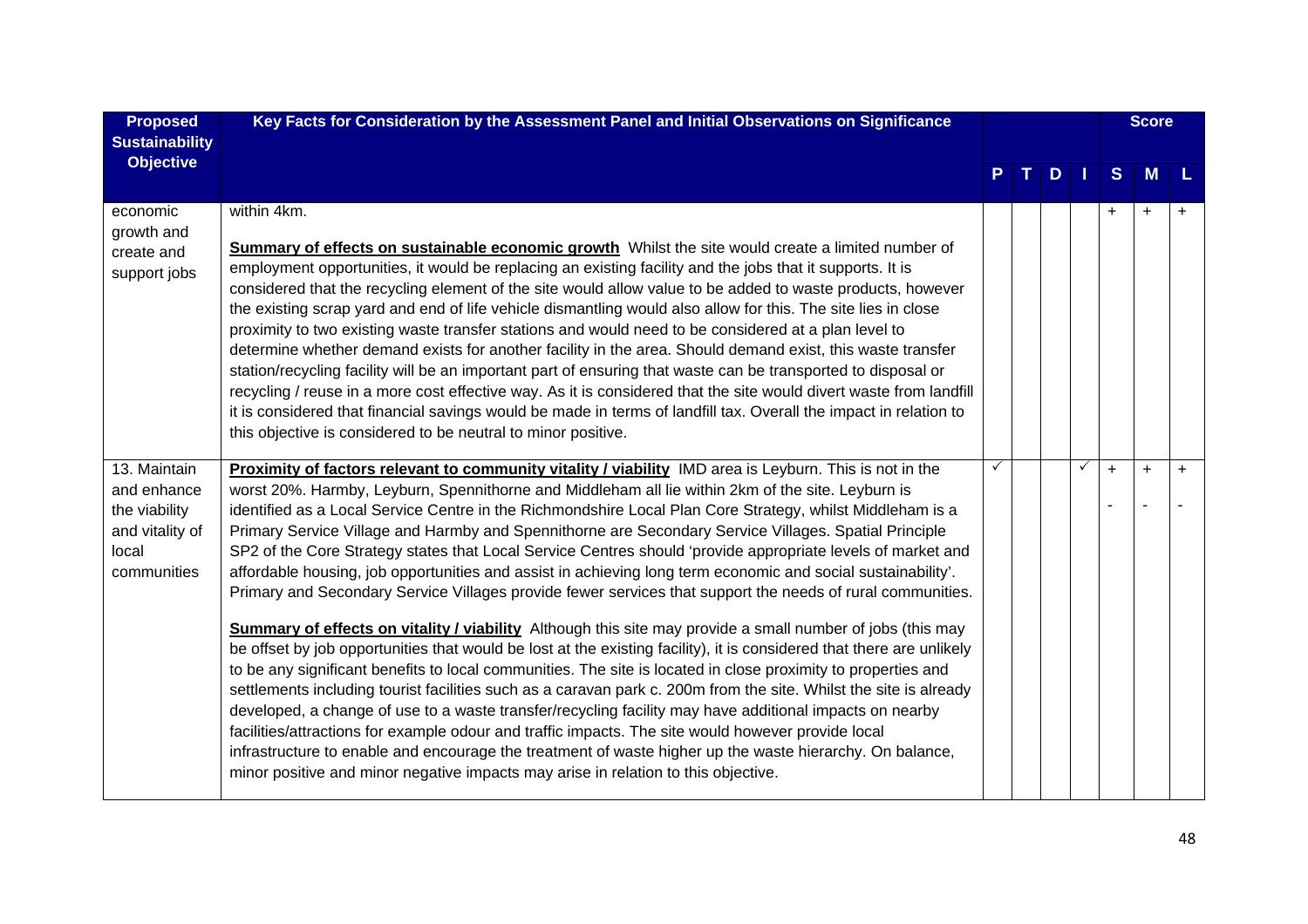| <b>Proposed</b><br><b>Sustainability</b>                                                        | Key Facts for Consideration by the Assessment Panel and Initial Observations on Significance                                                                                                                                                                                                                                                                                                                                                                                                                                                                                                                                                                                                                                                                                                                                                                        |   |              |              |               | <b>Score</b>     |          |
|-------------------------------------------------------------------------------------------------|---------------------------------------------------------------------------------------------------------------------------------------------------------------------------------------------------------------------------------------------------------------------------------------------------------------------------------------------------------------------------------------------------------------------------------------------------------------------------------------------------------------------------------------------------------------------------------------------------------------------------------------------------------------------------------------------------------------------------------------------------------------------------------------------------------------------------------------------------------------------|---|--------------|--------------|---------------|------------------|----------|
| <b>Objective</b>                                                                                |                                                                                                                                                                                                                                                                                                                                                                                                                                                                                                                                                                                                                                                                                                                                                                                                                                                                     |   | D            |              | <sub>S</sub>  | M                |          |
| 14. To provide<br>opportunities<br>to enable<br>recreation,<br>leisure and<br>learning          | <b>Proximity to recreation, leisure and learning receptors</b> In terms of public rights of way, six short<br>stretches of local footpaths lie within 250m of the site concentrated in Harmby to the south-west (closest<br>path to site-70m west). Site lies 80m from an area of draft common land and is entirely within the 250m<br>buffer.<br><b>Summary of effects on recreation, leisure and learning</b> Recreational routes in close proximity to the site<br>are likely to be of local use/importance. A change in use of the site may impact upon users of the rights of<br>way in different ways for example, should the new site use lead to an increase in traffic movements, odour,<br>noise etc. These impacts are uncertain however it is considered that in comparison to the existing baseline<br>situation, impacts are likely to be negligible. |   |              |              | $\Omega$<br>? | 0<br>$\tilde{?}$ | 0<br>?   |
| 15. To protect<br>and improve<br>the wellbeing,<br>health and<br>safety of local<br>communities | Proximity to population / community receptors / factors relevant to health and wellbeing Nearby<br>Populations: Harmby 150m south, Spennithorne 830m south-east, Leyburn 900m west. Individual<br>properties- Argill Farm 280m north, Property 120m north-east, Woodlands 550m north. No hospitals, health<br>centres or clinics within 1km. Primary school 900m south-east.<br><b>Summary of effects on health and wellbeing</b> Waste Transfer Stations can have noise, dust and odour<br>impacts on receptors, which may affect wellbeing. The site lies in close proximity to Harmby and individual<br>properties and therefore it is considered that a minor negative impact may result in relation to this objective.                                                                                                                                         | ✓ | $\checkmark$ | $\checkmark$ |               |                  |          |
| 16. T <sub>o</sub><br>minimise flood<br>risk and<br>reduce the<br>impact of<br>flooding         | Proximity to flood zones Site is not affected by surface water flooding. Site is in Flood Zone 1.<br><b>Summary of effects on flooding</b> No significant impacts anticipated.                                                                                                                                                                                                                                                                                                                                                                                                                                                                                                                                                                                                                                                                                      |   |              |              | $\Omega$      | $\Omega$         | $\Omega$ |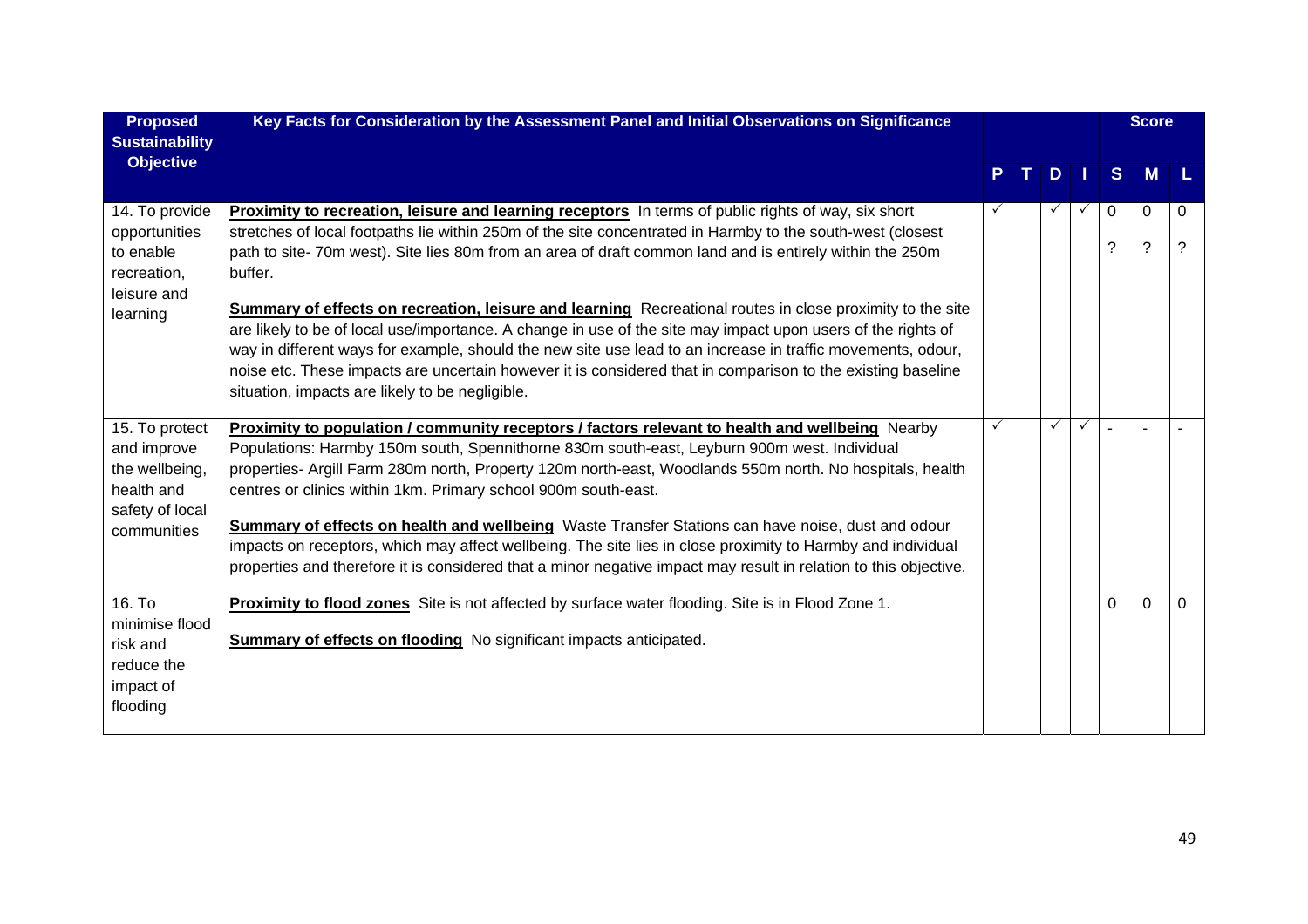| <b>Proposed</b><br><b>Sustainability</b>                                                                     | Key Facts for Consideration by the Assessment Panel and Initial Observations on Significance                                                                                                                                                                                                                                                                                                                                                                                                                                                                                                                                                                                                                                                                                                                                                                                                                                                                                                                                                                                                                                                                                                                                                                                                                                |  |    |              | <b>Score</b> |   |
|--------------------------------------------------------------------------------------------------------------|-----------------------------------------------------------------------------------------------------------------------------------------------------------------------------------------------------------------------------------------------------------------------------------------------------------------------------------------------------------------------------------------------------------------------------------------------------------------------------------------------------------------------------------------------------------------------------------------------------------------------------------------------------------------------------------------------------------------------------------------------------------------------------------------------------------------------------------------------------------------------------------------------------------------------------------------------------------------------------------------------------------------------------------------------------------------------------------------------------------------------------------------------------------------------------------------------------------------------------------------------------------------------------------------------------------------------------|--|----|--------------|--------------|---|
| <b>Objective</b>                                                                                             |                                                                                                                                                                                                                                                                                                                                                                                                                                                                                                                                                                                                                                                                                                                                                                                                                                                                                                                                                                                                                                                                                                                                                                                                                                                                                                                             |  | D. | <sub>S</sub> | <b>M</b>     |   |
| 17. To<br>address the<br>needs of a<br>changing<br>population in<br>a sustainable<br>and inclusive<br>manner | <b>Proximity to factors relevant to the needs of a changing population</b> The site does not conflict with any<br>known allocations in other plans.<br><b>Summary of effects on a changing population</b> No real benefits to a changing population.                                                                                                                                                                                                                                                                                                                                                                                                                                                                                                                                                                                                                                                                                                                                                                                                                                                                                                                                                                                                                                                                        |  |    | 0            | 0            | 0 |
| Cumulative<br>effects                                                                                        | <b>Cumulative / Synergistic effects</b><br>Planning context: Harmby, Leyburn, Spennithorne and Middleham all lie within 2km of the site. Leyburn is<br>identified as a Local Service Centre in the Richmondshire Local Plan Core Strategy, whilst Middleham is a<br>Primary Service Village and Harmby and Spennithorne are Secondary Service Villages.<br>Spatial Principle SP2 of the Richmondshire Core Strategy states that Local Service Centres should 'provide<br>appropriate levels of market and affordable housing, job opportunities and assist in achieving long term<br>economic and social sustainability'. Primary and Secondary Service Villages provide fewer services that<br>support the needs of rural communities. Policy 23 of the earlier local plan is the only saved policy within that<br>plan, which allows development within development limits. As the site does not lie within any settlement<br>limits it does not conflict with any allocations.<br>Other Joint Minerals and Waste Plan Sites: No other potential MWJP sites lie within 2km<br>Historic Minerals and Waste Plan Sites: Harmby dormant carboniferous limestone quarry (with associated<br>historic applications) lies 500m north-west.<br>No significant cumulative impacts are anticipated as a result of the development. |  |    |              |              |   |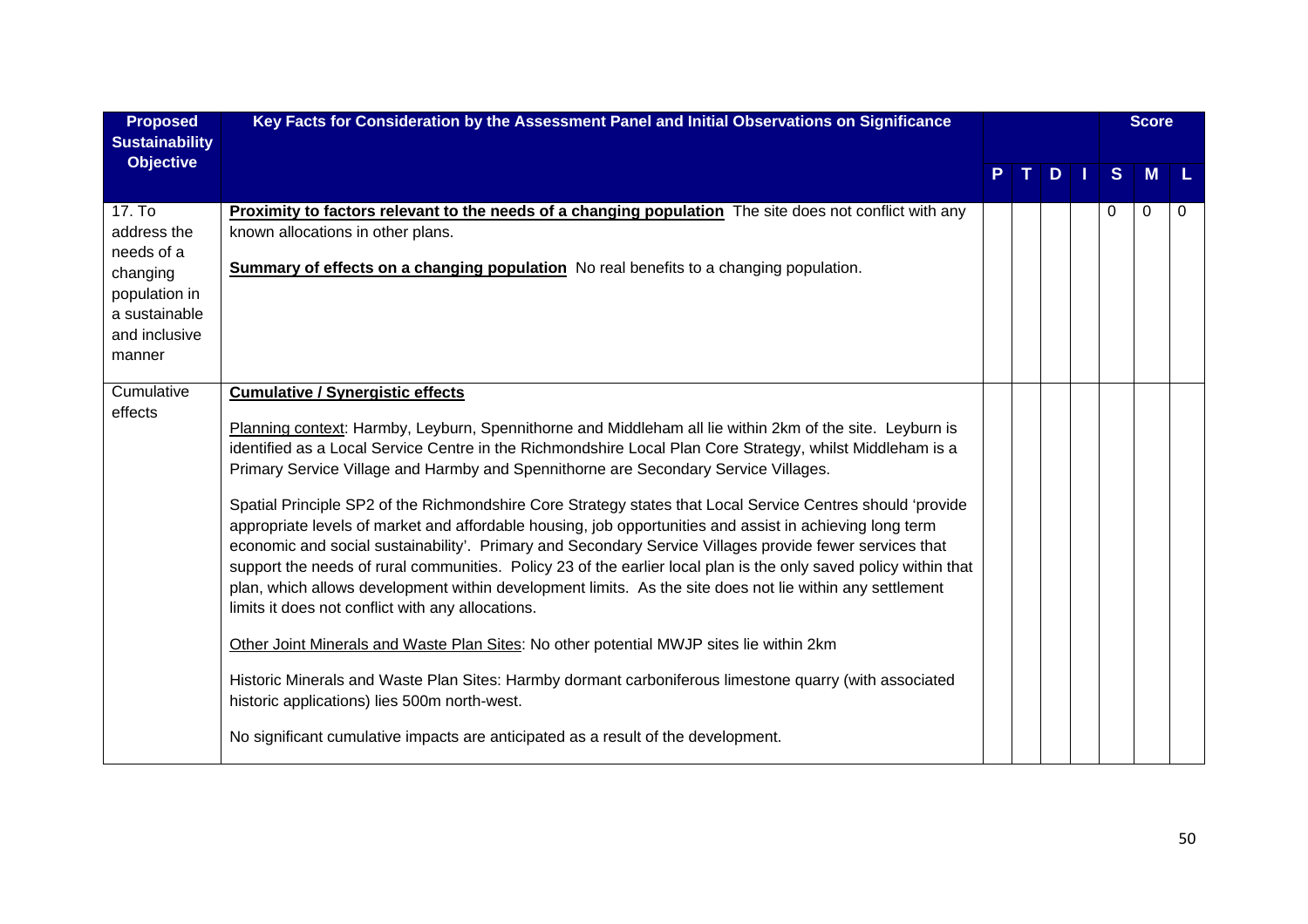| <b>Proposed</b>                           | Key Facts for Consideration by the Assessment Panel and Initial Observations on Significance                                                                                                                                                                                    |  |  | <b>Score</b> |  |
|-------------------------------------------|---------------------------------------------------------------------------------------------------------------------------------------------------------------------------------------------------------------------------------------------------------------------------------|--|--|--------------|--|
| <b>Sustainability</b><br><b>Objective</b> |                                                                                                                                                                                                                                                                                 |  |  | PTDISM       |  |
| Limitations /<br>data gaps                | No significant data gaps. More detailed assessment would be required to fully evaluate a number of effects however. This should be<br>addressed at any subsequent planning application stage.                                                                                   |  |  |              |  |
| <b>Score</b>                              |                                                                                                                                                                                                                                                                                 |  |  |              |  |
| $++$                                      | The Site option is predicted to have major positive effects on the achievement of the SA objective. For example, this may include a significant<br>contribution to issues or receptor of more than local significance, or to several issues or receptors of local significance. |  |  |              |  |
| $\ddot{}$                                 | The Site option is predicted to have minor positive effects on achievement of the SA objective. For example, this may include a significant<br>contribution to an issue or receptor of more local significance.                                                                 |  |  |              |  |
| 0                                         | The Site option will have no effect on the achievement of the SA objective <sup>13</sup> .                                                                                                                                                                                      |  |  |              |  |
|                                           | The Site option is predicted to have minor negative effects on the achievement of the SA objective. For example, this may include a negative<br>contribution to an issue or receptor of local significance.                                                                     |  |  |              |  |
|                                           | The Site option is predicted to have major negative effects on the achievement of the SA objective. For example, this may include a significant<br>negative contribution to an issue or receptor of more than local significance.                                               |  |  |              |  |
| ?                                         | The impact of the Site option on the SA objective is uncertain.                                                                                                                                                                                                                 |  |  |              |  |

#### **Mitigation requirements identified through Site Assessment process**

- Design to mitigate impact on ecological issues
- Design of development and landscaping of site to mitigate impact on village, users of rights of way and local landscape features
- Design to include suitable flood risk assessment, attenuation and surface water drainage
- Design to include suitable arrangements for access and local roads
- Appropriate arrangements for control of and mitigation of the effects of noise, dust, odour, etc.

 $13$  This includes where there is no clear link between the site SA objective and the site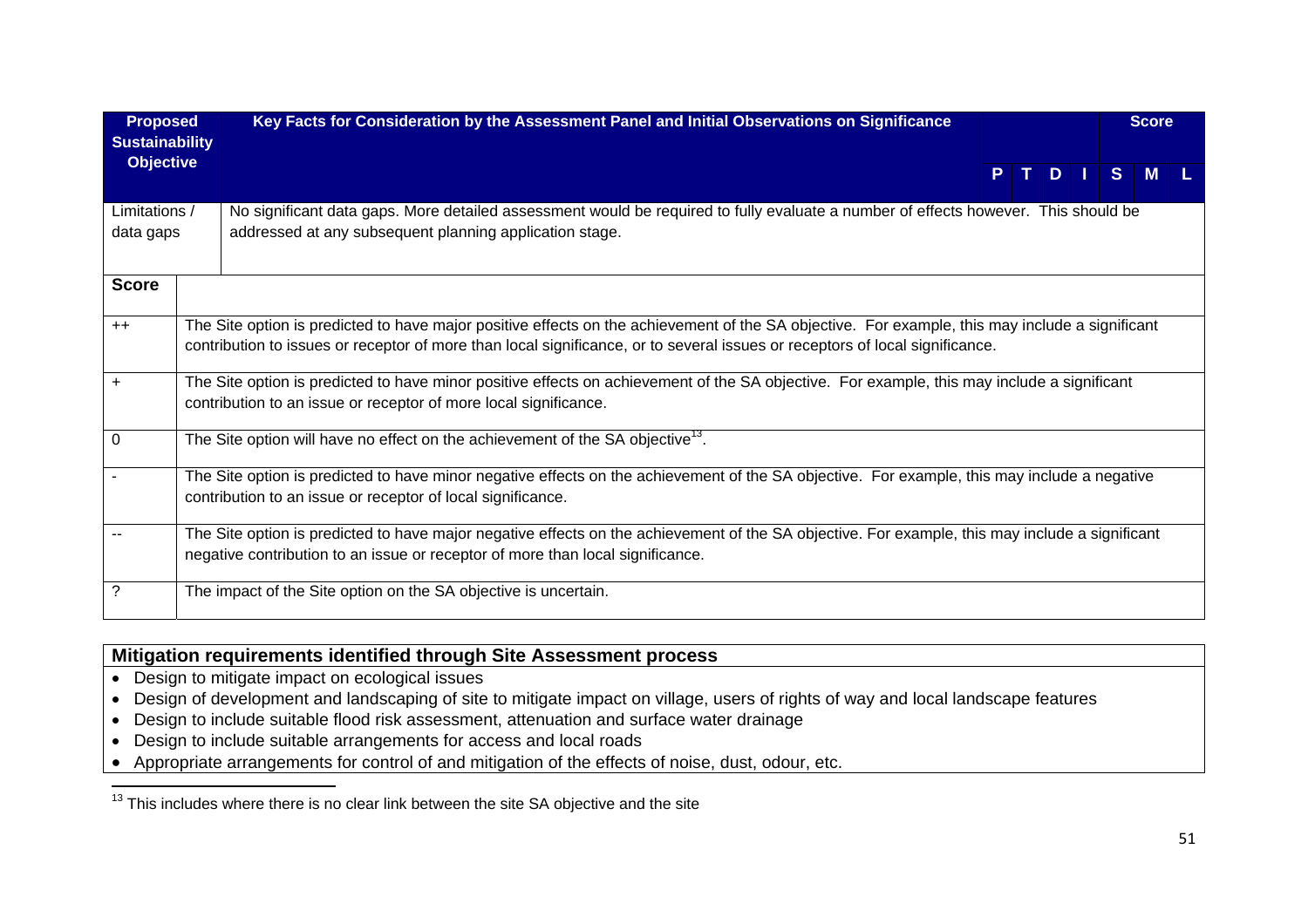## **WJP18 – Tancred, near Scorton**

#### **Site Assessment Framework Template**

| <b>Site Name</b>            | WJP18, Tancred, Near Scorton, Tancred landfill and Recycling Facility, Brompton Road, Scorton                                                                                                                                                                                                                                               |
|-----------------------------|---------------------------------------------------------------------------------------------------------------------------------------------------------------------------------------------------------------------------------------------------------------------------------------------------------------------------------------------|
| <b>Current Use</b>          | Waste transfer and recycling, open windrow composting and landfill.                                                                                                                                                                                                                                                                         |
| Nature of Planning Proposal | Proposed retention of landfill, recycling (including treatment, bulking and transfer) and open                                                                                                                                                                                                                                              |
|                             | windrow composting facilities                                                                                                                                                                                                                                                                                                               |
| <b>Size</b>                 | 10.0 ha $-$ inert landfill, 1.98 ha $-$ recycling and composting facility                                                                                                                                                                                                                                                                   |
| Proposed life of site       | $15-20$ years                                                                                                                                                                                                                                                                                                                               |
| <b>Notes</b>                | Compost to be used in restoration to agriculture of the landfill site near Tancred Grange (which is<br>currently permitted until June 2016). Operation of the transfer station / recycling facility and<br>composting area is currently permitted until March 2025 with restoration to agriculture. Possible<br>restoration: not specified. |

| <b>Proposed</b><br><b>Sustainability</b> | Key Facts for Consideration by the Assessment Panel and Initial Observations on Significance                                                                                                                         |  |      |  | <b>Score</b> |  |
|------------------------------------------|----------------------------------------------------------------------------------------------------------------------------------------------------------------------------------------------------------------------|--|------|--|--------------|--|
| <b>Objective</b>                         |                                                                                                                                                                                                                      |  | PTDI |  | S M L        |  |
| 1. To protect                            | Proximity of international / national and local designations and key features Natura 2000: 6km W-                                                                                                                    |  |      |  |              |  |
| and enhance                              | North Pennine Dales Meadows SAC, 13km west - North Pennine Moors SAC/SPA; SSSI: 650m from                                                                                                                            |  |      |  |              |  |
| biodiversity                             | nearest SSSI (Swale Lakes to the south); SINC: 4 SINCs within 2km (various statuses). Nearest are Scorton                                                                                                            |  |      |  |              |  |
| and geo-                                 | Quarry (NZ20-04) 110 m north; Catterick Gravel Pitts (SE29-16) 100m north and Howe Hill Riverside                                                                                                                    |  |      |  |              |  |
| diversity and                            | (deleted SINC) (SE29-08) - 190m south.                                                                                                                                                                               |  |      |  |              |  |
| improve<br>habitat                       | Priority habitats: Deciduous woodland borders the northern, western and southern boundaries; Site visit:<br>The following features were noted on site: woodland / copse; Eco networks: circa 45% of site within NY08 |  |      |  | ◠            |  |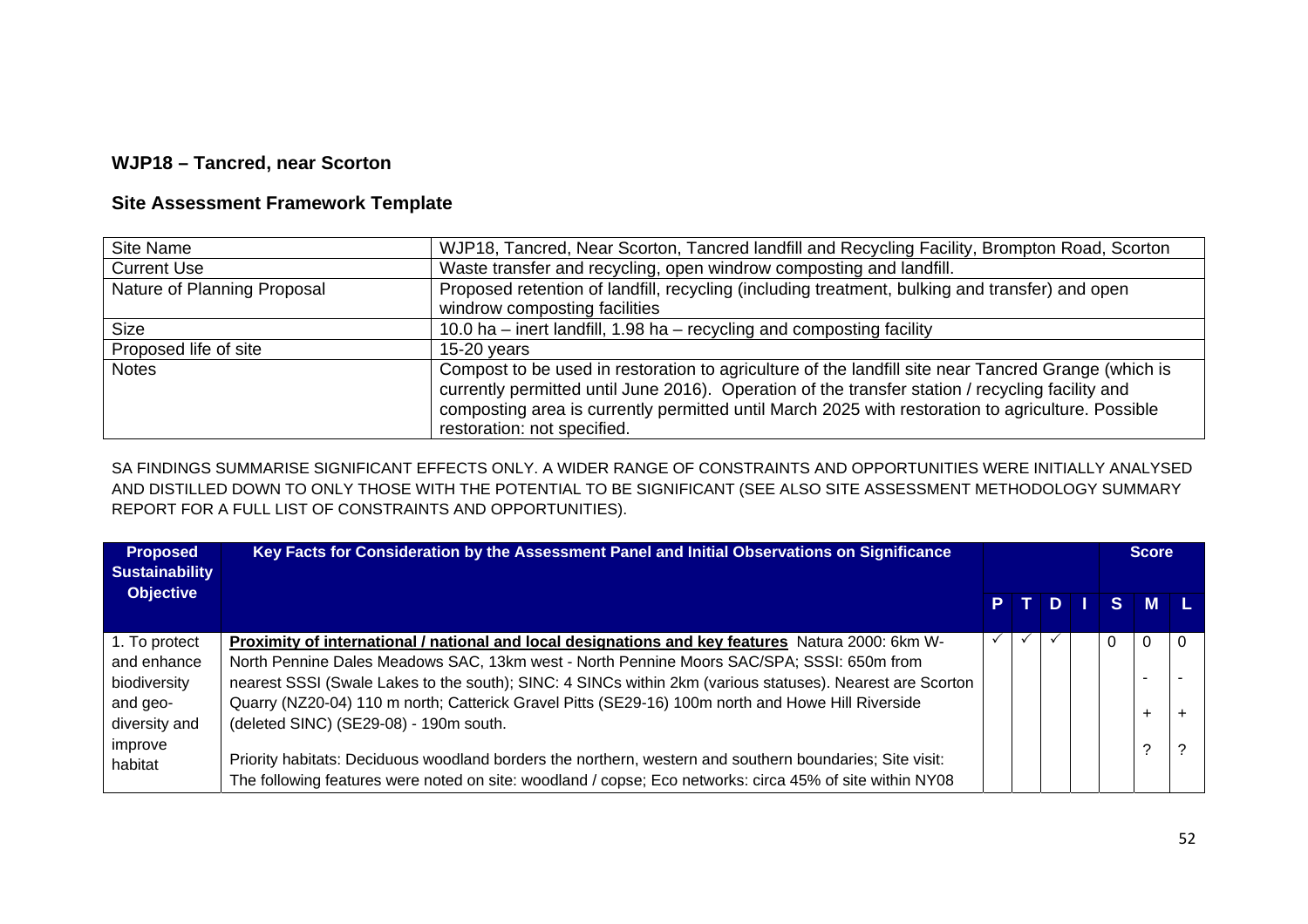| <b>Proposed</b><br><b>Sustainability</b><br><b>Objective</b>                               | Key Facts for Consideration by the Assessment Panel and Initial Observations on Significance                                                                                                                                                                                                                                                                                                                                                                                                                                                                                                                                                                                       |              |              |   | <b>Score</b> |          |
|--------------------------------------------------------------------------------------------|------------------------------------------------------------------------------------------------------------------------------------------------------------------------------------------------------------------------------------------------------------------------------------------------------------------------------------------------------------------------------------------------------------------------------------------------------------------------------------------------------------------------------------------------------------------------------------------------------------------------------------------------------------------------------------|--------------|--------------|---|--------------|----------|
|                                                                                            |                                                                                                                                                                                                                                                                                                                                                                                                                                                                                                                                                                                                                                                                                    |              | D            | S | M            |          |
| connectivity                                                                               | Swale Washlands Living Landscape; GI: Site in Scorton / Croft Regional GI Network (D67). Supported by<br>Richmondshire's local plan policy CP12.                                                                                                                                                                                                                                                                                                                                                                                                                                                                                                                                   |              |              |   |              |          |
|                                                                                            | Summary of effects on designated sites and important features for biodiversity / geodiversity No<br>significant effects expected on Natura 2000, SSSI or SINC sites. Protected species likely to be present<br>would be associated with farmland and boundary features such as badger, breeding birds, foraging bats.<br>There is woodland on boundaries of site - with effective mitigation no impacts would be expected.                                                                                                                                                                                                                                                         |              |              |   |              |          |
|                                                                                            | Imported materials have the potential to include invasive species. Japanese Knotweed and Himalayan<br>Balsam are along the River Swale corridor just to the south. Cumulative effects in terms of disturbance to<br>habitats and species in combination with adjacent works at Scorton Quarry. Sympathetic restoration of the<br>two sites has the potential to lead to cumulative benefits for biodiversity although there are some concerns<br>about the juxtaposition of the landfill element of this site with the lake being formed at Scorton Quarry.                                                                                                                        |              |              |   |              |          |
|                                                                                            | However, in the short and early medium term this proposal is about retention of facilities so impacts are not<br>expected. In the later medium and longer term it is possible those facilities will operate for longer meaning<br>that impacts endure into the future.                                                                                                                                                                                                                                                                                                                                                                                                             |              |              |   |              |          |
|                                                                                            | There are opportunities to include benefits for biodiversity within any future restoration scheme, including<br>agricultural schemes (farmland birds are important in this area and restoration to wildlife friendly farming<br>may be beneficial), such as species rich hedgerows, native trees and field margins. In order to minimise<br>impacts during operation, the introduction of buffers to the margins of the site could be considered.                                                                                                                                                                                                                                  |              |              |   |              |          |
| 2. To enhance<br>or maintain<br>water quality<br>and improve<br>efficiency of<br>water use | Proximity of water quality / quantity receptors No Nitrate Vulnerable Zones, No Groundwater Source<br>Protection Zone. In SUNO Management Catchment. Boundary of site seemingly connected with Scorton<br>Beck from Source to River Swale. Moderate ecological status / chemical status: does not require<br>assessment. Floodplain may connect the corner of the site to Swale from Muker Bk to Bedale Beck<br>(Ecological quality - moderate potential / chemical quality: does not require assessment with overall potential<br>moderate). Objective is good by 2027. NO RBMP lakes. Groundwater: SUNO Magnesian Limestone (overall<br>status: good / objective: good by 2015). | $\checkmark$ | $\checkmark$ | 0 | $\Omega$     | $\Omega$ |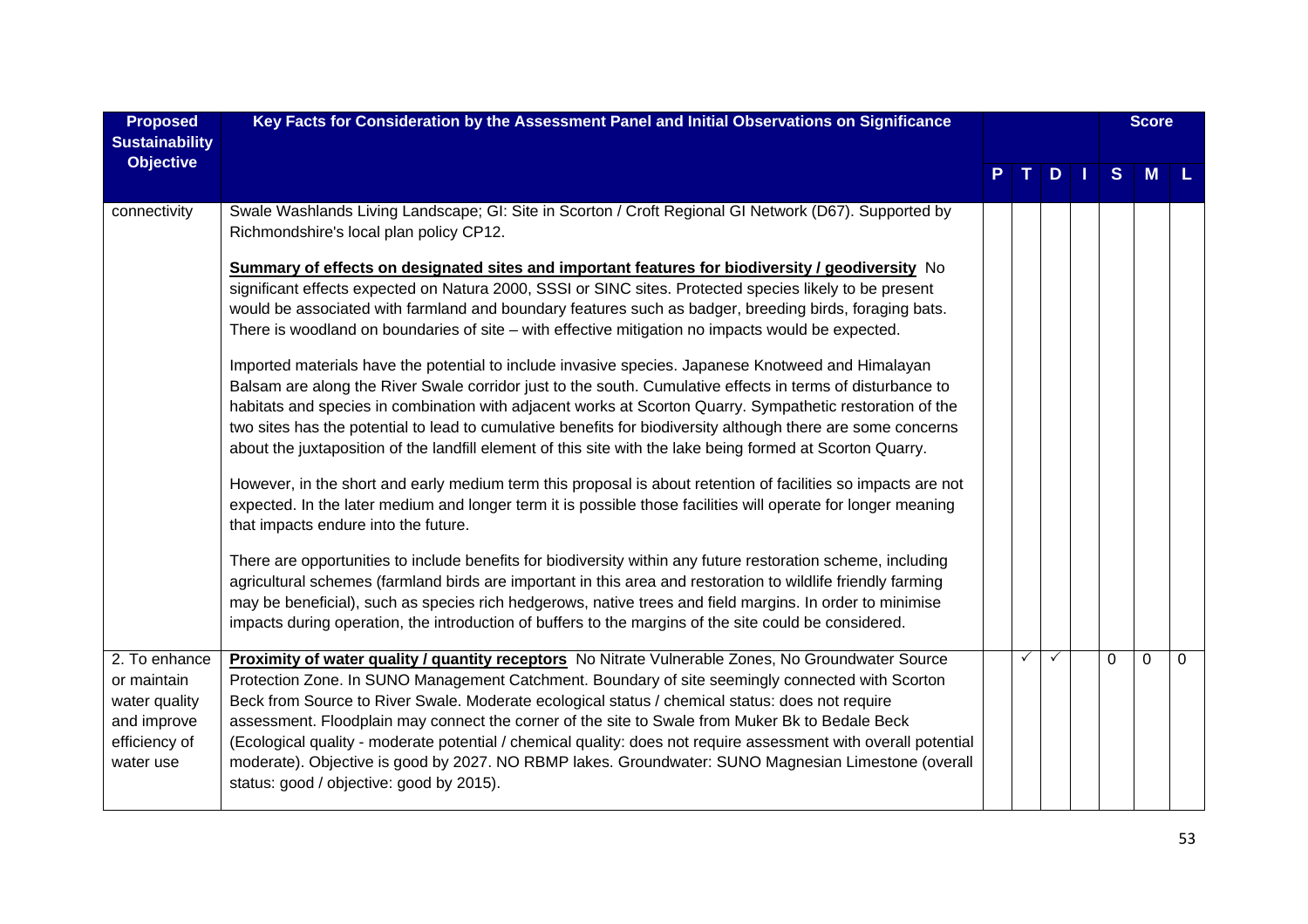| <b>Proposed</b><br><b>Sustainability</b>  | Key Facts for Consideration by the Assessment Panel and Initial Observations on Significance                                                                                                                                                                                                                                                                                                                                                                                                                                                                                                                                                                                                                                    |    |              |   | <b>Score</b> |   |
|-------------------------------------------|---------------------------------------------------------------------------------------------------------------------------------------------------------------------------------------------------------------------------------------------------------------------------------------------------------------------------------------------------------------------------------------------------------------------------------------------------------------------------------------------------------------------------------------------------------------------------------------------------------------------------------------------------------------------------------------------------------------------------------|----|--------------|---|--------------|---|
| <b>Objective</b>                          |                                                                                                                                                                                                                                                                                                                                                                                                                                                                                                                                                                                                                                                                                                                                 | т. | $D$          | S | M            | L |
|                                           | CAMS: For most of site surface water resources available at least 50% of time. At low flows new extraction<br>licenses may be more restricted.                                                                                                                                                                                                                                                                                                                                                                                                                                                                                                                                                                                  |    |              |   |              |   |
|                                           | <b>Summary of effects on water quality</b> The transfer station/ recycling facility and composting area are<br>already in place and permitted until 2025. As such they are considered to have no short or medium term<br>impacts. In the long term, although runoff from these facilities could make its way into watercourses. This<br>may have occasional residual impacts on the Muker Beck to Bedale Beck catchment without mitigation to<br>which there is connectivity and may contribute to a diminished chance of achieving its RBMP / Water<br>Framework Directive objectives. Impacts are seen a lower order as site is not in a Nitrate Vulnerable Zone,<br>and would likely be dealt with via environmental permit. |    |              |   |              |   |
| 3. To reduce<br>transport                 | <b>Proximity of transport receptors</b> This site is close to the A1 (c.1.1km) making it easily accessible from<br>nearby settlements. Access: Existing onto B6271 at c. 1400m west of Scorton village.                                                                                                                                                                                                                                                                                                                                                                                                                                                                                                                         | ✓  | $\checkmark$ | 0 | 0            |   |
| miles and<br>associated<br>emissions      | Light Vehicles: estimated 20 daily two-way movements; HGV Vehicles: estimated 218 daily two-way<br>movements.                                                                                                                                                                                                                                                                                                                                                                                                                                                                                                                                                                                                                   |    |              |   |              | ÷ |
| from transport<br>and                     | Net change in daily two-way trip generation: Light vehicles: 0; HGVs: 0. Traffic Assessment rating: yellow.                                                                                                                                                                                                                                                                                                                                                                                                                                                                                                                                                                                                                     |    |              |   | $\ddot{}$    | ? |
| encourage the<br>use of                   | PROW: This site is not affected by a registered public right of way.                                                                                                                                                                                                                                                                                                                                                                                                                                                                                                                                                                                                                                                            |    |              |   | ?            |   |
| sustainable<br>modes of<br>transportation | Rail: 8.6km east; Strategic Road: A1 1.1km west; Canal / Freight waterway: Tees Navigation 17km north-<br>east.                                                                                                                                                                                                                                                                                                                                                                                                                                                                                                                                                                                                                 |    |              |   |              |   |
|                                           | <b>Summary of effects on transport</b> A relatively large amount of vehicle movements would result from this<br>development, however in the short and early medium term there would be little change from the baseline<br>situation as the site is consented until 2025 so some elements are on-going (beyond that, even though<br>vehicle numbers are large, they should be seen as a continuation of current vehicles (which would have<br>been, by this time, expected to cease)). An initial Highways Assessment found that HGV movement is                                                                                                                                                                                 |    |              |   |              |   |
|                                           | acceptable on to the B6271 although minor works may be required to improve the existing access<br>arrangements. No modes of sustainable transport are likely to contribute to access the site. A Travel                                                                                                                                                                                                                                                                                                                                                                                                                                                                                                                         |    |              |   |              |   |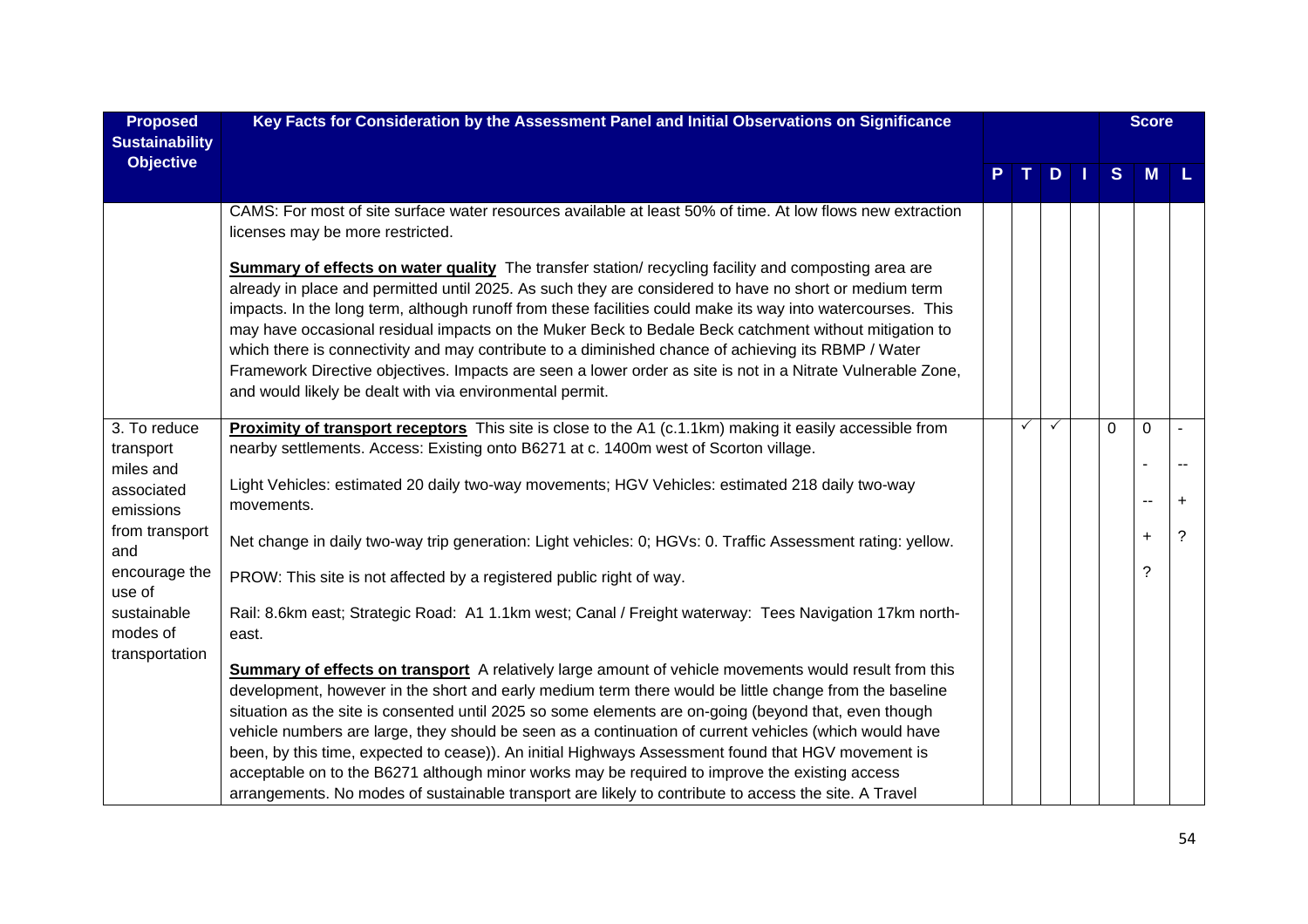| <b>Proposed</b><br><b>Sustainability</b> | Key Facts for Consideration by the Assessment Panel and Initial Observations on Significance                                                                                                                                                                                                                                                                                                                                                                                                                                                                       |   |              |          | <b>Score</b> |           |
|------------------------------------------|--------------------------------------------------------------------------------------------------------------------------------------------------------------------------------------------------------------------------------------------------------------------------------------------------------------------------------------------------------------------------------------------------------------------------------------------------------------------------------------------------------------------------------------------------------------------|---|--------------|----------|--------------|-----------|
| <b>Objective</b>                         |                                                                                                                                                                                                                                                                                                                                                                                                                                                                                                                                                                    |   | $D \mid$     | S        | <b>M</b>     |           |
|                                          | Assessment and Travel Plan would be required.                                                                                                                                                                                                                                                                                                                                                                                                                                                                                                                      |   |              |          |              |           |
|                                          | The Joint Plan Traffic Assessment reports that "to minimise traffic impacts, HGVs exporting waste are<br>required to route to the west and along the A6136 to travel to and from the $A1$ ". However, the restriction<br>does not apply to vehicles delivering waste, some of which pass through Scorton, though these are mostly<br>lighter refuse vehicles. That assessment recommends that the existing mitigation measures on HGV routing<br>are retained.                                                                                                     |   |              |          |              |           |
|                                          | Overall impacts are considered to be largely neutral in the short and early medium term as transport miles<br>are likely to remain similar to the baseline situation. In the late medium term and long term impacts are likely<br>to be minor to moderate negative (due to lorries passing settlements, but at existing levels) though some<br>positive impacts are noted because the waste transfer element effectively bulks up waste for more efficient<br>transit.                                                                                             |   |              |          |              |           |
|                                          | Some uncertainty is noted as the Highway Assessment notes that a highway authority improvement scheme<br>may in the future affect the site.                                                                                                                                                                                                                                                                                                                                                                                                                        |   |              |          |              |           |
| 4. To protect                            | Proximity of air quality receptors Not within a Hazardous Substances Consent Zone or within 2km of an                                                                                                                                                                                                                                                                                                                                                                                                                                                              | ✓ | $\checkmark$ | $\Omega$ | $\Omega$     | $\ddot{}$ |
| and improve<br>air quality               | AQMA.                                                                                                                                                                                                                                                                                                                                                                                                                                                                                                                                                              |   |              |          | $\ddot{}$    |           |
|                                          | <b>Summary of effects on air quality</b> The transfer station / recycling facility and composting area are already                                                                                                                                                                                                                                                                                                                                                                                                                                                 |   |              |          |              |           |
|                                          | in place and permitted until 2025. As such they are considered to have no short or early medium term<br>impacts. After 2025 windrow composting may have an effect in terms of bio-aerosol release to air. Bio-<br>aerosols are not expected to impact on Scorton due to its distance (650m east) <sup>14</sup> . Pollution from transport<br>may combine with that of quarries to the west to create a minor negative effect on receptors around the<br>edge of Brompton on Swale, or without a traffic routing agreement could affect receptors to the east (with |   |              |          |              |           |

<sup>&</sup>lt;sup>14</sup> See HSE. 2010. Bio aerosol emissions from waste composting and the potential for worker's exposure [URL:

http://www.hse.gov.uk/research/rrpdf/rr786.pdf ] which concludes that "Downwind of compost handling activities, although at some sites the bio-aerosol levels at times were higher that upwind, even at 100 to 250 m distance…..there was little evidence therefore that the composting operations studied made a major contribution to the overall bio-aerosol burden by a distance of 250m from activities"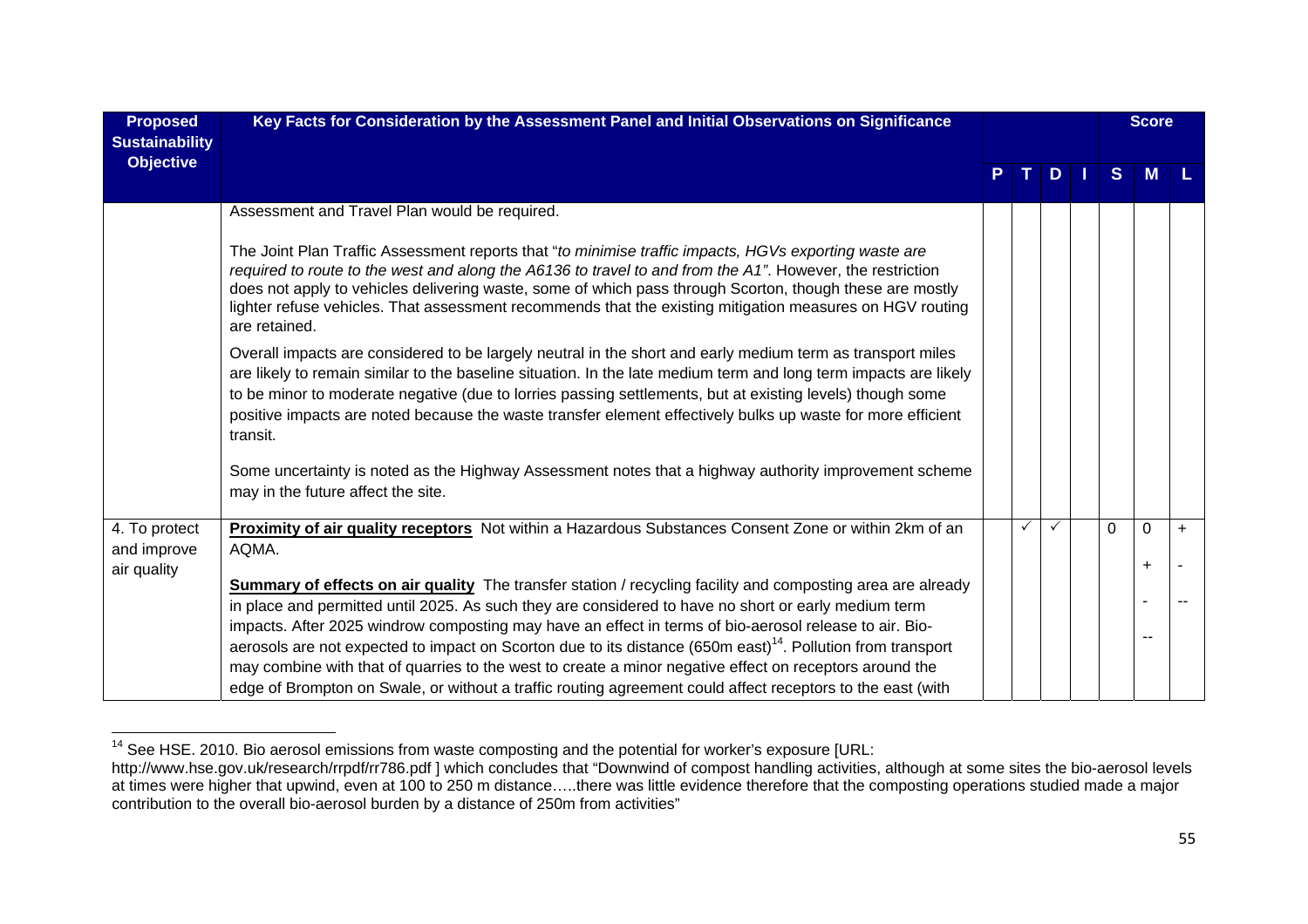| <b>Proposed</b><br><b>Sustainability</b>                                                  | Key Facts for Consideration by the Assessment Panel and Initial Observations on Significance                                                                                                                                                                                                                                                                                                                                                                                                                                                                                                                                                                                                                                                                                                         |    |              |     |              |                | <b>Score</b>             |             |
|-------------------------------------------------------------------------------------------|------------------------------------------------------------------------------------------------------------------------------------------------------------------------------------------------------------------------------------------------------------------------------------------------------------------------------------------------------------------------------------------------------------------------------------------------------------------------------------------------------------------------------------------------------------------------------------------------------------------------------------------------------------------------------------------------------------------------------------------------------------------------------------------------------|----|--------------|-----|--------------|----------------|--------------------------|-------------|
| <b>Objective</b>                                                                          |                                                                                                                                                                                                                                                                                                                                                                                                                                                                                                                                                                                                                                                                                                                                                                                                      | P. | T I          | $D$ |              | S              | <b>M</b>                 |             |
|                                                                                           | moderate negative effects). However, aside from these local effects, waste transfer will take traffic off the<br>roads, which is positive for pollution.                                                                                                                                                                                                                                                                                                                                                                                                                                                                                                                                                                                                                                             |    |              |     |              |                |                          |             |
| 5. To use soil<br>and land<br>efficiently and<br>safeguard or<br>enhance their<br>quality | Proximity of soil and land receptors This site is on ALC Grade 3 land, though was not being farmed<br>according to aerial photos. In addition a previous planning application at the site (MIN3111) reported no Best<br>and Most Versatile Land. Most of the site is covered by historic permissions. Legacy of waste management<br>(inert landfill). Site needs further investigation for contaminants. Coal mining subsidence: none noted.<br><b>Summary of effects on soil / land</b> Although the site is a little less than 12 hectares, and is already in place<br>this proposal may delay any restoration. There are some positive effects as compost will be produced and<br>used in the restoration of a landfill site. Current permissions require the site to be restored to agriculture. | ✓  | $\checkmark$ | ✓   |              | 0<br>$\ddot{}$ | $\Omega$<br>$\ddot{}$    | $+$         |
| 6. Reduce the<br>causes of<br>climate                                                     | <b>Proximity of factors relevant to exacerbating climate change</b> Priority habitats: Deciduous woodland<br>borders the northern, western and southern boundaries; Site visit: The following features were noted on site:<br>woodland / copse.                                                                                                                                                                                                                                                                                                                                                                                                                                                                                                                                                      |    |              |     | $\checkmark$ | $\Omega$       | $\mathbf 0$<br>$\ddot{}$ | $+$<br>$++$ |
| change                                                                                    | <b>Summary of effects on climate change</b> Arguably windrow composting would prevent anaerobic<br>degradation of future waste (a contributor to climate change). As there is existing waste transfer at the site,<br>this would, presumably shorten onward journeys for waste (though may also generate some journeys of its<br>own). No significant impacts on carbon storing habitats. Overall a positive impact is anticipated.                                                                                                                                                                                                                                                                                                                                                                  |    |              |     |              |                | $++$                     |             |
| 7. To respond<br>and adapt to<br>the effects of<br>climate<br>change                      | <b>Proximity of factors relevant to the adaptive capacity<sup>15</sup> of a site</b> 30% of site (mainly in the west) is in<br>flood zone 3. Additional 5% in flood zone 2 (mainly in the west). Surface water flooding affects about 10%<br>the site, mainly in the west. This is mainly high risk (1 in 30 year) flooding. Eco networks: c. 45% of site<br>within NY08 Swale Washlands Living Landscape. Ouse CFMP / Unit: Catterick / Policy 5.<br>CAMS: surface water resources available at least 50% of time. At low flows new extraction licenses may be                                                                                                                                                                                                                                      |    |              |     |              | 0              | 0<br>?                   | ?           |

<sup>&</sup>lt;sup>15</sup> Adaptive capacity is defined as the ability of a system to adjust to climate change to moderate potential; damage or take advantage of opportunities (adapted from CARE International, 2015. Adaptive Capacity [URL: http://www.careclimatechange.org/tk/integration/en/key\_concepts/adaptive\_capacity.html ]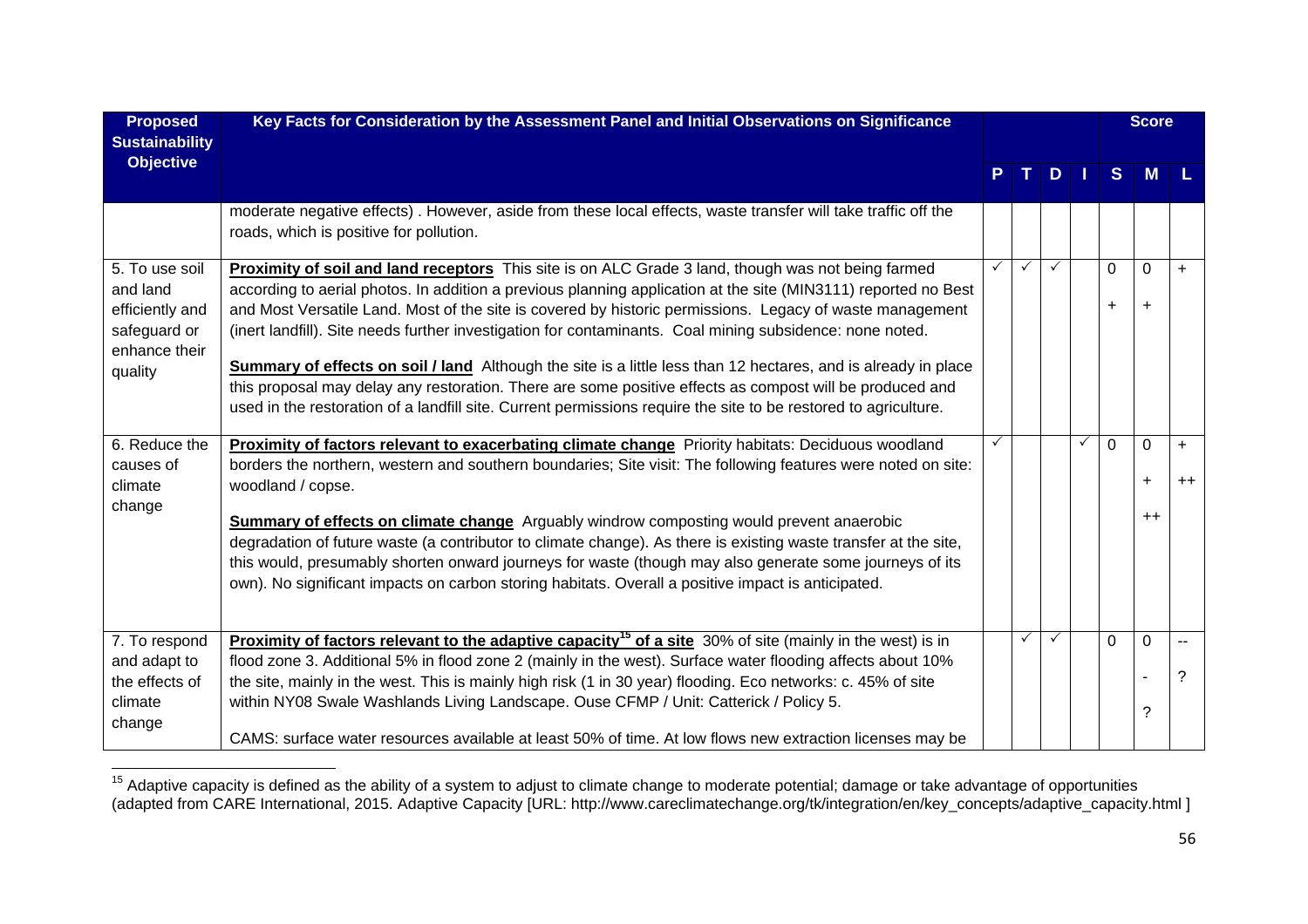| <b>Proposed</b><br><b>Sustainability</b>                                                                         | Key Facts for Consideration by the Assessment Panel and Initial Observations on Significance                                                                                                                                                                                                                                                                                                                                                                                                |  |   |   |      | <b>Score</b> |      |  |
|------------------------------------------------------------------------------------------------------------------|---------------------------------------------------------------------------------------------------------------------------------------------------------------------------------------------------------------------------------------------------------------------------------------------------------------------------------------------------------------------------------------------------------------------------------------------------------------------------------------------|--|---|---|------|--------------|------|--|
| <b>Objective</b>                                                                                                 |                                                                                                                                                                                                                                                                                                                                                                                                                                                                                             |  |   | D | S    | M            |      |  |
|                                                                                                                  | more restricted.                                                                                                                                                                                                                                                                                                                                                                                                                                                                            |  |   |   |      |              |      |  |
|                                                                                                                  | <b>Summary of effects on climate change adaptation</b> This site may be vulnerable to future flooding,<br>depending on the positioning of buildings on site. There may be opportunities to avoid flood risk through<br>raising levels or co-ordinating drainage. These flood risks may get worse with climate change in the longer<br>term. SUDS could be an option in this CFMP policy area. No effect on ecological networks, though the<br>network could be enhanced, e.g. through SUDS. |  |   |   |      |              |      |  |
| 8. To minimise                                                                                                   | Proximity of factors relevant to the resource usage of a site No spatial factors identified.                                                                                                                                                                                                                                                                                                                                                                                                |  | ✓ |   | $++$ | $++$         | $++$ |  |
| the use of<br>resources and<br>encourage<br>their re-use<br>and<br>safeguarding                                  | Summary of effects on resource usage This site will produce a growing medium (compost). Positive.                                                                                                                                                                                                                                                                                                                                                                                           |  |   |   |      |              |      |  |
| 9. To minimise                                                                                                   | <b>Proximity of factors relevant to managing waste higher up the waste hierarchy</b> No spatial factors                                                                                                                                                                                                                                                                                                                                                                                     |  | ✓ | ✓ | $+$  | $\ddot{}$    | $+$  |  |
| waste                                                                                                            | identified.                                                                                                                                                                                                                                                                                                                                                                                                                                                                                 |  |   |   |      |              |      |  |
| generation<br>and prioritise<br>management<br>of waste as<br>high up the<br>waste<br>hierarchy as<br>practicable | Summary of effects on the waste hierarchy This site would move waste up the waste hierarchy, but only<br>to lower levels of the hierarchy.                                                                                                                                                                                                                                                                                                                                                  |  |   |   |      |              |      |  |
| 10. To                                                                                                           | Proximity of historic environment receptors Conservation areas: Scorton (DNY1136) 700m east,                                                                                                                                                                                                                                                                                                                                                                                                |  |   |   | 0    | $\Omega$     | 0    |  |
| conserve or<br>enhance the                                                                                       | Bolton-on-Swale (DNY1135) 900m south-east; Registered Parks and Gardens: None within 5km;<br>Registered Battlefields: None within 5km; World Heritage Site: None within 5km; Scheduled Monuments:                                                                                                                                                                                                                                                                                           |  |   |   |      |              |      |  |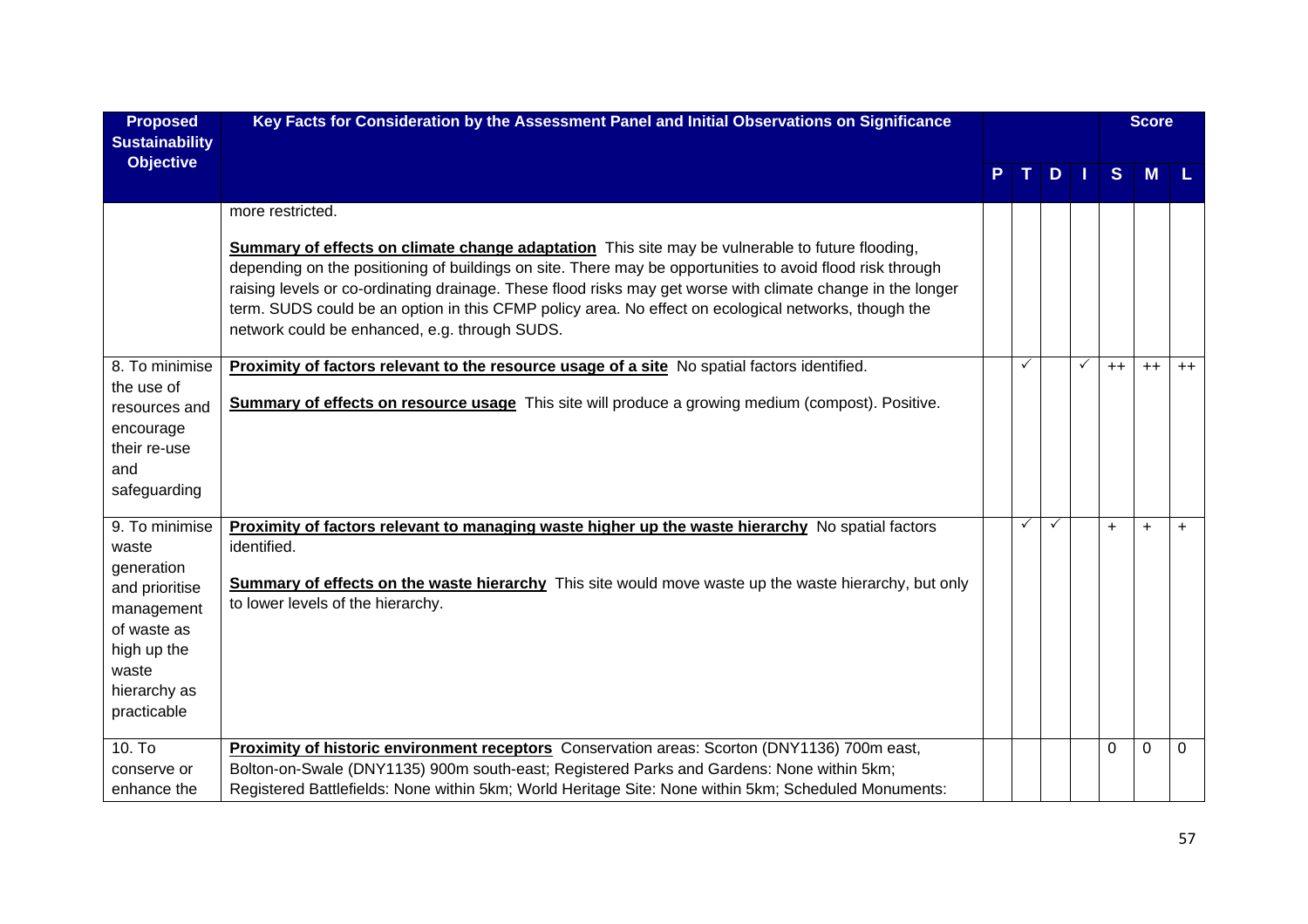| <b>Proposed</b>                                                                      | Key Facts for Consideration by the Assessment Panel and Initial Observations on Significance                                                                                                                                                                                                                                                                                                                                                                                                                                                                                                                                                                                                                                                                                                                                                                                                                                                                                                                                                                                                                                                                                                                                                                                                                                                                                                                                                                                                                                                                                                                                                                     |  |              |              |              | <b>Score</b> |   |
|--------------------------------------------------------------------------------------|------------------------------------------------------------------------------------------------------------------------------------------------------------------------------------------------------------------------------------------------------------------------------------------------------------------------------------------------------------------------------------------------------------------------------------------------------------------------------------------------------------------------------------------------------------------------------------------------------------------------------------------------------------------------------------------------------------------------------------------------------------------------------------------------------------------------------------------------------------------------------------------------------------------------------------------------------------------------------------------------------------------------------------------------------------------------------------------------------------------------------------------------------------------------------------------------------------------------------------------------------------------------------------------------------------------------------------------------------------------------------------------------------------------------------------------------------------------------------------------------------------------------------------------------------------------------------------------------------------------------------------------------------------------|--|--------------|--------------|--------------|--------------|---|
| <b>Sustainability</b>                                                                |                                                                                                                                                                                                                                                                                                                                                                                                                                                                                                                                                                                                                                                                                                                                                                                                                                                                                                                                                                                                                                                                                                                                                                                                                                                                                                                                                                                                                                                                                                                                                                                                                                                                  |  |              |              |              |              |   |
| <b>Objective</b>                                                                     |                                                                                                                                                                                                                                                                                                                                                                                                                                                                                                                                                                                                                                                                                                                                                                                                                                                                                                                                                                                                                                                                                                                                                                                                                                                                                                                                                                                                                                                                                                                                                                                                                                                                  |  |              | $D$          | S            | M            |   |
| historic<br>environment<br>and its setting,<br>cultural<br>heritage and<br>character | 880m south-west - 'Cataractonium Roman forts and town' (ID 1,021,181), 1.6km south - 'Pallet Hill motte<br>and bailey castle, 80m north west of St Anne's Church' (ID 1,021,136), 1.8km north - 'Uckerby medieval<br>village and open field system' (ID 1,017,691); Listed buildings: 23 Listed buildings within 1km (21 grade 2<br>and 2 grade 2*). 15 of these lie in Scorton c. 850m east and 7 lie in Catterick Bridge c. 880m south west.<br>Nearest Listed Building to site- Old Rectory (Grade 2, NHLE no. 1,131,463) 800m east; Named designed<br>landscapes: Brough Hall designed landscape 1.3km south-west.<br>HLC Broad type - Enclosed land; HLC Type - Modern Improved Fields; Undesignated archaeology in this<br>area includes evidence for prehistoric, Romano-British and early Medieval activity, as well as a later,<br>modern, former airfield. The earlier remains comprise a range of monument, settlement and burial sites<br>which are known from a variety of sources, including aerial photographic transcription and archaeological<br>fieldwork conducted in advance of previous quarrying activities in the area.<br>Summary of effects on the historic environment The HLC type of this area is modern improved fields.<br>The allocation site is a smaller part of a larger area of similar character type, of which the legibility is<br>fragmentary.<br>It is assumed that within the allocation site the historic landscape character has already become invisible as<br>the development has replaced an earlier field system.<br>Accordingly, it is anticipated that there will no effect upon historic landscape character. |  |              |              |              |              |   |
|                                                                                      | It is anticipated that there will be no impact upon the archaeological resource as the proposed development<br>is a continuation of an existing, permitted use in an area of former quarry, where it is assumed with a high<br>degree of certainty that any archaeological resource has previously been destroyed.                                                                                                                                                                                                                                                                                                                                                                                                                                                                                                                                                                                                                                                                                                                                                                                                                                                                                                                                                                                                                                                                                                                                                                                                                                                                                                                                               |  |              |              |              |              |   |
| 11. To protect                                                                       | <b>Proximity of landscape / townscape receptors and summary of character</b> National Park: Yorkshire                                                                                                                                                                                                                                                                                                                                                                                                                                                                                                                                                                                                                                                                                                                                                                                                                                                                                                                                                                                                                                                                                                                                                                                                                                                                                                                                                                                                                                                                                                                                                            |  | $\checkmark$ | $\checkmark$ | $\mathbf{0}$ | 0            | 0 |
| and enhance                                                                          | Dales 8km W; AONBs: None within 10km; Heritage Coast: None within 10km; ITE: None within 5km; Locally                                                                                                                                                                                                                                                                                                                                                                                                                                                                                                                                                                                                                                                                                                                                                                                                                                                                                                                                                                                                                                                                                                                                                                                                                                                                                                                                                                                                                                                                                                                                                            |  |              |              |              | ?            | ? |
| the quality and                                                                      | protected landscape: None within 5km.                                                                                                                                                                                                                                                                                                                                                                                                                                                                                                                                                                                                                                                                                                                                                                                                                                                                                                                                                                                                                                                                                                                                                                                                                                                                                                                                                                                                                                                                                                                                                                                                                            |  |              |              |              |              |   |
| character of<br>landscapes                                                           | NCA: Vale of Mowbray; NYLCA: 24 - River floodplain; Local LCA: Not included in local LCA; Intrusion: Most                                                                                                                                                                                                                                                                                                                                                                                                                                                                                                                                                                                                                                                                                                                                                                                                                                                                                                                                                                                                                                                                                                                                                                                                                                                                                                                                                                                                                                                                                                                                                        |  |              |              |              |              |   |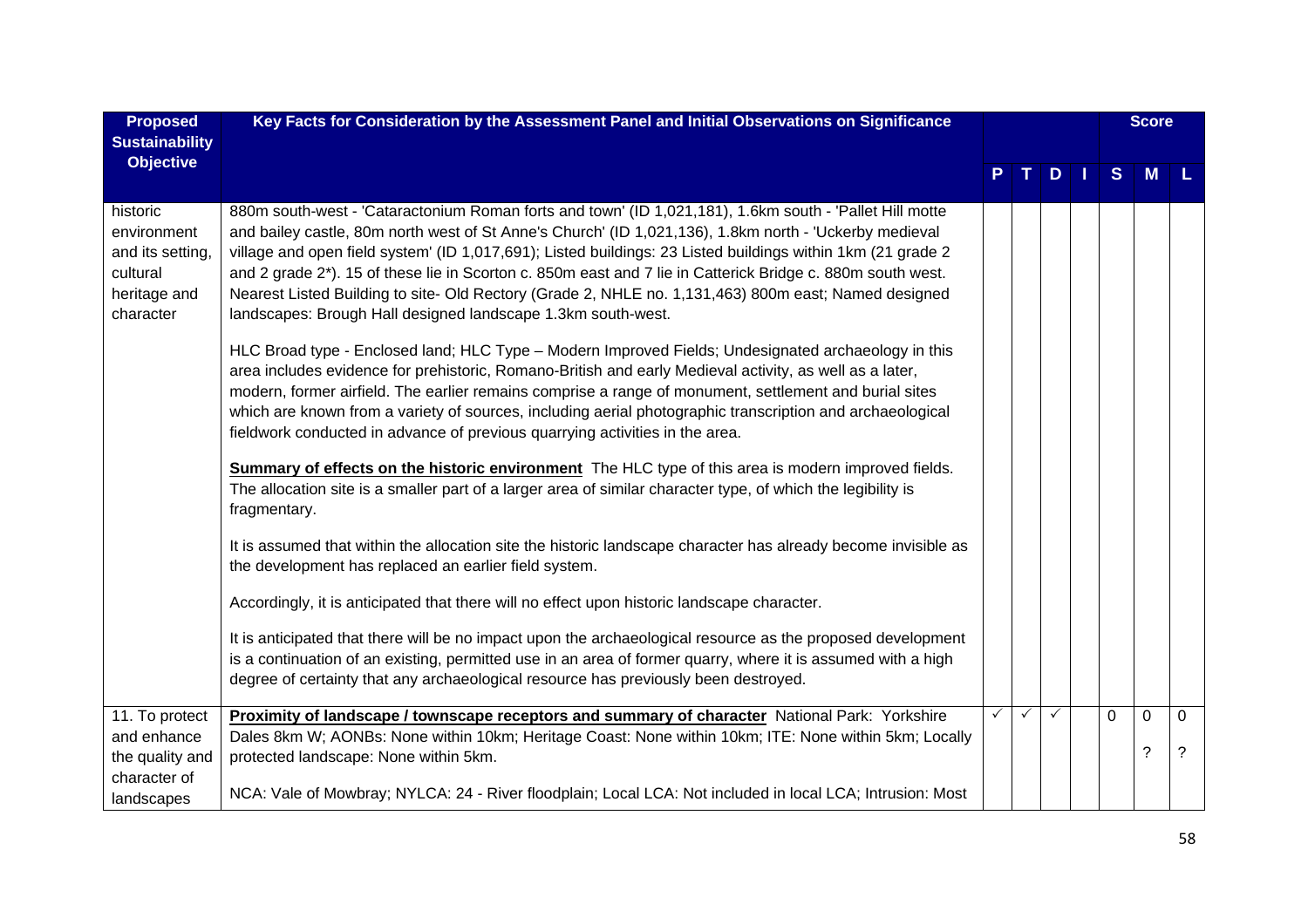| <b>Proposed</b><br><b>Sustainability</b> | Key Facts for Consideration by the Assessment Panel and Initial Observations on Significance                                                                                                                                                                                                                                                                                                                                                                                                                                                                                                                                                                                                                                                                                                                                                                                                                                                                                                                                                                                                                                                                                                                                                                                                                                                                                                                                                                                                                                                                                                                                                                                                                                                                                                                                                  |  |  |    | <b>Score</b> |   |  |
|------------------------------------------|-----------------------------------------------------------------------------------------------------------------------------------------------------------------------------------------------------------------------------------------------------------------------------------------------------------------------------------------------------------------------------------------------------------------------------------------------------------------------------------------------------------------------------------------------------------------------------------------------------------------------------------------------------------------------------------------------------------------------------------------------------------------------------------------------------------------------------------------------------------------------------------------------------------------------------------------------------------------------------------------------------------------------------------------------------------------------------------------------------------------------------------------------------------------------------------------------------------------------------------------------------------------------------------------------------------------------------------------------------------------------------------------------------------------------------------------------------------------------------------------------------------------------------------------------------------------------------------------------------------------------------------------------------------------------------------------------------------------------------------------------------------------------------------------------------------------------------------------------|--|--|----|--------------|---|--|
| <b>Objective</b>                         |                                                                                                                                                                                                                                                                                                                                                                                                                                                                                                                                                                                                                                                                                                                                                                                                                                                                                                                                                                                                                                                                                                                                                                                                                                                                                                                                                                                                                                                                                                                                                                                                                                                                                                                                                                                                                                               |  |  | D. | <sub>S</sub> | M |  |
| and<br>townscapes                        | of site disturbed. Eastern fringe (c10%) undisturbed. On the 2007 CPRE map of urban intrusion most of the<br>site is shown as disturbed and in fact quarrying has subsequently extended eastwards over adjacent land<br>towards Tancred Grange. Light pollution: The area is shown on the 2000 CPRE map as having a level of 86<br>on a scale of 1-255, with 1 representing maximum darkness. Although this is moderate-low, it is very likely<br>that levels have increased over the past 15 years.<br><b>Summary of effects on landscape / townscape</b> There are no effects on nationally or locally designated<br>landscapes. The site lies next to the fairly busy B6281 between Scorton and Brompton-on-Swale, and could<br>negatively affect the approach to both of them. There is existing roadside screening but this in itself<br>indicates that this is not unspoilt countryside, and it is apparent that the site behind is very disturbed.<br>The threshold for accommodation of landscape change has long been exceeded in this area, which is<br>dominated by extensive past and present sand and gravel extraction and associated uses. 'Restored' areas<br>are a mixture of wet and dry schemes, forming new sunken landscapes that rarely resemble original<br>countryside and may include unnatural landforms. There is already a waste transfer station on the western<br>part of the proposed allocation site and it is considered that this industrial development would be out of<br>place with wider restorations. Sand and gravel extraction has been completed, and the eastern part is<br>undergoing landfill, with an access strip connecting east and west parts of the site. The proposals appear to<br>be a continuation of existing uses over a longer timescale. However, as the main transfer station for |  |  |    |              |   |  |
|                                          | Richmondshire, if the site was not here it would have to go somewhere else (so it is not known if that would<br>be a positive or negative impact).                                                                                                                                                                                                                                                                                                                                                                                                                                                                                                                                                                                                                                                                                                                                                                                                                                                                                                                                                                                                                                                                                                                                                                                                                                                                                                                                                                                                                                                                                                                                                                                                                                                                                            |  |  |    |              |   |  |
|                                          | The site is screened although not completely effectively in winter. There is already a lot of vehicle movement<br>so this won't change overall character. There is uncertainty over planned restoration however this site has a<br>separate landform to surrounding sites and is higher than surrounding land. The restoration scheme for this<br>site should therefore not necessarily directly reproduce more of the features of other quarry restorations<br>surrounding the site as this is a different landform.                                                                                                                                                                                                                                                                                                                                                                                                                                                                                                                                                                                                                                                                                                                                                                                                                                                                                                                                                                                                                                                                                                                                                                                                                                                                                                                         |  |  |    |              |   |  |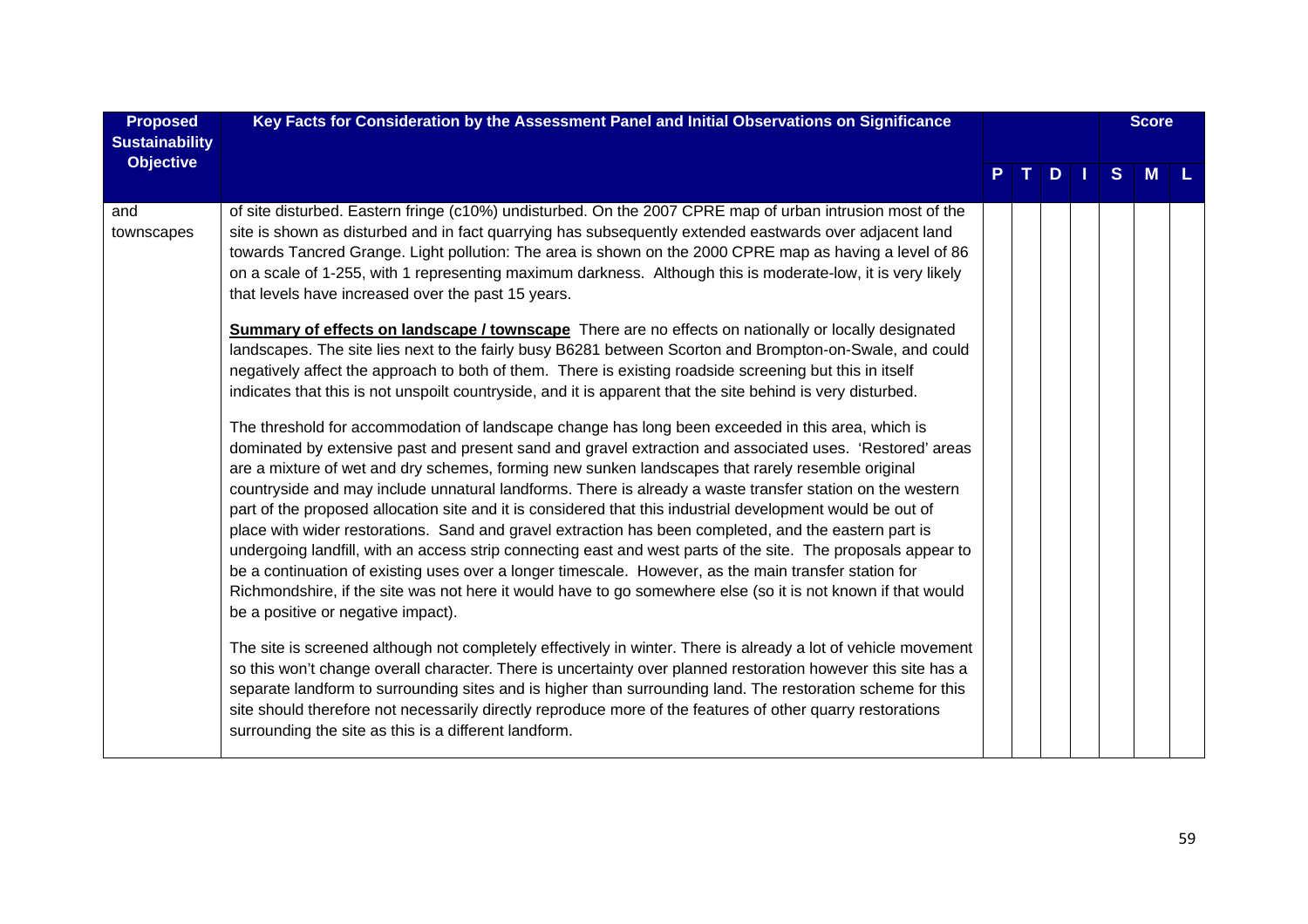| <b>Proposed</b><br><b>Sustainability</b>                                                | Key Facts for Consideration by the Assessment Panel and Initial Observations on Significance                                                                                                                                                                                                                                                                                                                                                                                                                                                                                                                                                                                                                                                                     |  |   |              |              |                | <b>Score</b>                  |                     |
|-----------------------------------------------------------------------------------------|------------------------------------------------------------------------------------------------------------------------------------------------------------------------------------------------------------------------------------------------------------------------------------------------------------------------------------------------------------------------------------------------------------------------------------------------------------------------------------------------------------------------------------------------------------------------------------------------------------------------------------------------------------------------------------------------------------------------------------------------------------------|--|---|--------------|--------------|----------------|-------------------------------|---------------------|
| <b>Objective</b>                                                                        |                                                                                                                                                                                                                                                                                                                                                                                                                                                                                                                                                                                                                                                                                                                                                                  |  |   | D            | - 1          | S              | M                             | L                   |
| 12. Achieve<br>sustainable<br>economic<br>growth and<br>create and<br>support jobs      | Proximity of factors relevant to sustainable economic growth This site is close to the A1 making it<br>easily accessible from nearby settlements.<br>Summary of effects on sustainable economic growth The site, as it is retained for longer, may retain<br>jobs for longer.                                                                                                                                                                                                                                                                                                                                                                                                                                                                                    |  |   | ✓            | $\checkmark$ | $\Omega$       | 0<br>$\ddot{}$                | $+$                 |
| 13. Maintain<br>and enhance<br>the viability<br>and vitality of<br>local<br>communities | Proximity of factors relevant to community vitality / viability IMD Area is Brompton on Swale and<br>Scorton - not in the most deprived 20%. Nearest settlement is Scorton at 650m east. Brompton is 850m<br>west. Catterick lies 1.2km. Catterick is a Primary Service Village in Richmondshire (13% of the housing -<br>240 houses across this category of settlement). Brompton is a Service Village in the Hambleton Local Plan<br>(5% of housing directed to Service Villages).<br><b>Summary of effects on vitality / viability</b> Jobs could be retained for longer, which might benefit some<br>local people. There is also a potential housing extension to the north-west of the site and impacts in relation<br>to this would need to be considered. |  | ✓ |              | ✓            | $\overline{0}$ | $\mathbf 0$<br>$\ddot{}$<br>? | 0<br>$\ddot{}$<br>? |
| 14. To provide<br>opportunities<br>to enable<br>recreation,<br>leisure and<br>learning  | Proximity to recreation, leisure and learning receptors Bridleway 20.58/11/1 is 40m south. No draft<br>common land or village greens within 500m. Nearest draft common land is 'the Bogs, Scorton' 1.1 km east.<br>Summary of effects on recreation, leisure and learning It is possible users of the right of the way may<br>experience additional noise, dust and odour in the medium and longer term. Negative.                                                                                                                                                                                                                                                                                                                                               |  | ✓ |              | ✓            | $\Omega$       | $\mathbf 0$                   |                     |
| 15. To protect<br>and improve<br>the wellbeing,<br>health and<br>safety of local        | Proximity to population / community receptors / factors relevant to health and wellbeing No schools<br>or health centres within 1 km. Nearest settlement is Scorton at 650m east.<br>Summary of effects on health and wellbeing The transfer station/ recycling facility and composting area<br>are already in place and permitted until 2025. As such they are considered to have no short or early medium<br>term impacts. After 2025 windrow composting may have an effect in terms of bio-aerosol release to air. Bio-                                                                                                                                                                                                                                       |  | ✓ | $\checkmark$ | $\checkmark$ | $\overline{0}$ | $\mathbf 0$<br>?              | $\tilde{?}$         |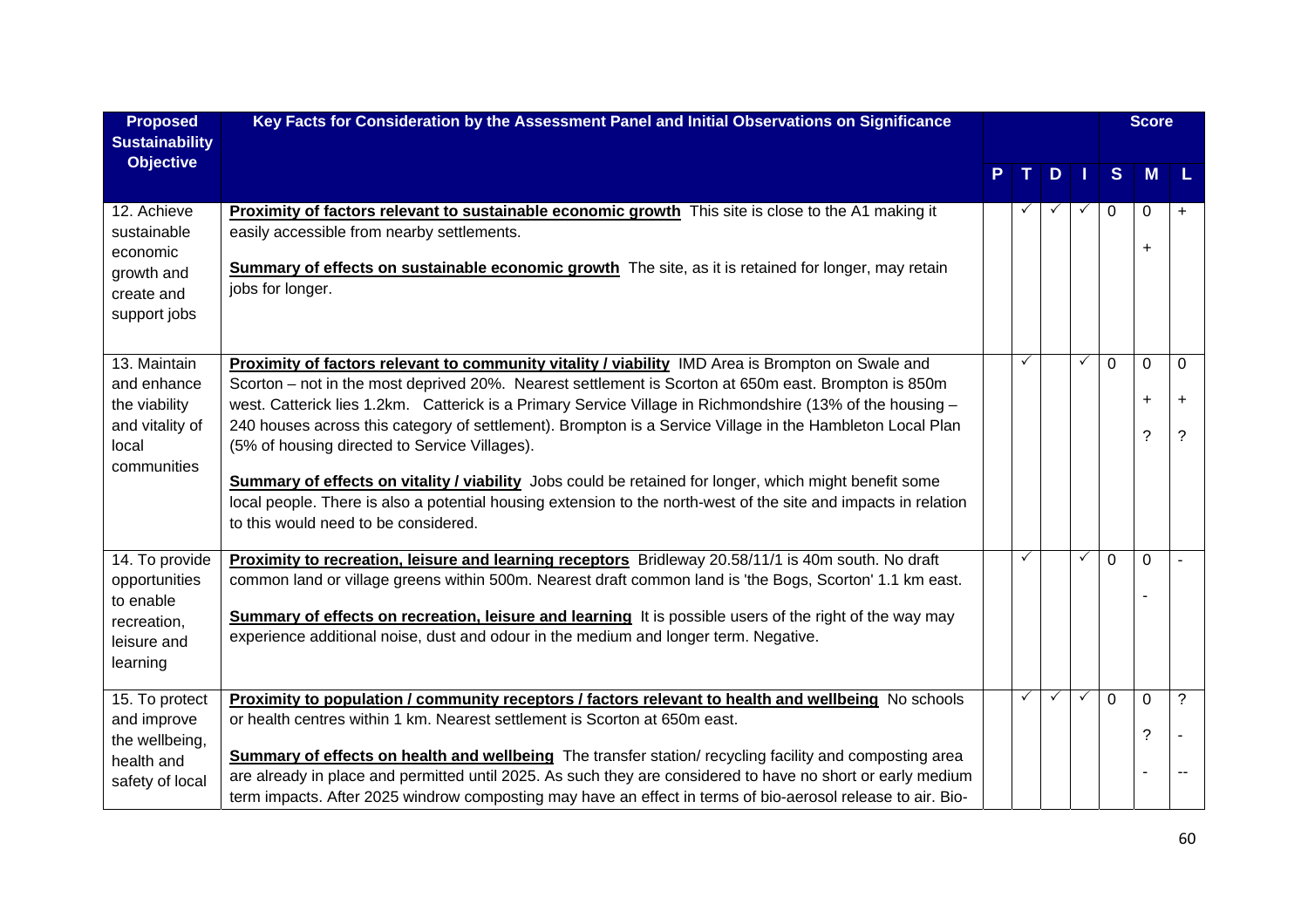| <b>Proposed</b><br><b>Sustainability</b>                                                                     | Key Facts for Consideration by the Assessment Panel and Initial Observations on Significance                                                                                                                                                                                                                                                                                                                                                                                                                                                                                                                        |   |              |   |              | <b>Score</b> |               |           |
|--------------------------------------------------------------------------------------------------------------|---------------------------------------------------------------------------------------------------------------------------------------------------------------------------------------------------------------------------------------------------------------------------------------------------------------------------------------------------------------------------------------------------------------------------------------------------------------------------------------------------------------------------------------------------------------------------------------------------------------------|---|--------------|---|--------------|--------------|---------------|-----------|
| <b>Objective</b>                                                                                             |                                                                                                                                                                                                                                                                                                                                                                                                                                                                                                                                                                                                                     | P | т.           | D | H            | S            | <b>M</b>      |           |
| communities                                                                                                  | aerosols (and odour (subject to an assessment)) are not expected to impact on Scorton due to its distance<br>(650m east) <sup>16</sup> . Pollution from transport may combine with that of quarries to the west to create a minor<br>negative effect on receptors around the edge of Brompton on Swale, or without a traffic routing agreement<br>could affect settlements to the east with moderate effects.                                                                                                                                                                                                       |   |              |   |              |              |               |           |
| 16. To<br>minimise flood<br>risk and<br>reduce the<br>impact of<br>flooding                                  | Proximity to flood zones 30% of site (mainly in west) is in flood zone 3. Additional 5% in flood zone 2<br>(mainly in west). Surface water flooding affects about 10% the site, mainly in the west. This is mainly high<br>risk (1 in 30 year) flooding. Ouse CFMP / Unit: Catterick / Policy 5.<br>Summary of effects on flooding This site may be vulnerable to future flooding. There may be<br>opportunities to avoid flood risk through raising levels or co-ordinating drainage. These flood risks may get<br>worse with climate change in the longer term. SUDS could be an option in this CFMP policy area. |   | $\checkmark$ | ✓ |              | $\Omega$     | $\Omega$<br>? | ?         |
| 17. To<br>address the<br>needs of a<br>changing<br>population in<br>a sustainable<br>and inclusive<br>manner | Proximity to factors relevant to the needs of a changing population No spatial factors identified.<br><b>Summary of effects on a changing population</b> Site would manage waste, essential for a changing<br>population.                                                                                                                                                                                                                                                                                                                                                                                           |   | $\checkmark$ |   | $\checkmark$ | $+$          | $+$           | $\ddot{}$ |
| Cumulative<br>effects                                                                                        | <b>Cumulative / Synergistic effects</b><br>Planning Context: Nearest settlement is Scorton at 650m east. Brompton is 850m west. Catterick lies 1.2km<br>south. Catterick is a Primary Service Village in Richmondshire (13% of the housing - 240 houses across                                                                                                                                                                                                                                                                                                                                                      |   |              |   |              |              |               |           |

 $\frac{16}{16}$  See HSE. 2010. Bio aerosol emissions from waste composting and the potential for worker's exposure [URL:

http://www.hse.gov.uk/research/rrpdf/rr786.pdf ] which concludes that "Downwind of compost handling activities, although at some sites the bio-aerosol levels at times were higher that upwind, even at 100 to 250 m distance…..there was little evidence therefore that the composting operations studied made a major contribution to the overall bio-aerosol burden by a distance of 250m from activities"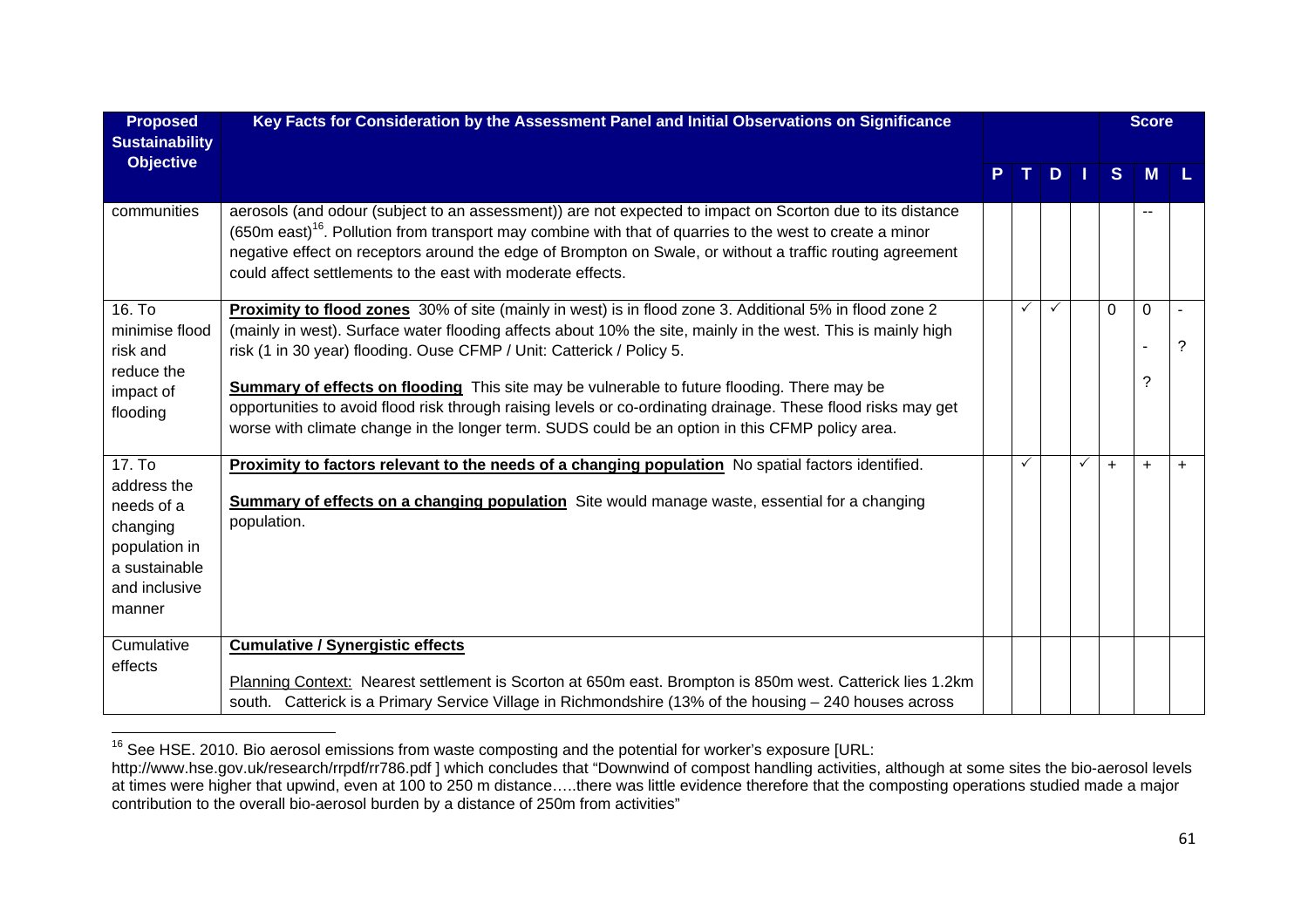| <b>Proposed</b><br><b>Sustainability</b> | Key Facts for Consideration by the Assessment Panel and Initial Observations on Significance                                                                                                                                                                                                                                                                                                                                                                                                                                                                                                                                                                                                                                                                                                                                                                                                                                                                                                                                                                                                                                                                                                                                                                  |  |                              |              |   |                      | <b>Score</b>         |          |
|------------------------------------------|---------------------------------------------------------------------------------------------------------------------------------------------------------------------------------------------------------------------------------------------------------------------------------------------------------------------------------------------------------------------------------------------------------------------------------------------------------------------------------------------------------------------------------------------------------------------------------------------------------------------------------------------------------------------------------------------------------------------------------------------------------------------------------------------------------------------------------------------------------------------------------------------------------------------------------------------------------------------------------------------------------------------------------------------------------------------------------------------------------------------------------------------------------------------------------------------------------------------------------------------------------------|--|------------------------------|--------------|---|----------------------|----------------------|----------|
| <b>Objective</b>                         |                                                                                                                                                                                                                                                                                                                                                                                                                                                                                                                                                                                                                                                                                                                                                                                                                                                                                                                                                                                                                                                                                                                                                                                                                                                               |  |                              | TD.          |   | <sub>S</sub>         | М                    |          |
|                                          | this category of settlement). Brompton is a Service Village in the Hambleton Local Plan (5% of housing<br>directed to Service Villages). Policy 23 of the earlier local plan is the only saved policy within that plan,<br>which allows development within development limits. As the site does not lie within any settlement limits it<br>does not conflict with any allocations.<br>Other Joint Minerals and Waste Plan Sites: Nearest is MJP62, 2.4km south-east.<br>Historic Minerals and Waste Sites: There are 2 authorised landfill areas (Tancred and Scorton) just to the<br>east of this site and the site also overlays an authorised landfill area (another part of Tancred). Further<br>historic landfilling extends westward associated with Catterick Bridge Civic Amenity Site. Further west (a<br>little over 1 km) lies a transfer station for non-hazardous waste. A number of historic landfill sites lie to the<br>south within 2km. Numerous historic applications cluster around this site, mainly associated with Scorton<br>and Tancred quarries, with additional extraction at Minto Grange and Hollow Banks Quarries and to the<br>south extraction at Catterick Racecourse and Bridge Farm, and Pallet Hill Quarry further south. |  |                              |              |   |                      |                      |          |
|                                          | Landscape: The threshold for accommodation of landscape change has long been exceeded in this area,<br>which is dominated by extensive past and present sand and gravel extraction and associated uses. This site<br>and other sites would continue to exceed the landscape's capacity to accommodate impacts resulting in a<br>negative impact.<br>Traffic / Pollution / Health: Traffic may combine with that of quarries to the west to create a minor negative                                                                                                                                                                                                                                                                                                                                                                                                                                                                                                                                                                                                                                                                                                                                                                                            |  | $\checkmark$<br>$\checkmark$ | $\checkmark$ | ✓ | $\Omega$<br>$\Omega$ | $\Omega$<br>$\Omega$ | $\Omega$ |
|                                          | effect on receptors around the edge of Brompton on Swale                                                                                                                                                                                                                                                                                                                                                                                                                                                                                                                                                                                                                                                                                                                                                                                                                                                                                                                                                                                                                                                                                                                                                                                                      |  |                              |              |   |                      |                      |          |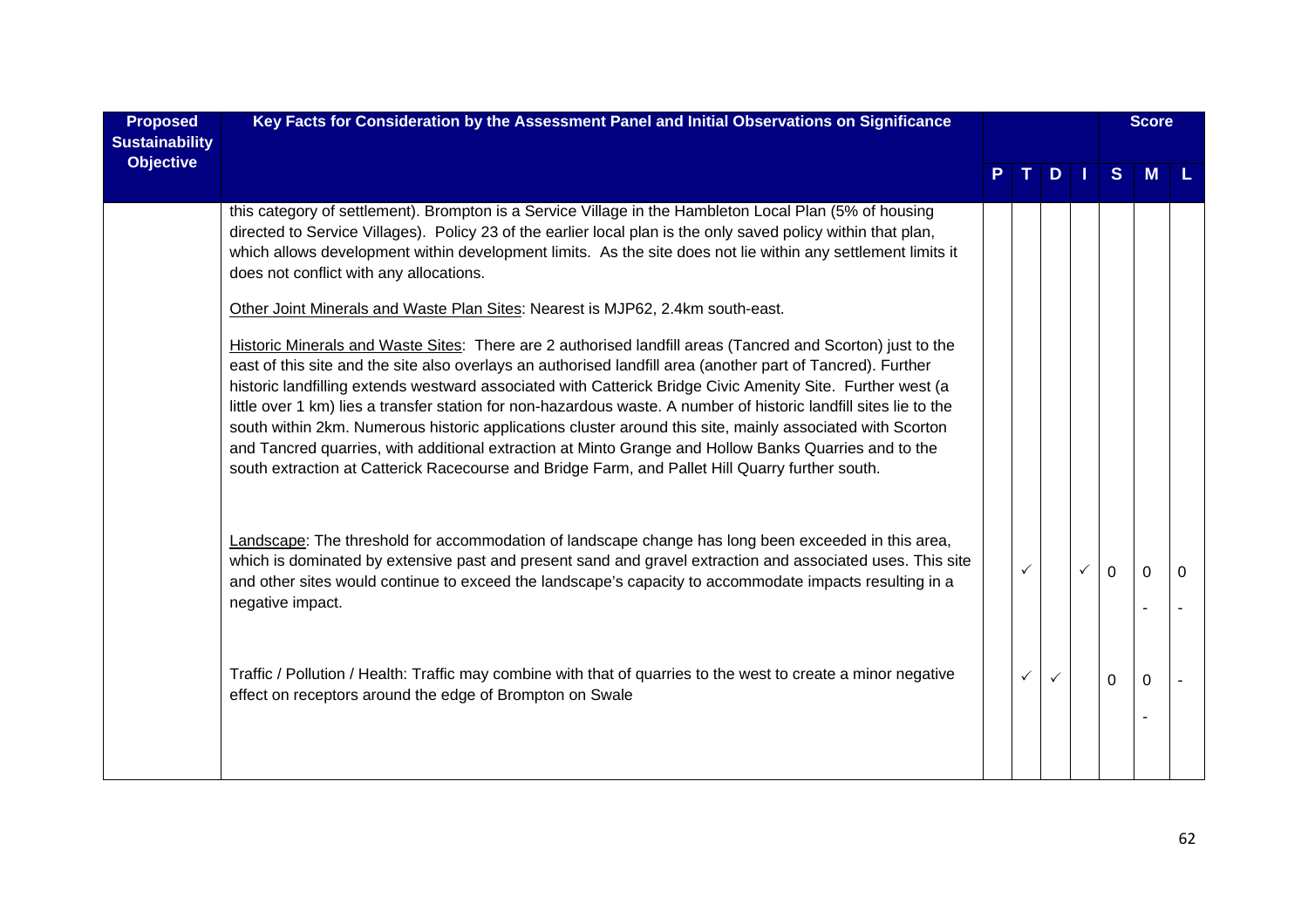| <b>Proposed</b><br><b>Sustainability</b> |                                                                                                                                                                                                                                                                                 | Key Facts for Consideration by the Assessment Panel and Initial Observations on Significance                                                                                                                                      |                         |  |  |  |   | <b>Score</b> |  |  |  |
|------------------------------------------|---------------------------------------------------------------------------------------------------------------------------------------------------------------------------------------------------------------------------------------------------------------------------------|-----------------------------------------------------------------------------------------------------------------------------------------------------------------------------------------------------------------------------------|-------------------------|--|--|--|---|--------------|--|--|--|
| <b>Objective</b>                         |                                                                                                                                                                                                                                                                                 |                                                                                                                                                                                                                                   | $T$ D $\parallel$<br>P. |  |  |  | S | М            |  |  |  |
|                                          |                                                                                                                                                                                                                                                                                 |                                                                                                                                                                                                                                   |                         |  |  |  |   |              |  |  |  |
| Limitations /<br>data gaps               |                                                                                                                                                                                                                                                                                 | No significant data gaps. More detailed assessment would be required to fully evaluate a number of effects however. This should be<br>addressed at any subsequent planning application stage.                                     |                         |  |  |  |   |              |  |  |  |
| <b>Score</b>                             |                                                                                                                                                                                                                                                                                 |                                                                                                                                                                                                                                   |                         |  |  |  |   |              |  |  |  |
| $++$                                     | The Site option is predicted to have major positive effects on the achievement of the SA objective. For example, this may include a significant<br>contribution to issues or receptor of more than local significance, or to several issues or receptors of local significance. |                                                                                                                                                                                                                                   |                         |  |  |  |   |              |  |  |  |
| $\ddot{}$                                |                                                                                                                                                                                                                                                                                 | The Site option is predicted to have minor positive effects on achievement of the SA objective. For example, this may include a significant<br>contribution to an issue or receptor of more local significance.                   |                         |  |  |  |   |              |  |  |  |
| $\mathbf{0}$                             |                                                                                                                                                                                                                                                                                 | The Site option will have no effect on the achievement of the SA objective <sup>1</sup> '.                                                                                                                                        |                         |  |  |  |   |              |  |  |  |
|                                          |                                                                                                                                                                                                                                                                                 | The Site option is predicted to have minor negative effects on the achievement of the SA objective. For example, this may include a negative<br>contribution to an issue or receptor of local significance.                       |                         |  |  |  |   |              |  |  |  |
|                                          |                                                                                                                                                                                                                                                                                 | The Site option is predicted to have major negative effects on the achievement of the SA objective. For example, this may include a significant<br>negative contribution to an issue or receptor of more than local significance. |                         |  |  |  |   |              |  |  |  |
| ?                                        |                                                                                                                                                                                                                                                                                 | The impact of the Site option on the SA objective is uncertain.                                                                                                                                                                   |                         |  |  |  |   |              |  |  |  |

# **Mitigation requirements identified through Site Assessment process**

- Design to mitigate impact on ecological issues
- Design of development and landscaping of site to mitigate impact on: local landscape features, cumulative effects of quarrying and its associated restoration in vicinity

 $17$  This includes where there is no clear link between the site SA objective and the site